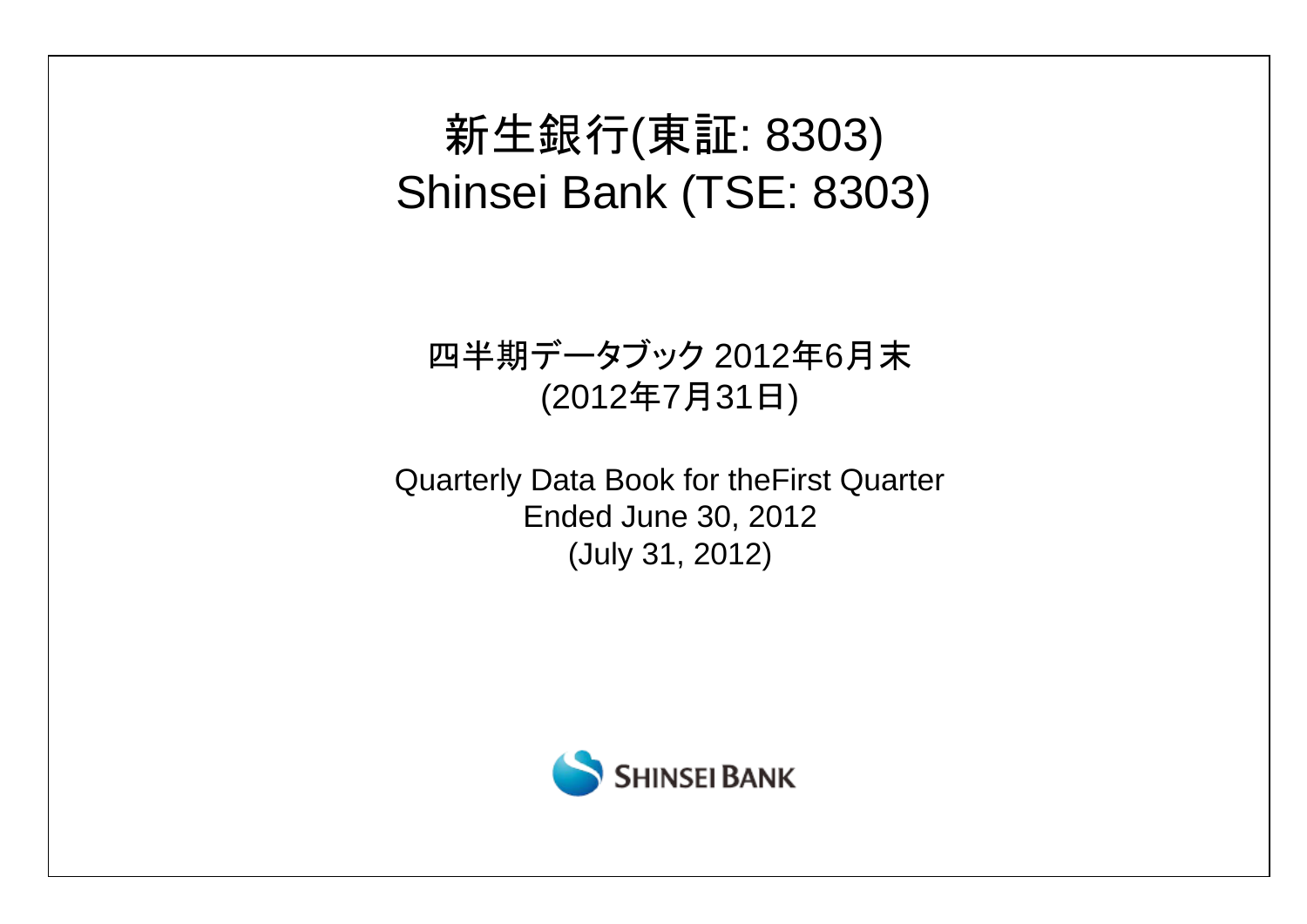| 目次                                | 頁              | <b>Contents</b>                                                            | Page                    |
|-----------------------------------|----------------|----------------------------------------------------------------------------|-------------------------|
| Section 1. 新生銀行 連結財務関連データ         | $\mathbf 1$    | Section 1. Shinsei Bank Consolidated P/L and B/S Data                      |                         |
| 財務の概要                             |                | <b>Results of Operations</b>                                               | $\mathbf{1}$            |
| 連結損益計算書                           |                | <b>Consolidated Statements of Operations</b>                               | $\mathbf{1}$            |
| 連結包括利益計算書                         | $\overline{2}$ | Consolidated Statements of Comprehensive Income                            | $\overline{2}$          |
| 非金利利益                             | 2              | Non-Interest Income                                                        | $\overline{2}$          |
| 経費                                | $\overline{c}$ | General and Administrative Expenses                                        | $\overline{\mathbf{c}}$ |
| 与信関連費用                            | 2              | <b>Net Credit Costs</b>                                                    | $\overline{\mathbf{c}}$ |
| のれん及び無形資産償却額                      | 2              | Amortization of Goodwill and Other Intangible Assets                       | $\overline{c}$          |
| その他利益(損失)                         | 3              | Other Gains (Losses)                                                       | 3                       |
| 少数株主利益                            | 3              | Minority Interests in Net Income of Subsidiaries                           | 3                       |
| 資金運用/調達(リース・割賦売掛金を含む)の状況 (平均残高)   | 3              | Interest-Earning Assets and Interest-Bearing Liabilities (Average Balance) | 3                       |
| 資金運用/調達(リース・割賦売掛金を含む)の状況(利息)      | 4              | Interest-Earning Assets and Interest-Bearing Liabilities (Interest)        | $\overline{\mathbf{4}}$ |
| 資金運用/調達(リース・割賦売掛金を含む)の状況 (利回り(%)) | 5              | Interest-Earning Assets and Interest-Bearing Liabilities (Yield/Rate (%))  | 5                       |
| 連結貸借対照表                           | 6              | <b>Consolidated Balance Sheets</b>                                         | 6                       |
| 買入金銭債権                            | 7              | Other Monetary Claims Purchased                                            | $\overline{7}$          |
| 金銭の信託                             | $\overline{7}$ | Monetary Asset Held in Trust                                               | $\overline{7}$          |
| 有価証券                              | $\overline{7}$ | Securities                                                                 | $\overline{7}$          |
| 有価証券保有区分別残高                       | $\overline{7}$ | Securities by Category                                                     | $\overline{7}$          |
| 有価証券満期別残高                         | 8              | Securities by Maturity                                                     | 8                       |
| 業種別貸出内訳                           | 8              | Loans by Borrower Industry                                                 | 8                       |
| 無形固定資産                            | 8              | Intangible Assets                                                          | 8                       |
| 繰越欠損金                             | 8              | Tax Loss Carryforwards                                                     | 8                       |
| 1株当たり配当金(円)                       | 8              | Dividends Per Share (JPY)                                                  | 8                       |
| リスク管理債権                           | 9              | <b>Risk Monitored Loans</b>                                                | 9                       |
| 子会社別連結リスク管理債権                     | 9              | Risk Monitored Loans Breakdown for Large Entities                          | 9                       |
| 連結リスク管理債権に準ずる割賦売掛金                | 9              | Risk Monitored Installment Receivables Included in Other Assets            | 9                       |
| 貸倒引当金                             | 9              | Reserve for Credit Losses                                                  | 9                       |
| 資金調達内訳                            | 9              | <b>Overall Funding Composition</b>                                         | 9                       |
| 預金期末残高                            | 9              | Deposits and Negotiable Certificates of Deposits (NCDs)                    | 9                       |
| 定期預金の残存期間別残高                      | 9              | Time Deposits by Maturity                                                  | 9                       |
| 債券の残存期間別残高                        | 10             | Maturity Schedule of Debentures                                            | 10                      |
| 借用金の残存期間別残高                       | 10             | Maturity Schedule of Borrowed Money                                        | 10                      |
| 社債の残存期間別残高                        | 10             | Maturity Schedule of Corporate Bonds                                       | 10                      |
| Section 2. 新生銀行 連結部門別データ          | 11             | Section 2. Shinsei Bank Consolidated Business Line Data                    | 11                      |
| Section 2.1 概要                    | 11             | Section 2.1 Overall                                                        | 11                      |
| 概要                                | 11             | Overall                                                                    | 11                      |
| 法人部門                              | 11             | <b>Institutional Group</b>                                                 | 11                      |
| 金融市場部門                            | 11<br>11       | <b>Global Markets Group</b><br><b>Individual Group</b>                     | 11<br>11                |
| 個人部門                              | 11             | Corporate/Other                                                            | 11                      |
| 経営勘定/その他<br>Section 2.2 部門別業務粗利益  | 12             | Section 2.2 Business Line Total Revenue                                    | 12                      |
| 法人部門 業務粗利益                        | 12             | Institutional Group Total Revenue                                          | 12                      |
| 金融市場部門 業務粗利益                      | 12             | Global Markets Group Total Revenue                                         | 12                      |
| 個人部門 業務粗利益                        | 13             | Individual Group Total Revenue                                             | 13                      |
| 経営勘定/その他 業務粗利益                    | 13             | Corporate/Other Total Revenue                                              | 13                      |
| 業務粗利益                             | 13             | <b>Total Revenue</b>                                                       | 13                      |
| 経費                                | 14             | General and Administrative Expenses                                        | 14                      |
| 実質業務純益(損失)                        | 14             | <b>Ordinary Business Profit (Loss)</b>                                     | 14                      |
| 与信関連費用                            | 15             | <b>Net Credit Costs</b>                                                    | 15                      |
| 与信関連費用加算後 実質業務純益(損失)              | 15             | Ordinary Business Profit (Loss) after Net Credit Costs                     | 15                      |
| Section 2.3 部門別主要データ              | 16             | Section 2.3 Business Line Key Data                                         | 16                      |
| 法人部門、金融市場部門                       | 16             | Institutional Group, Global Markets Group                                  | 16                      |
| 個人部門                              | 16             | <b>Individual Group</b>                                                    | 16                      |
| 貸出残高                              | 17             | <b>Total Loans and Bills Discounted</b>                                    | 17                      |
| 部門別、配賦リスク資本                       | 17             | Risk Capital Allocation by Business                                        | 17                      |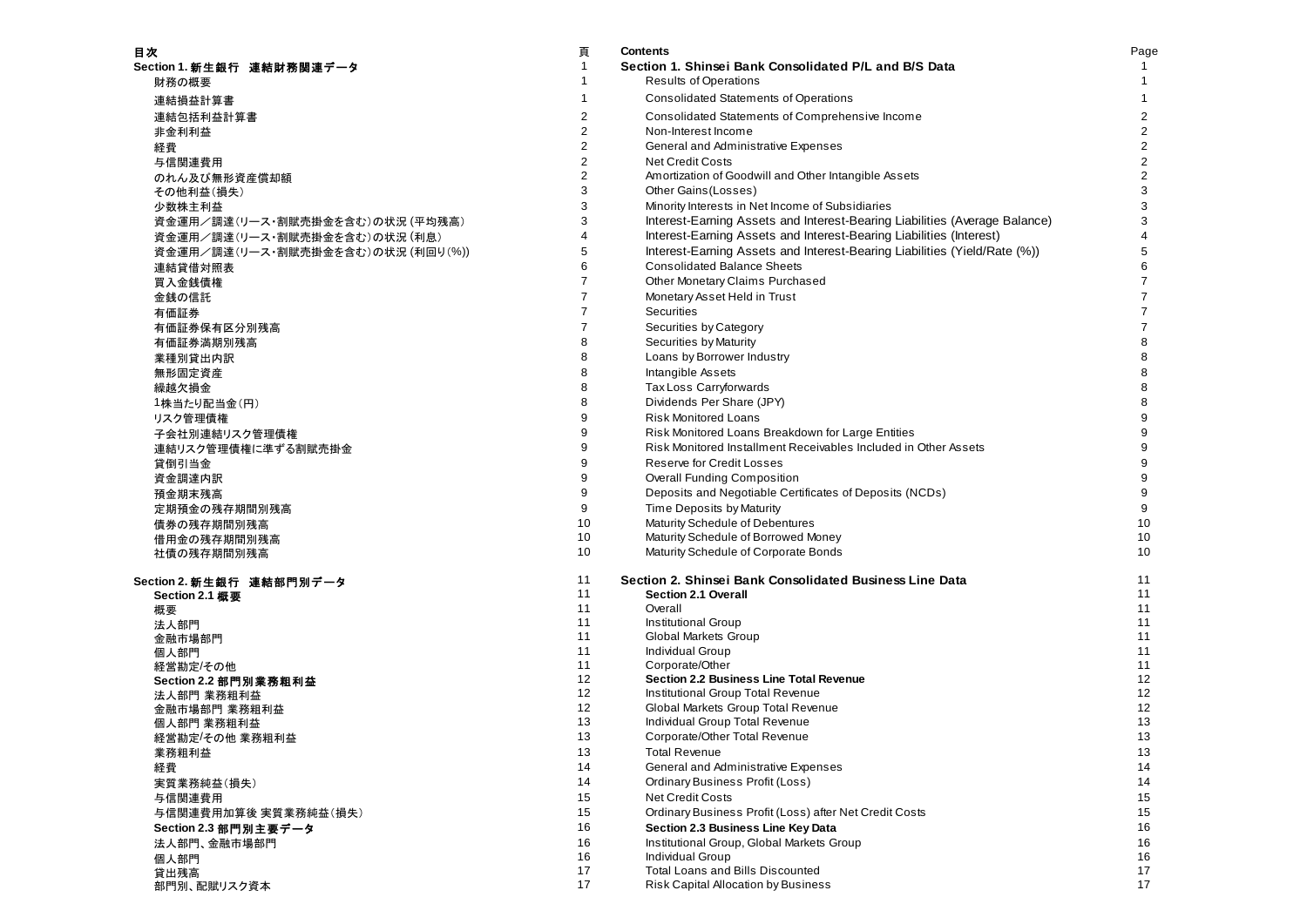# **Section 3.** 連結財務諸比率、自己資本、**1**株当たり数値、格付け情報他

| 財務比率             |
|------------------|
| リスク分類別リスク資本の配賦   |
| 自己資本関連情報         |
| 1株当たり数値(円)       |
| 株式数              |
| 格付け(新生銀行)        |
| 格付け(シンキ)         |
| 格付け(アプラスフィナンシャル) |
| 格付け(昭和リース)       |
| 連結対象会社数          |
| その他主要データ         |

| Section 4. 主要子会社の財務データ他                                    |
|------------------------------------------------------------|
| 新生フィナンシャルの、銀行の勘定科目体系に組替後の、連結損益計算書、                         |
| 貸借対照表データ(新生銀行への連結会計処理前)                                    |
| 連結損益計算書                                                    |
| 連結貸借対照表                                                    |
| 利息返還関連                                                     |
| 新生フィナンシャル主要計数                                              |
| 営業倩権残高                                                     |
| 顧客数(千人)                                                    |
| 店舗・チャネル                                                    |
| 新生フィナンシャル 無担保パーソナルローンビジネス計数                                |
| 新規獲得顧客数(千人)                                                |
| 成約率                                                        |
| 平均貸出金利                                                     |
| 貸出金利帯別残高                                                   |
| 延滞残高、比率                                                    |
| 年齢別残高構成比.                                                  |
| 性別、既婚・未婚別残高構成比                                             |
| 実行残高別残高構成比                                                 |
| 年収別残高構成比                                                   |
| <b> 、 + # キム # ぁ ぬ に ぁ # 古 # ロ # ヹ !ー {ロ #* &lt;&lt; ぁ</b> |

#### $\dot{\rm v}$ ンキ株式会社の、銀行の勘定科目体系に組替後の、連結損益計算書、 **貸借対照表データ(新生銀行への連結会計処理前)**

| 連結損益計算書        |
|----------------|
| 連結貸借対照表        |
| 利息返還関連         |
| シンキ主要計数        |
| 貸付金残高          |
| 顧客数(千人)        |
| 店舗・チャネル        |
| 成約率            |
| 加重平均約定金利 (単体)  |
| 貸出金利帯別残高       |
| 延滞残高、比率        |
| 加重平均借入金利(単体)   |
| 年齢別残高構成比       |
| 性別、既婚・未婚別残高構成比 |
| 実行残高別残高構成比     |
| 年収別残高構成比       |
|                |

| Section 3. 連結財務諸比率、自己資本、1株当たり数値、格付け情報他 | 18       | Section 3. Shinsei Bank Consolidated Financial Ratios, Capital Adequacy and  | 18       |
|----------------------------------------|----------|------------------------------------------------------------------------------|----------|
|                                        |          | Per Share Data, and Credit Ratings                                           |          |
| 財務比率                                   | 18       | <b>Financial Ratios</b>                                                      | 18       |
| リスク分類別リスク資本の配賦                         | 18       | Risk Capital Allocation by Risk Categories                                   | 18       |
| 自己資本関連情報                               | 18       | Capital Adequacy Data                                                        | 18       |
| 1株当たり数値(円)                             | 18       | Per Share Data (JPY)                                                         | 18       |
| 株式数                                    | 18       | Share Data                                                                   | 18       |
| 格付け(新生銀行)                              | 19       | Credit Ratings (Shinsei Bank)                                                | 19       |
| 格付け(シンキ)                               | 19       | Credit Ratings (Shinki)                                                      | 19       |
| 格付け(アプラスフィナンシャル)                       | 19       | Credit Ratings (APLUS FINANCIAL)                                             | 19       |
| 格付け(昭和リース)                             | 19       | Credit Ratings (Showa Leasing)                                               | 19       |
| 連結対象会社数                                | 19       | Subsidiaries and Affiliates Data                                             | 19       |
| その他主要データ                               | 20       | Other Key Data                                                               | 20       |
| Section 4. 主要子会社の財務データ他                | 21       | Section 4. Subsidiaries' Financial and Business Data                         | 21       |
| 新生フィナンシャルの、銀行の勘定科目体系に組替後の、連結損益計算書、     | 21       | Shinsei Financial Consolidated P/L and B/S Data, after reclassification to   | 21       |
| 貸借対照表データ(新生銀行への連結会計処理前)                | 21       | conform to Bank's Financial Statements, before Consolidating to Shinsei Bank | 21       |
| 連結損益計算書                                | 21       | Consolidated Statements of Income                                            | 21       |
| 連結貸借対照表                                | 21       | <b>Consolidated Balance Sheets</b>                                           | 21       |
| 利息返還関連                                 | 21       | Grey Zone Related Information                                                | 21       |
| 新生フィナンシャル主要計数                          | 22       | Shinsei Financial Summary of Major Business Information                      | 22       |
| 営業債権残高                                 | 22       | <b>Principal Balance</b>                                                     | 22       |
| 顧客数(千人)                                | 22       | Number of Customers (Thousands)                                              | 22       |
| 店舗・チャネル                                | 22       | Number of Branches and Channels                                              | 22       |
| 新生フィナンシャル 無担保パーソナルローンビジネス計数            | 22       | Shinsei Financial Unsecured Personal Loans (UPL) Business Information        | 22       |
| 新規獲得顧客数(千人)                            | 22       | Number of Newly Acquired Customers (Thousands)                               | 22       |
| 成約率                                    | 22       | Approval Rate                                                                | 22       |
| 平均貸出金利                                 | 22       | Average Lending Rates                                                        | 22       |
| 貸出金利帯別残高                               | 23       | Breakdown of Loans by Lending Rates                                          | 23       |
| 延滞残高、比率                                | 23       | Balance and Ratio of Delinquent Unsecured Personal Loans                     | 23       |
| 年齢別残高構成比                               | 23       | Balance by Age                                                               | 23       |
| 性別、既婚・未婚別残高構成比                         | 23       | Balance by Gender and Marital Status                                         | 23       |
| 実行残高別残高構成比                             | 23       | Balance by Amount of Origination                                             | 23       |
| 年収別残高構成比                               | 23       | Balance by Annual Income                                                     | 23       |
| シンキ株式会社の、銀行の勘定科目体系に組替後の、連結損益計算書、       | 24       | Shinki Consolidated P/L and B/S Data, after Reclassification to Conform to   | 24       |
| 貸借対照表データ(新生銀行への連結会計処理前)                |          | Bank's Financial Statements, before Consolidating to Shinsei Bank            |          |
| 連結損益計算書                                | 24       | Consolidated Statements of Income                                            | 24       |
| 連結貸借対照表                                | 24       | <b>Consolidated Balance Sheets</b>                                           | 24       |
| 利息返還関連                                 | 24       | Grey Zone Related Information                                                | 24       |
| シンキ主要計数                                | 25       | <b>Shinki Summary of Major Business Information</b>                          | 25       |
| 貸付金残高                                  | 25       | Loan Receivables                                                             | 25       |
| 顧客数(千人)                                | 25<br>25 | Number of Customers (Thousands)<br>Number of Branches and Channels           | 25<br>25 |
| 店舗・チャネル                                | 25       | Approval Rate                                                                | 25       |
| 成約率                                    | 25       | Weighted Average Loan Interest Rate (Non-Consolidated)                       | 25       |
| 加重平均約定金利(単体)                           | 25       | Breakdown of Loans by Lending Rates                                          | 25       |
| 貸出金利帯別残高                               | 25       | Balance and Ratio of Delinguent Unsecured Personal Loans                     | 25       |
| 延滞残高、比率<br>加重平均借入金利 (単体)               | 26       | Weighted Average Funding Rate (Non-Consolidated)                             | 26       |
|                                        | 26       | Balance by Age                                                               | 26       |
| 年齢別残高構成比                               | 26       | Balance by Gender and Marital Status                                         | 26       |
| 性別、既婚・未婚別残高構成比                         | 26       |                                                                              |          |
| 実行残高別残高構成比                             |          | Balance by Amount of Origination                                             | 26       |
| 年収別残高構成比                               | 26       | Balance by Annual Income                                                     | 26       |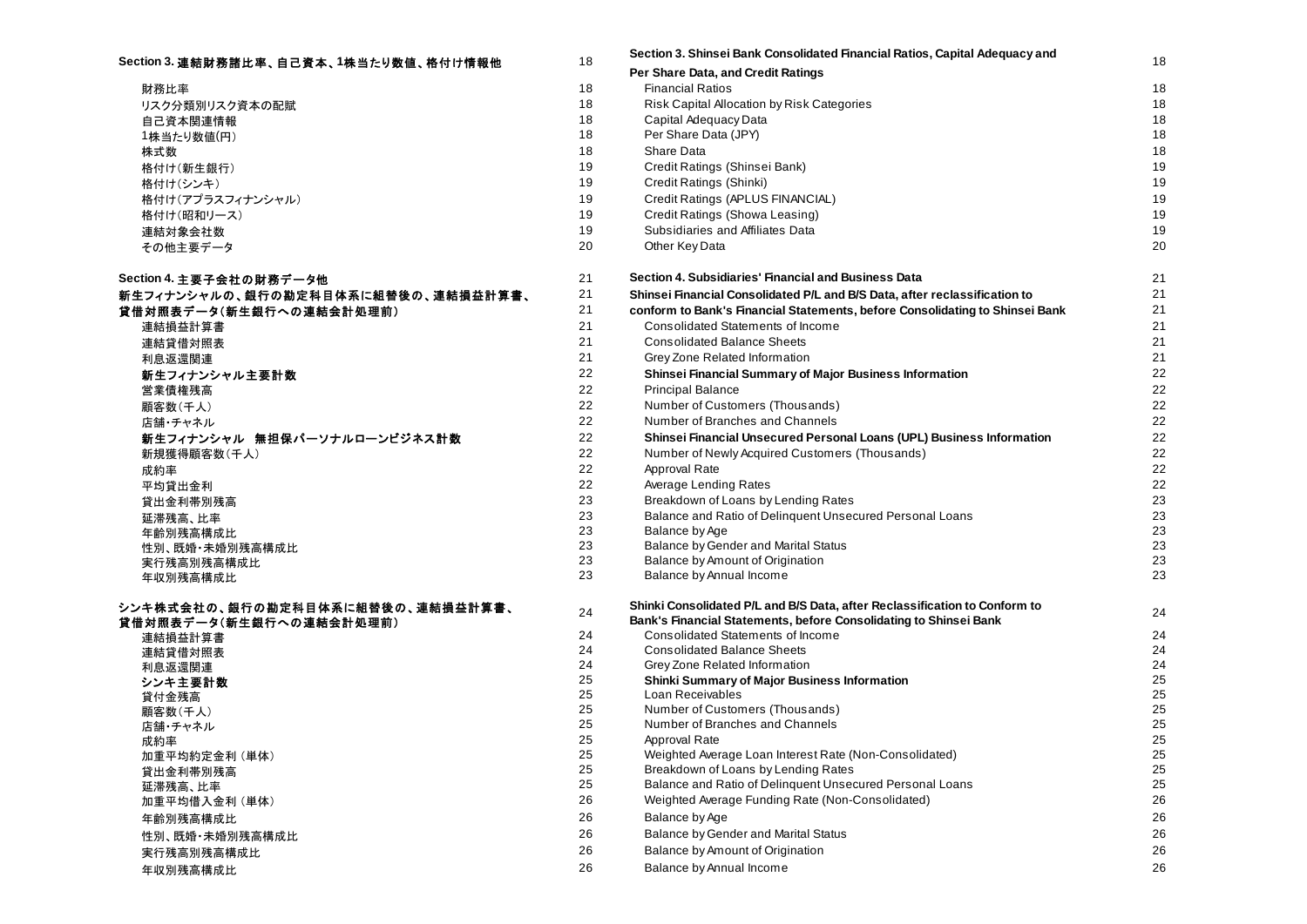## 株式会社アプラスフィナンシャルの、銀行の勘定科目体系に組替後の、 <br>
<sub>27</sub> APLUS FINANCIAL Consolidated P/L and B/S Data, after reclassification to 連結損益計算書、貸借対照表データ(新生銀行への連結会計処理前) **conform to Bank's Financial Statements, before Consolidating to Shinsei Bank**

| 2 \ 201 3 3 30 X 1 J * * |
|--------------------------|
| 連結損益計算書                  |
| 連結貸借対照表                  |
| アプラスフィナンシャル開示の連結データ      |
| 連結損益の概要                  |
| 利息返還関連                   |
| 営業倩権残高                   |
| 顧客数(千人)                  |
| 店舗・チャネル                  |
| 平均貸出金利                   |
| 融資残高内訳                   |
| 延滞残高. 比率                 |
| 加重平均借入金利                 |
| 1口座あたり残高(千円)             |
| 年齢別残高構成比.                |
| 性別残高構成比                  |
| 実行残高別残高構成比.              |
|                          |

### 昭和リース株式会社の、銀行の勘定科目体系に組替後の、連結損益計算**書、** 貸借対照表データ(新生銀行への連結会計処理前)

| 31 |
|----|
| 31 |
| 32 |
| 32 |
| 32 |
| 32 |
| 33 |
| 33 |
| 34 |
| 35 |
| 36 |
| 36 |
| 36 |
| 37 |
| 37 |
| 37 |
| 38 |
| 38 |
| 38 |
| 38 |
|    |

# **Section 6.** 米国住宅ローン市場関連投融資および

| 証券化商品などのエクスポージャー       |  |
|------------------------|--|
| 米国住宅ローン市場関連エクスポージャー    |  |
| 証券化商品の商品別、地域別残高(単体)    |  |
| LBO、モノライン、SIV、ABCP(単体) |  |
| (参考)                   |  |

| 会社アフラスフィナンシャルの、銀行の勘定枓目体糸に組替後の、   | 27       | APLUS FINANCIAL Consolidated P/L and B/S Data, after reclassification to                                                                               | 27       |
|----------------------------------|----------|--------------------------------------------------------------------------------------------------------------------------------------------------------|----------|
| 損益計算書、貸借対照表データ(新生銀行への連結会計処理前)    |          | conform to Bank's Financial Statements, before Consolidating to Shinsei Bank                                                                           |          |
| 連結損益計算書                          | 27       | <b>Consolidated Statements of Operations</b>                                                                                                           | 27       |
| 連結貸借対照表                          | 27       | <b>Consolidated Balance Sheets</b>                                                                                                                     | 27       |
| アプラスフィナンシャル開示の連結データ              | 28       | APLUS FINANCIAL Consolidated Data Disclosed by APLUS                                                                                                   | 28       |
| 連結損益の概要                          | 28       | Summary of Income Statement                                                                                                                            | 28       |
| 利息返還関連                           | 28       | Grey Zone Related Information                                                                                                                          | 28       |
| 営業債権残高                           | 29       | <b>Account Receivables</b>                                                                                                                             | 29       |
| 顧客数(千人)                          | 29       | Number of Customers (Thousands)                                                                                                                        | 29       |
| 店舗・チャネル                          | 29       | Number of Branches and Channels                                                                                                                        | 29       |
| 平均貸出金利                           | 29       | Average Lending Rates                                                                                                                                  | 29       |
| 融資残高内訳                           | 30       | Breakdown of Loan Receivables                                                                                                                          | 30       |
| 延滞残高、比率                          | 30       | Balance and Ratio of Delinquent Unsecured Personal Loans                                                                                               | 30       |
| 加重平均借入金利                         | 30       | Weighted Average Funding Rate                                                                                                                          | 30       |
| 1口座あたり残高(千円)                     | 30       | Credit Outstanding Per Account (Thousands of Yen)                                                                                                      | 30       |
| 年齡別残高構成比                         | 30       | Balance by Age                                                                                                                                         | 30       |
| 性別残高構成比                          | 30       | <b>Balance by Gender</b>                                                                                                                               | 30       |
| 実行残高別残高構成比                       | 30       | Balance by Amount of Origination                                                                                                                       | 30       |
| リース株式会社の、銀行の勘定科目体系に組替後の、連結損益計算書、 | 31       | Showa Leasing Consolidated P/L and B/S Data, after reclassification to                                                                                 | 31       |
| <b>i対照表データ(新生銀行への連結会計処理前)</b>    |          | conform to Bank's Financial Statements, before Consolidating to Shinsei Bank                                                                           |          |
| 連結損益計算書                          | 31       | Consolidated Statements of Income                                                                                                                      | 31       |
| 連結貸借対照表                          | 31       | <b>Consolidated Balance Sheets</b>                                                                                                                     | 31       |
| tion 5. 新生銀行 単体財務関連データ           | 32       | Section 5. Shinsei Bank Non-Consolidated P/L and B/S Data                                                                                              | 32       |
| 単体損益の概要                          | 32       | Results of Operations (Non-Consolidated)                                                                                                               | 32       |
| 単体損益計算書                          | 32       | Non-Consolidated Statements of Operations                                                                                                              | 32       |
| 与信関連費用 (単体)                      | 32       | Net Credit Costs (Non-Consolidated)                                                                                                                    | 32       |
| 資金運用/調達の状況(平均残高)(単体)             | 33       | Interest-Earning Assets and Interest-Bearing Liabilities (Average Balance) (Non-Consolidated)                                                          | 33       |
| 資金運用/調達の状況(利息)(単体)               | 33       | Interest-Earning Assets and Interest-Bearing Liabilities (Interest) (Non-Consolidated)                                                                 | 33       |
| 資金運用/調達の状況(利回り(%))(単体)           | 34       | Interest-Earning Assets and Interest-Bearing Liabilities (Yield/Rate (%)) (Non-Consolidated)                                                           | 34       |
| 単体貸借対照表                          | 35       | Non-Consolidated Balance Sheets                                                                                                                        | 35       |
| 貸出金の残存期間別残高(単体)                  | 36       | Loan Maturity (Non-consolidated)                                                                                                                       | 36       |
| リスク管理債権(単体)                      | 36       | Risk Monitored Loans (Non-Consolidated)                                                                                                                | 36       |
| 業種別貸出残高(単体)                      | 36       | Loans by Borrower Industry (Non-Consolidated)                                                                                                          | 36       |
| 業種別リスク管理債権残高(単体)                 | 37       | Risk Monitored Loans by Borrower Industry (Non-Consolidated)                                                                                           | 37       |
| 地域別海外・オフショアローン残高(単体)             | 37       | Overseas and Offshore Loans by Region (Non-Consolidated)                                                                                               | 37<br>37 |
| 地域別海外・オフショアローン リスク管理債権残高(単体)     | 37<br>38 | Risk Monitored Overseas and Offshore Loans by Region (Non-Consolidated)<br>Claims Classified under the Financial Revitalization Law (Non-Consolidated) | 38       |
| 金融再生法の開示基準に基づく債権(単体)             |          | Coverage Ratios for Non-Performing Claims Disclosed                                                                                                    |          |
| 金融再生法の開示債権の保全率(単体)               | 38       | under the Financial Revitalization Law (Non-Consolidated)                                                                                              | 38       |
| 貸倒引当金(単体)                        | 38       | Reserve for Credit Losses (Non-Consolidated)                                                                                                           | 38       |
| 債務者区分別の引当率(単体)                   | 38       | Reserve Ratios for Borrowers' Category (Non-Consolidated)                                                                                              | 38       |
| 住宅ローン残高(単体)                      | 38       | Housing Loans (Non-Consolidated)                                                                                                                       | 38       |
| 中小企業等に対する貸出金及び比率(単体)             | 38       | Loans to Small- and Medium-Sized Entities (Non-Consolidated)                                                                                           | 38       |
| 預金残高(単体)                         | 38       | Balance of Deposits (Non-Consolidated)                                                                                                                 | 38       |
| tion 6. 米国住宅ローン市場関連投融資および        | 39       | Section 6. Exposure to U.S. Residential Mortgage, Securitized Products                                                                                 | 39       |
| 化商品などのエクスポージャー                   |          | and Related Investments                                                                                                                                |          |
| 米国住宅ローン市場関連エクスポージャー              | 39       | U.S. Residential Mortgage Exposure                                                                                                                     | 39       |
| 証券化商品の商品別、地域別残高(単体)              | 39       | Balance of Securitized Products (Non-Consolidated)                                                                                                     | 39       |
| LBO、モノライン、SIV、ABCP(単体)           | 39       | LBO, Monoline, SIV, ABCP (Non-Consolidated)                                                                                                            | 39       |
| (参考)                             | 39       | (Reference)                                                                                                                                            | 39       |
| 換算為替レート                          | 39       | Exchange Rate Information                                                                                                                              | 39       |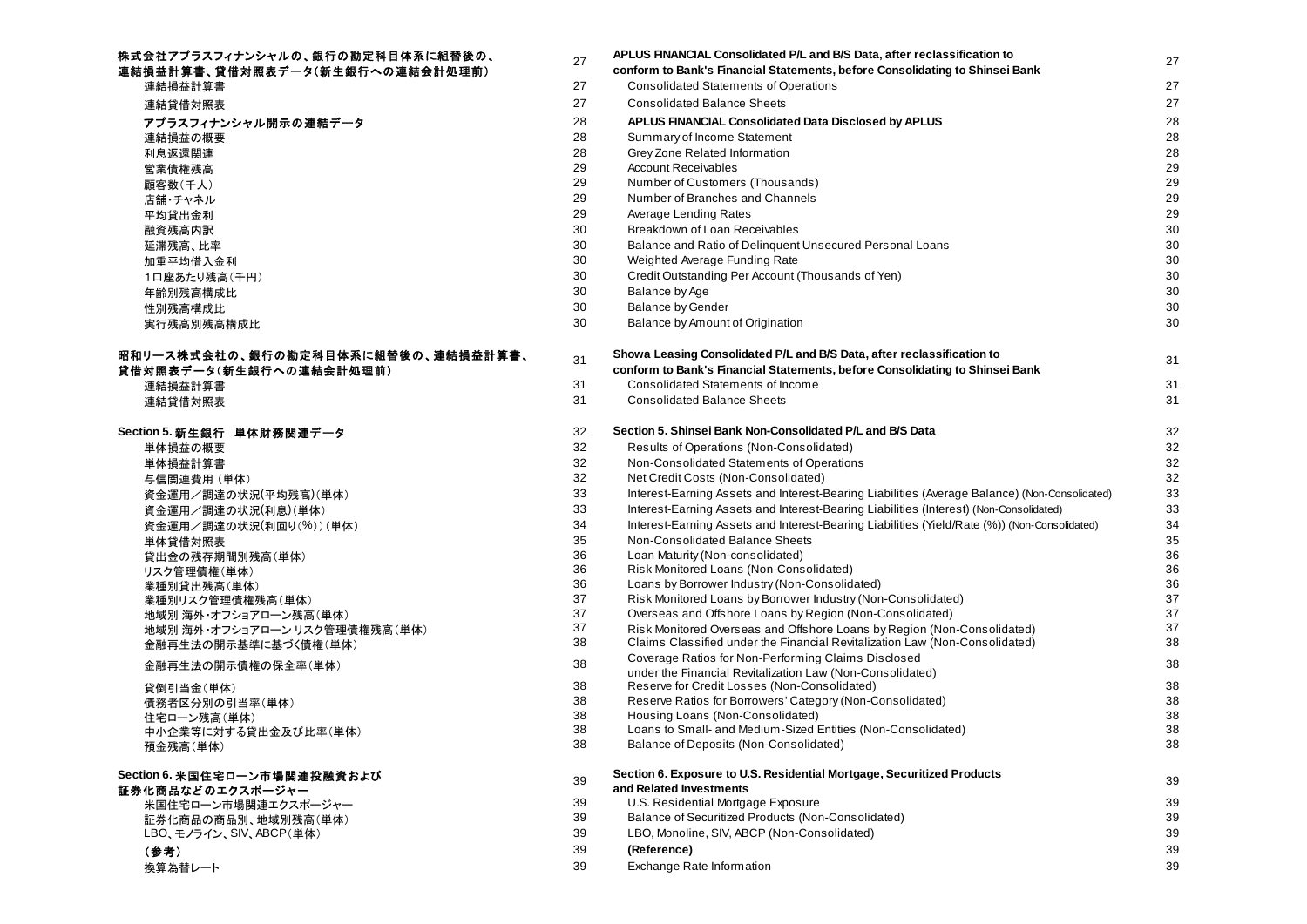# 本データブックは、四半期財務情報に基づいて作成されています。通期、中間期の財務情報や、より詳細な四半期財務情報、また、その他の財務関連情報については、以下のサ<br>イトをご覧下さい: http://www.shinseibank.com/investors/ir/index.html

The Data Book has been prepared using quarterly financial information. For other financial information including annual and interim reports, quarterly financial results, and other selected financial information please see our IR website at: http://www.shinseibank.com/investors/en/ir/index.html

|                                                                                                                                                                                                                                                                                                                                                                                                                                                                                                                                                                                                                                                                                                                                                                                                                                                                                                                                                                                                                                                                                                                                                        | Shinsei Bank, Limited                                                                                                                                                                                                                                                                                                                                                                                                                           |
|--------------------------------------------------------------------------------------------------------------------------------------------------------------------------------------------------------------------------------------------------------------------------------------------------------------------------------------------------------------------------------------------------------------------------------------------------------------------------------------------------------------------------------------------------------------------------------------------------------------------------------------------------------------------------------------------------------------------------------------------------------------------------------------------------------------------------------------------------------------------------------------------------------------------------------------------------------------------------------------------------------------------------------------------------------------------------------------------------------------------------------------------------------|-------------------------------------------------------------------------------------------------------------------------------------------------------------------------------------------------------------------------------------------------------------------------------------------------------------------------------------------------------------------------------------------------------------------------------------------------|
| 株式会社 新生銀行<br>〒103-8303 東京都中央区日本橋室町2-4-3 日本橋室町野村ビル                                                                                                                                                                                                                                                                                                                                                                                                                                                                                                                                                                                                                                                                                                                                                                                                                                                                                                                                                                                                                                                                                                      | Nihonbashi Muromachi Nomura Building                                                                                                                                                                                                                                                                                                                                                                                                            |
| 電話番号: 03-6880-8303                                                                                                                                                                                                                                                                                                                                                                                                                                                                                                                                                                                                                                                                                                                                                                                                                                                                                                                                                                                                                                                                                                                                     | 4-3, Nihonbashi-muromachi 2-chome, Chuo-ku, Tokyo 103-8303                                                                                                                                                                                                                                                                                                                                                                                      |
| Fax番号: 03-4560-1706                                                                                                                                                                                                                                                                                                                                                                                                                                                                                                                                                                                                                                                                                                                                                                                                                                                                                                                                                                                                                                                                                                                                    | Tel: +81-3-6880-8303                                                                                                                                                                                                                                                                                                                                                                                                                            |
|                                                                                                                                                                                                                                                                                                                                                                                                                                                                                                                                                                                                                                                                                                                                                                                                                                                                                                                                                                                                                                                                                                                                                        | Fax: +81-3-4560-1706                                                                                                                                                                                                                                                                                                                                                                                                                            |
| IR・広報部                                                                                                                                                                                                                                                                                                                                                                                                                                                                                                                                                                                                                                                                                                                                                                                                                                                                                                                                                                                                                                                                                                                                                 |                                                                                                                                                                                                                                                                                                                                                                                                                                                 |
| レイモンド・スペンサー 部長 チーフIR ·PRオフィサー                                                                                                                                                                                                                                                                                                                                                                                                                                                                                                                                                                                                                                                                                                                                                                                                                                                                                                                                                                                                                                                                                                                          | <b>Investor Relations &amp; Corporate Communications Division</b>                                                                                                                                                                                                                                                                                                                                                                               |
| Raymond.Spencer@shinseibank.com<br>大高英二 部長 (特命)                                                                                                                                                                                                                                                                                                                                                                                                                                                                                                                                                                                                                                                                                                                                                                                                                                                                                                                                                                                                                                                                                                        | Raymond Spencer, GM and Chief IR & PR Officer                                                                                                                                                                                                                                                                                                                                                                                                   |
| Eiji.Ootaka@shinseibank.com                                                                                                                                                                                                                                                                                                                                                                                                                                                                                                                                                                                                                                                                                                                                                                                                                                                                                                                                                                                                                                                                                                                            | Raymond.Spencer@shinseibank.com                                                                                                                                                                                                                                                                                                                                                                                                                 |
| 石井博司 次長                                                                                                                                                                                                                                                                                                                                                                                                                                                                                                                                                                                                                                                                                                                                                                                                                                                                                                                                                                                                                                                                                                                                                | Eiji Ootaka, GM (S.A.)                                                                                                                                                                                                                                                                                                                                                                                                                          |
| Hiroshi.Ishii02@shinseibank.com                                                                                                                                                                                                                                                                                                                                                                                                                                                                                                                                                                                                                                                                                                                                                                                                                                                                                                                                                                                                                                                                                                                        | Eiji.Ootaka@shinseibank.com                                                                                                                                                                                                                                                                                                                                                                                                                     |
| 江口静代 次長                                                                                                                                                                                                                                                                                                                                                                                                                                                                                                                                                                                                                                                                                                                                                                                                                                                                                                                                                                                                                                                                                                                                                | Hiroshi Ishii, Deputy General Manager                                                                                                                                                                                                                                                                                                                                                                                                           |
| Shizuyo.Eguchi@shinseibank.com                                                                                                                                                                                                                                                                                                                                                                                                                                                                                                                                                                                                                                                                                                                                                                                                                                                                                                                                                                                                                                                                                                                         | Hiroshi.Ishii02@shinseibank.com                                                                                                                                                                                                                                                                                                                                                                                                                 |
| James Seddon 部長代理                                                                                                                                                                                                                                                                                                                                                                                                                                                                                                                                                                                                                                                                                                                                                                                                                                                                                                                                                                                                                                                                                                                                      | Shizuyo Eguchi, Deputy General Manager                                                                                                                                                                                                                                                                                                                                                                                                          |
| James.Seddon@shinseibank.com<br>朝間 多美子 部長代理                                                                                                                                                                                                                                                                                                                                                                                                                                                                                                                                                                                                                                                                                                                                                                                                                                                                                                                                                                                                                                                                                                            | Shizuyo.Eguchi@shinseibank.com                                                                                                                                                                                                                                                                                                                                                                                                                  |
| Tamiko.Asama@shinseibank.com                                                                                                                                                                                                                                                                                                                                                                                                                                                                                                                                                                                                                                                                                                                                                                                                                                                                                                                                                                                                                                                                                                                           | James Seddon, Manager                                                                                                                                                                                                                                                                                                                                                                                                                           |
|                                                                                                                                                                                                                                                                                                                                                                                                                                                                                                                                                                                                                                                                                                                                                                                                                                                                                                                                                                                                                                                                                                                                                        | James.Seddon@shinseibank.com                                                                                                                                                                                                                                                                                                                                                                                                                    |
|                                                                                                                                                                                                                                                                                                                                                                                                                                                                                                                                                                                                                                                                                                                                                                                                                                                                                                                                                                                                                                                                                                                                                        | Tamiko Asama, Manager                                                                                                                                                                                                                                                                                                                                                                                                                           |
| 免責条項                                                                                                                                                                                                                                                                                                                                                                                                                                                                                                                                                                                                                                                                                                                                                                                                                                                                                                                                                                                                                                                                                                                                                   | Tamiko.Asama@shinseibank.com                                                                                                                                                                                                                                                                                                                                                                                                                    |
| <b>Disclaimer</b>                                                                                                                                                                                                                                                                                                                                                                                                                                                                                                                                                                                                                                                                                                                                                                                                                                                                                                                                                                                                                                                                                                                                      |                                                                                                                                                                                                                                                                                                                                                                                                                                                 |
| !当該仮定は不正確であることがあり得ます。様々な要因により、実際の業績が本書の記載と著しく異なる可能性があります。 別段の記載がない限り、本資料に記載されている財務データは日本において一般に認められて<br>・いる会計原則に従って表示されています。当行は、将来の事象などの発生にかかわらず、必ずしも今後の見通しに関する発表を修正するとは限りません。尚、特別な注記がない場合、財務データは連結ベースで表示して<br>はります。<br>'当行以外の金融機関とその子会社に関する情報は、一般に公知の情報に依拠しています。<br>'本資料はいかなる有価証券の申込みもしくは購入の案内、あるいは勧誘を含むものではなく、本資料および本資料に含まれる内容のいずれも、いかなる契約、義務の根拠となり得るものではありません。<br>This databook contains statements that constitute forward-looking statements, plans for the future, management targets, etc. relating to the Company and its subsidiaries. These forward-looking statements<br>ias a result of various factors. Unless otherwise noted, the financial data contained in these materials are presented under Japanese GAAP. The Company disclaims any obligation to update or to announce<br>iany revision to forward-looking statements to reflect future events or developments. Unless otherwise specified, all the financial information is shown on a consolidated basis.<br>Information concerning financial institutions other than the Company and its subsidiaries are based on publicly available information.<br>commitment whatsoever. | are based on current assumptions of future events and trends, which may be incorrect and are subject to risks and uncertainties. Actual results may differ materially from those in such forward-looking statements<br>These materials do not constitute an invitation or solicitation of an offer to subscribe for or purchase any securities and neither this document nor anything contained herein shall form the basis for any contract or |
|                                                                                                                                                                                                                                                                                                                                                                                                                                                                                                                                                                                                                                                                                                                                                                                                                                                                                                                                                                                                                                                                                                                                                        |                                                                                                                                                                                                                                                                                                                                                                                                                                                 |
|                                                                                                                                                                                                                                                                                                                                                                                                                                                                                                                                                                                                                                                                                                                                                                                                                                                                                                                                                                                                                                                                                                                                                        | 本資料の財務データ、記述における単位は、1億円未満切捨て、パーセンテージは小数点第2位以下、四捨五入で記載しております。<br>Financial and operational data that are stated in multiples of 0.1 billion yen have been truncated. All percentages have been rounded to the nearest 0.1%.                                                                                                                                                                                                                      |
|                                                                                                                                                                                                                                                                                                                                                                                                                                                                                                                                                                                                                                                                                                                                                                                                                                                                                                                                                                                                                                                                                                                                                        | 本資料の財務データは決算発表時において開示可能な数字を記載しております。<br>This data book contains financial and operational data that are available at the time of financial results announcement.                                                                                                                                                                                                                                                                                |
|                                                                                                                                                                                                                                                                                                                                                                                                                                                                                                                                                                                                                                                                                                                                                                                                                                                                                                                                                                                                                                                                                                                                                        | *の項目は経営管理ベースで表示をしております。<br>* Management accounting basis                                                                                                                                                                                                                                                                                                                                                                                        |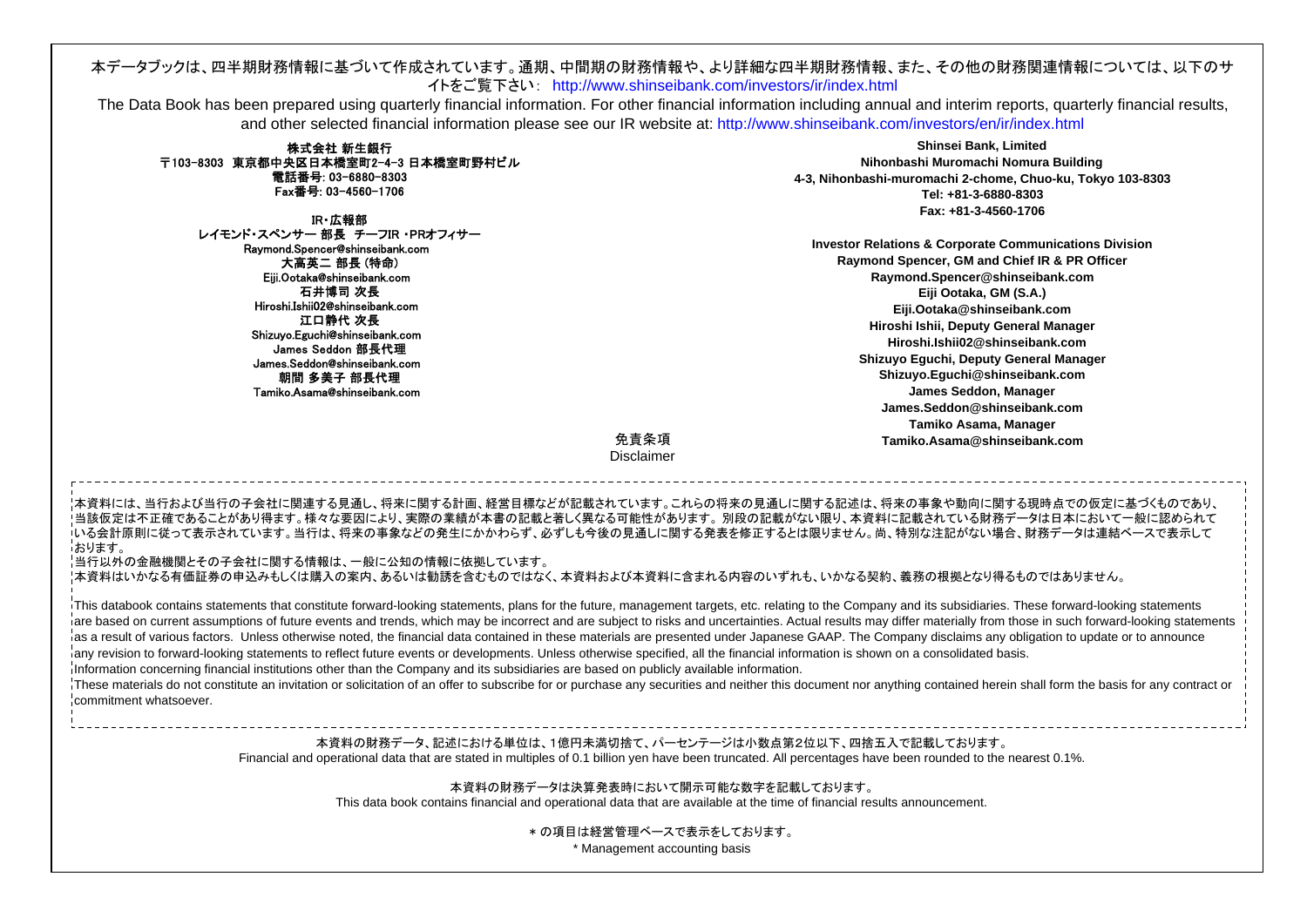| Section 1. 新生銀行 連結財務関連データ | Section 1. Shinsei Bank Consolidated P/L and B/S Data               |       |                     |              |                   |       |                     | 未監査(単位: 10億円) Unaudited (Billions of Yen) |          |
|---------------------------|---------------------------------------------------------------------|-------|---------------------|--------------|-------------------|-------|---------------------|-------------------------------------------|----------|
| 財務の概要*                    | <b>Results of Operations*</b>                                       |       | 2010.7-9 2010.10-12 | $2011.1 - 3$ | 2011.4-6          |       | 2011.7-9 2011.10-12 | 2012.1-3                                  | 2012.4-6 |
| 資金利益                      | Net Interest Income                                                 | 41.5  | 36.6                | 33.8         | 31.2              | 29.4  | 27.9                | 28.2                                      | 28.2     |
| 非資金利益                     | Non-Interest Income                                                 | 43.5  | 49.8                | 16.1         | 26.1              | 18.7  | 21.4                | 19.7                                      | 23.8     |
| 役務取引等利益                   | Net Fees and Commissions                                            | 6.2   | 6.0                 | 7.7          | 7.1               | 6.7   | 6.2                 | 5.1                                       | 4.7      |
| 特定取引利益                    | Net Trading Income                                                  | 3.3   | 0.7                 | 3.7          | 3.5               | 3.0   | 1.4                 | 5.6                                       | 4.3      |
| その他業務利益                   | Net Other Business Income                                           | 33.9  | 43.0                | 4.7          | 15.4              | 9.0   | 13.7                | 8.9                                       | 14.7     |
| 業務粗利益                     | <b>Total Revenue</b>                                                | 85.1  | 86.4                | 50.0         | 57.4              | 48.2  | 49.3                | 47.9                                      | 52.0     |
| 経費                        | <b>General and Administrative Expenses</b>                          | 36.3  | 35.6                | 34.3         | 31.1              | 32.1  | 32.1                | 32.4                                      | 31.7     |
| 実質業務純益                    | <b>Ordinary Business Profit</b>                                     | 48.8  | 50.8                | 15.6         | 26.2              | 16.0  | 17.1                | 15.4                                      | 20.2     |
| 与信関連費用                    | <b>Net Credit Costs (Recoveries)</b>                                | 38.5  | (3.0)               | 19.0         | 2.1               | 6.6   | 3.1                 | 0.3                                       | (0.6)    |
| 与信関連費用加算後実質業務純益(損失)       | Ordinary Business Profit (Loss) after Net Credit Costs (Recoveries) | 10.2  | 53.8                | (3.4)        | 24.0              | 9.4   | 14.0                | 15.1                                      | 20.9     |
| のれん及び無形資産償却額(グロス)         | Amortization of Goodwill and Other Intangible Assets                | 3.4   | 3.1                 | 3.0          | 3.1               | 3.1   | 2.8                 | 2.8                                       | 2.8      |
| その他利益(損失)                 | <b>Other Gains (Losses)</b>                                         | 1.7   | 0.8                 | (11.9)       | (0.7)             | (0.7) | (8.1)               | (25.7)                                    | (0.3)    |
| 税金等調整前四半期純利益(損失)          | Income (Loss) before Income Taxes and Minority Interests            | 8.5   | 51.5                | (18.5)       | 20.2              | 5.5   | 2.9                 | (13.3)                                    | 17.7     |
| 法人税、住民税及び事業税              | <b>Current Income Tax (Benefit)</b>                                 | 0.9   | 0.4                 | 0.3          | 1.0               | 0.6   | 0.9                 | 0.3                                       | 0.2      |
| 法人税等調整額                   | <b>Deferred Income Tax (Benefit)</b>                                | 2.2   | 1.6                 | 1.8          | 0.0               | 1.7   | 0.9                 | (0.3)                                     | 0.0      |
| 少数株主利益                    | Minority Interests in Net Income of Subsidiaries                    | 2.3   | 2.3                 | 0.7          | 1.0               | 0.9   | 0.8                 | 0.8                                       | 0.9      |
|                           | Net Income (Loss)                                                   | 3.0   | 47.2                | (21.4)       | 18.1              | 2.1   | 0.2                 | (14.2)                                    | 16.4     |
| 四半期純利益(損失)                | <b>Cash Basis Net Income (Loss)</b>                                 | 5.9   | 49.8                | (18.7)       | $\overline{20.8}$ | 4.8   | 2.1                 | (11.7)                                    | 18.8     |
| キャッシュベース四半期純利益(損失)        |                                                                     |       |                     |              |                   |       |                     |                                           |          |
| 連結損益計算書                   | <b>Consolidated Statements of Operations</b>                        |       | 2010.7-9 2010.10-12 | 2011.1-3     | 2011.4-6          |       | 2011.7-9 2011.10-12 | $2012.1 - 3$                              | 2012.4-6 |
| 経常収益                      | <b>Ordinary Income</b>                                              | 131.6 | 106.3               | 104.7        | 118.3             | 105.3 | 98.8                | 90.6                                      | 95.3     |
| 資金運用収益                    | Interest Income                                                     | 54.4  | 48.6                | 45.6         | 42.6              | 40.4  | 38.6                | 37.9                                      | 37.2     |
| 貸出金利息                     | Interest on Loans and Bills Discounted                              | 46.5  | 42.1                | 39.8         | 37.0              | 35.5  | 34.2                | 33.4                                      | 32.2     |
| 有価証券利息配当金                 | Interest and Dividends on Securities                                | 6.0   | 5.1                 | 5.9          | 5.1               | 4.5   | 4.0                 | 4.0                                       | 4.5      |
| その他の資金運用収益                | Other Interest Income                                               | 1.8   | 1.4                 | (0.2)        | 0.4               | 0.3   | 0.2                 | 0.4                                       | 0.4      |
| 役務取引等収益                   | Fees and Commissions Income                                         | 12.0  | 11.3                | 13.2         | 12.7              | 12.4  | 11.2                | 10.5                                      | 10.0     |
| 特定取引収益                    | Trading Income                                                      | 4.5   | (0.4)               | 2.3          | 4.9               | 4.3   | 1.6                 | 5.7                                       | 5.6      |
| その他業務収益                   | Other Business Income                                               | 56.3  | 40.6                | 42.4         | 45.0              | 40.3  | 36.6                | 28.1                                      | 35.4     |
| その他経常収益                   | Other Ordinary Income                                               | 4.2   | 6.0                 | 1.0          | 13.0              | 7.7   | 10.5                | 8.3                                       | 6.8      |
| 経常費用                      | <b>Ordinary Expenses</b>                                            | 129.6 | 81.7                | 123.0        | 98.0              | 98.8  | 97.7                | 101.8                                     | 77.4     |
| 資金調達費用                    | <b>Interest Expenses</b>                                            | 12.8  | 12.0                | 11.8         | 11.3              | 11.0  | 10.7                | 9.7                                       | 9.0      |
| 預金利息                      | <b>Interest on Deposits</b>                                         | 8.5   | 8.1                 | 7.5          | 7.4               | 7.5   | 7.3                 | 6.3                                       | 5.8      |
| 借用金利息                     | Interest on Borrowings                                              | 1.9   | 1.5                 | 1.7          | 1.4               | 1.4   | 1.3                 | 1.3                                       | 1.2      |
| 社債利息                      | Interest on Corporate Bonds                                         | 1.3   | 1.3                 | 1.6          | 1.4               | 1.3   | 1.3                 | 1.5                                       | 1.2      |
| その他の資金調達費用                | <b>Other Interest Expenses</b>                                      | 1.0   | 0.9                 | 0.8          | 1.0               | 0.6   | 0.6                 | 0.5                                       | 0.5      |
| 役務取引等費用                   | Fees and Commissions Expenses                                       | 5.7   | 5.3                 | 5.5          | 5.6               | 5.6   | 5.0                 | 5.4                                       | 5.3      |
| 特定取引費用                    | <b>Trading Losses</b>                                               | 1.2   | (1.1)               | (1.4)        | 1.4               | 1.3   | $\overline{0.2}$    | 0.0                                       | 1.3      |
| その他業務費用                   | <b>Other Business Expenses</b>                                      | 29.0  | 26.0                | 36.6         | 37.4              | 29.2  | 25.1                | 20.4                                      | 22.0     |
| 営業経費                      | General and Administrative Expenses                                 | 40.4  | 39.4                | 38.1         | 34.8              | 35.9  | 35.6                | 35.9                                      | 35.1     |
| のれん償却額                    | <b>Amortization of Goodwill</b>                                     | 2.1   | 2.0                 | 1.9          | 1.9               | 2.0   | 1.8                 | 1.8                                       | 1.8      |
| 無形資産償却額                   | Amortization of Intangible Assets Acquired in Business Combinations | 1.2   | 1.1                 | 1.1          | 1.1               | 1.1   | 1.0                 | 1.0                                       | 0.9      |
| 営業経費(のれん及び無形資産償却を除く)      | Other General and Administrative Expenses                           | 36.9  | 36.2                | 35.0         | 31.7              | 32.7  | 32.7                | 33.1                                      | 32.3     |
| その他経常費用                   | Other Ordinary Expenses                                             | 40.2  | 0.0                 | 32.3         | 7.3               | 15.5  | 20.9                | 30.2                                      | 4.5      |
| 貸倒引当金繰入額                  | Provision of Reserve for Credit Losses                              | 34.4  | (2.3)               | 18.8         | 4.5               | 7.0   | 5.1                 | 2.3                                       | 1.4      |
| その他                       | Other                                                               | 5.7   | 2.3                 | 13.4         | 2.8               | 8.5   | 15.8                | 27.8                                      | 3.1      |
| 経常利益(損失)                  | <b>Ordinary Profit (Loss)</b>                                       | 2.0   | 24.5                | (18.3)       | 20.3              | 6.5   | 1.0                 | (11.2)                                    | 17.8     |
| 特別利益                      | <b>Extraordinary Gains</b>                                          | 7.8   | 28.1                | 5.9          | 0.1               | 0.3   | 2.2                 | 0.2                                       | 0.4      |
| 特別損失                      | <b>Extraordinary Losses</b>                                         | 1.3   | 1.1                 | 6.0          | 0.2               | 1.3   | 0.3                 | 2.4                                       | 0.5      |
| 税金等調整前四半期純利益(損失)          | ncome (Loss) before Income Taxes and Minority Interests             | 8.5   | 51.5                | (18.5)       | 20.2              | 5.5   | 2.9                 | (13.3)                                    | 17.7     |
| 税金                        | Income Taxes (Benefit):                                             |       |                     |              |                   |       |                     |                                           |          |
| 法人税、住民税及び事業税              | Income Taxes (Benefits) - Current                                   | 0.9   | 0.4                 | 0.3          | 1.0               | 0.6   | 0.9                 | 0.3                                       | 0.2      |
| 法人税等調整額                   | Income Taxes (Benefits) - Deferred                                  | 2.2   | 1.6                 | 1.8          | 0.0               | 1.7   | 0.9                 | (0.3)                                     | 0.0      |
| 少数株主利益                    | Minority Interests in Net Income of Subsidiaries                    | 2.3   | 2.3                 | 0.7          | 1.0               | 0.9   | 0.8                 | 0.8                                       | 0.9      |
| 四半期純利益(損失)                | <b>Net Income (Loss)</b>                                            | 3.0   | 47.2                | (21.4)       | 18.1              | 2.1   | 0.2                 | (14.2)                                    | 16.4     |
|                           |                                                                     |       |                     |              |                   |       |                     |                                           |          |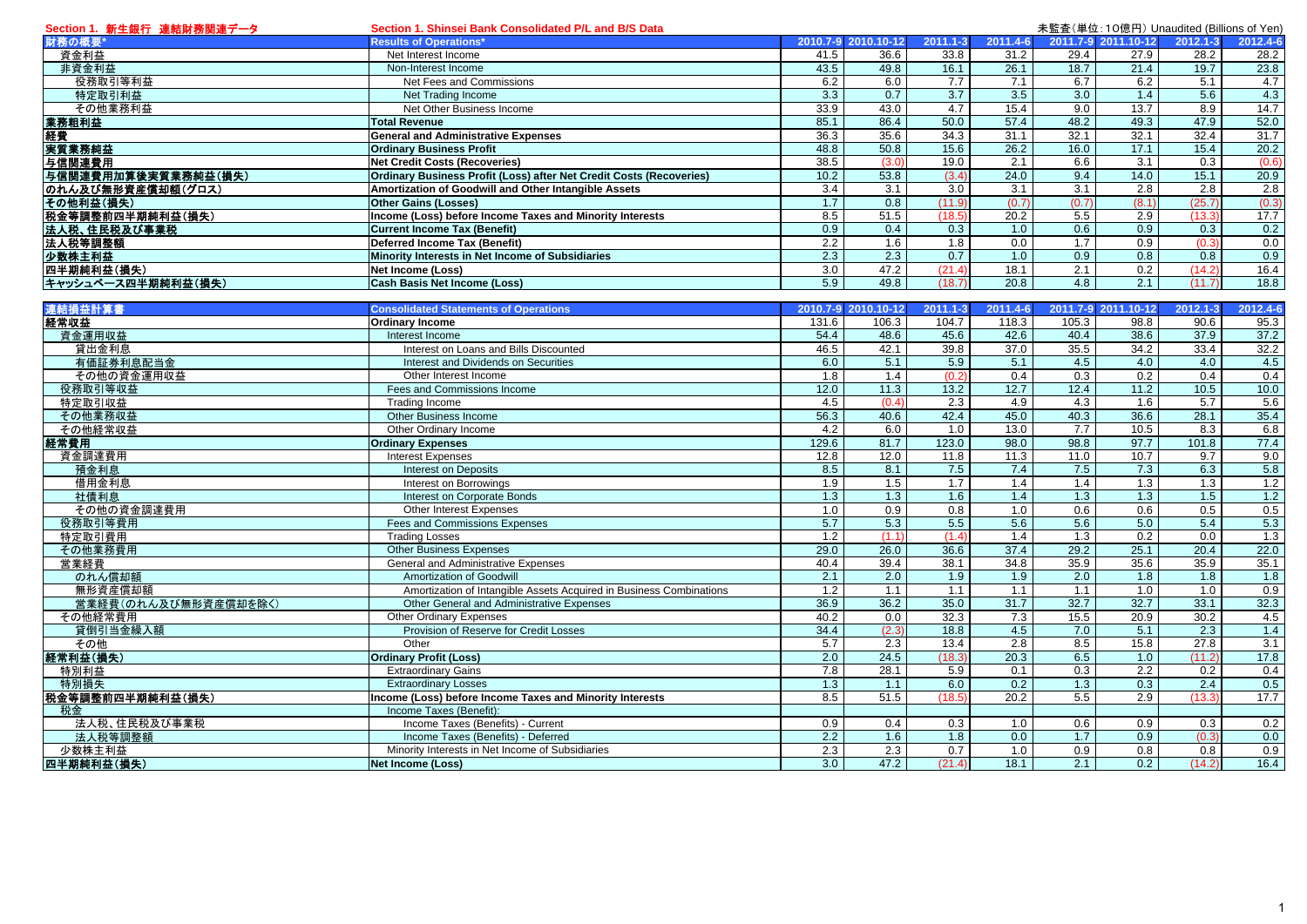| 連結包括利益計算書        | <b>Consolidated Statements of Comprehensive Income</b>     | 2010.7-9 2010.10-12 |      |      |       |       | 2011.1-3 2011.4-6 2011.7-9 2011.10-12 | $2012.1 - 3$ | 2012.4-6 |
|------------------|------------------------------------------------------------|---------------------|------|------|-------|-------|---------------------------------------|--------------|----------|
| 少数株主損益調整前当期純利益   | Income before Minority Interests                           | n/a                 | n/al |      | 19.1  | 3.0   | 1.1                                   |              | 17.4     |
| その他の包括利益(損失)     | Other Comprehensive Income (Loss)                          | n/a                 | n/a  |      | 2.7   | 0.3   | 1.7 <sub>1</sub>                      | 9.2          | (1.4)    |
| その他有価証券評価差額金     | Unrealized Gain (Loss) on Available-for-sale Securities    | n/a                 | n/a  |      | 3.9   | 3.7   | 0.5                                   | 6.2          | (0.1)    |
| 繰延ヘッジ損益          | Deferred Gain (Loss) on Derivatives under Hedge Accounting | n/a                 | n/a  | n/a  | (1.1) | (1.4) | 0.1                                   | 0.9          | (0.0)    |
| 為替換算調整勘定         | <b>Foreign Currency Translation Adjustments</b>            | n/a                 | n/a  |      |       |       | 0.8                                   | i .5         | (0.9)    |
| 持分法適用会社に対する持分相当額 | Share of Other Comprehensive Income in Affiliates          | n/a                 | n/a  | n/al | (0.0) | (0.5) | 0.1                                   | 0.4          | (0.2)    |
| 包括利益             | Comprehensive Income                                       | n/a                 | n/al |      | 21.8  | 3.4   | 2.8                                   |              | 15.9     |
| 親会社株主に係る包括利益     | Owners of the Parent                                       | n/a                 | n/a  |      | 20.9  | 3.6   | 1.5                                   |              | 15.1     |
| 少数株主に係る包括利益(損失)  | <b>Minority Interests</b>                                  | n/a                 | n/a  |      | 0.9   |       | 1.2                                   |              | 0.8      |

| 非金利利益        | Non-Interest Income <sup>,</sup>                         | $2010.7 - 9$ |      |                                    |      |                              | 2012. | 2012.4-6 |
|--------------|----------------------------------------------------------|--------------|------|------------------------------------|------|------------------------------|-------|----------|
| 役務取引等利益      | Net Fees and Commissions                                 |              |      |                                    |      | 6.2                          | ◡. ୲  |          |
| 特定取引利益       | Net Trading Income                                       | 3.3          | U. I |                                    | 3.0  |                              | 5.6   | 4.3      |
| その他業務利益      | Net Other Business Income                                | 33.9         | 43.0 | $\overline{a}$<br>10. <sup>4</sup> | 9.0  | 13.7                         | 8.9   | 14.7     |
| うちリース収益・割賦収益 | Income on Leased Assets and Installment Receivables. Net | 9.8          | 9.7  |                                    | 9.3  | 9.1                          | 8.9   | 8.8      |
| 非資金利益        | <b>INon-Interest Income</b>                              | 43.5         | 49.8 | 26.1                               | 18.7 | $\sim$ $\sim$<br><u>21.4</u> | 19.7  | 23.8     |

| 経費            | <b>General and Administrative Expenses*</b> |      | 2010.7-9 2010.10-12 | $2011.1 - 3$ |      |      | 2011.4-6 2011.7-9 2011.10-12 |            | 2012.4-6 |
|---------------|---------------------------------------------|------|---------------------|--------------|------|------|------------------------------|------------|----------|
| 人件費           | <b>Personnel Expenses</b>                   | 14.2 | 13.7                | 13.5         | 12.5 | 12.9 | 12.9                         | 12.7       | 12.4     |
| 店舗関連費用        | <b>Premises Expenses</b>                    |      | 6.0                 |              | 5.0  |      | 5.1                          | 5.0        | 4.8      |
| 通信・データ費、システム費 | Technology and Data Processing Expenses     |      | 4.6                 |              |      | 4.2  |                              |            | 4.3      |
| 広告費           | <b>Advertising Expenses</b>                 | 2.6  | 2.4 <sup>1</sup>    |              |      | 2.3  | 2.3                          | $2.3 \mid$ | 2.1      |
| 消費税·固定資産税等    | Consumption and Property Taxes              |      | 1.9                 |              |      |      | 1.8                          |            | 1.8      |
| 預金保険料         | Deposit Insurance Premium                   |      | 1.3 <sup>1</sup>    |              |      |      | 1.1                          |            | 1.0      |
| その他           | Other General and Administrative Expenses   | 5.6  | 5.3                 |              |      | 4.9  | 4.6                          | 17         | 5.0      |
| 経費            | <b>General and Administrative Expenses</b>  | 36.3 | 35.6                | 34.3         | 31.1 | 32.1 | 32.1                         | 32.4       | 31.7     |

注記: 連結損益計算書における営業経費と経営管理ベースの経費(上記テーブル並びに以下の頁)の差は、退職給付費用の一部やその他で臨時費用等とみなされるものによる。

Note: The difference between "General and Administrative Expenses" in Consolidated Statements of Operations and "General and Administrative Expenses" under management accounting basis,

which is used in the table above and following pages, is mainly related to expenses associated with a portion of retirement and other lump-sum compensation expenses.

| 与信関連費用            | <b>Net Credit Costs (Recoveries)</b>                                 |       | 2010.7-9 2010.10-12 | $2011.1 - 3$ |       |       | 2011.4-6 2011.7-9 2011.10-12 |       | 2012.4-6 |
|-------------------|----------------------------------------------------------------------|-------|---------------------|--------------|-------|-------|------------------------------|-------|----------|
| 貸出金償却·債権処分損       | Losses on Write-Off of Loans / Losses on Sale of Loans               | 4.4   |                     |              |       | 2.7   | 0.9                          | 0.6   |          |
| 貸倒引当金繰入           | Net (Reversal) Provision of Reserve for Loan Losses                  | 34.4  | (2.3)               | 18.8         | 4.5   | 7.0   | 22.4                         | 2.3   | 1.4      |
| 一般貸倒引当金繰入         | Net (Reversal) Provision of General Reserve for Loan Losses          | 24.7  |                     |              | 10.1  | 4.2   | (6.8)                        |       | (1.1)    |
| 個別貸倒引当金繰入         | Net (Reversal) Provision of Specific Reserve for Loan Losses         | 9.6   |                     | 13.2         | 4.6   | 2.8   | 29.2                         | 5.4   | 2.6      |
| 特定海外債権引当勘定繰入      | Net (Reversal) Provision of Reserve for Loan Losses to               | (0.0) | (0.0)               |              |       | (0.0) |                              |       |          |
|                   | <b>Restructuring Countries</b>                                       |       |                     |              |       |       |                              |       |          |
| その他貸倒引当金繰入        | Net (Reversal) Provision of Specific Reserve for Other Credit Losses |       |                     |              |       |       | (17.2)                       |       | (0.0)    |
| リース業務関連のその他与信関連費用 | Other Credit Costs Relating to Leasing Business                      | (0.3) |                     |              |       |       | (0.2)                        | (0.4) | (0.3)    |
| 償却債権取立益           | Recoveries of Written-off Claims                                     |       |                     |              | (3.0) | (2.9) | (2.6)                        | (2.1) | (2.8)    |
| 与信関連費用            | Net Credit Costs (Recoveries)                                        | 38.5  |                     | 19.0         | 2.1   | 6.6   | 3.1                          | 0.3   | (0.6)    |

注記: 償却債権取立益は2011.4-6より、与信関連費用に含めております。

Note: Recoveries of Written-off Claims is included in Net Credit Costs from 2011.4-6.

| のれん及び無形資産償却額 | Amortization of Goodwill and Other Intangible Assets / | 2010.7-9 2010 |      | $-1 - 3$ | $2011.4 - 6$ |                  | 2011.7-9 2011.10-12 | $2012.1 - 3$ | 2012.4-6 |
|--------------|--------------------------------------------------------|---------------|------|----------|--------------|------------------|---------------------|--------------|----------|
| 新生フィナンシャル    | Shinsei Financial                                      |               |      |          |              | ے ۔              | 2.0                 |              | 1.9      |
| シンキ          | Shinki                                                 | 10. I         | 0.0) | (U.U)    |              | (0.0)            | (0.0)               | (0.0)        | (0.0)    |
| アプラスフィナンシャル  | <b>APLUS FINANCIAL</b>                                 |               | 0.2  |          |              | 0.2              | 0.2                 | 0.2          | 0.2      |
| 昭和リース        | Showa Leasing                                          |               | 0.7  |          |              |                  | 0.7                 | 0.7          | 0.7      |
| その他          | Others                                                 |               |      |          |              | (V.V.            | (0.0)               |              |          |
| のれん及び無形資産償却額 | Amortization of Goodwill and Other Intangible Assets   | 3.4           | 3.1  | 3.0      |              | $\sim$ $\lambda$ | 2.8                 | 2.8          | 2.8      |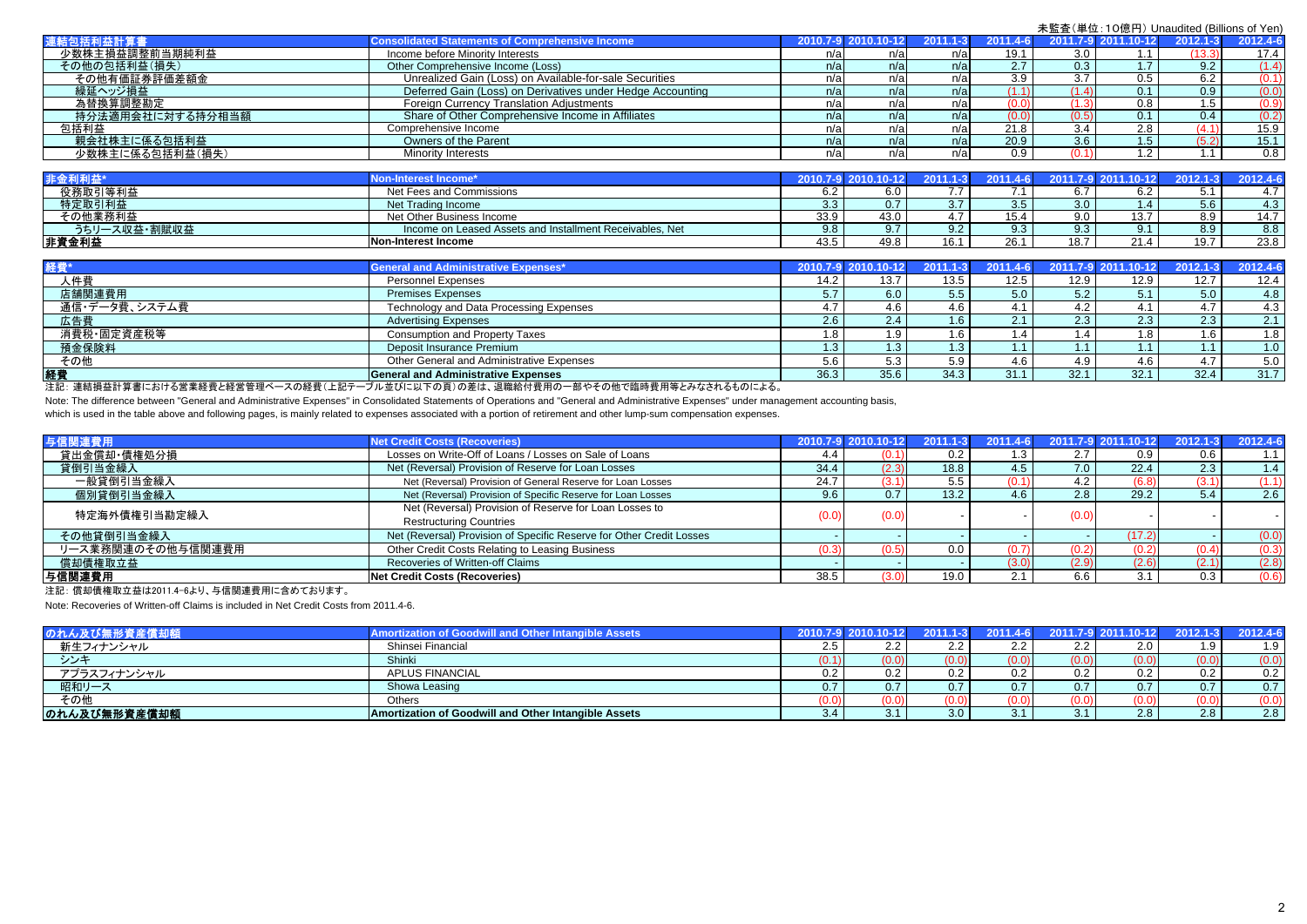| その他利益(損失)    | <b>Other Gains (Losses)</b>                            |       | 2010.7-9 2010.10-12 | 2011<br>'1-3L |                  |       | 2011.7-9 2011.10-12 | $2012.1 - 3$ | 2012.4-6 |
|--------------|--------------------------------------------------------|-------|---------------------|---------------|------------------|-------|---------------------|--------------|----------|
| 特別損益         | Extraordinary Income (Loss)                            | 3.4   | 2.3                 | 4.2           |                  |       | 1.8                 | (2.1)        | (0.1)    |
| 固定資産処分損益     | Net Gain on Disposal of Premises and Equipment         | (0.0) |                     |               | 0.0 <sub>1</sub> |       | (0.0)               | (0.3         | 0.2      |
| 償却債権取立益      | Recoveries of Write-off Claims                         | 4.5   | 3.2                 | 4.5           |                  |       |                     |              |          |
| その他の特別利益     | Other Extraordinary Income                             | (0.9) | 0.8                 | (8.5          |                  | (0.8) | . . 9               | 1.0          | (0.4)    |
| 利息返還損失引当金繰入額 | Provisions of Reserve for Losses on Interest Repayment | (0.9) |                     |               |                  |       | (11.0)              | (21.0        |          |
| 新生フィナンシャル    | Shinsei Financial                                      | (0.9) |                     |               | (0.8)            |       | (5.0)               | (10.1)       |          |
| シンキ          | Shinki                                                 |       |                     | .2.1          |                  |       | (5.0)               | (6.5)        |          |
| アプラスフィナンシャル  | <b>APLUS FINANCIAL</b>                                 |       |                     | (3.2)         |                  |       | (1.0)               | (4.3)        |          |
| その他          | Other                                                  |       |                     |               |                  |       |                     |              |          |
| その他          | Other                                                  | (0.7) |                     |               |                  | 0.3   | 0.9                 | (2.4)        | (0.2)    |
| その他利益(損失)    | <b>Other Gains (Losses)</b>                            | -7    | 0.8                 | (15.5)        |                  | (0.7) | (8.1)               | (25.7)       | (0.3)    |
|              |                                                        |       |                     |               |                  |       |                     |              |          |

注記: 償却債権取立益は2011.4-6より、与信関連費用に含めております。

Note: Recoveries of Written-off Claims is included in Net Credit Costs from 2011.4-6.

| 少数株主                     |                                                                                               | 2010.7        |               |     |     |     | 2012.1 | 2012.4-6             |
|--------------------------|-----------------------------------------------------------------------------------------------|---------------|---------------|-----|-----|-----|--------|----------------------|
| 当行子会社SPCが発行する優先出資証券への利払い | Dividends on Perpetual Preferred Securities (Hybrid Tier I Capital) issued by<br>Foreign SPCs | ົ<br><u>.</u> |               | 0.8 |     | 0.7 | 0.7    | $\sim$ $\sim$<br>∪.≀ |
| その他                      | <b>Others</b>                                                                                 | U. I          | $0.2^{\circ}$ |     |     | 0.0 | 0.0    | 0.2                  |
| 少数株主利益                   | Minority Interests in Net Income of Subsidiaries                                              | ں ے           | 2.3           |     | 0.9 | 0.8 | J.O    | 0.9                  |

| 資金運用/調達(リース・割賦売掛金を含む)の状況           | nterest-Earning Assets and Interest-Bearing Liabilities                       |         | 2010.7-9 2010.10-12 | $2011.1 - 3$ | 2011.4-6 |         | 2011.7-9 2011.10-12 | $2012.1 - 3$ | 2012.4-6 |
|------------------------------------|-------------------------------------------------------------------------------|---------|---------------------|--------------|----------|---------|---------------------|--------------|----------|
| (平均残高)*                            | (Average Balance)*                                                            |         |                     |              |          |         |                     |              |          |
| 資金運用勘定:                            | <b>Interest-Earning Assets:</b>                                               |         |                     |              |          |         |                     |              |          |
| 貸出金                                | Loans and Bills Discounted                                                    | 4,705.1 | 4,534.3             | 4,446.7      | 4,259.6  | 4,181.0 | 4,058.4             | 4,140.2      | 4,148.6  |
| リース債権およびリース投資資産・割賦売掛金              | Leased Assets and Installment Receivables                                     | 559.8   | 566.1               | 549.5        | 547.9    | 540.1   | 543.3               | 551.3        | 561.5    |
| 有価証券                               | <b>Securities</b>                                                             | 2,744.0 | 2,768.4             | 3,573.6      | 3,019.1  | 2,504.8 | 2,109.6             | 1,944.9      | 1,843.3  |
| その他資金運用勘定                          | Other Interest-Earning Assets                                                 | 760.8   | 448.2               | 438.8        | 282.1    | 381.7   | 346.8               | 394.5        | 378.9    |
| 資金運用勘定合計(A)                        | <b>Total Revenue on Interest-Earning Assets (A)</b>                           | 8.769.8 | 8.317.2             | 9.008.9      | 8.108.8  | 7.607.7 | 7.058.3             | 7.031.0      | 6.932.4  |
| 資金調達勘定:                            | Interest-Bearing Liabilities:                                                 |         |                     |              |          |         |                     |              |          |
| 預金·讓渡性預金                           | Deposits, including Negotiable Certificates of Deposit                        | 5,925.0 | 5.791.1             | 5.740.7      | 5,686.5  | 5,652.6 | 5,627.1             | 5,527.7      | 5,341.3  |
| 債券                                 | <b>Debentures</b>                                                             | 444.1   | 411.2               | 373.9        | 339.6    | 327.1   | 311.7               | 303.7        | 292.4    |
| 借用金                                | <b>Borrowed Monev</b>                                                         | 1,364.1 | 1,316.9             | .768.6       | 1,003.1  | 625.8   | 467.7               | 492.4        | 543.9    |
| 劣後借入                               | <b>Subordinated Debt</b>                                                      | 102.0   | 102.0               | 101.9        | 98.4     | 93.7    | 92.9                | 93.0         | 93.0     |
| その他借用金                             | <b>Other Borrowed Money</b>                                                   | 1.262.1 | 1,214.9             | 1,666.6      | 904.6    | 532.0   | 374.7               | 399.3        | 450.9    |
| 社債                                 | Corporate Bonds                                                               | 178.3   | 190.9               | 197.9        | 178.1    | 158.8   | 158.3               | 185.3        | 163.7    |
| 劣後社債                               | <b>Subordinated Bonds</b>                                                     | 158.2   | 153.9               | 163.1        | 149.4    | 134.5   | 136.3               | 162.2        | 140.0    |
| その他社債                              | Other Corporate Bonds                                                         | 20.0    | 37.0                | 34.8         | 28.7     | 24.2    | 22.0                | 23.1         | 23.6     |
| その他資金調達勘定                          | <b>Other Interest-Bearing Liabilities</b>                                     | 386.6   | 389.9               | 608.5        | 736.9    | 533.2   | 334.2               | 299.5        | 405.2    |
| 資金調達勘定合計 (B)                       | Total Expense on Interest-Bearing Liabilities (B)                             | 8,298.3 | 8,100.3             | 8,689.8      | 7,944.5  | 7,297.7 | 6,899.2             | 6,808.8      | 6,746.7  |
| 純資金利鞘(ネットインタレストマージン) (A)-(B)       | Net Interest Margin (A)-(B)                                                   |         |                     |              |          |         |                     |              |          |
| 非金利負債                              | Non Interest-Bearing Sources of Funds:                                        |         |                     |              |          |         |                     |              |          |
| ネット非金利負債(非金利資産)                    | Non Interest-Bearing (Assets) Liabilities, Net                                | 9.0     | (261.9)             | (204.4)      | (392.4)  | (257.6) | (411.2)             | (346.2)      | (386.3)  |
| 純資産の部合計ー少数株主持分                     | Total Equity Excluding Minority Interest in Subsidiaries                      | 462.5   | 478.8               | 523.5        | 556.7    | 567.6   | 570.2               | 568.4        | 572.0    |
| 非金利負債合計(C)                         | Total Non Interest-Bearing Sources of Funds(C)                                | 471.5   | 216.9               | 319.1        | 164.3    | 309.9   | 159.0               | 222.1        | 185.6    |
| 資金調達勘定・非金利負債合計 (D)=(B)+(C)         | Sum of Total Expense on Interest-Bearing Liabilities and Non-Interest-Bearing | 8,769.8 | 8,317.2             | 9,008.9      | 8,108.8  | 7,607.7 | 7,058.3             | 7,031.0      | 6,932.4  |
|                                    | Sources of Funds (D)=(B)+(C)                                                  |         |                     |              |          |         |                     |              |          |
| 資金利益/資金運用利回り(リース・割賦売掛金を含む) (A)-(D) | Net Revenue/Yield on Interest-Earning Assets (A)-(D)                          |         |                     |              |          |         |                     |              |          |
| 経常収益ベース資金運用勘定/収益への組み替え             | Reconciliation of Total Revenue on Interest-Earning Assets to                 |         |                     |              |          |         |                     |              |          |
|                                    | <b>Total Interest Income</b>                                                  |         |                     |              |          |         |                     |              |          |
| 資金運用勘定合計                           | Total Revenue on Interest-Earning Assets                                      | 8.769.8 | 8,317.2             | 9,008.9      | 8.108.8  | 7.607.7 | 7,058.3             | 7,031.0      | 6,932.4  |
| 差引:リース債権およびリース投資資産・割賦売掛金           | Less: Income on Leased Assets and Installment Receivables, Net                | 559.8   | 566.1               | 549.5        | 547.9    | 540.1   | 543.3               | 551.3        | 561.5    |
| 経常収益ペース資金運用勘定                      | <b>Total Interest Income</b>                                                  | 8.210.0 | 7,751.0             | 8.459.3      | 7,560.9  | 7.067.6 | 6,514.9             | 6.479.6      | 6.370.9  |
| 資金調達費用                             | <b>Total Interest Expenses</b>                                                |         |                     |              |          |         |                     |              |          |
| 資金利益                               | Net Interest Income                                                           |         |                     |              |          |         |                     |              |          |

注記: 前期の数値については、有価証券の平均残高と利回りの訂正による修正を行っております。

: 前期の数字は今期の表記に調整されています。

Note: Previous period figures for average balance and yield are adjusted to conform to recalculation of the average balance of securities.

: Previous periods have been adjusted to conform to current period presentation.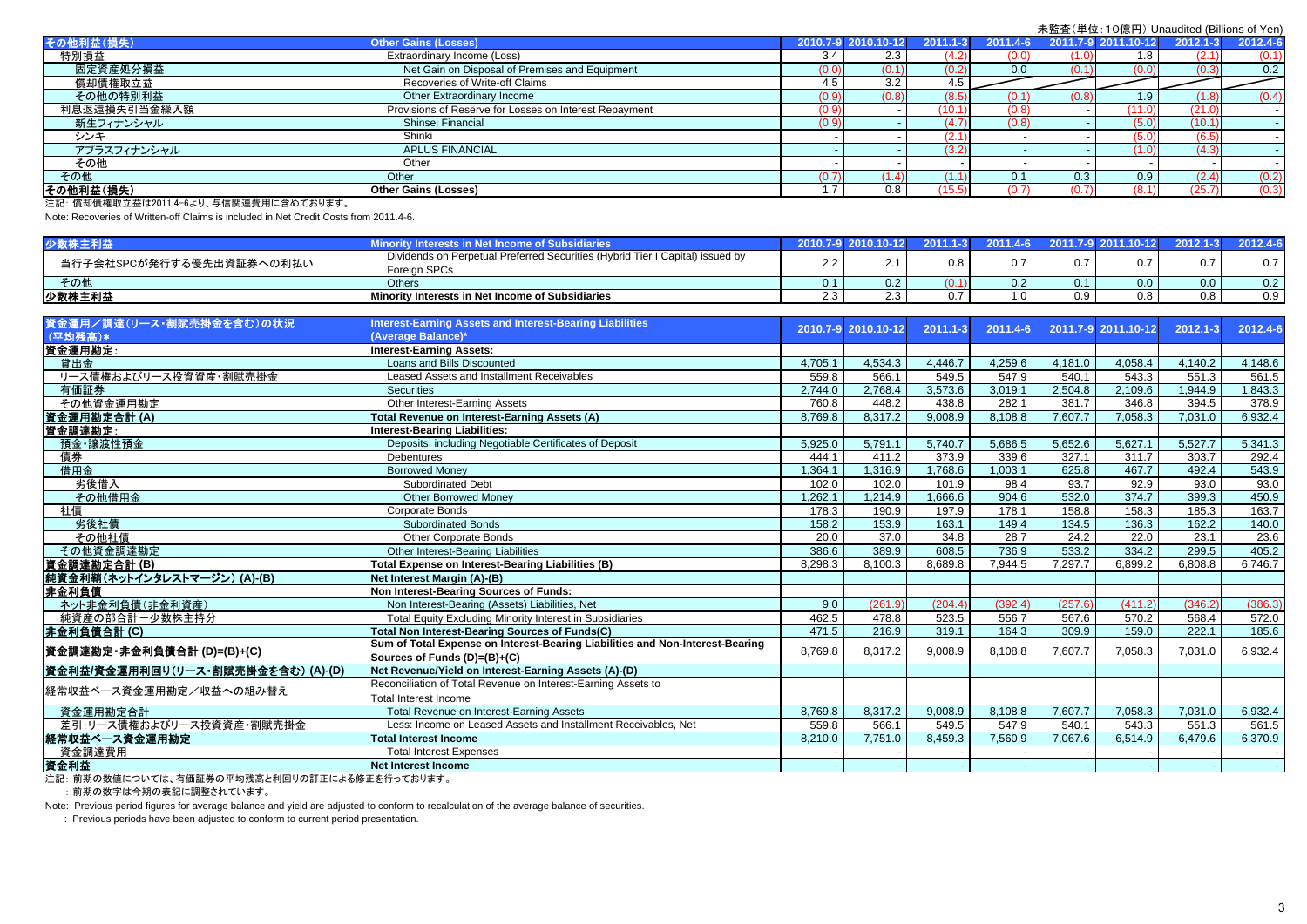|                                    | 木血且 \丰��. TOjiši ]/ Oriduulted (Dillions of Terry                             |                  |                     |              |                  |      |                     |                  |                   |
|------------------------------------|-------------------------------------------------------------------------------|------------------|---------------------|--------------|------------------|------|---------------------|------------------|-------------------|
| 資金運用/調達(リース・割賦売掛金を含む)の状況           | Interest-Earning Assets and Interest-Bearing Liabilities                      |                  | 2010.7-9 2010.10-12 | $2011.1 - 3$ | 2011.4-6         |      | 2011.7-9 2011.10-12 | 2012.1-3         | 2012.4-6          |
| (利息)*                              | (Interest)*                                                                   |                  |                     |              |                  |      |                     |                  |                   |
| 資金運用勘定:                            | <b>Interest-Earning Assets:</b>                                               |                  |                     |              |                  |      |                     |                  |                   |
| 貸出金                                | Loans and Bills Discounted                                                    | 46.5             | 42.1                | 39.8         | 37.0             | 35.5 | 34.2                | 33.4             | 32.2              |
| リース債権およびリース投資資産・割賦売掛金              | Leased Assets and Installment Receivables                                     | 9.8              | 9.7                 | 9.2          | 9.3              | 9.3  | 9.1                 | 8.9              | 8.8               |
| 有価証券                               | <b>Securities</b>                                                             | 6.0              | 5.1                 | 5.9          | 5.1              | 4.5  | 4.0                 | 4.0              | 4.5               |
| その他資金運用勘定                          | Other Interest-Earning Assets                                                 | $\overline{1.8}$ | 1.4                 | (0.2)        | 0.4              | 0.3  | 0.2                 | 0.4              | 0.4               |
| 資金運用勘定合計(A)                        | Total Revenue on Interest-Earning Assets (A)                                  | 64.3             | 58.4                | 54.8         | 51.9             | 49.8 | 47.7                | 46.8             | 46.0              |
| 資金調達勘定:                            | <b>Interest-Bearing Liabilities:</b>                                          |                  |                     |              |                  |      |                     |                  |                   |
| 預金·讓渡性預金                           | Deposits, including Negotiable Certificates of Deposit                        | 8.7              | 8.2                 | 7.6          | 7.5              | 7.6  | 7.4                 | 6.4              | 5.9               |
| 債券                                 | <b>Debentures</b>                                                             | 0.6              | 0.5                 | 0.4          | 0.4              | 0.3  | $\overline{0.3}$    | $\overline{0.3}$ | 0.2               |
| 借用金                                | <b>Borrowed Money</b>                                                         | 1.9              | 1.5                 | 1.7          | 1.4              | 1.4  | $\overline{1.3}$    | 1.3              | 1.2               |
| 劣後借入                               | <b>Subordinated Debt</b>                                                      | 0.2              | 0.2                 | 0.2          | 0.3              | 0.4  | 0.4                 | 0.4              | 0.4               |
| その他借用金                             | <b>Other Borrowed Money</b>                                                   | 1.7              | 1.3                 | 1.5          | 1.1              | 1.0  | 0.8                 | $\overline{0.8}$ | 0.7               |
| 社債                                 | Corporate Bonds                                                               | $\overline{1.3}$ | 1.3                 | 1.6          | 1.4              | 1.3  | 1.3                 | 1.5              | 1.2               |
| 劣後社債                               | <b>Subordinated Bonds</b>                                                     | 1.3              | 1.2                 | 1.5          | $\overline{1.3}$ | 1.2  | 1.3                 | 1.4              | 1.1               |
| その他社債                              | Other Corporate Bonds                                                         | 0.0              | 0.1                 | 0.1          | 0.1              | 0.0  | 0.0                 | 0.1              | $\frac{0.0}{0.2}$ |
| その他資金調達勘定                          | Other Interest-Bearing Liabilities                                            | 0.2              | 0.2                 | 0.2          | 0.4              | 0.1  | 0.1                 | 0.1              |                   |
| 資金調達勘定合計 (B)                       | Total Expense on Interest-Bearing Liabilities (B)                             | 12.8             | 12.0                | 11.8         | 11.3             | 11.0 | 10.7                | 9.7              | 9.0               |
| 純資金利鞘(ネットインタレストマージン)(A)-(B)        | Net Interest Margin (A)-(B)                                                   | 51.4             | 46.4                | 43.0         | 40.5             | 38.7 | 37.0                | 37.1             | 37.0              |
| 非金利負債                              | Non Interest-Bearing Sources of Funds:                                        |                  |                     |              |                  |      |                     |                  |                   |
| ネット非金利負債(非金利資産)                    | Non Interest-Bearing (Assets) Liabilities, Net                                |                  |                     |              |                  |      |                     |                  |                   |
| 純資産の部合計一少数株主持分                     | Total Equity Excluding Minority Interest in Subsidiaries                      |                  |                     |              |                  |      |                     |                  |                   |
| 非金利負債合計 (C)                        | <b>Total Non Interest-Bearing Sources of Funds (C)</b>                        |                  |                     |              |                  |      |                     |                  |                   |
| 資金調達勘定・非金利負債合計 (D)=(B)+(C)         | Sum of Total Expense on Interest-Bearing Liabilities and Non-Interest-Bearing | 12.8             | 12.0                | 11.8         | 11.3             | 11.0 | 10.7                | 9.7              | 9.0               |
|                                    | Sources of Funds (D)=(B)+(C)                                                  |                  |                     |              |                  |      |                     |                  |                   |
| 資金利益/資金運用利回り(リース・割賦売掛金を含む) (A)-(D) | Net Revenue/Yield on Interest-Earning Assets (A)-(D)                          | 51.4             | 46.4                | 43.0         | 40.5             | 38.7 | 37.0                | 37.1             | 37.0              |
| 経常収益ベース資金運用勘定/収益への組み替え             | Reconciliation of Total Revenue on Interest-Earning Assets to                 |                  |                     |              |                  |      |                     |                  |                   |
|                                    | <b>Total Interest Income</b>                                                  |                  |                     |              |                  |      |                     |                  |                   |
| 資金運用勘定合計                           | Total Revenue on Interest-Earning Assets                                      | 64.3             | 58.4                | 54.8         | 51.9             | 49.8 | 47.7                | 46.8             | 46.0              |
| 差引:リース債権およびリース投資資産・割賦売掛金           | Less: Income on Leased Assets and Installment Receivables, Net                | 9.8              | 9.7                 | 9.2          | 9.3              | 9.3  | 9.1                 | 8.9              | 8.8               |
| 経常収益ベース資金運用勘定                      | <b>Total Interest Income</b>                                                  | 54.4             | 48.6                | 45.6         | 42.6             | 40.4 | 38.6                | 37.9             | 37.2              |
| 資金調達費用                             | <b>Total Interest Expenses</b>                                                | 12.8             | 12.0                | 11.8         | 11.3             | 11.0 | 10.7                | 9.7              | 9.0               |
| 資金利益                               | Net Interest Income                                                           | 41.5             | 36.6                | 33.8         | 31.2             | 29.4 | 27.9                | 28.2             | 28.2              |
|                                    |                                                                               |                  |                     |              |                  |      |                     |                  |                   |

注記: 前期の数値については、有価証券の平均残高と利回りの訂正による修正を行っております。

: 前期の数字は今期の表記に調整されています。

Note: Previous period figures for average balance and yield are adjusted to conform to recalculation of the average balance of securities.

: Previous periods have been adjusted to conform to current period presentation.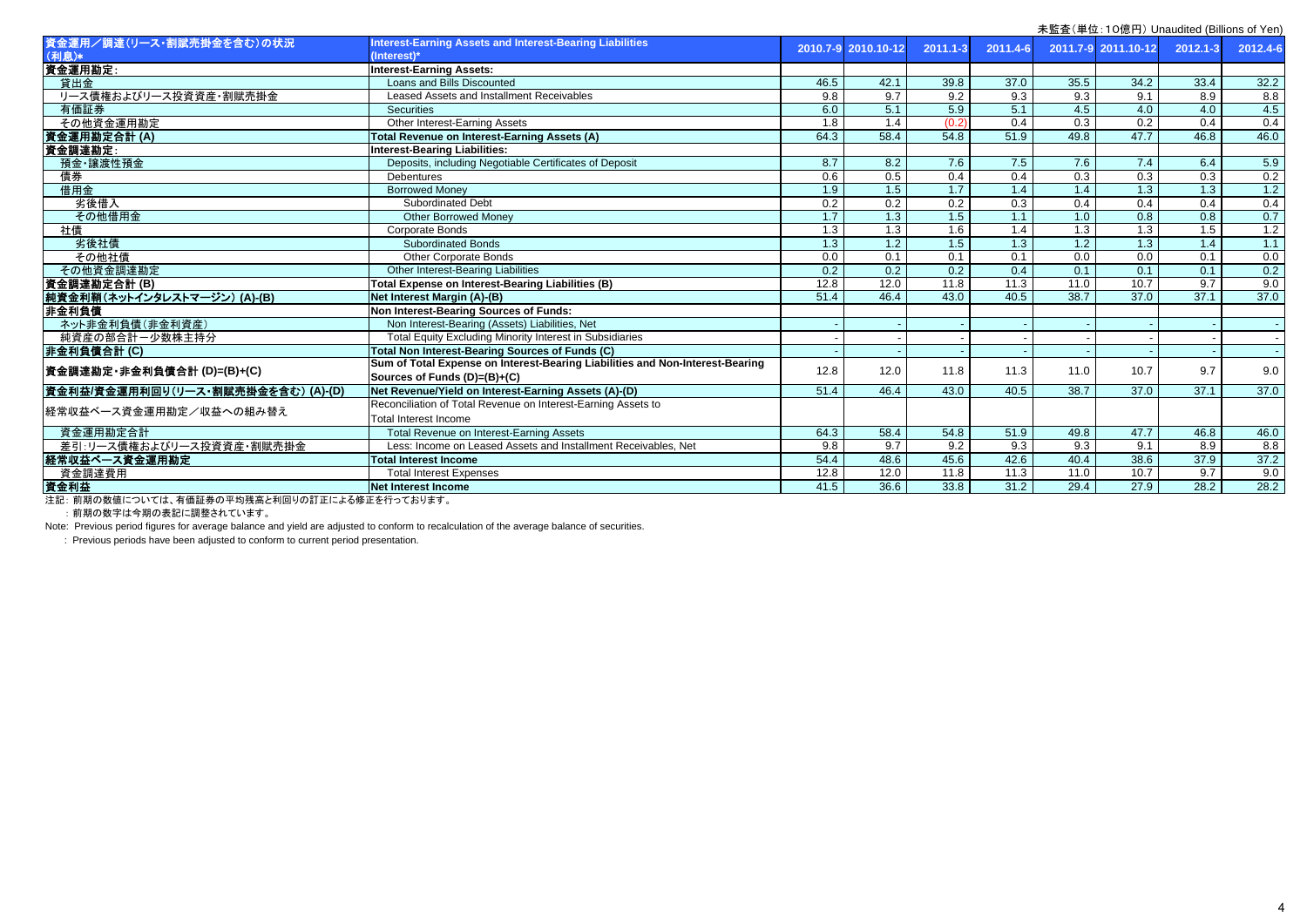| 木監査(単位:IO熄円) Unaudited (Billions of Yen) |                                                                               |       |                     |              |          |       |                     |          |                   |
|------------------------------------------|-------------------------------------------------------------------------------|-------|---------------------|--------------|----------|-------|---------------------|----------|-------------------|
| 資金運用/調達(リース・割賦売掛金を含む)の状況<br>(利回り(%))*    | Interest-Earning Assets and Interest-Bearing Liabilities<br>(Yield/Rate (%))* |       | 2010.7-9 2010.10-12 | $2011.1 - 3$ | 2011.4-6 |       | 2011.7-9 2011.10-12 | 2012.1-3 | 2012.4-6          |
| 資金運用勘定:                                  | <b>Interest-Earning Assets:</b>                                               |       |                     |              |          |       |                     |          |                   |
| 貸出金                                      | Loans and Bills Discounted                                                    | 3.92  | 3.68                | 3.64         | 3.49     | 3.37  | 3.35                | 3.28     | 3.12              |
| リース・割賦売掛金                                | Leased Assets and Installment Receivables                                     | 6.97  | 6.85                | 6.79         | 6.82     | 6.84  | 6.67                | 6.56     | 6.29              |
| 有価証券                                     | <b>Securities</b>                                                             | 0.88  | 0.74                | 0.68         | 0.69     | 0.72  | 0.76                | 0.84     | 0.99              |
| その他資金運用勘定                                | Other Interest-Earning Assets                                                 | $***$ | $***$               | $***$        | $***$    | $***$ | $***$               | $***$    | $***$             |
| 資金運用勘定合計 (A)                             | Total Revenue on Interest-Earning Assets (A)                                  | 2.91  | 2.79                | 2.47         | 2.57     | 2.60  | 2.69                | 2.70     | 2.66              |
| 資金調達勘定:                                  | Interest-Bearing Liabilities:                                                 |       |                     |              |          |       |                     |          |                   |
| 預金·讓渡性預金                                 | Deposits, including Negotiable Certificates of Deposit                        | 0.58  | 0.57                | 0.54         | 0.53     | 0.53  | 0.52                | 0.47     | 0.45              |
| 債券                                       | <b>Debentures</b>                                                             | 0.57  | 0.54                | 0.51         | 0.51     | 0.48  | 0.44                | 0.41     | 0.39              |
| 借用金                                      | <b>Borrowed Money</b>                                                         | 0.57  | 0.48                | 0.40         | 0.58     | 0.94  | 1.14                | 1.08     | 0.94              |
| 劣後借入                                     | <b>Subordinated Debt</b>                                                      | 0.90  | 0.88                | 0.83         | 1.29     | 2.04  | 2.07                | 2.09     | 2.07              |
| その他借用金                                   | <b>Other Borrowed Money</b>                                                   | 0.54  | 0.45                | 0.37         | 0.50     | 0.75  | 0.91                | 0.84     | 0.70              |
| 社債                                       | <b>Corporate Bonds</b>                                                        | 3.07  | 2.85                | 3.38         | 3.23     | 3.48  | 3.51                | 3.33     | 3.10              |
| 劣後社債                                     | <b>Subordinated Bonds</b>                                                     | 3.37  | 3.21                | 3.81         | 3.56     | 3.82  | 3.80                | 3.53     | 3.38              |
| その他社債                                    | Other Corporate Bonds                                                         | 0.71  | 1.35                | 1.41         | 1.52     | 1.60  | 1.68                | 1.93     | 1.46              |
| その他資金調達勘定                                | Other Interest-Bearing Liabilities                                            | ***   | $***$               | $***$        | $***$    | $***$ | $***$               | $***$    | $\star\star\star$ |
| 資金調達勘定合計(B)                              | Total Expense on Interest-Bearing Liabilities (B)                             | 0.62  | 0.59                | 0.55         | 0.57     | 0.60  | 0.62                | 0.58     | 0.54              |
| 純資金利鞘(ネットインタレストマージン) (A)-(B)             | Net Interest Margin (A)-(B)                                                   | 2.29  | 2.20                | 1.92         | 2.00     | 2.00  | 2.07                | 2.12     | 2.13              |
| 非金利負債                                    | Non Interest-Bearing Sources of Funds:                                        |       |                     |              |          |       |                     |          |                   |
| ネット非金利負債(非金利資産)                          | Non Interest-Bearing (Assets) Liabilities, Net                                |       |                     |              |          |       |                     |          |                   |
| 純資産の部合計ー少数株主持分                           | Total Equity Excluding Minority Interest in Subsidiaries                      |       |                     |              |          |       |                     |          |                   |
| 非金利負債合計                                  | <b>Total Non Interest-Bearing Sources of Funds</b>                            |       |                     |              |          |       |                     |          |                   |
| 資金調達勘定・非金利負債合計                           | Sum of Total Expense on Interest-Bearing Liabilities and Non-Interest-Bearing | 0.58  | 0.57                | 0.53         | 0.56     | 0.57  | 0.60                | 0.56     | 0.52              |
|                                          | <b>Sources of Funds</b>                                                       |       |                     |              |          |       |                     |          |                   |
| 資金利益/資金運用利回り(リース・割賦売掛金を含む)               | Net Revenue/Yield on Interest-Earning Assets                                  | 2.33  | 2.22                | 1.94         | 2.01     | 2.02  | 2.08                | 2.14     | 2.14              |
| 経常収益ベース資金運用勘定/収益への組み替え                   | Reconciliation of Total Revenue on Interest-Earning Assets to                 |       |                     |              |          |       |                     |          |                   |
|                                          | <b>Total Interest Income</b>                                                  |       |                     |              |          |       |                     |          |                   |
| 資金運用勘定合計                                 | Total Revenue on Interest-Earning Assets                                      | 2.91  | 2.79                | 2.47         | 2.57     | 2.60  | 2.69                | 2.70     | 2.66              |
| 差引:リース債権およびリース投資資産・割賦売掛金                 | Less: Income on Leased Assets and Installment Receivables. Net                | 6.97  | 6.85                | 6.79         | 6.82     | 6.84  | 6.67                | 6.56     | 6.29              |
| 経常収益ベース資金運用勘定                            | <b>Total Interest Income</b>                                                  | 2.63  | 2.49                | 2.19         | 2.26     | 2.27  | 2.35                | 2.38     | 2.34              |
| 資金調達費用                                   | <b>Total Interest Expenses</b>                                                |       |                     |              |          |       |                     |          |                   |
| 資金利益                                     | Net Interest Income                                                           |       |                     |              |          |       |                     |          |                   |
|                                          |                                                                               |       |                     |              |          |       |                     |          |                   |

注記: 前期の数値については、有価証券の平均残高と利回りの訂正による修正を行っております。

: 前期の数字は今期の表記に調整されています。

Note: Previous period figures for average balance and yield are adjusted to conform to recalculation of the average balance of securities.

: Previous periods have been adjusted to conform to current period presentation.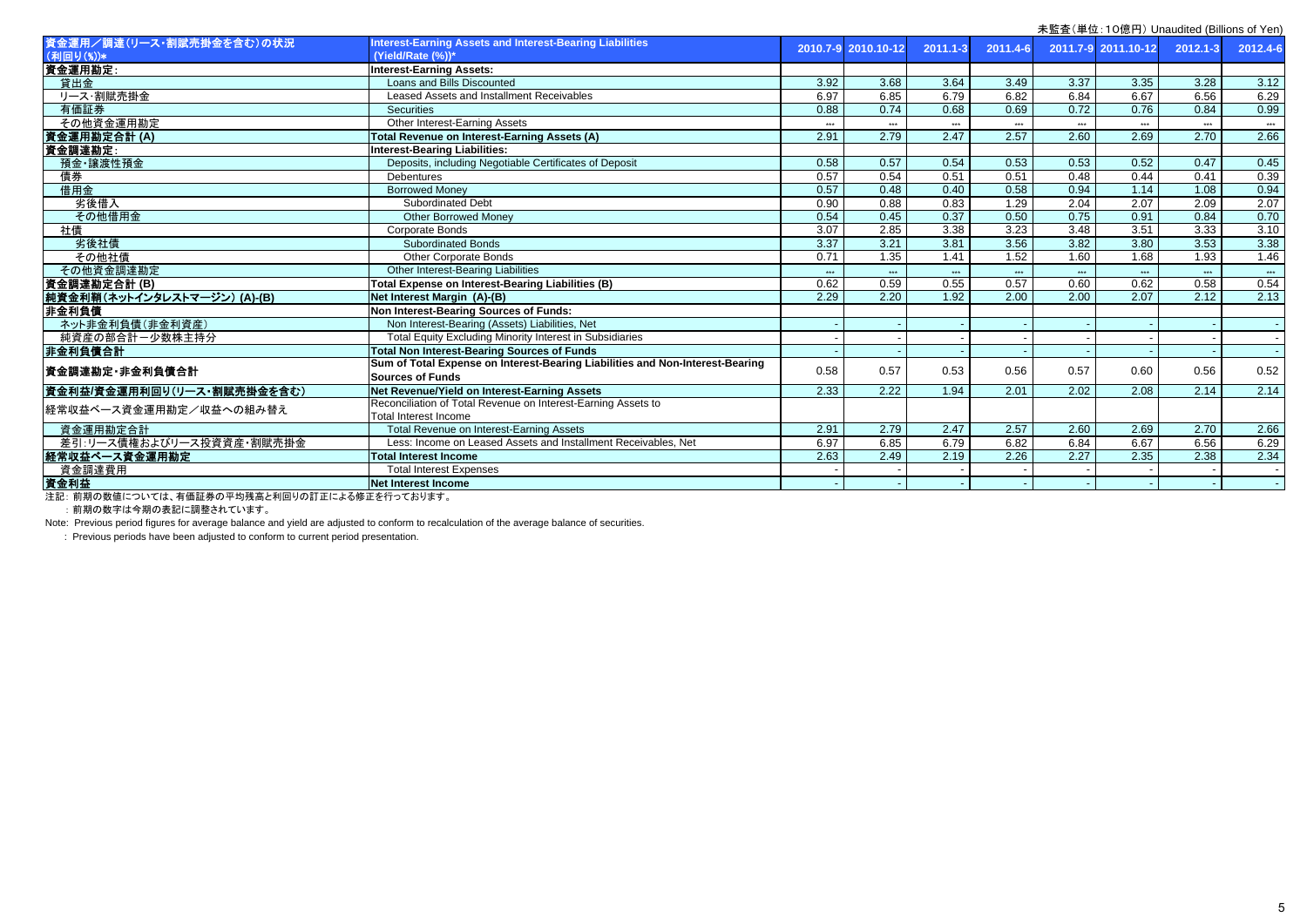| 連結貸借対照表          | <b>Consolidated Balance Sheets</b>                           | 2010.9   | 2010.12  | 2011.3                   | 2011.6  | 2011.9                   | 2011.12                  | 2012.3                   | 2012.6  |
|------------------|--------------------------------------------------------------|----------|----------|--------------------------|---------|--------------------------|--------------------------|--------------------------|---------|
| 資産の部:            | Assets:                                                      |          |          |                          |         |                          |                          |                          |         |
| 現金預け金            | Cash and Due from Banks                                      | 469.8    | 519.0    | 452.7                    | 371.4   | 329.4                    | 496.1                    | 413.7                    | 373.5   |
| コールローン及び買入手形     | Call Loans                                                   | 31.5     | 8.6      |                          | 12.0    | 30.1                     |                          | 15.7                     | 8.5     |
| 買現先勘定            | Receivables under Resale Agreements                          |          |          | $\sim$                   | $\sim$  |                          | 15.0                     | 18.3                     | 38.3    |
| 債券貸借取引支払保証金      | Receivables under Securities Borrowing Transactions          | 33.3     | 33.5     | 10.3                     | 36.0    | 52.4                     | 29.2                     | 114.0                    | 35.1    |
| 買入金銭債権           | Other Monetary Claims Purchased                              | 178.4    | 163.7    | 157.0                    | 135.8   | 147.0                    | 131.5                    | 130.9                    | 129.0   |
| 特定取引資産           | <b>Trading Assets</b>                                        | 246.9    | 210.6    | 195.3                    | 210.7   | 239.1                    | 209.2                    | 202.6                    | 211.8   |
| 金銭の信託            | Monetary Assets Held in Trust                                | 278.6    | 262.0    | 253.6                    | 241.4   | 276.4                    | 274.1                    | 267.6                    | 262.9   |
| 有価証券             | <b>Securities</b>                                            | 2,639.9  | 3,153.8  | 3,286.3                  | 2,703.3 | 2,220.1                  | 1,895.5                  | 1,873.4                  | 1,864.2 |
| 貸出金              | Loans and Bills Discounted                                   | 4,604.4  | 4,411.3  | 4,291.4                  | 4,214.0 | 4,125.5                  | 4,076.5                  | 4,136.8                  | 4,237.2 |
| 外国為替             | Foreign Exchanges                                            | 12.3     | 15.0     | 42.0                     | 29.7    | 22.2                     | 24.6                     | 18.8                     | 16.7    |
| リース債権及びリース投資資産   | Lease Receivables and Leased Investment Assets               | 204.7    | 203.5    | 206.2                    | 199.5   | 198.3                    | 195.7                    | 197.4                    | 195.3   |
| その他資産            | Other Assets                                                 | 1,204.8  | 869.4    | 794.7                    | 779.5   | 772.3                    | 729.3                    | 686.7                    | 653.2   |
| 割賦売掛金            | <b>Installment Receivables</b>                               | 347.7    | 340.8    | 330.4                    | 325.1   | 324.4                    | 338.7                    | 347.9                    | 348.5   |
| 有形固定資産           | Premises and Equipment                                       | 51.2     | 54.5     | 50.0                     | 50.5    | 48.6                     | 52.1                     | 54.1                     | 55.1    |
| 有形リース資産          | Tangible Leased Assets as Lessor                             | 17.2     | 16.7     | 13.7                     | 14.2    | 13.8                     | 16.8                     | 17.2                     | 19.4    |
| 無形固定資産           | Intangible Assets                                            | 102.9    | 98.8     | 96.0                     | 92.8    | 89.4                     | 86.0                     | 81.0                     | 77.1    |
| のれん              | Goodwill                                                     | 53.5     | 51.5     | 49.5                     | 47.5    | 45.5                     | 43.7                     | 41.9                     | 40.1    |
| 無形資産             | Other Intangible Assets                                      | 22.7     | 21.6     | 20.5                     | 19.4    | 18.2                     | 17.2                     | 16.2                     | 15.2    |
| 債券繰延資産           | Deferred Issuance Expenses for Debentures                    | 0.1      | 0.1      | 0.1                      | 0.1     | 0.1                      | 0.1                      | 0.1                      | 0.1     |
| 繰延税金資産           | Deferred Tax Assets                                          | 16.4     | 20.3     | 18.6                     | 18.0    | 16.0                     | 15.4                     | 15.8                     | 15.4    |
| 支払承諾見返           | <b>Customers' Liabilities for Acceptances and Guarantees</b> | 606.1    | 593.9    | 575.7                    | 570.9   | 557.2                    | 558.7                    | 562.6                    | 559.0   |
| 貸倒引当金            | Reserve for Credit Losses                                    | (218.1)  | (190.7)  | (199.2)                  | (192.5  | (184.3)                  | (185.2)                  | (180.6)                  | (170.2) |
| 資産の部合計           | <b>Total Assets</b>                                          | 10,464.0 | 10,428.2 | 10,231.5                 | 9,473.9 | 8,940.5                  | 8,604.5                  | 8,609.6                  | 8,563.1 |
| 負債及び純資産の部        | Liabilities and Equity                                       |          |          |                          |         |                          |                          |                          |         |
| <u>負債の部:</u>     | Liabilities:                                                 |          |          |                          |         |                          |                          |                          |         |
| 預金               | <b>Deposits</b>                                              | 5,570.5  | 5,451.7  | 5,436.6                  | 5,469.2 | 5,384.3                  | 5,347.1                  | 5,184.3                  | 5,126.5 |
| 讓渡性預金            | <b>Negotiable Certificates of Deposit</b>                    | 319.6    | 232.7    | 174.0                    | 308.1   | 152.9                    | 179.4                    | 178.0                    | 206.7   |
| 債券               | Debentures                                                   | 425.2    | 384.4    | 348.2                    | 329.7   | 313.1                    | 305.5                    | 294.1                    | 287.1   |
| コールマネー及び売渡手形     | Call Money and Bills Sold                                    | 160.4    | 165.4    | 160.3                    | 140.3   | 140.2                    | 140.1                    | 210.1                    | 120.1   |
| 売現先勘定            | Payables under Repurchase Agreements                         |          |          |                          |         |                          |                          |                          |         |
| 債券貸借取引受入担保金      | Payables under Securities Lending Transactions               | 140.8    | 315.4    | 269.6                    | 468.0   | 223.0                    | 45.9                     | 148.5                    | 91.2    |
| コマーシャル・ペーパー      | <b>Commercial Paper</b>                                      |          |          |                          |         |                          |                          |                          |         |
| 特定取引負債           | <b>Trading Liabilities</b>                                   | 196.9    | 167.4    | 147.7                    | 160.4   | 191.2                    | 161.7                    | 176.0                    | 154.7   |
| 借用金              | <b>Borrowed Money</b>                                        | 1,336.1  | 1,291.2  | 1,672.7                  | 594.3   | 547.2                    | 457.9                    | 476.7                    | 586.4   |
| 外国為替             | Foreign Exchanges                                            | 0.0      | 0.0      | 0.0                      | 0.0     | 0.0                      | 0.0                      | 0.0                      | 0.0     |
| 短期社債             | Short-Term Corporate Bonds                                   | 20.4     | 28.1     | 22.8                     | 39.6    | 43.6                     | 63.0                     | 50.7                     | 75.9    |
| 社債               | <b>Corporate Bonds</b>                                       | 180.8    | 176.9    | 179.6                    | 177.1   | 163.6                    | 163.7                    | 168.7                    | 164.3   |
| その他負債            | <b>Other Liabilities</b>                                     | 830.5    | 1,002.6  | 569.3                    | 538.7   | 551.7                    | 501.2                    | 465.6                    | 494.1   |
| 賞与引当金            | <b>Accrued Employees' Bonuses</b>                            | 4.9      | 5.8      | 8.0                      | 2.3     | 4.3                      | 5.1                      | 7.2                      | 2.1     |
| 役員賞与引当金          | <b>Accrued Directors' Bonuses</b>                            | 0.0      | 0.0      | 0.0                      | 0.0     | 0.0                      | 0.0                      | 0.0                      | 0.0     |
| 退職給付引当金          | Reserve for Employees' Retirement Benefits                   | 7.4      | 7.2      | 11.0                     | 8.2     | 7.0                      | 7.0                      | 7.0                      | 7.0     |
| 役員退職慰労引当金        | Reserve for Directors' Retirement Benefits                   | 0.2      | 0.2      | 0.2                      | 0.2     | 0.1                      | 0.2                      | 0.2                      | 0.2     |
| 利息返還損失引当金        | Reserve for Losses on Interest Repayments                    | 46.7     | 39.4     | 43.1                     | 36.0    | 29.9                     | 35.2                     | 50.9                     | 45.8    |
| 固定資産処分損失引当金      | Reserve for Losses on Disposal of Premises and Equipment     |          | $\sim$   | $\overline{\phantom{a}}$ | $\sim$  | $\overline{\phantom{a}}$ | $\overline{\phantom{a}}$ | $\overline{\phantom{a}}$ | $\sim$  |
| 訴訟損失引当金          | Reserve for Losses on Litigation                             |          | $\sim$   | $\sim$                   | $\sim$  | $\blacksquare$           |                          | $\sim$                   | $\sim$  |
| 特別法上の引当金         | Reserve under Special Law                                    | 0.0      | 0.0      | 0.0                      | 0.0     | 0.0                      | 0.0                      | 0.0                      | 0.0     |
| 繰延税金負債           | <b>Deferred Tax Liabilities</b>                              | 2.6      | 0.5      | 0.6                      | 0.6     | 0.3                      | 0.4                      | 0.6                      | 0.4     |
| 支払承諾             | <b>Acceptances and Guarantees</b>                            | 606.1    | 593.9    | 575.7                    | 570.9   | 557.2                    | 558.7                    | 562.6                    | 559.0   |
| 負債の部合計<br>純資産の部: | <b>Total Liabilities</b>                                     | 9,849.8  | 9,863.5  | 9,620.3                  | 8,844.2 | 8,310.4                  | 7,972.7                  | 7,982.0                  | 7,922.2 |
|                  | Equity:                                                      |          |          |                          |         |                          |                          |                          |         |
| 株主資本合計           | Shareholders' Equity                                         | 476.6    | 523.8    | 574.1                    | 589.7   | 591.8                    | 592.1                    | 577.9                    | 591.7   |
| 資本金              | Common Stock                                                 | 476.2    | 476.2    | 512.2                    | 512.2   | 512.2                    | 512.2                    | 512.2                    | 512.2   |
| 資本剰余金            | <b>Capital Surplus</b>                                       | 43.5     | 43.5     | 79.4                     | 79.4    | 79.4                     | 79.4                     | 79.4                     | 79.4    |
| 利益剰余金            | <b>Retained Earnings</b>                                     | 29.3     | 76.5     | 55.0                     | 70.5    | 72.7                     | 73.0                     | 58.8                     | 72.6    |
| 自己株式             | Treasury Stock, at Cost                                      | (72.5)   | (72.5)   | (72.5)                   | (72.5)  | (72.5)                   | (72.5)                   | (72.5)                   | (72.5)  |
| その他の包括利益累計額合計    | Accumulated Other Comprehensive Income                       | (19.9)   | (25.9)   | (27.9)                   | (25.1)  | (23.7)                   | (22.4)                   | (13.5)                   | (14.8)  |
| その他有価証券評価差額金     | Unrealized Gain (Loss) on Available-for-Sale Securities      | (8.2)    | (10.4)   | (15.2)                   | (11.2)  | (7.4)                    | (6.9)                    | (0.6)                    | (0.7)   |
| 繰延ヘッジ損益          | Deferred Gain (Loss) on Derivatives under Hedge Accounting   | (7.9)    | (12.6)   | (10.1)                   | (11.3)  | (12.8)                   | (12.7)                   | (11.7)                   | (11.7)  |
| 為替換算調整勘定         | Foreign Currency Translation Adjustments                     | (3.6)    | (2.8)    | (2.5)                    | (2.5)   | (3.4)                    | (2.8)                    | (1.1)                    | (2.2)   |
| 新株予約権            | <b>Stock Acquisition Rights</b>                              | 1.6      | 1.5      | 1.4                      | 1.3     | 1.3                      | 1.3                      | 1.3                      | 1.3     |
| 少数株主持分           | Minority Interests                                           | 155.8    | 65.2     | 63.4                     | 63.8    | 60.6                     | 60.7                     | 61.8                     | 62.6    |
| 純資産の部合計          | <b>Total Equity</b>                                          | 614.1    | 564.6    | 611.1                    | 629.7   | 630.1                    | 631.7                    | 627.6                    | 640.9   |
|                  |                                                              |          |          |                          |         |                          |                          |                          |         |
| 負債及び純資産の部合計      | <b>Total Liabilities and Equity</b>                          | 10,464.0 | 10,428.2 | 10,231.5                 | 9,473.9 | 8,940.5                  | 8,604.5                  | 8,609.6                  | 8,563.1 |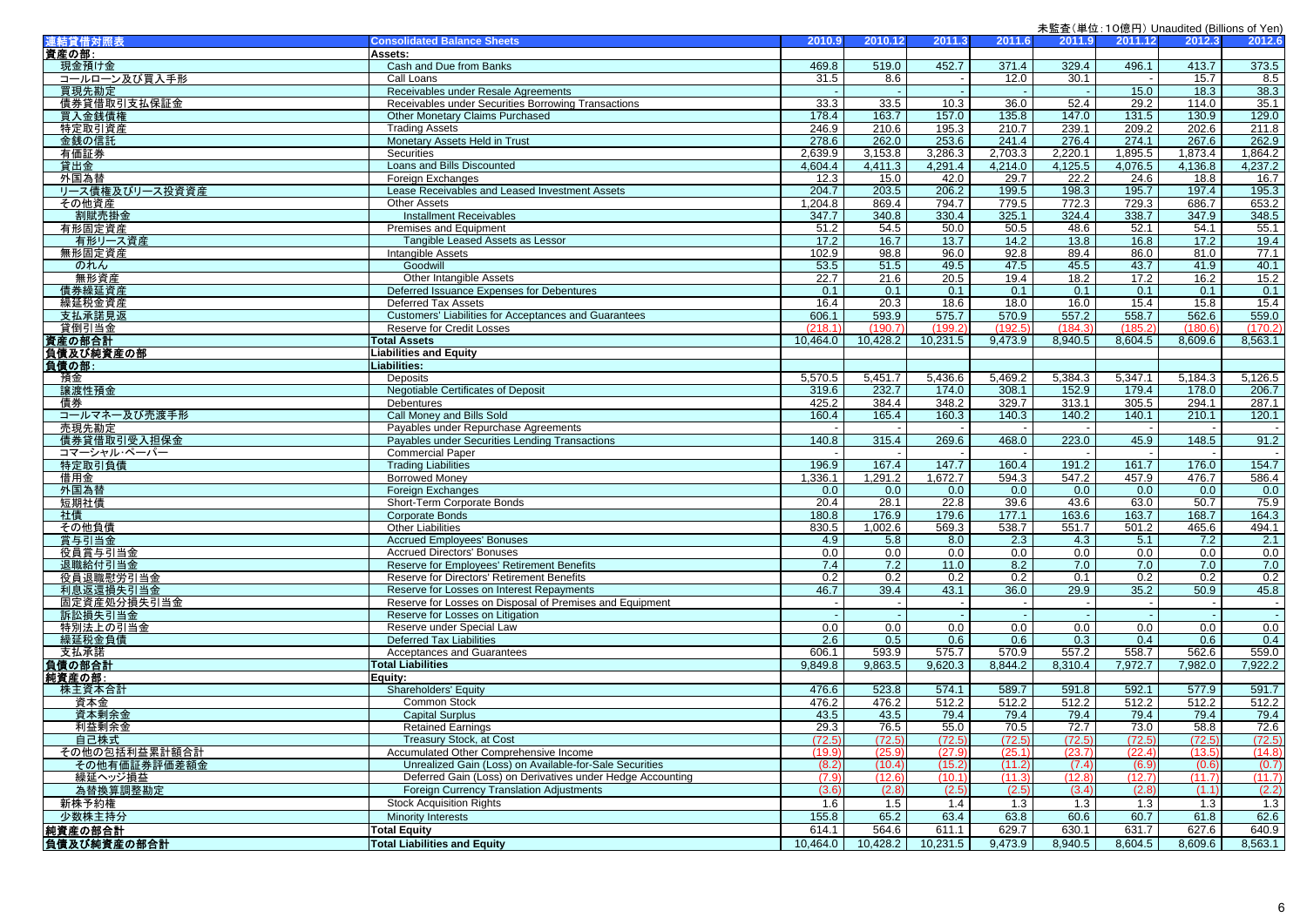|                            | 未監査(単位: 10億円) Unaudited (Billions of Yen)                                  |         |                  |         |         |                  |         |         |                  |  |
|----------------------------|----------------------------------------------------------------------------|---------|------------------|---------|---------|------------------|---------|---------|------------------|--|
| 買入金錢債権                     | <b>Other Monetary Claims Purchased</b>                                     | 2010.9  | 2010.12          | 2011.3  | 2011.6  | 2011.9           | 2011.12 | 2012.3  | 2012.6           |  |
| 売買目的の買入金銭債権                | <b>Trading Purpose</b>                                                     | 120.6   | n/a              | 105.3   | n/a     | 79.7             | n/a     | 67.2    | n/a              |  |
| その他の買入金銭債権                 | Other                                                                      | 57.7    | n/a              | 51.6    | n/a     | 67.2             | n/a     | 63.7    | n/a              |  |
| 買入金銭債権                     | <b>Total Other Monetary Claims Purchased</b>                               | 178.4   | 163.7            | 157.0   | 135.8   | 147.0            | 131.5   | 130.9   | 129.0            |  |
|                            |                                                                            |         |                  |         |         |                  |         |         |                  |  |
| 金銭の信託                      | <b>Monetary Assets Held in Trust</b>                                       | 2010.9  | 2010.12          | 2011.3  | 2011.6  | 2011.9           | 2011.12 | 2012.3  | 2012.6           |  |
| 運用目的の金銭の信託                 | <b>Trading Purpose</b>                                                     | 188.3   | n/a              | 163.9   | n/a     | 145.7            | n/a     | 132.0   | n/a              |  |
| その他の金銭の信託                  | Other                                                                      | 90.3    | n/a              | 89.7    | n/a     | 130.7            | n/a     | 135.6   | n/a              |  |
| │金銭の信託                     | <b>Total Monetary Assets Held in Trust</b>                                 | 278.6   | 262.0            | 253.6   | 241.4   | 276.4            | 274.1   | 267.6   | 262.9            |  |
|                            |                                                                            |         |                  |         |         |                  |         |         |                  |  |
| 有価証券                       | <b>Securities</b>                                                          | 2010.9  | 2010.12          | 2011.3  | 2011.6  | 2011.9           | 2011.12 | 2012.3  | 2012.6           |  |
| 国債                         | Japanese National Government Bonds                                         | 1.778.0 | n/a              | 2.462.6 | n/a     | 1.604.4          | n/a     | 1.285.1 | n/a              |  |
| 地方債                        | Japanese Local Government Bonds                                            | 1.8     | n/a              | 1.7     | n/a     | 1.7              | n/a     | 1.7     | n/a              |  |
| 社債                         | Japanese Corporate Bonds                                                   | 388.7   | n/a              | 344.0   | n/a     | 271.0            | n/a     | 251.0   | n/a              |  |
| 株式                         | Japanese Equity Securities                                                 | 25.1    | n/a              | 26.0    | n/a     | 24.8             | n/a     | 27.7    | n/a              |  |
| その他の証券                     | Foreign Bonds and Other                                                    | 446.2   | n/a              | 451.9   | n/a     | 317.9            | n/a     | 307.7   | n/a              |  |
| 有価証券                       | <b>Total Securities</b>                                                    | 2,639.9 | 3,153.8          | 3,286.3 | 2,703.3 | 2,220.1          | 1,895.5 | 1,873.4 | 1,864.2          |  |
|                            |                                                                            |         |                  |         |         |                  |         |         |                  |  |
| 有価証券保有区分別残高                | <b>Securities by Category</b>                                              | 2010.9  | 2010.12          | 2011.3  | 2011.6  | 2011.9           | 2011.12 | 2012.3  | 2012.6           |  |
| 売買目的有価証券のうち有価証券に含まれるもの     | <b>Trading Securities</b>                                                  | 2.4     | n/a              | 1.0     | n/a     | $\overline{0.7}$ | n/a     | 0.6     | n/a              |  |
| 満期保有目的の債券                  | Securities Being Held to Maturity                                          | 413.0   | 411.7            | 553.9   | 650.3   | 669.1            | 655.8   | 658.5   | 656.0            |  |
| 国債                         | Japanese National Government Bonds                                         | 293.2   | 293.2            | 443.8   | 544.5   | 594.7            | 585.7   | 585.6   | 585.4            |  |
| 社債                         | Japanese Corporate Bonds                                                   | 69.4    | 69.5             | 59.5    | 56.1    | 27.6             | 23.0    | 22.8    | 22.4             |  |
| その他                        | Other                                                                      | 50.3    | 49.0             | 50.5    | 49.6    | 46.7             | 47.0    | 50.1    | 48.1             |  |
| その他有価証券                    | Securities Available for Sale                                              | 2.186.9 | n/a              | 2.695.6 | n/a     | 1,516.3          | n/a     | 1.175.6 | n/a              |  |
| その他有価証券で時価のあるもの            | Securities Carried at Fair Value                                           | 2,099.0 | 2,607.8          | 2,600.0 | 1,924.0 | 1,428.5          | 1,118.6 | 1,092.3 | 1,106.8          |  |
| 株式                         | <b>Equity Securities</b>                                                   | 13.7    | 15.1             | 14.8    | 15.1    | 13.7             | 13.1    | 19.2    | 16.9             |  |
| 国債                         | Japanese National Government Bonds                                         | 1,484.8 | 1,985.3          | 2,018.7 | 1,411.2 | 1.009.7          | 714.4   | 699.5   | 712.8            |  |
| 地方債                        | Japanese Local Government Bonds                                            | 1.8     | 1.7              | 1.7     | 1.7     | 1.7              | 1.7     | 1.7     | $\overline{1.7}$ |  |
| 社債                         | Japanese Corporate Bonds                                                   | 319.2   | 318.7            | 284.4   | 275.1   | 243.3            | 235.1   | 228.2   | 226.7            |  |
| その他                        | Other, Mainly Foreign Debt Securities                                      | 279.5   | 286.7            | 280.1   | 220.6   | 159.9            | 154.1   | 143.5   | 148.4            |  |
| 外国証券                       | <b>Foreign Securities</b>                                                  | 277.3   | 284.5            | 277.9   | 218.4   | 158.2            | 152.4   | 141.9   | 146.7            |  |
| 外貨外国公社債                    | Foreign Currency Denominated Foreign Corporate and Government              | 161.7   | 183.0            | 182.3   | 126.2   | 69.5             | 66.0    | 69.4    | 79.7             |  |
|                            | <b>Bonds</b>                                                               |         |                  |         |         |                  |         |         |                  |  |
| 邦貨外国公社債                    | Yen-Denominated Foreign Corporate and Government Bonds                     | 107.8   | 94.7             | 89.0    | 86.6    | 83.7             | 80.4    | 67.7    | 62.8             |  |
|                            |                                                                            |         |                  |         |         |                  |         |         |                  |  |
| 外国株式·その他                   | Foreign Equity Securities and Others                                       | 7.7     | 6.7              | 6.6     | 5.5     | 4.9              | 5.9     | 4.6     | 4.0              |  |
| その他証券                      | <b>Other Securities</b>                                                    | 2.1     | $\overline{2.2}$ | 2.1     | 2.1     | 1.6              | 1.7     | 1.6     | 1.7              |  |
| その他有価証券で時価を把握することが極めて困難なもの | Securities Carried at Cost whose Fair Value cannnot be Reliably Determined | 87.8    | n/a              | 95.5    | n/a     | 87.8             | n/a     | 83.2    | n/a              |  |
| 非上場株式                      | <b>Equity Securities</b>                                                   | 11.3    | n/a              | 10.9    | n/a     | 10.9             | n/a     | 8.3     | n/a              |  |
| 非上場外国証券                    | <b>Foreign Securities</b>                                                  | 45.7    | n/a              | 55.3    | n/a     | 48.4             | n/a     | 47.4    | n/a              |  |
| その他                        | Other                                                                      | 30.7    | n/a              | 29.2    | n/a     | 28.4             | n/a     | 27.4    | n/a              |  |
| 非連結子会社·関連会社株式              | Equity Securities of Unconsolidated Subsidiaries and Affiliates            | 37.6    | n/a              | 35.7    | n/a     | 33.7             | n/a     | 38.6    | n/a              |  |
| 有価証券                       | <b>Total Securities</b>                                                    | 2,639.9 | 3,153.8          | 3,286.3 | 2,703.3 | 2,220.1          | 1,895.5 | 1.873.4 | 1,864.2          |  |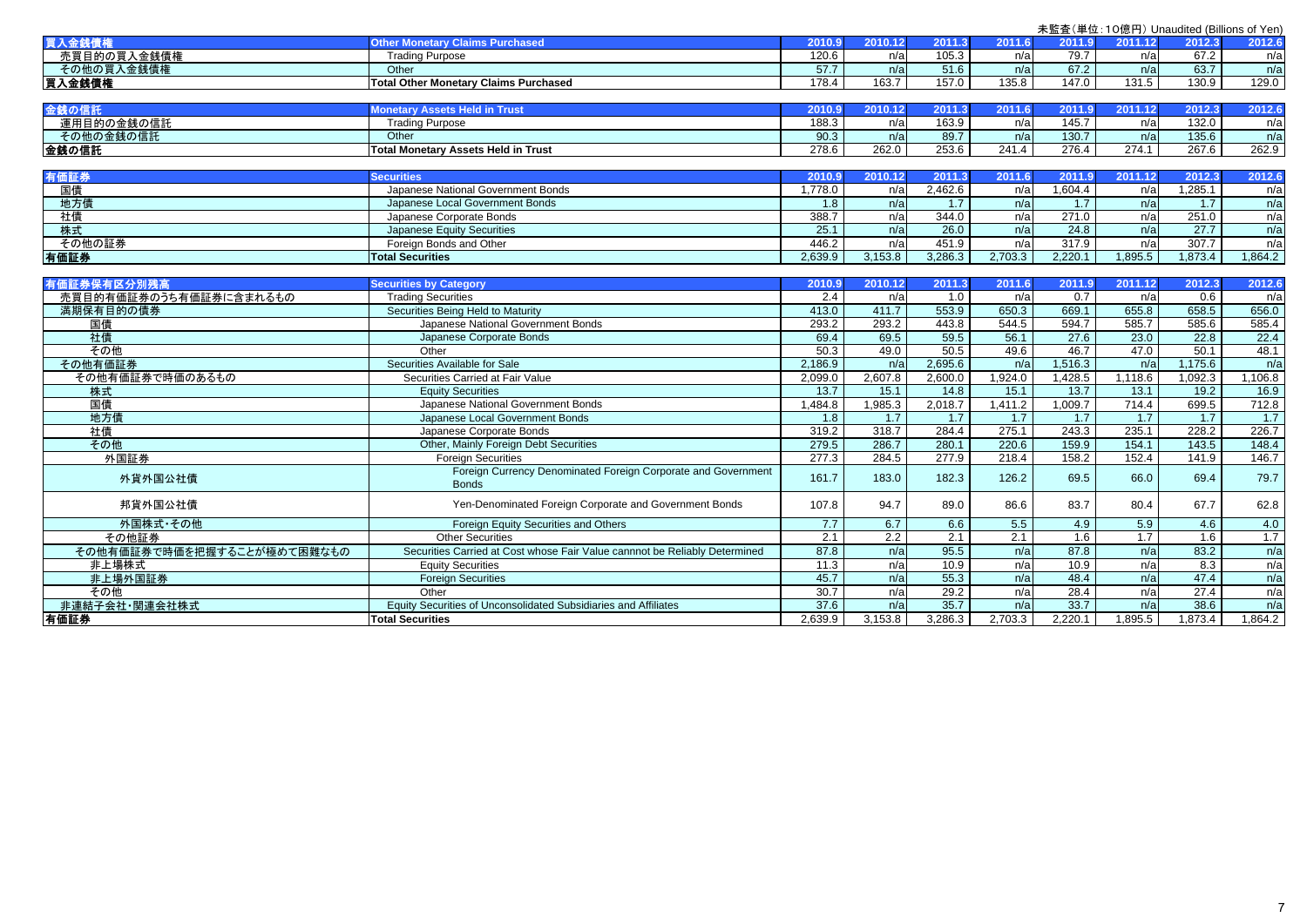| 有価証券満期別残高    | <b>Securities by Maturity</b>  | 2010.9  | 2010.12 | 2011    |         | 2011.9  | 2011.12 | 2012.3 | 2012.6  |
|--------------|--------------------------------|---------|---------|---------|---------|---------|---------|--------|---------|
| 1年以内         | One Year or Less               | n/a     | n/al    | .190.1  | n/a     | n/a     | n/a     | 560.0  | n/a     |
| 1~3年         | Over One Year to Three Years   | n/a     | n/a     | 1,240.5 | n/a     | n/a     | n/a     | 617.0  | n/a     |
| 3~5年         | Over Three Years to Five Years | n/a     | n/al    | 508.7   |         | n/a     | n/a     | 321.5  | n/a     |
| 5~7年         | Over Five Years to Seven Years | n/a     | n/a     | 56.9    | n/a     | n/a     | n/a     | 130.6  | n/a     |
| 7~10年        | Over Seven Years to Ten Years  | n/a     | n/al    | 136.7   |         | n/a     | n/a     | 107.3  | n/a     |
|              | Over Ten Years                 | n/a     | n/a     | 20.2    |         | n/a     | n/a     | 7.2    | n/a     |
| 10年超<br>期限なし | <b>Unspecified Term</b>        | n/a     | n/al    | 134.7   | n/a     | n/a     | n/a     | 129.6  | n/a     |
| 有価証券         | <b>Total Securities</b>        | 2,639.9 | 3,153.8 | 3,286.3 | 2,703.3 | 2,220.1 | 0.895.5 | .873.4 | 1,864.2 |

| 業種別貸出内訳                                                 | <b>Loans by Borrower Industry</b>                                                                                    | 2010.9  | 2010.12 | 2011.3  | 2011.6  | 2011.9  | 2011.12 | 2012.3  | 2012.6  |
|---------------------------------------------------------|----------------------------------------------------------------------------------------------------------------------|---------|---------|---------|---------|---------|---------|---------|---------|
| 国内(除く特別国際金融取引勘定分)                                       | Domestic Offices (excluding Japan Offshore Market Account):                                                          |         |         |         |         |         |         |         |         |
| 製造業                                                     | Manufacturing                                                                                                        | 252.0   | 233.4   | 231.5   | 235.2   | 246.9   | 246.2   | 244.5   | 248.1   |
| 農業、林業                                                   | Agriculture and Forestry                                                                                             | 0.0     | 0.0     | 0.0     | 0.0     | 1.2     | 2.2     | 0.3     | 0.3     |
| 漁業                                                      | Fisherv                                                                                                              | 2.4     | 2.2     | 2.2     | 2.2     | 1.0     |         |         | re l    |
| 鉱業、砕石業、砂利採取業                                            | Mining, Quarrying and Gravel Extraction                                                                              | 2.2     | 2.0     | 0.4     | 0.4     | 0.4     | 0.2     | 0.2     | 0.2     |
| 建設業                                                     | Construction                                                                                                         | 5.6     | 5.2     | 8.3     | 16.9    | 16.1    | 23.6    | 15.9    | 13.8    |
| 電気・ガス・熱供給・水道業                                           | Electric Power, Gas, Heat Supply and Water Supply                                                                    | 25.9    | 24.6    | 27.1    | 27.1    | 37.6    | 38.7    | 48.6    | 77.0    |
| 情報通信業                                                   | Information and Communications                                                                                       | 16.1    | 11.7    | 12.6    | 15.0    | 34.9    | 38.7    | 39.9    | 40.5    |
| 運輸業、郵便業                                                 | <b>Transportation and Postal Service</b>                                                                             | 272.7   | 299.2   | 284.3   | 288.7   | 276.0   | 251.6   | 245.0   | 241.5   |
| 卸売業、小売業                                                 | Wholesale and Retail                                                                                                 | 99.0    | 93.1    | 101.4   | 84.8    | 80.2    | 73.8    | 86.0    | 82.6    |
| 金融業、保険業                                                 | Finance and Insurance                                                                                                | 892.6   | 785.6   | 722.6   | 704.7   | 680.0   | 660.2   | 694.7   | 772.9   |
| 不動産業                                                    | <b>Real Estate</b>                                                                                                   | 722.2   | 623.6   | 597.4   | 592.6   | 610.8   | 609.8   | 598.3   | 595.8   |
| 各種サービス業                                                 | <b>Services</b>                                                                                                      | 255.5   | 339.3   | 330.4   | 314.6   | 310.8   | 309.5   | 307.5   | 304.7   |
| 地方公共団体                                                  | <b>Local Government</b>                                                                                              | 164.1   | 163.2   | 158.8   | 157.5   | 140.9   | 142.4   | 139.5   | 118.3   |
| その他                                                     | <b>Others</b>                                                                                                        | 1,820.8 | ,767.4  | .752.1  | 1.713.7 | 1,603.9 | 1,591.8 | .622.4  | .650.6  |
| 個人向け貸出(リテールバンキング、新生銀行レイク<br>新生フィナンシャル、シンキ及びアプラスフィナンシャル) | Loans to Individual Customers in Retail Banking, Shinsei Bank Lake,<br>Shinsei Financial, Shinki and APLUS FINANCIAL | 1,577.5 | .543.2  | 1,527.8 | 1,521.0 | 1,430.3 | 1,416.4 | 1,439.4 | 1,457.4 |
| 国内合計 (A)                                                | Total Domestic (A)                                                                                                   | 4,531.7 | 4,351.1 | 4,229.7 | 4,154.1 | 4,041.4 | 3,989.4 | 4,043.4 | 4,147.0 |
| 海外及び特別国際金融取引勘定分                                         | Overseas Offices (including Japan Offshore Market Account):                                                          |         |         |         |         |         |         |         |         |
| 政府等                                                     | Governments                                                                                                          | 2.2     | 2.3     | 2.2     | 2.2     | 2.1     | 2.1     | 2.0     | 2.0     |
| 金融機関                                                    | <b>Financial Institutions</b>                                                                                        | 2.1     | 1.6     | 1.6     | 1.6     | 1.1     | 1.2     | 1.0     | 1.0     |
| その他                                                     | <b>Others</b>                                                                                                        | 68.4    | 56.2    | 57.7    | 56.0    | 80.7    | 83.7    | 90.2    | 87.1    |
| 海外合計 (B)                                                | Total Overseas (B)                                                                                                   | 72.7    | 60.2    | 61.6    | 59.8    | 84.0    | 87.0    | 93.3    | 90.2    |
| 合計 (A)+(B)                                              | Total $(A)+(B)$                                                                                                      | 4,604.4 | 4,411.3 | 4,291.4 | 4.214.0 | 4,125.5 | 4,076.5 | 4,136.8 | 4,237.2 |

| <b>無形固定資産</b> | <b>Intangible Assets</b>                    | 2010.9 | 2010.12 | 2011.3 |       | 201   | 2011<br>12        | 2012.3           | 2012.6 |
|---------------|---------------------------------------------|--------|---------|--------|-------|-------|-------------------|------------------|--------|
| のれん           | Goodwill                                    | 53.5   | 51.5    | 49.5   | 47.5  | 45.5  | 43.7              | 41.9             | 40.1   |
| 新生フィナンシャル     | Shinsei Financial                           | 23.6   | 22.2    | 20.9   | 19.6  | 18.3  | 17.3              | 16.1             | 15.0   |
| シンキ           | Shinki                                      | 6.1    |         | (5.9)  | (5.8) | (5.7) | (5.7)             | (5.6)            | (5.5)  |
| アプラスフィナンシャル   | <b>APLUS FINANCIAL</b>                      | 4.6    |         | 4.2    | 3.9   | 3.7   | 3.5               | 3.3 <sub>1</sub> | 3.1    |
| 昭和リース         | Showa Leasing                               | 31.4   | 30.8    | 30.3   | 29.7  | 29.1  | $28.\overline{6}$ | 28.0             | 27.4   |
| その他           | Others                                      | 0.0    | 70.C    | (0.0)  | (0.0) | (0.0) | (0.0)             | (0.0)            | (0.0)  |
| 連結に伴う無形資産     | Intangible Assets Related with Acquisitions | 22.7   | 21.6    | 20.5   | 19.4  | 18.2  | 17.2              | 16.2             | 15.2   |
| 新生フィナンシャル     | Shinsei Financial                           | 18.1   | 17'     | 16.2   | 15.2  | 14.3  | 13.4              | 12.6             | 11.8   |
| シンキ           | Shinki                                      |        |         |        |       |       |                   |                  |        |
| アプラスフィナンシャル   | <b>APLUS FINANCIAL</b>                      |        |         |        |       |       |                   |                  |        |
| 昭和リース         | Showa Leasing                               | 4.6    |         | 4.2    |       | 3.9   | 3.7               | 3.6 <sub>1</sub> | 3.4    |
| その他           | Other                                       | 26.6   | 25.7    | 25.9   | 25.8  | 25.6  | 25.0              | 22.8             | 21.7   |
| 無形固定資産        | <b>Intangible Assets</b>                    | 102.9  | 98.8    | 96.0   | 92.8  | 89.4  | 86.0              | 81.0             | 77.1   |

| 繰越欠損金<br> 新生銀行<br> 新生フィナンシャル | forwards<br><b>OSS</b> | nn4<br>-- | 2011                  | 201' | $\sim$ $\sim$ $\sim$ |     | 2012.       | 2012.6 |
|------------------------------|------------------------|-----------|-----------------------|------|----------------------|-----|-------------|--------|
|                              | Shinsei Bank           | n/a       | 129.0                 | n/al | n/a                  | n/a | 141.6       | n/a    |
|                              | Shinsei Financial      | n/a       | 265.9                 | n/a  | n/a                  | n/a | 292.5       | n/a    |
| シンキ                          | Shinki                 | n/a       | 47.5                  | n/al | n/a                  | n/a | 53.<br>ບບ.ບ | n/a    |
| アプラスフィナンシャル                  | <b>APLUS FINANCIAL</b> | n/a       | 183.4                 | n/al | n/a                  | n/a | 53.1        | n/a    |
| 昭和リース                        | IShowa Leasing         | n/a       | $\circ$ $\circ$<br>ັບ | n/al | $n/\epsilon$         | n/a |             | n/a    |
|                              |                        |           |                       |      |                      |     |             |        |

| 4.444<br><b><i><u>Property Community Community</u></i></b><br>__ | $- - -$      | .<br>zvru |    | . . |  |   |  |
|------------------------------------------------------------------|--------------|-----------|----|-----|--|---|--|
| 普通株                                                              | Common Share |           | -0 |     |  | . |  |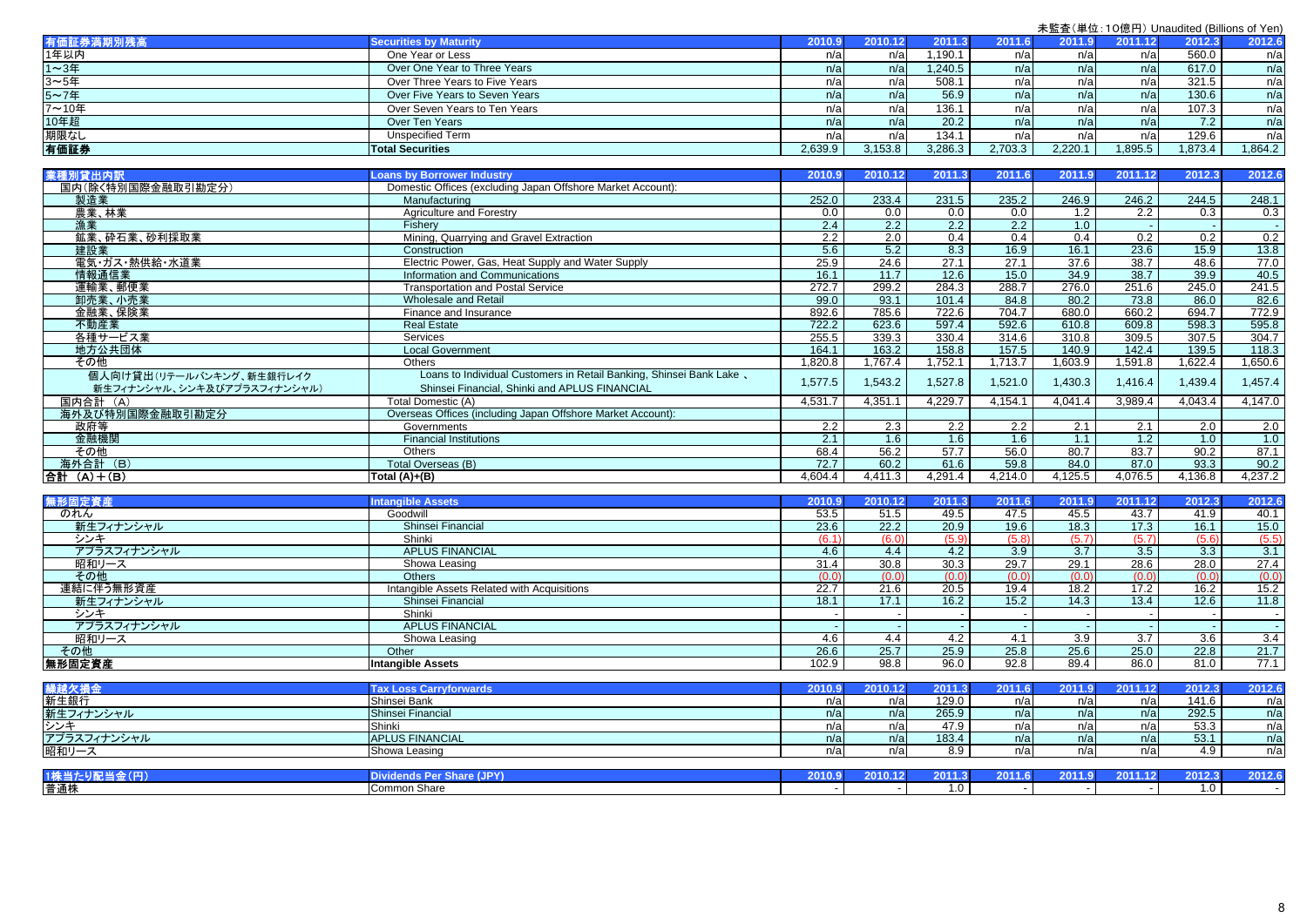|                           |                                                                                      |                   |                    |                   |                   |                   | 未監査(単位:10億円) Unaudited (Billions of Yen) |                   |                   |
|---------------------------|--------------------------------------------------------------------------------------|-------------------|--------------------|-------------------|-------------------|-------------------|------------------------------------------|-------------------|-------------------|
| リスク管理債権                   | <b>Risk Monitored Loans</b>                                                          | 2010.9            | 2010.12            | 2011.3            | 2011.6            | 2011.9            | 2011.12                                  | 2012.3            | 2012.6            |
| 破綻先債権額                    | Loans to Bankrupt Obligors                                                           | 18.5              | 16.9               | 13.9              | 14.9              | 14.9              | 12.7                                     | 8.1               | 13.3              |
| 延滞債権額                     | Non-Accrual Delinquent Loans                                                         | 357.2             | 330.2              | 317.9             | 295.6             | 274.1             | 328.0                                    | 316.7             | 301.7             |
| 3ヵ月以上延滞債権額                | Loans Past Due Three Months or More                                                  | 2.2               | 3.7                | $\overline{2.2}$  | 7.0               | 1.7               | 1.5                                      | 1.7               | 1.1               |
| 貸出条件緩和債権額                 | <b>Restructured Loans</b>                                                            | 61.5              | 59.9               | 60.9              | 58.7              | 54.9              | 51.7                                     | 45.3              | 43.8              |
| 合計(A)                     | Total (A)                                                                            | 439.5             | 410.7              | 395.0             | 376.4             | 345.9             | 394.1                                    | 371.9             | 360.1             |
| 貸出金残高(B)                  | Loans and Bills Discounted (B)                                                       | 4,604.4           | 4,411.3            | 4,291.4           | 4,214.0           | 4,125.5           | 4,076.5                                  | 4,136.8           | 4,237.2           |
| 貸出残高比 (A)/(B)             | (A)/(B)                                                                              | 9.55%             | 9.31%              | 9.21%             | 8.93%             | 8.39%             | 9.67%                                    | 8.99%             | 8.50%             |
| 貸倒引当金 (C)                 | Reserve for Credit Losses (C)<br>Reserve Ratios (C)/(A)                              | 218.1<br>49.6%    | 190.7<br>46.4%     | 199.2<br>50.4%    | 192.5<br>51.1%    | 184.3<br>53.3%    | 185.2<br>47.0%                           | 180.6<br>48.6%    | 170.2             |
| 引当率 (C)/(A)               |                                                                                      |                   |                    |                   |                   |                   |                                          |                   | 47.3%             |
| 子会社別連結リスク管理債権             | <b>Risk Monitored Loans Breakdown for Large Entities</b>                             | 2010.9            | 2010.12            | 2011.3            | 2011.6            | 2011.9            | 2011.12                                  | 2012.3            | 2012.6            |
| 新生銀行単体                    | Shinsei Bank                                                                         | 289.6             | n/a                | 251.3             | n/a               | 227.1             | n/a                                      | 268.4             | n/a               |
| 新生フィナンシャル                 | Shinsei Financial                                                                    | 59.6              | n/a                | 55.0              | n/a               | 46.5              | n/a                                      | 38.6              | n/a               |
| シンキ                       | Shinki                                                                               | 8.5               | n/a                | 7.4               | n/a               | 5.7               | n/a                                      | 4.3               | n/a               |
| アプラスフィナンシャル               | <b>APLUS FINANCIAL</b>                                                               | 25.0              | n/a                | 24.6              | n/a               | 23.8              | n/a                                      | 27.4              | n/a               |
| その他子会社                    | <b>Other Subsidiaries</b>                                                            | 56.7              | n/a                | 56.5              | n/a               | 42.6              | n/a                                      | 33.0              | n/a               |
| 合計                        | Risk-Monitored Loans Breakdown For Large Entities                                    | 439.5             | 410.7              | 395.0             | 376.4             | 345.9             | 394.1                                    | 371.9             | 360.1             |
|                           |                                                                                      |                   |                    |                   |                   |                   |                                          |                   |                   |
| 連結リスク管理債権に準ずる割賦売掛金        | Risk Monitored Installment Receivables Included in Other Assets                      | 2010.9            | 2010.12            | 2011.3            | 2011.6            | 2011.9            | 2011.12                                  | 2012.3            | 2012.6            |
| 新生フィナンシャル                 | Shinsei Financial                                                                    | 0.1               | n/a                | 0.1               | n/a               | 0.0               | n/a                                      | 0.0               | n/a               |
| アプラスフィナンシャル               | <b>APLUS FINANCIAL</b>                                                               | 3.4               | n/a                | 2.6               | n/a               | 2.8               | n/a                                      | 6.0               | n/a               |
| 昭和リース                     | Showa Leasing                                                                        | 3.5               | n/a                | $\overline{3.6}$  | n/a               | 3.7               | n/a                                      | 5.6               | n/a               |
| その他子会社                    | <b>Other Subsidiaries</b>                                                            | 1.0               | n/a                | 1.0               | n/a               | 0.7               | n/a                                      | 0.7               | n/a               |
| 合計                        | Risk-Monitored Installment Receivables Included in Other Assets                      | 8.2               | n/a                | 7.3               | n/a               | 7.4               | n/a                                      | 12.5              | n/a               |
|                           |                                                                                      |                   |                    |                   |                   |                   |                                          |                   |                   |
| 貸倒引当金                     | <b>Reserve for Credit Losses</b>                                                     | 2010.9            | 2010.12            | 2011.3            | 2011.6            | 2011.9            | 2011.12                                  | 2012.3            | 2012.6            |
| 一般貸倒引当金                   | General Reserve for Loan Losses                                                      | 124.3             | 101.5              | 102.7             | 98.4              | 96.9              | 87.6                                     | 80.9              | 77.9              |
| 個別貸倒引当金                   | Specific Reserve for Loan Losses                                                     | 93.8              | 89.2               | 96.4              | 94.0              | 87.4              | 97.6                                     | 99.6              | 92.3              |
| 特定海外債権引当勘定                | Reserve for Loans to Restructuring Countries                                         | 0.0               | 0.0                | 0.0               | 0.0               | 0.0               | 0.0                                      | 0.0               | 0.0               |
| 貸倒引当金合計                   | <b>Total</b>                                                                         | 218.1             | 190.7              | 199.2             | 192.5             | 184.3             | 185.2                                    | 180.6             | 170.2             |
|                           |                                                                                      |                   |                    |                   |                   |                   |                                          |                   |                   |
| 資金調達内訳                    | <b>Overall Funding Composition*</b>                                                  | 2010.9            | 2010.12            | 2011.3            | 2011.6            | 2011.9            | 2011.12                                  | 2012.3            | 2012.6            |
| 顧客からの資金調達                 | <b>Total Customer Based Funding</b>                                                  | 6,315.4           | 6,068.8            | 5,958.9           | 6,107.0           | 5,850.5           | 5,832.1                                  | 5,656.5           | 5,620.3           |
| 法人預金                      | <b>Institutional Deposits</b>                                                        | 1,083.5           | 901.7              | 858.4             | 983.1             | 755.8             | 719.2                                    | 700.0             | 735.8             |
| 法人債券                      | <b>Institutional Debentures</b>                                                      | 135.7             | 97.8               | 68.3              | 51.4              | 38.3              | 31.4                                     | 25.6              | 21.4              |
| リテール預金                    | <b>Retail Deposits</b>                                                               | 4,806.6           | 4,782.6            | 4,752.2           | 4,794.2           | 4,781.5           | 4,807.3                                  | 4,662.4           | 4,597.4           |
| 仕組預金                      | <b>Structured Deposits</b>                                                           | 971.6             | 888.7              | 828.1             | 792.0             | 745.0             | 741.6                                    | 752.3             | 594.8             |
| リテール債券                    | <b>Retail Debentures</b>                                                             | 289.5             | 286.5              | 279.9             | 278.3             | 274.8             | 274.1                                    | 268.5             | 265.6             |
| コールマネー及び売渡手形              | Call Monev                                                                           | 160.4             | 165.4              | 160.3             | 140.3             | 140.2             | 140.1                                    | 210.1             | 120.1             |
| 売現先勘定                     | Payables under Repurchase Agreements                                                 |                   |                    |                   |                   |                   |                                          |                   |                   |
| 債券貸借取引受入担保金               | <b>Collateral Related Securities Lending Transactions</b>                            | 140.8             | 315.4              | 269.6             | 468.0             | 223.0             | 45.9                                     | 148.5             | 91.2              |
| コマーシャル・ペーパー               | <b>Commercial Paper</b>                                                              |                   |                    |                   |                   |                   |                                          |                   |                   |
| 借用金                       | <b>Borrowed Money</b>                                                                | 1,336.1           | 1,291.2            | 1,672.7           | 594.3             | 547.2             | 457.9                                    | 476.7             | 586.4             |
| 社債及び短期社債                  | Corporate Bonds and Short-Term Corporate Bonds                                       | 201.2             | 205.0              | 202.4             | 216.7             | 207.2             | 226.7                                    | 219.4             | 240.2             |
| 合計                        | <b>Total</b>                                                                         | 8,154.2           | 8,046.2            | 8,264.2           | 7,526.5           | 6,968.3           | 6,702.9                                  | 6,711.5           | 6,658.4           |
| 注記: 前期の数字は今期の表記に調整されています。 | Note: Previous periods have been adjusted to conform to current period presentation. |                   |                    |                   |                   |                   |                                          |                   |                   |
|                           |                                                                                      |                   |                    |                   |                   |                   |                                          |                   |                   |
| 預金期末残高<br>預金              | <b>Deposits and Negotiable Certificates of Deposits (NCDs)</b><br><b>Deposits</b>    | 2010.9<br>5,570.5 | 2010.12<br>5,451.7 | 2011.3<br>5,436.6 | 2011.6<br>5,469.2 | 2011.9<br>5,384.3 | 2011.12<br>5,347.1                       | 2012.3<br>5,184.3 | 2012.6<br>5,126.5 |
| 流動性預金                     | Liquid (Current, Ordinary, Note) Deposits                                            | 1,496.5           | 1,481.3            | 1,476.3           | 1,468.2           | 1,428.4           | 1,486.6                                  | 1,513.3           | 1,556.6           |
| 定期性預金                     | <b>Time Deposits</b>                                                                 | 3,743.2           | 3,625.8            | 3,602.9           | 3,637.9           | 3,584.4           | 3,490.4                                  | 3,292.7           | 3,197.2           |
| その他                       | Other                                                                                | 330.7             | 344.5              | 357.2             | 363.0             | 371.4             | 370.0                                    | 378.1             | 372.6             |
| 讓渡性預金                     | Negotiable Certificates of Deposits (NCDs)                                           | 319.6             | 232.7              | 174.0             | 308.1             | 152.9             | 179.4                                    | 178.0             | 206.7             |
| 合計                        | Total                                                                                | 5,890.1           | 5,684.4            | 5,610.6           | 5,777.3           | 5,537.3           | 5,526.5                                  | 5,362.4           | 5,333.2           |
|                           |                                                                                      |                   |                    |                   |                   |                   |                                          |                   |                   |
| 定期預金の残存期間別残高              | <b>Time Deposits by Maturity</b>                                                     | 2010.9            | 2010.12            | 2011.3            | 2011.6            | 2011.9            | 2011.12                                  | 2012.3            | 2012.6            |
| 3カ月未満                     | Less than Three Months                                                               | n/a               | n/a                | 1,373.3           | n/a               | n/a               | n/a                                      | 1,626.4           | n/a               |
| 3カ月以上6カ月未満                | Three Months or More, but Less than Six Months                                       | n/a               | n/a                | 246.7             | n/a               | n/a               | n/a                                      | 260.7             | n/a               |
| 6カ月以上1年未満                 | Six Months or More, but Less than One Year                                           | n/a               | n/a                | 405.2             | n/a               | n/a               | n/a                                      | 167.3             | n/a               |
| 1年以上2年未満                  | One Year or More, but Less than Two Years                                            | n/a               | n/a                | 470.4             | n/a               | n/a               | n/a                                      | 609.5             | n/a               |
| 2年以上3年未満                  |                                                                                      |                   |                    |                   |                   |                   |                                          | 464.6             | n/a               |
|                           | Two Years or More, but Less than Three Years                                         | n/a               | n/a                | 593.9             | n/a               | n/a               | n/a                                      |                   |                   |
| 3年以上<br>合計                | Three Years or More<br><b>Total</b>                                                  | n/a<br>3,743.2    | n/a<br>3,625.8     | 513.2<br>3,602.9  | n/a<br>3,637.9    | n/a<br>3,584.4    | n/a<br>3,490.4                           | 164.0<br>3,292.7  | n/a<br>3,197.2    |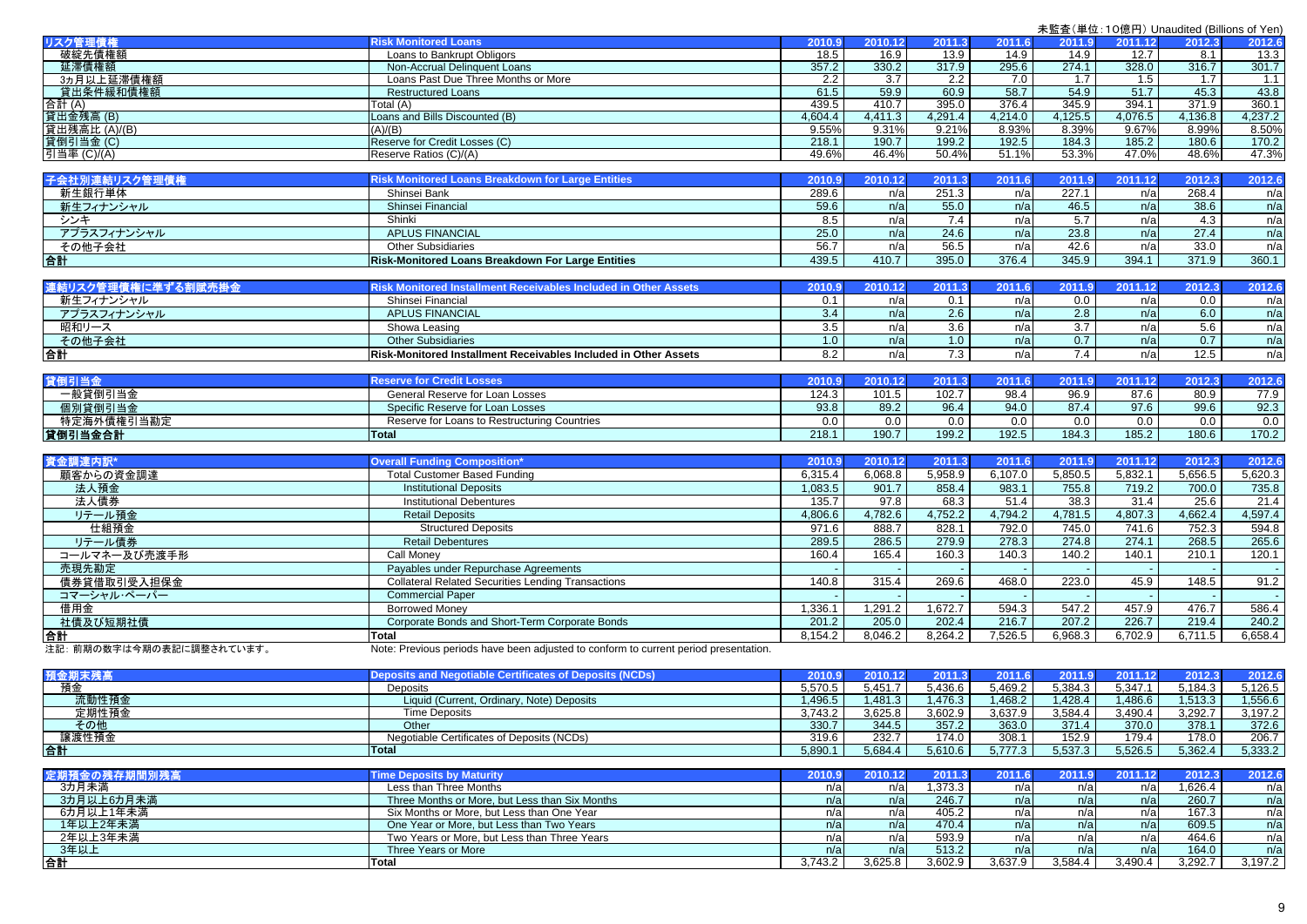|             |                                             |         |         |         |        |        | 未監査(単位:10億円) Unaudited (Billions of Yen) |        |        |
|-------------|---------------------------------------------|---------|---------|---------|--------|--------|------------------------------------------|--------|--------|
| 債券の残存期間別残高  | <b>Maturity Schedule of Debentures</b>      | 2010.9  | 2010.12 | 2011.3  | 2011.6 | 2011.9 | 2011.12                                  | 2012.3 | 2012.6 |
| 1年以下        | One Year or Less                            | 152.4   | n/a     | 92.5    | n/a    | 67.8   | n/a                                      | 60.4   | n/a    |
| 1年超2年以下     | Over One Year to Two Years                  | 74.7    | n/a     | 66.7    | n/a    | 64.3   | n/a                                      | 52.3   | n/a    |
| 2年超3年以下     | Over Two Years to Three Years               | 71.3    | n/a     | 58.5    | n/a    | 49.5   | n/a                                      | 50.7   | n/a    |
| 3年超4年以下     | Over Three Years to Four Years              | 56.5    | n/a     | 57.1    | n/a    | 60.6   | n/a                                      | 64.7   | n/a    |
| 4年超         | Over Four Years                             | 70.1    | n/a     | 73.2    | n/a    | 70.8   | n/a                                      | 65.8   | n/a    |
| 合計          | <b>Total</b>                                | 425.2   | 384.4   | 348.2   | 329.7  | 313.1  | 305.5                                    | 294.1  | 287.1  |
|             |                                             |         |         |         |        |        |                                          |        |        |
| 借用金の残存期間別残高 | <b>Maturity Schedule of Borrowed Money</b>  | 2010.9  | 2010.12 | 2011.3  | 2011.6 | 2011.9 | 2011.12                                  | 2012.3 | 2012.6 |
| 1年以下        | One Year or Less                            | 1,060.1 | n/a     | 1,413.2 | n/a    | 319.9  | n/a                                      | 217.9  | n/a    |
| 1年超2年以下     | Over One Year to Two Years                  | 84.0    | n/a     | 69.9    | n/a    | 56.8   | n/a                                      | 49.5   | n/a    |
| 2年超3年以下     | Over Two Years to Three Years               | 38.5    | n/a     | 29.8    | n/a    | 17.9   | n/a                                      | 40.6   | n/a    |
| 3年超4年以下     | Over Three Years to Four Years              | 6.9     | n/a     | 13.4    | n/a    | 25.3   | n/a                                      | 26.7   | n/a    |
| 4年超         | Over Four Years                             | 146.3   | n/a     | 146.3   | n/a    | 127.1  | n/a                                      | 141.8  | n/a    |
| 合計          | Total                                       | .336.1  | 1,291.2 | 1,672.7 | 594.3  | 547.2  | 457.9                                    | 476.7  | 586.4  |
| 社債の残存期間別残高  | <b>Maturity Schedule of Corporate Bonds</b> | 2010.9  | 2010.12 | 2011.3  | 2011.6 | 2011.9 | 2011.12                                  | 2012.3 | 2012.6 |
| 1年以下        | One Year or Less                            | 4.7     | n/a     | 3.3     | n/a    | 2.1    | n/a                                      | 1.9    | n/a    |
| 1年超2年以下     | Over One Year to Two Years                  | 2.0     | n/a     | 1.9     | n/a    | 1.7    | n/a                                      | 1.5    | n/a    |
| 2年超3年以下     | Over Two Years to Three Years               | 1.7     | n/a     | 1.7     | n/a    | 1.7    | n/a                                      | 34.7   | n/a    |
| 3年超4年以下     | Over Three Years to Four Years              | 1.7     | n/a     | 34.9    | n/a    | 34.7   | n/a                                      | 59.1   | n/a    |
| 4年超         | Over Four Years                             | 170.4   | n/a     | 137.6   | n/a    | 123.3  | n/a                                      | 71.3   | n/a    |
| 合計          | Total                                       | 180.8   | 176.9   | 179.6   | 177.1  | 163.6  | 163.7                                    | 168.7  | 164.3  |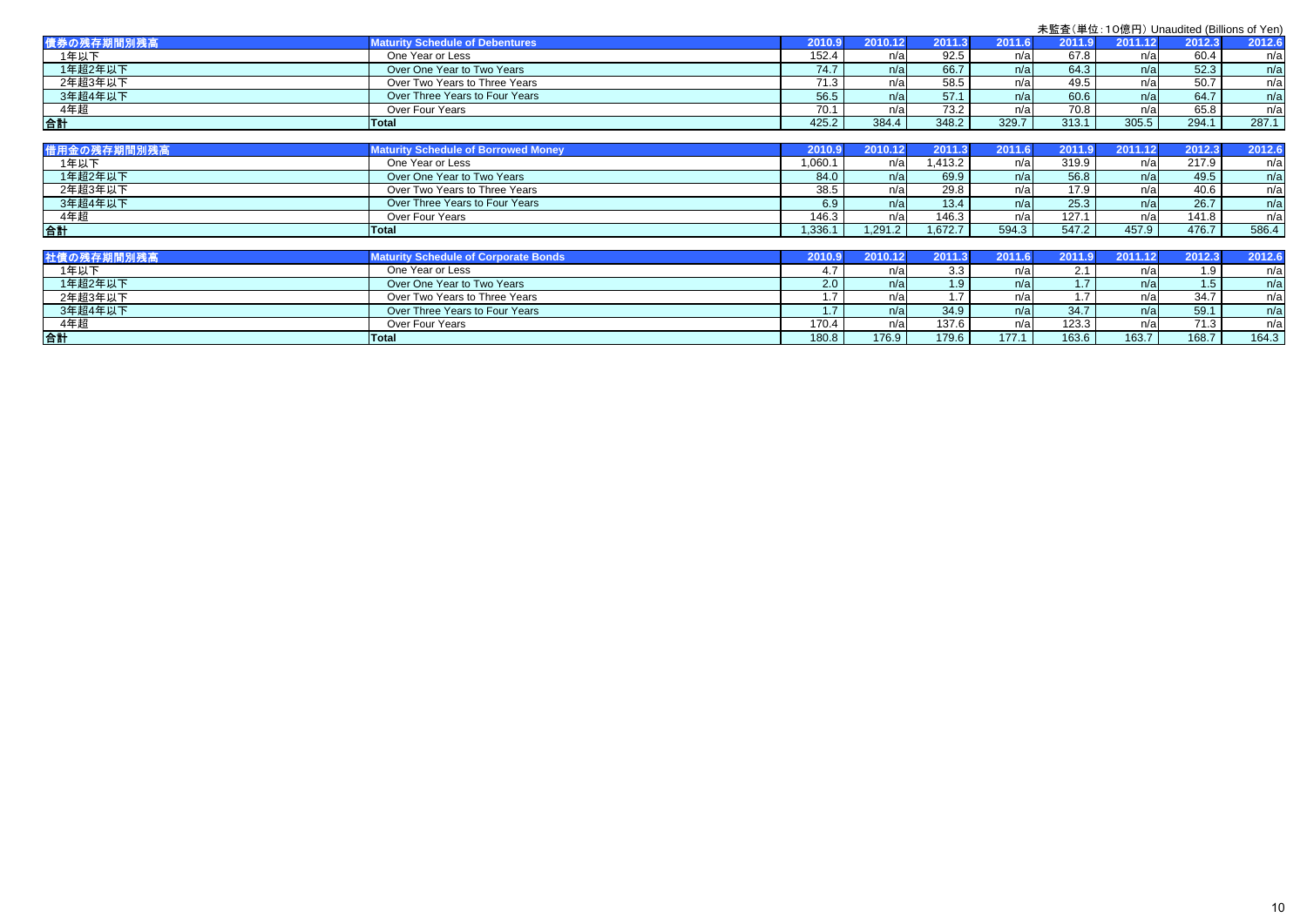**Section 2.** 新生銀行 連結部門別データ

**Section 2. Shinsei Bank Consolidated Business Line Data**

| Section 2.1 概要      | <b>Section 2.1 Overall</b>                                          |      |                     |        |          |      | 未監査(単位:10億円) Unaudited (Billions of Yen) |              |          |
|---------------------|---------------------------------------------------------------------|------|---------------------|--------|----------|------|------------------------------------------|--------------|----------|
|                     | Overall*                                                            |      | 2010.7-9 2010.10-12 | 2011   | 2011.4-6 |      | 2011.7-9 2011.10-12                      | $2012.1 - 3$ | 2012.4-6 |
| 業務粗利益               | <b>Total Revenue</b>                                                | 85.1 | 86.4                | 50.0   | 57.4     | 48.2 | 49.3                                     | 47.9         | 52.0     |
| 経費                  | <b>General and Administrative Expenses</b>                          | 36.3 | 35.6                | 34.3   | 31.1     | 32.1 | 32.1                                     | 32.4         | 31.7     |
| 実質業務純益              | <b>Ordinary Business Profit</b>                                     | 48.8 | 50.8                | 15.6   | 26.2     | 16.0 | 17.1                                     | 15.4         | 20.2     |
| 与信関連費用              | <b>Net Credit Costs (Recoveries)</b>                                | 38.5 |                     | 19.0   | 2.1      | 6.6  | 3.1                                      | 0.3          | (0.6)    |
| 与信関連費用加算後実質業務純益(損失) | Ordinary Business Profit (Loss) after Net Credit Costs (Recoveries) | 10.2 | 53.8                | (3.4   | 24.0     | 9.4  | 14.0                                     | 15.1         | 20.9     |
| のれん及び無形資産償却額(グロス)   | Amortization of Goodwill and Other Intangible Assets                | 3.4  |                     | 3.0    | 3.1      | 3.1  | 2.8                                      | 2.8          | 2.8      |
| その他利益(損失)           | <b>Other Gains (Losses)</b>                                         | 1.7  | 0.8                 | (11.9  | (0.7)    | (0.7 | (8.1)                                    | (25.7)       | (0.3)    |
| 法人税、住民税及び事業税        | Current Income Tax (Benefit)                                        | 0.9  | 0.4                 | 0.3    |          | 0.6  | 0.9                                      | 0.3          | 0.2      |
| 法人税等調整額             | Deferred Income Tax (Benefit)                                       | 2.2  | .6                  |        | 0.0      | 1.7  | 0.9                                      | (0.3)        | 0.0      |
| 少数株主利益              | Minority Interests in Net Income of Subsidiaries                    | 2.3  | 2.3                 | 0.7    | 0.1      | 0.9  | 0.8                                      | 0.8          | 0.9      |
| 四半期純利益(損失)          | Net Income (Loss)                                                   | 3.0  | 47.2                | (21.4) | 18.1     | 2.1  | 0.2                                      | (14.2)       | 16.4     |
| キャッシュベース四半期純利益(損失)  | Cash Basis Net Income (Loss)                                        | 5.9  | 49.8                | (18.7) | 20.8     | 4.8  | 2.1                                      |              | 18.8     |

| 法人部門*                    | nstitutional Group'                                                                  | 2010.7-9 |      | 2011.1 |       |      |      |      | 2012.4-6   |
|--------------------------|--------------------------------------------------------------------------------------|----------|------|--------|-------|------|------|------|------------|
| 業務粗利益                    | <b>Total Revenue</b>                                                                 | 24.4     | 18.8 | 12.4   | 20.3  | 12.2 | 16.7 | 13.0 | 15.2       |
| 経費                       | <b>General and Administrative Expenses</b>                                           | 6.9      |      |        |       | Ω.∠  | 6.2  | 6.3  | 6.0        |
| 実質業務純益                   | <b>Ordinary Business Profit</b>                                                      |          |      |        | 14.1  | 5.9  | 10.4 |      | 9.2        |
| 与信関連費用                   | Net Credit Costs (Recoveries)                                                        | 28.0     | 0.01 |        | (0.4) | 3.6  | 5.8  | 8.7  | 0.0        |
| 与信関連費用加算後実質業務純益(損失)      | <b>Ordinary Business Profit (Loss) after Net Credit Costs (Recoveries)</b>           |          | 15.6 |        | 14.5  |      | 4.6  |      | <b>011</b> |
| 注記:前期の数字は今期の表記に調整されています。 | Note: Previous periods have been adjusted to conform to current period presentation. |          |      |        |       |      |      |      |            |

|                          | <b>Global Markets Group'</b>                                                         | 2010.7-9 2010    |      | $2011.1 - 3$ | $2011.4 - 6$ |       | 2011.7-9 2011.10-12 | $2012.1 - 3$ | 2012.4-6         |
|--------------------------|--------------------------------------------------------------------------------------|------------------|------|--------------|--------------|-------|---------------------|--------------|------------------|
| 業務粗利益                    | <b>Total Revenue</b>                                                                 | 18.9             |      |              | 0.9          | 2.0   | 0.8)                | 3.0          | 5.3              |
| 経費                       | <b>General and Administrative Expenses</b>                                           | 3.0 <sub>1</sub> | 3.0  | 2.8          |              | 2.6   | 2.7                 | 2.6          | 2.5 <sub>1</sub> |
| 実質業務純益(損失)               | <b>Ordinary Business Profit (Loss)</b>                                               | 15.9             | 28.8 | റ            |              | (0.6) | 3.5                 | 0.3          | 2.7              |
| 与信関連費用                   | <b>Net Credit Costs (Recoveries)</b>                                                 | 0.2              |      |              |              | (0.9) | (0.5)               | (0.0         | (0.8)            |
| 与信関連費用加算後実質業務純益(損失)      | Ordinary Business Profit (Loss) after Net Credit Costs (Recoveries)                  | 15.6             | າຂ ດ |              |              | 0.2   | 3.0                 |              | 3.6              |
| 注記:前期の数字は今期の表記に調整されています。 | Note: Previous periods have been adjusted to conform to current period presentation. |                  |      |              |              |       |                     |              |                  |

| 個人部門                     | ndividual Group <sup>®</sup>                                                         | 2010.7            |      |      | -61  | 2011.7-9 201 | $1.10 - 12$ |                | $2012.4 - 6$ |
|--------------------------|--------------------------------------------------------------------------------------|-------------------|------|------|------|--------------|-------------|----------------|--------------|
| 業務粗利益                    | <b>Total Revenue</b>                                                                 | 42.6              | 36.4 | 32.4 | 36.9 | 34.6         | 34.2        | 32.3           | 31.9         |
| 経費                       | <b>General and Administrative Expenses</b>                                           | 26.0              | 25.8 | 25.3 | 22.8 | 23.1         | 23.4        | 23.1           | 23.4         |
| 実質業務純益                   | <b>Ordinary Business Profit</b>                                                      | 16.5              | 10.5 |      | 14.0 | 11.4         | 10.7        | Q <sub>2</sub> | 8.5          |
| 与信関連費用                   | Net Credit Costs (Recoveries)                                                        | 10.2 <sub>1</sub> | 0.4  | 6.3  | v.I  | 3.8          | (2.2)       | (7.0)          | 0.0          |
| <b> 与信関連費用加算後実質業務純益</b>  | Ordinary Business Profit after Net Credit Costs (Recoveries)                         |                   | 10.1 |      | 10.3 | 7.6          | 12.9        | 16.3           | 8.5          |
| 注記:前期の数字は今期の表記に調整されています。 | Note: Previous periods have been adjusted to conform to current period presentation. |                   |      |      |      |              |             |                |              |

| :営勘定/その他            | corporate/Other                                                     | 2010.7 |                  |       |       |      | 2012.1 |       |
|---------------------|---------------------------------------------------------------------|--------|------------------|-------|-------|------|--------|-------|
| 業務粗利益               | <b>Total Revenue</b>                                                |        |                  |       | (0.6) |      |        | 0.5,  |
| 経費                  | <b>General and Administrative Expenses</b>                          | 0.3    | 0.0 <sub>1</sub> | (0.6) | 0.0   | 0.2) |        | (0.2) |
| 実質業務純益(損失)          | <b>Ordinary Business Profit (Loss)</b>                              |        |                  |       | (0.6) |      |        |       |
| 与信関連費用              | Net Credit Costs (Recoveries)                                       |        |                  | 0.0   | 0.0   | 0.0  |        | 0.1   |
| 与信関連費用加算後実質業務純益(損失) | Ordinary Business Profit (Loss) after Net Credit Costs (Recoveries) |        |                  |       | (0.7) |      |        | 0.3)  |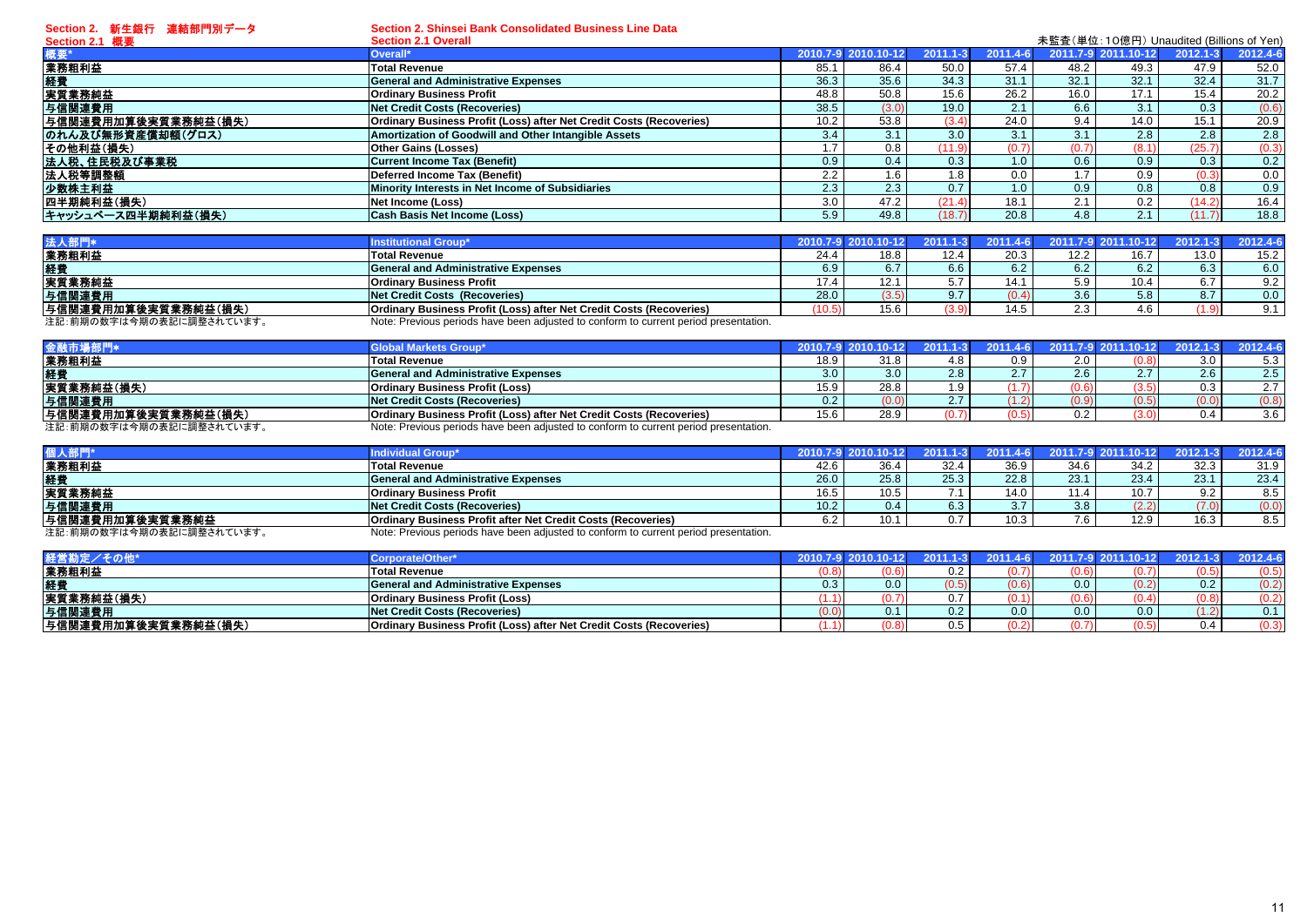| Section 2.2 部門別業務粗利益    | <b>Section 2.2 Business Line Total Revenue</b>                                      |       |                     |              |          |       | 未監査(単位: 10億円) Unaudited (Billions of Yen) |              |          |
|-------------------------|-------------------------------------------------------------------------------------|-------|---------------------|--------------|----------|-------|-------------------------------------------|--------------|----------|
| 法人部門 業務粗利益*             | Institutional Group Total Revenue*                                                  |       | 2010.7-9 2010.10-12 | $2011.1 - 3$ | 2011.4-6 |       | 2011.7-9 2011.10-12                       | $2012.1 - 3$ | 2012.4-6 |
| 資金利益                    | Net Interest Income                                                                 | 9.8   | 7.4                 | 8.6          | 6.2      | 6.5   | 6.7                                       | 7.7          | 6.9      |
| 法人営業                    | <b>Institutional Banking</b>                                                        | 2.3   | 2.3                 | 2.3          | 2.3      | 1.9   | 2.4                                       | 2.4          | 2.6      |
| ストラクチャードファイナンス          | <b>Structured Finance</b>                                                           | 5.9   | 5.2                 | 4.4          | 4.1      | 4.4   | 4.2                                       | 4.0          | 4.1      |
| プリンシパルトランザクションズ         | <b>Principal Transactions</b>                                                       | 0.8   | 0.3                 | 1.8          | 0.5      | 0.8   | 0.8                                       | 2.2          | 0.8      |
| 昭和リース                   | Showa Leasing                                                                       | (0.9) |                     | (0.5)        | (0.9)    | (0.6) | (0.4)                                     | (0.5)        | (0.6)    |
| その他                     | <b>Others</b>                                                                       |       | 0.2                 | 0.5          | 0.0      | (0.0) | (0.3)                                     | (0.5)        | (0.0)    |
| 非資金利益                   | Non-Interest Income                                                                 | 14.5  | 11.4                | 3.7          | 14.0     | 5.6   | 9.9                                       | 5.3          | 8.3      |
| 法人営業                    | <b>Institutional Banking</b>                                                        | 0.6   | 0.4                 | 0.2          | 0.4      | (2.4) | 0.4                                       | 1.9          | 0.7      |
| ストラクチャードファイナンス          | <b>Structured Finance</b>                                                           | (0.7) |                     |              | 0.6      | 1.1   | 1.4                                       | 0.8          | 1.4      |
| プリンシパルトランザクションズ         | <b>Principal Transactions</b>                                                       | 4.7   | 0.7                 |              | 1.0      | 3.6   | 2.2                                       | (0.3)        | 1.7      |
| 昭和リース                   | Showa Leasing                                                                       | 4.7   | 4.5                 | 4.6          | 4.3      | 4.3   | 3.8                                       | 2.4          | 3.7      |
| その他                     | <b>Others</b>                                                                       | 5.2   | 4.4                 | 0.6          | 7.6      | (1.0) | 1.8                                       | 0.3          | 0.6      |
| 法人部門 業務粗利益              | Institutional Group Total Revenue                                                   | 24.4  | 18.8                | 12.4         | 20.3     | 12.2  | 16.7                                      | 13.0         | 15.2     |
| 法人営業                    | <b>Institutional Banking</b>                                                        | 2.9   | 2.8                 | 2.6          | 2.7      | (0.4) | 2.9                                       | 4.4          | 3.4      |
| ストラクチャードファイナンス          | <b>Structured Finance</b>                                                           | 5.1   | 6.3                 | 4.2          | 4.7      | 5.5   | 5.7                                       | 4.9          | 5.5      |
| プリンシパルトランザクションズ         | <b>Principal Transactions</b>                                                       | 5.5   |                     | 0.2          | 1.6      | 4.4   | 3.1                                       | 1.9          | 2.5      |
| 昭和リース                   | Showa Leasing                                                                       | 3.7   | 3.7                 | 4.0          | 3.4      | 3.7   | 3.3                                       | 1.9          | 3.0      |
| その他                     | <b>Others</b>                                                                       | 6.9   | 4.7                 | 1.2          | 7.6      | (1.0) | 1.5                                       | (0.1)        | 0.5      |
| 法人部門 業務粗利益              | Institutional Group Total Revenue                                                   | 24.4  | 18.8                | 12.4         | 20.3     | 12.2  | 16.7                                      | 13.0         | 15.2     |
| 注記 苛期の数字仕会期の実記に調整されています | Note: Province periode have been adjusted to conferm to ourrent period presentation |       |                     |              |          |       |                                           |              |          |

注記: 前期の数字は今期の表記に調整されています。 Note: Previous periods have been adjusted to conform to current period presentation.

| 金融市場部門 業務粗利益* | <b>Global Markets Group Total Revenue*</b> | 2010.7-9 2010.10-12  | $2011.1 - 3$ | 2011.4-6 |       | 2011.7-9 2011.10-12 | $2012.1 - 3$     | 2012.4-6 |
|---------------|--------------------------------------------|----------------------|--------------|----------|-------|---------------------|------------------|----------|
| 資金利益          | Net Interest Income                        | 3.9<br>0.1           | 2.9          | (1.1)    | (1.3) | (2.1)               | (1.5)            | 0.0      |
| 金融法人          | <b>Financial Institutions</b>              | 0.3<br>0.3           | 0.2          | 0.3      | 0.3   | 0.3                 | 0.3              | 0.4      |
| 市場営業          | Markets                                    | 0.7<br>0.5           | 0.3          | 0.2      | 0.1   | 0.3                 | 0.2              | 0.4      |
| トレジャリー        | Treasury                                   | 2.9<br>(1.0)         | 2.2          | (1.8)    | (2.1) | (3.0)               | (2.2)            | (0.8)    |
| その他           | Others                                     | 0.1<br>0.1           | 0.0          | 0.0      | 0.2   | 0.0                 | 0.1              | 0.0      |
| 非資金利益         | Non-Interest Income                        | 18.7<br>27.8         | 1.8          | 2.0      | 3.3   | $1.\overline{3}$    | 4.5              | 5.3      |
| 金融法人          | <b>Financial Institutions</b>              | 0.5<br>0.0           | 0.5          | 0.3      | 0.4   | 0.2                 | 0.8              |          |
| 市場営業          | <b>Markets</b>                             | 6.0<br>1.0           | 0.9          | 0.6      | 1.4   | 0.1                 | 2.9              | 2.0      |
| トレジャリー        | Treasury                                   | 26.3<br>11.1         |              | 0.5      | 0.8   | 1.1                 | 0.6              | 1.6      |
| その他           | Others                                     | 0.9<br>$0.4^{\circ}$ | 0.4          | 0.5      | 0.6   | (0.1)               | 0.1              | 0.5      |
| 金融市場部門 業務粗利益  | <b>Global Markets Group Total Revenue</b>  | 18.9<br>31.8         | 4.8          | 0.9      | 2.0   | (0.8)               | 3.0 <sub>1</sub> | 5.3      |
| 金融法人          | <b>Financial Institutions</b>              | 0.8<br>0.3           | 0.8          | 0.7      | 0.8   | 0.5                 | 1.2              | 1.5      |
| 市場営業          | Markets                                    | 6.8<br>1.5           | 1.2          | 0.9      | 1.6   | 0.5                 | 3.1              | 2.4      |
| トレジャリー        | Treasury                                   | 29.3<br>10.1         | 2.1          | (1.3)    | (1.3) | (1.9)               | (1.6)            | 0.7      |
| その他           | Others                                     | 0.6                  | 0.5          | 0.6      | 0.8   | 0.0                 | 0.2              | 0.5      |
| 金融市場部門 業務粗利益  | <b>Global Markets Group Total Revenue</b>  | 18.9<br>31.8         | 4.8          | 0.9      | 2.0   | (0.8)               | 3.0              | 5.3      |

注記:前期の数字は今期の表記に調整されています。 Note: Previous periods have been adjusted to conform to current period presentation.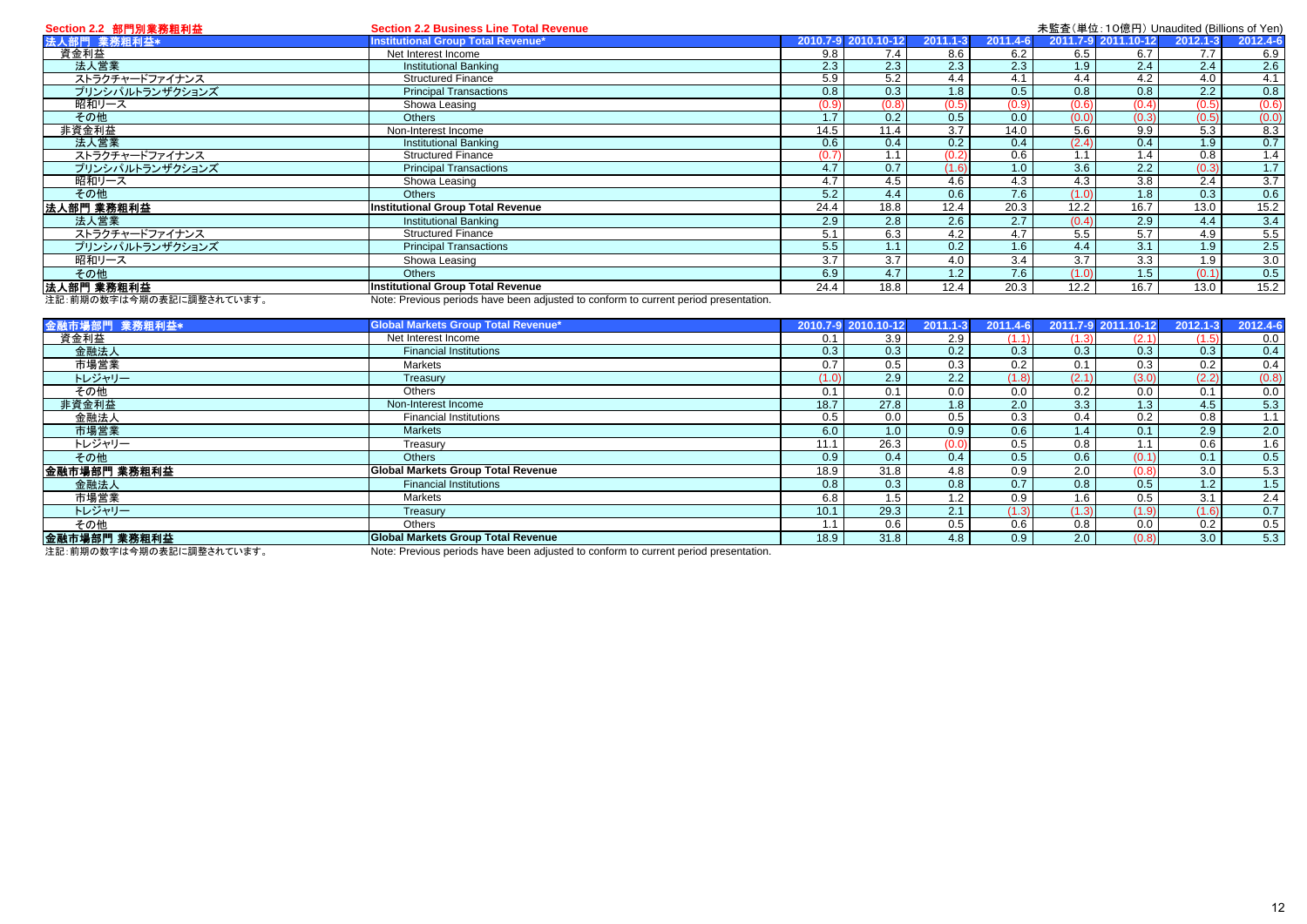未監査(単位:10億円) Unaudited (Billions of Yen)<br>2011.7-9 2011.10-12 2012.1-3 2012.4-6 人部門 業務粗利益 ام 2012.1-3 2012.1-3 2012.1-3 2012.4-6 2011.1-3 2011.1-3 2011.1-3 2011.1-3 2011.1-4-6 2011.7-9 2011.1-0-12 201 資金利益 Net Interest Income 32.5 26.1 22.9 26.9 25.0 24.1 22.6 21.8 リテールバンキング Retail Banking 8.7 8.3 8.1 8.1 7.2 7.0 6.7 6.6 新生フィナンシャルおよび新生銀行レイク Shinsei Financial and Shinsei Bank Lake 16.5 16.5 16.5 16.5 16.5 16.5 16.9 16.9 16.9 16.8 10.4 10.8 10.4 シンキキ | Shinki | 3.1 | 2.8 | 2.3 | 2.1 | 2.0 | 1.8 | 1.8 アプラスフィナンシャル APLUS FINANCIAL 3.7 3.2 2.4 3.4 3.3 3.0 2.7 2.5 その他 Others 0.3 (3.5) (4.0) 0.4 0.3 0.3 0.4 0.3 非資金利益 Non-Interest Income 10.0 10.3 9.5 10.0 9.5 10.1 9.7 10.1 リテールバンキンググ | Retail Banking | 2.4 | 2.3 | 2.2 | 1.6 | 1.4 | 1.5 | 1.8 新生フィナンシャルおよび新生銀行レイクShinsei Financial and Shinsei Bank Lake (1.2) (1.2) (1.2) (1.4) (1.4) (1.4) (1.0) (0.6) (0.5) (0.7) (0.7) (0.7) シンキ Shinki (0.2) (0.2) (0.2) (0.1) (0.1) (0.1) (0.1) (0.1) アプラスフィナンシャル APLUS FINANCIAL 9.1 9.3 8.8 8.9 8.7 9.2 9.0 9.1 その他他 | Others | 0.0 | 0.0 | 0.0 | 0.0 | 0.0 | 0.0 | 0.0 個人部門 業務粗利益 **Individual Group Total Revenue** 42.6 36.4 32.4 36.9 34.6 34.2 32.3 31.9 リテールバンキング Retail Banking 11.1 10.6 10.5 10.3 8.8 8.4 8.3 8.4 預金・債券関連金利収益 Deposits and Debentures Net Interest Income 6.5 6.0 5.8 5.8 5.5 5.1 4.8 4.6 預金・債券関連非金利収益 Deposits and Debentures Non-Interest Income 1.4 1.4 1.4 1.4 1.5 1.3 1.1 0.1 0.8 0.8 アセットマネージメント Asset Management 1.2 1.0 1.0 1.2 1.0 1.0 0.9 1.2 貸出 Loans 1.9 2.0 2.0 1.9 1.1 1.6 1.6 1.7 新生フィナンシャルおよび新生銀行レイク Shinsei Financial and Shinsei Bank Lake 15.2 14.0 12.4 11.5 11.2 11.0 10.1 9.7 シンキ Shinki 2.8 2.5 2.2 2.1 2.0 1.9 1.7 1.6 アプラスフィナンシャル APLUS FINANCIAL 12.8 12.6 11.2 12.3 12.0 12.3 11.8 11.6 その他 Others 0.4 (3.4) (4.0) 0.4 0.4 0.4 0.4 0.4 個人部門 業務粗利益**Individual Group Total Revenue** 42.6 | 36.4 | 36.9 | 34.6 | 34.2 | 32.3 | 31.9

注記:1. 前期の数字は今期の表記に調整されています。

2. 2011年度第3四半期より、経営管理上、新生フィナンシャルの収益と、2011年10月1日より開始した「新生銀行カードローン レイク」によるレイク事業収益を合算して表示しております。

Note:1. Previous periods have been adjusted to conform to current period presentation.

2. Results for Shinsei Financial and "Shinsei Bank Card Loan – Lake" in the Lake business (started on October 1, 2011) are combined on a management accounting basis from 3Q FY2011.

|                         |                                      | 4010 |     |       |                              |     |     |
|-------------------------|--------------------------------------|------|-----|-------|------------------------------|-----|-----|
| 資金利益                    | Net Interest Income                  |      |     |       |                              |     | በ ፍ |
| 非資金利益                   | Non-Interest Income                  |      | 0.9 | 0.1   | 0.0                          | 0.0 |     |
| 経営勘定<br>ミノその他 業務粗利益(損失) | Corporate/Other Total Revenue (Loss) |      | 0.2 | (0.6) | $\sim$ $\rightarrow$<br>J.I. |     |     |

| 業務粗利益*              | <b>Total Revenue*</b>                   |       | 2010.7-9 2010.10-12 | $2011.1 - 3$ | 2011.4-6 | 2011.7-9 2011.10-12 |       | $2012.1 - 3$ | 2012.4-6 |
|---------------------|-----------------------------------------|-------|---------------------|--------------|----------|---------------------|-------|--------------|----------|
| 資金利益                | Net Interest Income                     | 41.5  | 36.6                | 33.8         | 31.2     | 29.4                | 27.9  | 28.2         | 28.2     |
| 非資金利益               | Non-Interest Income                     | 43.5  | 49.8                | 16.1         | 26.1     | 18.7                | 21.4  | 19.7         | 23.8     |
| 業務粗利益               | <b>Total Revenue</b>                    | 85.1  | 86.4                | 50.0         | 57.4     | 48.2                | 49.3  | 47.9         | 52.0     |
| 法人部門                | <b>Institutional Group</b>              | 24.4  | 18.8                | 12.4         | 20.3     | 12.2                | 16.7  | 13.0         | 15.2     |
| 法人営業                | Institutional Banking                   | 2.9   | 2.8                 | 2.6          | 2.7      | (0.4)               | 2.9   | 4.4          | 3.4      |
| ストラクチャードファイナンス      | <b>Structured Finance</b>               | 5.1   | 6.3                 | 4.2          | 4.7      | 5.5                 | 5.7   | 4.9          | 5.5      |
| プリンシパルトランザクションズ     | <b>Principal Transactions</b>           | 5.5   | 1.1                 | 0.2          | 1.6      | 4.4                 | 3.1   | 1.9          | 2.5      |
| 昭和リース               | Showa Leasing                           | 3.7   | 3.7                 | 4.0          | 3.4      | 3.7                 | 3.3   | 1.9          | 3.0      |
| その他                 | <b>Others</b>                           | 6.9   | 4.7                 | 1.2          | 7.6      | (1.0)               | 1.5   | (0.1)        | 0.5      |
| 金融市場部門              | <b>Global Markets Group</b>             | 18.9  | 31.8                | 4.8          | 0.9      | 2.0                 | (0.8) | 3.0          | 5.3      |
| 金融法人                | <b>Financial Institutions</b>           | 0.8   | 0.3                 | 0.8          | 0.7      | 0.8                 | 0.5   | 1.2          | 1.5      |
| 市場営業                | <b>Markets</b>                          | 6.8   | 1.5                 | 1.2          | 0.9      | 1.6                 | 0.5   | 3.1          | 2.4      |
| トレジャリー              | Treasury                                | 10.1  | 29.3                | 2.1          | (1.3)    | (1.3)               | (1.9) | (1.6)        | 0.7      |
| その他                 | <b>Others</b>                           | 1.1   | 0.6                 | 0.5          | 0.6      | 0.8                 | 0.0   | 0.2          | 0.5      |
| 個人部門                | <b>Individual Group</b>                 | 42.6  | 36.4                | 32.4         | 36.9     | 34.6                | 34.2  | 32.3         | 31.9     |
| リテールバンキング           | Retail Banking                          | 11.1  | 10.6                | 10.5         | 10.3     | 8.8                 | 8.4   | 8.3          | 8.4      |
| 新生フィナンシャルおよび新生銀行レイク | Shinsei Financial and Shinsei Bank Lake | 15.2  | 14.0                | 12.4         | 11.5     | 11.2                | 11.0  | 10.1         | 9.7      |
| シンキ                 | Shinki                                  | 2.8   | 2.5                 | 2.2          | 2.1      | 2.0                 | 1.9   | 1.7          | 1.6      |
| アプラスフィナンシャル         | <b>APLUS FINANCIAL</b>                  | 12.8  | 12.6                | 11.2         | 12.3     | 12.0                | 12.3  | 11.8         | 11.6     |
| その他                 | Others                                  | 0.4   | (3.4)               | (4.0)        | 0.4      | 0.4                 | 0.4   | 0.4          | 0.4      |
| 経営勘定/その他            | Corporate/Other Total Revenue           | (0.8) | (0.6)               | 0.2          | (0.7)    | (0.6)               | (0.7) | (0.5)        | (0.5)    |
| 業務粗利益               | <b>Total Revenue</b>                    | 85.1  | 86.4                | 50.0         | 57.4     | 48.2                | 49.3  | 47.9         | 52.0     |

注記:1. 前期の数字は今期の表記に調整されています。

2. 2011年度第3四半期より、経営管理上、新生フィナンシャルの収益と、2011年10月1日より開始した「新生銀行カードローン レイク」によるレイク事業収益を合算して表示しております。

Note:1. Previous periods have been adjusted to conform to current period presentation.

2. Results for Shinsei Financial and "Shinsei Bank Card Loan – Lake" in the Lake business (started on October 1, 2011) are combined on a management accounting basis from 3Q FY2011.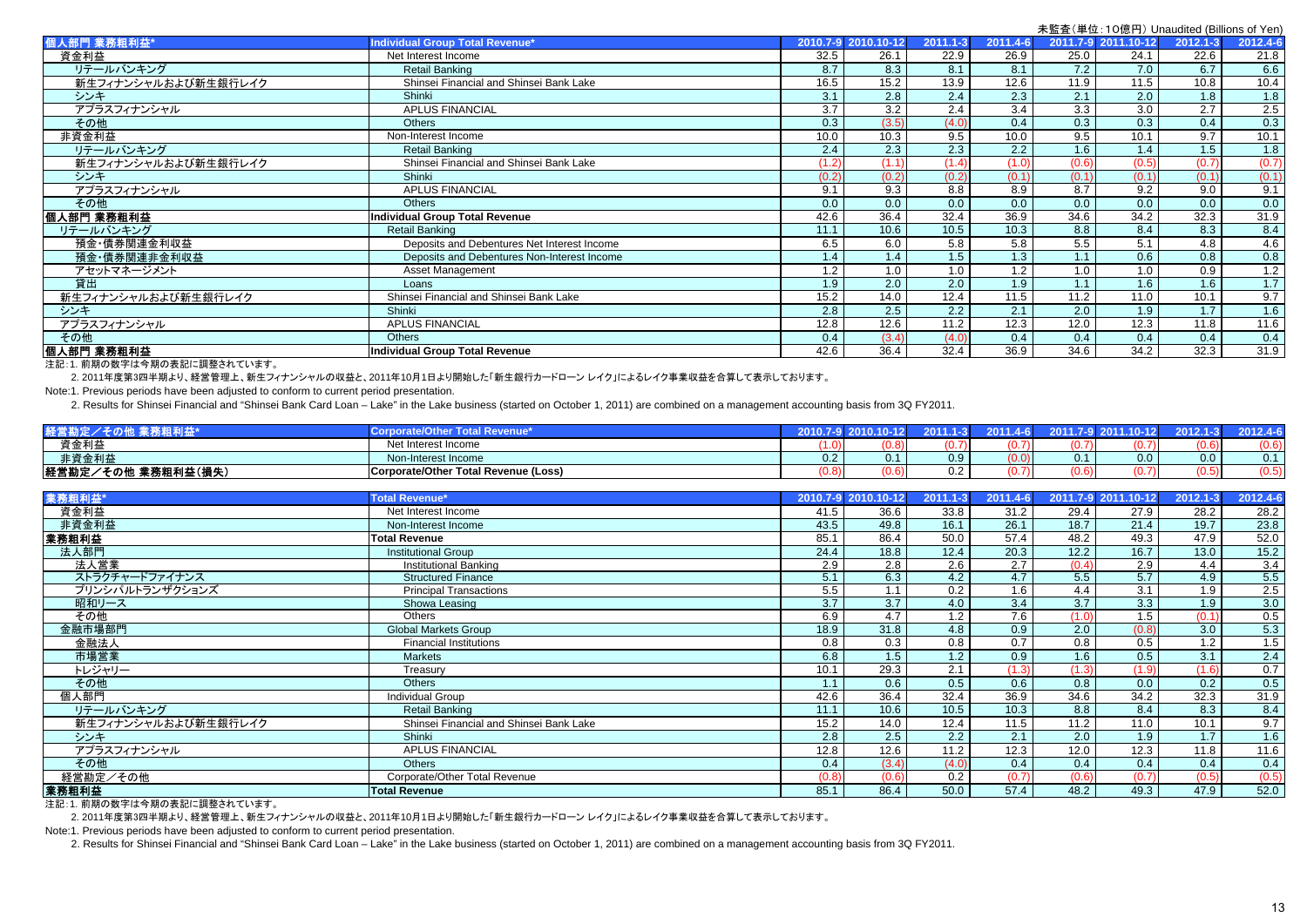|                     | $\sqrt{m}$ is $\sqrt{m}$ . To ket 1, or labelled (billions of Terr |      |                     |              |          |      |                     |          |          |
|---------------------|--------------------------------------------------------------------|------|---------------------|--------------|----------|------|---------------------|----------|----------|
| 経費                  | <b>General and Administrative Expenses*</b>                        |      | 2010.7-9 2010.10-12 | $2011.1 - 3$ | 2011.4-6 |      | 2011.7-9 2011.10-12 | 2012.1-3 | 2012.4-6 |
| 法人部門                | <b>Institutional Group</b>                                         | 6.9  | 6.7                 | 6.6          | 6.2      | 6.2  | 6.2                 | 6.3      | 6.0      |
| 法人営業                | Institutional Banking                                              | 1.9  | 1.8                 | 1.7          | 1.7      | 1.7  | 1.7                 | 1.7      | 1.6      |
| ストラクチャードファイナンス      | <b>Structured Finance</b>                                          | 1.4  |                     | 1.4          | 1.2      | 1.1  | 1.2                 | 1.2      | 1.1      |
| プリンシパルトランザクションズ     | <b>Principal Transactions</b>                                      | 1.2  | 0.8                 | 1.0          | 0.9      | 0.9  | 0.9                 | 0.9      | 0.9      |
| 昭和リース               | Showa Leasing                                                      | 1.9  | 2.0                 | 2.0          | 1.8      | 1.9  | 1.9                 | 2.0      | 1.9      |
| その他                 | <b>Others</b>                                                      | 0.3  | 0.6                 | 0.4          | 0.3      | 0.3  | 0.3                 | 0.4      | 0.4      |
| 金融市場部門              | <b>Global Markets Group</b>                                        | 3.0  | 3.0                 | 2.8          | 2.7      | 2.6  | 2.7                 | 2.6      | 2.5      |
| 金融法人                | <b>Financial Institutions</b>                                      | 0.6  | 0.5                 | 0.5          | 0.5      | 0.5  | 0.5                 | 0.5      | 0.5      |
| 市場営業                | <b>Markets</b>                                                     |      |                     | 1.1          | 0.8      | 0.8  | 0.8                 | 0.7      | 0.8      |
| トレジャリー              | Treasury                                                           | 0.2  | 0.2                 | 0.3          | 0.2      | 0.2  | 0.2                 | 0.2      | 0.3      |
| その他                 | Others                                                             | 0.9  | 0.9                 | 0.8          | 1.0      | 1.0  | 1.0                 | 1.0      | 0.8      |
| 個人部門                | <b>Individual Group</b>                                            | 26.0 | 25.8                | 25.3         | 22.8     | 23.1 | 23.4                | 23.1     | 23.4     |
| リテールバンキング           | Retail Banking                                                     | 8.1  | 8.3                 | 8.6          | 7.8      | 7.6  | 7.8                 | 7.9      | 7.7      |
| 新生フィナンシャルおよび新生銀行レイク | Shinsei Financial and Shinsei Bank Lake                            | 8.6  | 8.1                 | 7.9          | 6.6      | 6.7  | 7.1                 | 6.6      | 6.3      |
| シンキ                 | Shinki                                                             | 1.2  |                     | 0.8          | 0.9      | 0.9  | 0.8                 | 0.7      | 0.9      |
| アプラスフィナンシャル         | <b>APLUS FINANCIAL</b>                                             | 8.0  | 7.9                 | 7.9          | 7.2      | 7.7  | 7.6                 | 7.6      | 8.2      |
| その他                 | Others                                                             | 0.0  | 0.1                 | 0.0          | 0.0      | 0.1  | 0.0                 | 0.1      | 0.1      |
| 経営勘定/その他            | Corporate/Other                                                    | 0.3  | 0.0                 | (0.5)        | (0.6)    | 0.0  | (0.2)               | 0.2      | (0.2)    |
| 経費                  | <b>General and Administrative Expenses</b>                         | 36.3 | 35.6                | 34.3         | 31.1     | 32.1 | 32.1                | 32.4     | 31.7     |

注記:1. 前期の数字は今期の表記に調整されています。

2. 2011年度第3四半期より、経営管理上、新生フィナンシャルの収益と、2011年10月1日より開始した「新生銀行カードローン レイク」によるレイク事業収益を合算して表示しております。

Note:1. Previous periods have been adjusted to conform to current period presentation.

2. Results for Shinsei Financial and "Shinsei Bank Card Loan – Lake" in the Lake business (started on October 1, 2011) are combined on a management accounting basis from 3Q FY2011.

| 実質業務純益(損失)*         | <b>Ordinary Business Profit (Loss)*</b> |       | 2010.7-9 2010.10-12 | $2011.1 - 3$ | 2011.4-6 |       | 2011.7-9 2011.10-12 | $2012.1 - 3$ | 2012.4-6         |
|---------------------|-----------------------------------------|-------|---------------------|--------------|----------|-------|---------------------|--------------|------------------|
| 法人部門                | <b>Institutional Group</b>              | 17.4  | 12.1                | 5.7          | 14.1     | 5.9   | 10.4                | 6.7          | 9.2              |
| 法人営業                | <b>Institutional Banking</b>            | 1.0   | 0.9                 | 0.8          | 1.0      | (2.2) | 1.1                 | 2.7          | 1.7              |
| ストラクチャードファイナンス      | <b>Structured Finance</b>               | 3.7   | 4.9                 | 2.8          | 3.5      | 4.3   | 4.5                 | 3.7          | 4.4              |
| プリンシパルトランザクションズ     | <b>Principal Transactions</b>           | 4.3   | 0.3                 | (0.7)        | 0.6      | 3.4   | 2.2                 | 0.9          | 1.6              |
| 昭和リース               | Showa Leasing                           | 1.7   | 1.7                 | 2.0          | 1.5      | 1.7   | 1.4                 | (0.0)        | 1.1              |
| その他                 | Others                                  | 6.5   | 4.1                 | 0.7          | 7.2      | (1.3) | 1.1                 | (0.6)        | 0.1              |
| 金融市場部門              | <b>Global Markets Group</b>             | 15.9  | 28.8                | 1.9          | (1.7)    | (0.6) | (3.5)               | 0.3          | 2.7              |
| 金融法人                | <b>Financial Institutions</b>           | 0.1   | (0.2)               | 0.2          | 0.1      | 0.2   | 0.0                 | 0.6          | 1.0              |
| 市場営業                | <b>Markets</b>                          | 5.6   | 0.4                 | 0.1          | 0.0      | 0.8   | (0.2)               | 2.3          | 1.6              |
| トレジャリー              | Treasury                                | 9.8   | 29.0                | 1.8          | (1.5)    | (1.5) | (2.1)               | (1.8)        | 0.4              |
| その他                 | <b>Others</b>                           | 0.2   | (0.3)               | (0.3)        | (0.4)    | (0.1) | (1.1)               | (0.7)        | (0.3)            |
| 個人部門                | <b>Individual Group</b>                 | 16.5  | 10.5                | 7.1          | 14.0     | 11.4  | 10.7                | 9.2          | 8.5              |
| リテールバンキング           | Retail Banking                          | 3.0   | 2.2                 | 1.8          | 2.5      | 1.2   | 0.6                 | 0.3          | 0.7              |
| 新生フィナンシャルおよび新生銀行レイク | Shinsei Financial and Shinsei Bank Lake | 6.6   | 5.8                 | 4.5          | 4.8      | 4.5   | 3.8                 | 3.4          | 3.3              |
| シンキ                 | Shinki                                  | 1.6   | 1.4                 | 1.4          |          | 1.1   | 1.1                 | 0.9          | 0.6 <sub>1</sub> |
| アプラスフィナンシャル         | <b>APLUS FINANCIAL</b>                  | 4.8   | 4.6                 | 3.3          | 5.0      | 4.2   | 4.7                 | 4.1          | 3.4              |
| その他                 | <b>Others</b>                           | 0.3   | (3.6)               | (4.0)        | 0.3      | 0.2   | 0.4                 | 0.3          | 0.2 <sub>1</sub> |
| 経営勘定/その他            | Corporate/Other                         | (1.1) | (0.7)               | 0.7          | (0.1)    | (0.6) | (0.4)               | (0.8)        | (0.2)            |
| 実質業務純益(損失)          | <b>Ordinary Business Profit (Loss)</b>  | 48.8  | 50.8                | 15.6         | 26.2     | 16.0  | 17.1                | 15.4         | 20.2             |

注記:1. 前期の数字は今期の表記に調整されています。

2. 2011年度第3四半期より、経営管理上、新生フィナンシャルの収益と、2011年10月1日より開始した「新生銀行カードローン レイク」によるレイク事業収益を合算して表示しております。

Note:1. Previous periods have been adjusted to conform to current period presentation.

2. Results for Shinsei Financial and "Shinsei Bank Card Loan – Lake" in the Lake business (started on October 1, 2011) are combined on a management accounting basis from 3Q FY2011.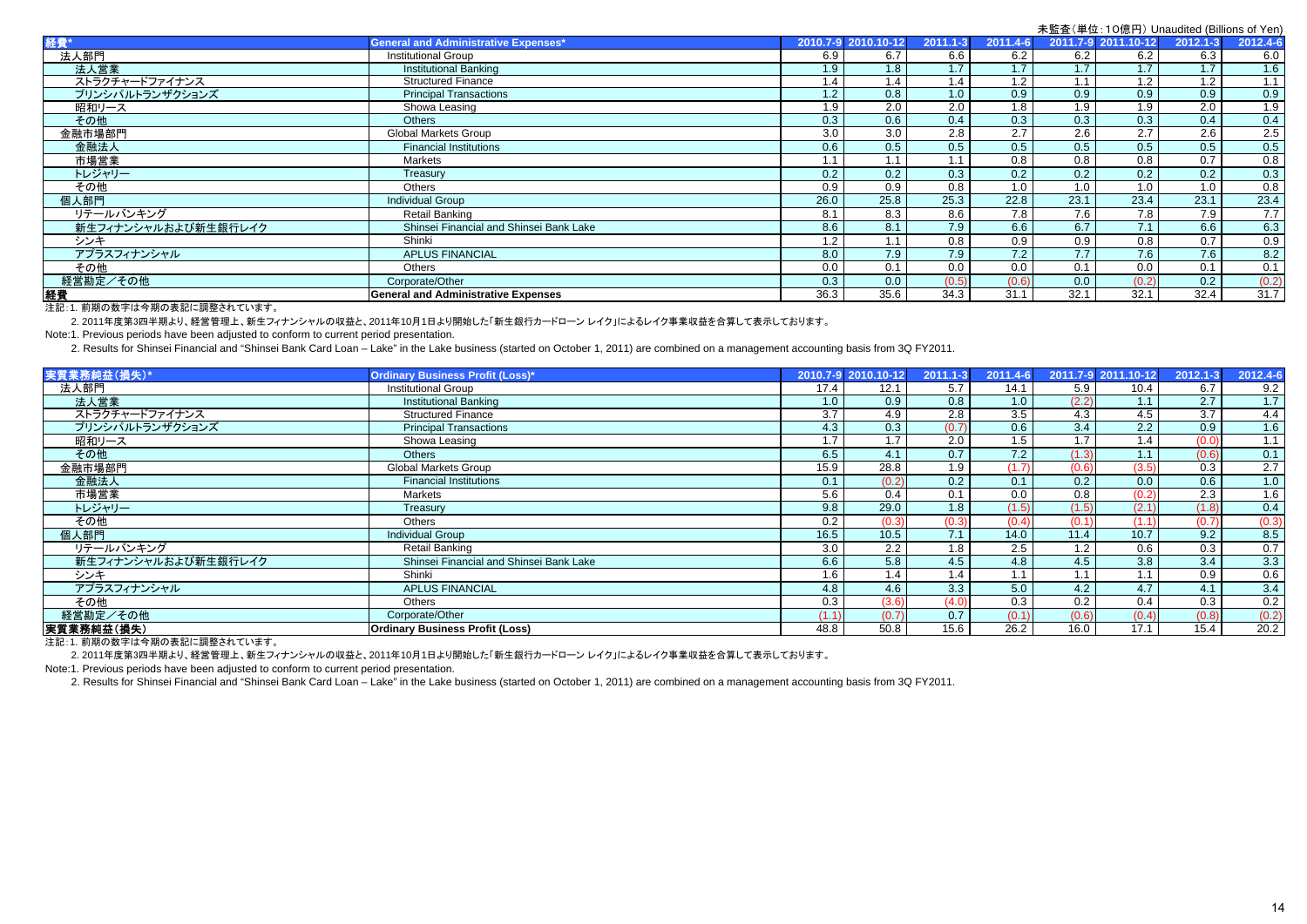|                     |                                         | <b>木血且 \丰立. TO is I J) Origium Cd (Dillions Of Terry</b> |                     |       |              |          |       |                     |          |          |
|---------------------|-----------------------------------------|----------------------------------------------------------|---------------------|-------|--------------|----------|-------|---------------------|----------|----------|
| 与信関連費用*             | Net Credit Costs (Recoveries)*          |                                                          | 2010.7-9 2010.10-12 |       | $2011.1 - 3$ | 2011.4-6 |       | 2011.7-9 2011.10-12 | 2012.1-3 | 2012.4-6 |
| 法人部門                | <b>Institutional Group</b>              |                                                          | 28.0                | (3.5) | 9.7          | (0.4)    | 3.6   | 5.8                 | 8.7      | 0.0      |
| 法人営業                | <b>Institutional Banking</b>            |                                                          | (0.0)               | (1.0  | 1.8          | (1.1)    | (2.0) | 1.6                 | 2.9      | 0.2      |
| ストラクチャードファイナンス      | <b>Structured Finance</b>               |                                                          | 26.3                | (0.0) | 7.0          | 2.0      | 5.6   | 2.6                 | 3.7      | 0.1      |
| プリンシパルトランザクションズ     | <b>Principal Transactions</b>           |                                                          | (0.0)               | (0.1) | (0.1)        | 0.1      | (0.4) | 0.0                 | 1.2      | (0.0)    |
| 昭和リース               | Showa Leasing                           |                                                          | 1.0                 |       | 3.5          | (1.8)    | 0.4   | 1.1                 | (1.1)    | (0.7)    |
| その他                 | <b>Others</b>                           |                                                          | 0.8                 | (0.6) | (2.5)        | 0.3      | 0.1   | 0.3                 | 1.9      | 0.4      |
| 金融市場部門              | Global Markets Group                    |                                                          | 0.2                 | (0.0) | 2.7          | (1.2)    | (0.9) | (0.5)               | (0.0)    | (0.8)    |
| 金融法人                | <b>Financial Institutions</b>           |                                                          | 0.5                 | (0.1) | 0.1          | 0.2      | (0.5) | (0.0)               | (0.2)    | (0.6)    |
| 市場営業                | Markets                                 |                                                          | (0.3)               | (0.1) | 2.4          | (1.2)    | (0.1) | (0.3)               | 0.2      | (0.1)    |
| トレジャリー              | Treasury                                |                                                          |                     |       |              |          |       |                     |          | $\sim$ 1 |
| その他                 | <b>Others</b>                           |                                                          | 0.0                 | 0.3   | 0.2          | (0.2)    | (0.2) | (0.1)               | (0.0)    | (0.0)    |
| 個人部門                | <b>Individual Group</b>                 |                                                          | 10.2                | 0.4   | 6.3          | 3.7      | 3.8   | (2.2)               | (7.0)    | (0.0)    |
| リテールバンキング           | Retail Banking                          |                                                          | 0.4                 | 0.0   | 1.2          | 0.2      | 1.0   | 0.0                 | (0.0)    | 0.0      |
| 新生フィナンシャルおよび新生銀行レイク | Shinsei Financial and Shinsei Bank Lake |                                                          | 4.6                 | (2.3) | (0.3)        | (0.3)    | 0.1   | (2.3)               | (5.4)    | (1.4)    |
| シンキ                 | Shinki                                  |                                                          | 1.0                 | 0.6   |              | 0.0      | 0.0   | (0.5)               | (0.0)    | (0.1)    |
| アプラスフィナンシャル         | <b>APLUS FINANCIAL</b>                  |                                                          | 3.9                 | 1.8   | 4.0          | 3.7      | 2.5   | 0.6                 | (1.6)    | 1.5      |
| その他                 | Others                                  |                                                          | 0.1                 | 0.2   | 0.2          | 0.0      | 0.0   | 0.0                 | 0.0      | (0.0)    |
| 経営勘定/その他            | Corporate/Other                         |                                                          | (0.0)               | 0.1   | 0.2          | 0.0      | 0.0   | 0.0                 | (1.2)    | 0.1      |
| 与信関連費用              | <b>Net Credit Costs (Recoveries)</b>    |                                                          | 38.5                | (3.0) | 19.0         | 2.1      | 6.6   | 3.1                 | 0.3      | (0.6)    |
|                     |                                         |                                                          |                     |       |              |          |       |                     |          |          |

注記:1. 前期の数字は今期の表記に調整されています。

2. 2011年度第3四半期より、経営管理上、新生フィナンシャルの収益と、2011年10月1日より開始した「新生銀行カードローン レイク」によるレイク事業収益を合算して表示しております。

Note:1. Previous periods have been adjusted to conform to current period presentation.

2. Results for Shinsei Financial and "Shinsei Bank Card Loan – Lake" in the Lake business (started on October 1, 2011) are combined on a management accounting basis from 3Q FY2011.

| 与信関連費用加算後実質業務純益(損失)* | Ordinary Business Profit (Loss) after Net Credit Costs (Recoveries) * |        | 2010.7-9 2010.10-12 | $2011.1 - 3$ | 2011.4-6 |       | 2011.7-9 2011.10-12 | $2012.1 - 3$ | 2012.4-6         |
|----------------------|-----------------------------------------------------------------------|--------|---------------------|--------------|----------|-------|---------------------|--------------|------------------|
| 法人部門                 | Institutional Group                                                   | (10.5) | 15.6                | (3.9)        | 14.5     | 2.3   | 4.6                 | (1.9)        | 9.1              |
| 法人営業                 | <b>Institutional Banking</b>                                          |        | 1.9                 | (0.9)        | 2.1      | (0.1) | (0.5)               | (0.2)        | 1.4              |
| ストラクチャードファイナンス       | <b>Structured Finance</b>                                             | (22.6) | 4.9                 | (4.2)        | 1.5      | (1.3) | 1.8                 | (0.0)        | 4.2              |
| プリンシパルトランザクションズ      | <b>Principal Transactions</b>                                         | 4.4    | 0.4                 | (0.6)        | 0.5      | 3.9   | 2.1                 | (0.2)        | 1.7              |
| 昭和リース                | Showa Leasing                                                         | 0.7    | 3.3                 | (1.5)        | 3.3      | 1.2   | 0.2                 | 1.0          | 1.9              |
| その他                  | <b>Others</b>                                                         | 5.7    | 4.8                 | 3.3          | 6.8      | (1.4) | 0.8                 | (2.5)        | (0.2)            |
| 金融市場部門               | Global Markets Group                                                  | 15.6   | 28.9                | (0.7)        | (0.5)    | 0.2   | (3.0)               | 0.4          | $3.\overline{6}$ |
| 金融法人                 | <b>Financial Institutions</b>                                         | (0.3)  | (0.0)               | 0.1          | (0.1)    | 0.7   | 0.0                 | 0.8          | 1.6              |
| 市場営業                 | Markets                                                               | 6.0    | 0.6                 | (2.2)        | 1.3      | 0.9   | 0.0                 | 2.1          | 1.7              |
| トレジャリー               | Treasury                                                              | 9.8    | 29.0                | 1.8          | (1.5)    | (1.5) | (2.1)               | (1.8)        | 0.4              |
| その他                  | <b>Others</b>                                                         | 0.1    | (0.6)               | (0.5)        | (0.1)    | 0.1   | (0.9)               | (0.7)        | (0.2)            |
| 個人部門                 | <b>Individual Group</b>                                               | 6.2    | 10.1                | 0.7          | 10.3     | 7.6   | 12.9                | 16.3         | 8.5              |
| リテールバンキング            | Retail Banking                                                        | 2.5    | 2.2                 | 0.6          | 2.3      | 0.2   | 0.5                 | 0.3          | 0.7              |
| 新生フィナンシャルおよび新生銀行レイク  | Shinsei Financial and Shinsei Bank Lake                               | 2.0    | 8.2                 | 4.8          | 5.2      | 4.3   | 6.2                 | 8.8          | 4.8              |
| シンキ                  | Shinki                                                                | 0.6    | 0.8                 | 0.2          |          | 1.0   | 1.6                 | 0.9          | 0.8              |
| アプラスフィナンシャル          | <b>APLUS FINANCIAL</b>                                                | 0.8    | 2.8                 | (0.6)        | 1.3      | 1.7   | 4.1                 | 5.8          | 1.9              |
| その他                  | <b>Others</b>                                                         | 0.2    | (3.9)               | (4.3)        | 0.2      | 0.2   | 0.3                 | 0.2          | 0.3              |
| 経営勘定/その他             | Corporate/Other                                                       | (1.1)  | (0.8)               | 0.5          | (0.2)    | (0.7) | (0.5)               | 0.4          | (0.3)            |
| 与信関連費用加算後実質業務純益(損失)  | Ordinary Business Profit (Loss) after Net Credit Costs (Recoveries)   | 10.2   | 53.8                | (3.4)        | 24.0     | 9.4   | 14.0                | 15.1         | 20.9             |

注記:1. 前期の数字は今期の表記に調整されています。

2. 2011年度第3四半期より、経営管理上、新生フィナンシャルの収益と、2011年10月1日より開始した「新生銀行カードローン レイク」によるレイク事業収益を合算して表示しております。

Note:1. Previous periods have been adjusted to conform to current period presentation.

2. Results for Shinsei Financial and "Shinsei Bank Card Loan – Lake" in the Lake business (started on October 1, 2011) are combined on a management accounting basis from 3Q FY2011.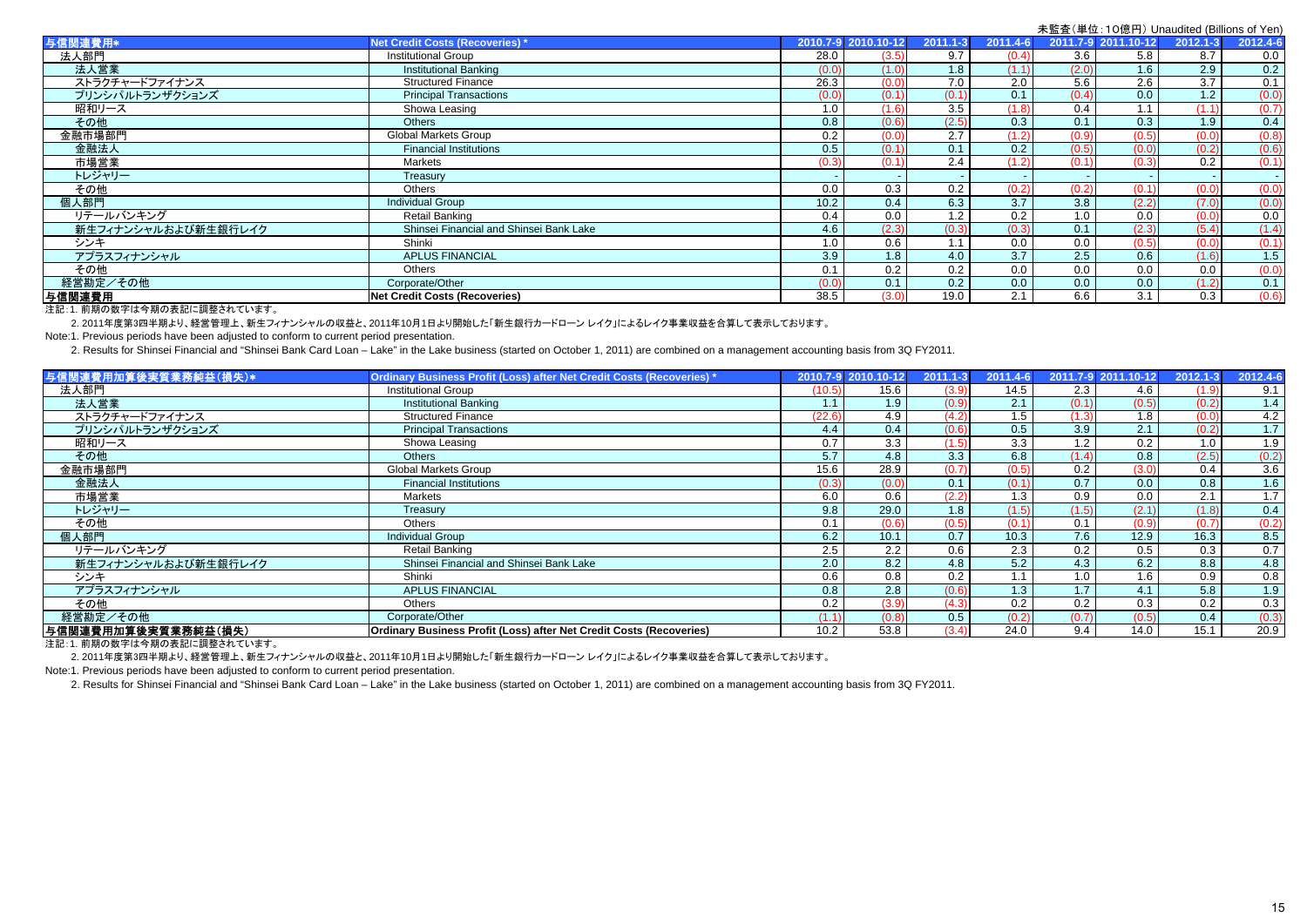| Section 2.3 部門別主要データ    | <b>Section 2.3 Business Line Key Data</b>                     |         |         |         |         | 未監査(単位: 10億円) Unaudited (Billions of Yen) |         |         |         |
|-------------------------|---------------------------------------------------------------|---------|---------|---------|---------|-------------------------------------------|---------|---------|---------|
| 法人部門、金融市場部門*            | Institutional Group, Global Markets Group*                    | 2010.9  | 2010.12 | 2011.   | 2011.6  |                                           | 2011.12 | 2012.3  | 2012.6  |
| 企業向け一般貸出(ベーシックバンキング貸出)  | Corporate Loans (Basic Banking)                               | 1.870.2 | .849.7  | .778.3  | .718.0  | 1.726.2                                   | 1.667.6 | .723.2  | 1,788.3 |
| 不動産ファイナンス               | Real Estate Finance                                           | 890.9   | 796.6   | 743.6   | 742.1   | 750.8                                     | 764.3   | 740.1   | 762.3   |
| 不動産ノンリコースファイナンス(ローン形態)  | Real Estate Non-Recourse Loans                                | 512.5   | 432.5   | 411.3   | 405.3   | 393.3                                     | 397.9   | 372.5   | 355.3   |
| 不動産ノンリコースファイナンス(私募債形態等) | Real Estate Non-Recourse Bonds and Others                     | 281.7   | 282.0   | 247.2   | 239.6   | 235.8                                     | 229.7   | 231.0   | 229.8   |
| その他不動産ファイナンスローン         | Other Real Estate Finance Loans                               | 97.2    | 82.0    | 85.0    | 97.1    | 121.6                                     | 137.2   | 136.5   | 177.2   |
| その他プロダクトローン             | <b>Other Product Loans</b>                                    | 468.9   | 428.4   | 415.3   | 399.3   | 381.4                                     | 384.4   | 386.2   | 383.5   |
| CLO(貸出債権証券化)            | CLO (Off Balance)                                             |         |         |         |         |                                           |         |         |         |
| コマーシャルファイナンス子会社顧客向け貸出   | Loans to Commercial Finance Subsidiaries' Customers           | 36.2    | 34.3    | 34.9    | 34.2    | 33.2                                      | 33.7    | 41.1    | 37.8    |
| 貸出及び私募債形態ノンリコースファイナンス   | <b>Total Loans and Non-Recourse Bonds</b>                     | 3.266.4 | 3.109.2 | 2,979.2 | 2.893.8 | 2.891.7                                   | 2,850.1 | 2.890.8 | 2,972.1 |
| リース債権及びリース投資資産          | <b>Lease Receivables and Leased Investment Assets</b>         | 204.7   | 203.5   | 206.2   | 199.5   | 198.3                                     | 195.7   | 197.4   | 195.3   |
| 割賦売掛金                   | <b>Installment Receivables</b>                                | 111.7   | 108.1   | 109.3   | 103.6   | 106.4                                     | 114.3   | 119.0   | 116.2   |
| 法人預金(含む讓渡性預金)           | Institutional Deposits and Negotiable Certificates of Deposit | 1.083.5 | 901.7   | 858.4   | 983.1   | 755.8                                     | 719.2   | 700.0   | 735.8   |
| 法人債券                    | <b>Institutional Debentures</b>                               | 135.7   | 97.8    | 68.3    | 51.4    | 38.3                                      | 31.4    | 25.6    | 21.4    |
| 預金·債券                   | <b>Total Deposits and Debentures</b>                          | 1,219.2 | 999.6   | 926.7   | .034.5  | 794.1                                     | 750.7   | 725.6   | 757.2   |
|                         |                                                               |         |         |         |         |                                           |         |         |         |

注記:1. 前期の数字は今期の表記に調整されています。

2. 不動産ノンリコースファイナンス(私募債形態等)には、買入金銭債権形態を含めております。

Note: 1. Previous periods have been adjusted to conform to current period presentation.

2. Real Estate Non-Recourse Bonds and Others include other monetary claims purchased.

| 個人部門*                      | Individual Group*                                                    | 2010.9  | 2010.12 | 2011.3  | 2011.6  | 2011.9  | 2011.12 | 2012.3  | 2012.6  |
|----------------------------|----------------------------------------------------------------------|---------|---------|---------|---------|---------|---------|---------|---------|
| リテール顧客向け貸出                 | Retail Banking Loans Outstanding                                     | 889.1   | 893.9   | 913.3   | 931.3   | 899.9   | 912.7   | 948.6   | 980.6   |
| 住宅ローン                      | <b>Housing Loan Balance</b>                                          | 881.3   | 886.9   | 905.7   | 924.3   | 892.1   | 905.5   | 941.2   | 974.1   |
| 新生銀行レイク顧客向け貸出              | Shinsei Bank Lake Customers                                          |         |         |         |         |         | 8.9     | 17.5    | 26.5    |
| コンシューマーファイナンス子会社顧客向け貸出     | Loans to Consumer Finance Subsidiaries' Customers                    | 730.0   | 690.3   | 653.1   | 628.4   | 569.6   | 533.7   | 510.7   | 487.6   |
| 新生フィナンシャル顧客向け              | <b>Shinsei Financial Customers</b>                                   | 447.8   | 414.1   | 385.7   | 364.8   | 347.0   | 323.6   | 303.3   | 285.2   |
| シンキ顧客向け                    | <b>Shinki Customers</b>                                              | 69.6    | 63.1    | 58.2    | 53.0    | 49.3    | 45.7    | 44.7    | 43.1    |
| アプラスフィナンシャル顧客向け            | <b>APLUS FINANCIAL Customers</b>                                     | 152.5   | 143.8   | 134.4   | 127.3   | 121.3   | 114.1   | 115.2   | 112.5   |
| 新生銀行との提携によるアプラスフィナンシャル顧客向け | Loans to APLUS FINANCIAL Customers affiliated with Shinsei Bank      |         | 11.5    | 20.8    | 30.3    |         |         |         |         |
| その他顧客向け                    | <b>Other Customers</b>                                               | 59.9    | 57.5    | 53.8    | 52.8    | 51.9    | 50.3    | 47.5    | 46.7    |
| 貸出                         | <b>Total Loans</b>                                                   | 1,619.1 | .584.2  | ,566.4  | ,559.8  | ,469.6  | .455.4  | 1.477.0 | 1,494.9 |
| 割賦売掛金(コンシューマーファイナンス)       | Installment Receivables (Consumer Finance)                           | 236.0   | 232.6   | 221.1   | 221.5   | 217.9   | 224.3   | 228.8   | 232.3   |
| 支払承諾見返                     | <b>Customers' Liabilities for Acceptances and Guarantees</b>         | 594.3   | 578.8   | 566.8   | 558.7   | 548.8   | 547.8   | 551.5   | 548.1   |
| 預り総資産                      | <b>Assets under Management (AUM)</b>                                 | 5,919.3 | 5,898.5 | 5,869.8 | 5,919.0 | 5,900.6 | 5,926.3 | 5,777.6 | 5,734.9 |
| リテール預金                     | <b>Retail Deposits</b>                                               | 4.806.6 | 4.782.6 | 4.752.2 | 4.794.2 | 4.781.5 | 4,807.3 | 4.662.4 | 4,597.4 |
| 仕組預金                       | <b>Structured Deposits</b>                                           | 971.6   | 888.7   | 828.1   | 792.0   | 745.0   | 741.6   | 752.3   | 594.8   |
| リテール債券                     | <b>Retail Debentures</b>                                             | 289.5   | 286.5   | 279.9   | 278.3   | 274.8   | 274.1   | 268.5   | 265.6   |
| 投信/年金                      | Mutual Funds and Variable Annuities                                  | 715.4   | 710.8   | 707.5   | 706.2   | 698.6   | 696.5   | 697.1   | 711.6   |
| 投資信託                       | <b>Mutual Funds</b>                                                  | 444.7   | 438.8   | 433.9   | 431.0   | 420.8   | 404.1   | 397.3   | 390.9   |
| 変額年金                       | Variable Annuities                                                   | 270.6   | 271.9   | 273.5   | 275.2   | 277.8   | 292.4   | 299.8   | 320.6   |
| 仕組債(金融商品仲介業務)              | <b>Structured Bonds (Financial Product Intermediary Business)</b>    | 89.5    | 101.6   | 113.6   | 124.3   | 130.3   | 133.9   | 135.4   | 146.4   |
| 支払承諾                       | <b>Acceptances and Guarantees</b>                                    | 594.3   | 578.8   | 566.8   | 558.7   | 548.8   | 547.8   | 551.5   | 548.1   |
| リテールロ座数(千口座)               | Total Number of Retail Accounts (Thousands)                          | 2,543.1 | 2,554.3 | 2,571.6 | 2,586.1 | 2,603.8 | 2,618.4 | 2,637.4 | 2,649.5 |
| パワースマート住宅ローン顧客数(千人)        | <b>Fotal Number of PowerSmart Housing Loan Customers (Thousands)</b> | 41.8    | 42.4    | 43.7    | 45.0    | 46.5    | 47.4    | 49.3    | 51.1    |
| 新生フィナンシャル顧客数(千人)           | Shinsei Financial's Number of Customers (Thousands)                  | 830.0   | 789.6   | 758.4   | 732.2   | 708.8   | 658.0   | 614.0   | 574.0   |
| 無担保パーソナルローン(千人)            | Unsecured Personal Loans (Thousands)                                 | 810.0   | 774.0   | 743.0   | 720.0   | 698.0   | 650.0   | 606.0   | 566.0   |
| クレジットカード(有効会員数)            | Credit Card (valid customer)                                         |         |         |         |         |         |         |         |         |
| クレジットカード(残あり顧客数)           | Credit Card (on book customer)                                       | 70.0    | 64.0    | 63.0    | 55.0    | 51.4    | 47.0    | 43.0    | 40.0    |
| 信販事業(残あり顧客数)               | Installment Sales Finance (valid customer)                           | 13.0    | 9.0     | 9.0     | 6.0     | 4.7     | 3.0     | 3.0     | 3.0     |
| 不動産担保ローン(HEL)              | Mortgage (Home Equity Loans)                                         | 7.0     | 6.6     | 6.4     | 6.2     | 6.0     | 5.0     | 5.0     | 5.0     |
| シンキ 顧客数(千人)                | Shinki's Number of Customers (Thousands)                             | 160.0   | 149.4   | 140.5   | 131.2   | 123.4   | 115.4   | 109.9   | 104.6   |
| アプラスフィナンシャル 有効カード会員数(千人)   | APLUS FINANCIAL's Total Available Cardholders (Thousands)            | 7.962.9 | 7.830.1 | 7,701.0 | 7,573.0 | 7,435.9 | 7.291.0 | 7,127.2 | 6,964.3 |

注記:1. 預り総資産残高には未償還債券残高を含んでおります。

2. 前期の数字は今期の表記に調整されています。

Note: 1. AUM includes unclaimed debentures

2. Previous periods have been adjusted to conform to current period presentation.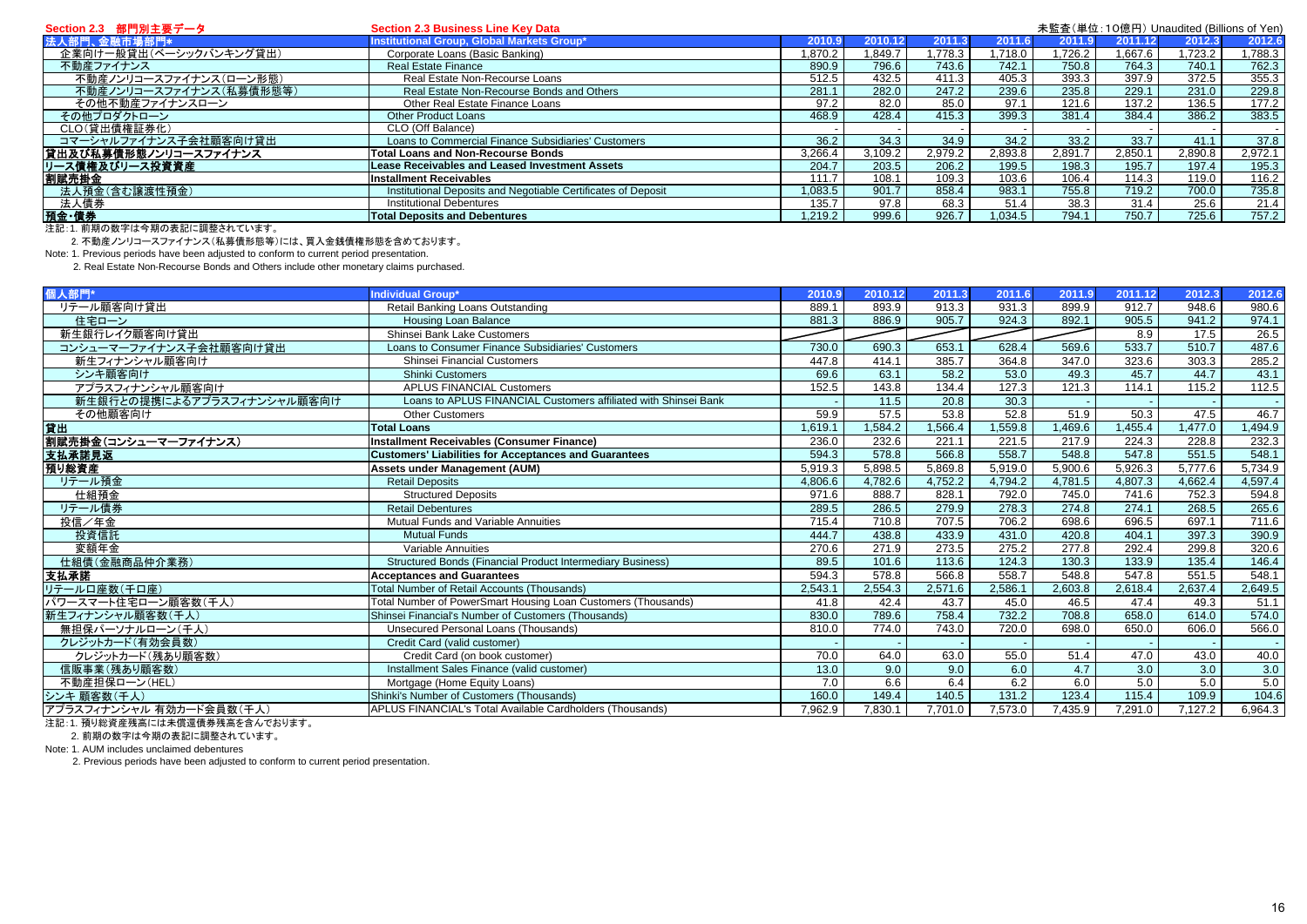|                            |                                                                 |         |         |         |         |         | 未監査(単位: 10億円) Unaudited (Billions of Yen) |         |                   |
|----------------------------|-----------------------------------------------------------------|---------|---------|---------|---------|---------|-------------------------------------------|---------|-------------------|
| 貸出残高                       | <b>Total Loans and Bills Discounted</b>                         | 2010.9  | 2010.12 | 2011.3  | 2011.6  | 2011.9  | 2011.12                                   | 2012.3  | 2012.6            |
| 法人部門、金融市場部門                | Loans in Institutional Group, Global Markets Group              | 2,985.3 | 2.827.1 | 2.725.0 | 2,654.1 | 2.655.9 | 2.621.0                                   | 2,659.8 | 2.742.3           |
| 企業向け一般貸出(ベーシックバンキング貸出)     | Corporate Loans (Basic Banking)                                 | 1.870.2 | .849.7  | ,778.3  | 1,718.0 | 1,726.2 | 1,667.6                                   | .723.2  | 1,788.3           |
| 不動産ノンリコースファイナンス(ローン形態)     | Real Estate Non-Recourse Loans                                  | 512.5   | 432.5   | 411.3   | 405.3   | 393.3   | 397.9                                     | 372.5   | 355.3             |
| その他不動産ファイナンスローン            | Other Real Estate Finance Loans                                 | 97.2    | 82.0    | 85.0    | 97.1    | 121.6   | 137.2                                     | 136.5   | 177.2             |
| その他プロダクトローン                | Other Product Loans                                             | 468.9   | 428.4   | 415.3   | 399.3   | 381.4   | 384.4                                     | 386.2   | 383.5             |
| CLO(貸出債権証券化)               | CLO (Off Balance)                                               |         |         |         |         |         |                                           |         |                   |
| コマーシャルファイナンス子会社顧客向け貸出      | Loans to Commercial Finance Subsidiaries' Customers             | 36.2    | 34.3    | 34.9    | 34.2    | 33.2    | 33.7                                      | 41.1    | 37.8              |
| 個人部門                       | Loans in Individual Group                                       | 1.619.1 | .584.2  | .566.4  | 1,559.8 | 1,469.6 | 1,455.4                                   | 1,477.0 | 1,494.9           |
| リテール顧客向け貸出                 | Retail Banking Loans Outstanding                                | 889.1   | 893.9   | 913.3   | 931.3   | 899.9   | 912.7                                     | 948.6   | 980.6             |
| 住宅ローン                      | Housing Loan Balance                                            | 881.3   | 886.9   | 905.7   | 924.3   | 892.1   | 905.5                                     | 941.2   | 974.1             |
| 新生銀行レイク顧客向け貸出              | Shinsei Bank Lake Customers                                     |         |         |         |         |         | 8.9                                       | 17.5    | 26.5              |
| コンシューマーファイナンス子会社顧客向け貸出     | Loans to Consumer Finance Subsidiaries' Customers               | 730.0   | 690.3   | 653.    | 628.4   | 569.6   | 533.7                                     | 510.7   | 487.6             |
| 新生フィナンシャル顧客向け              | Shinsei Financial's Customers                                   | 447.8   | 414.1   | 385.7   | 364.8   | 347.0   | 323.6                                     | 303.3   | 285.2             |
| シンキ顧客向け                    | <b>Shinki's Customers</b>                                       | 69.6    | 63.1    | 58.2    | 53.0    | 49.3    | 45.7                                      | 44.7    | 43.1              |
| アプラスフィナンシャル顧客向け            | <b>APLUS FINANCIAL's Customers</b>                              | 152.5   | 143.8   | 134.4   | 127.3   | 121.3   | 114.1                                     | 115.2   | 112.5             |
| 新生銀行との提携によるアプラスフィナンシャル顧客向け | Loans to APLUS FINANCIAL Customers affiliated with Shinsei Bank |         | 11.5    | 20.8    | 30.3    |         |                                           |         |                   |
| その他顧客向け                    | <b>Other's Customers</b>                                        | 59.9    | 57.5    | 53.8    | 52.8    | 51.9    | 50.3                                      | 47.5    | $\overline{46.7}$ |
| 貸出残高                       | <b>Total Loans and Bills Discounted</b>                         | 4,604.4 | 4,411.3 | 4,291.4 | 4,214.0 | 4,125.5 | 4,076.5                                   | 4,136.8 | 4,237.2           |

注記: 前期の数字は今期の表記に調整されています。

Note: Previous periods have been adjusted to conform to current period presentation.

|                          | <b>Risk Capital Allocation by Business</b>                                           | 2010.9 | 2010. |       | 2011. |       |         | 2012.3 | 2012.6 |
|--------------------------|--------------------------------------------------------------------------------------|--------|-------|-------|-------|-------|---------|--------|--------|
| 法人部門                     | Institutional Group                                                                  | 355    | n/a   | 364   | n/a   | 357   | n/i     | 325    | n/a    |
| 金融市場部門                   | <b>Global Markets Group</b>                                                          |        |       |       |       |       |         |        |        |
| 個人部門                     | <b>Individual Group</b>                                                              | 177    | n/a   |       | n/al  | 145   | n/a     | 134    | n/a    |
| 経営勘定/その他                 | Corporate/Other                                                                      |        | n/a   |       | n/a   |       | $n \in$ |        | n/a    |
| 配賦可能資本                   | <b>Excess Capital</b>                                                                |        | n/a   |       | .va   |       |         | 73     | n/a    |
| Tier I 資本                | Tier I Capital                                                                       | 500.5  | 464.0 | 516.7 | 533.2 | 542.7 | 541.2   | 537.1  | 552.3  |
| 注記:前期の数字は今期の表記に調整されています。 | Note: Previous periods have been adjusted to conform to current period presentation. |        |       |       |       |       |         |        |        |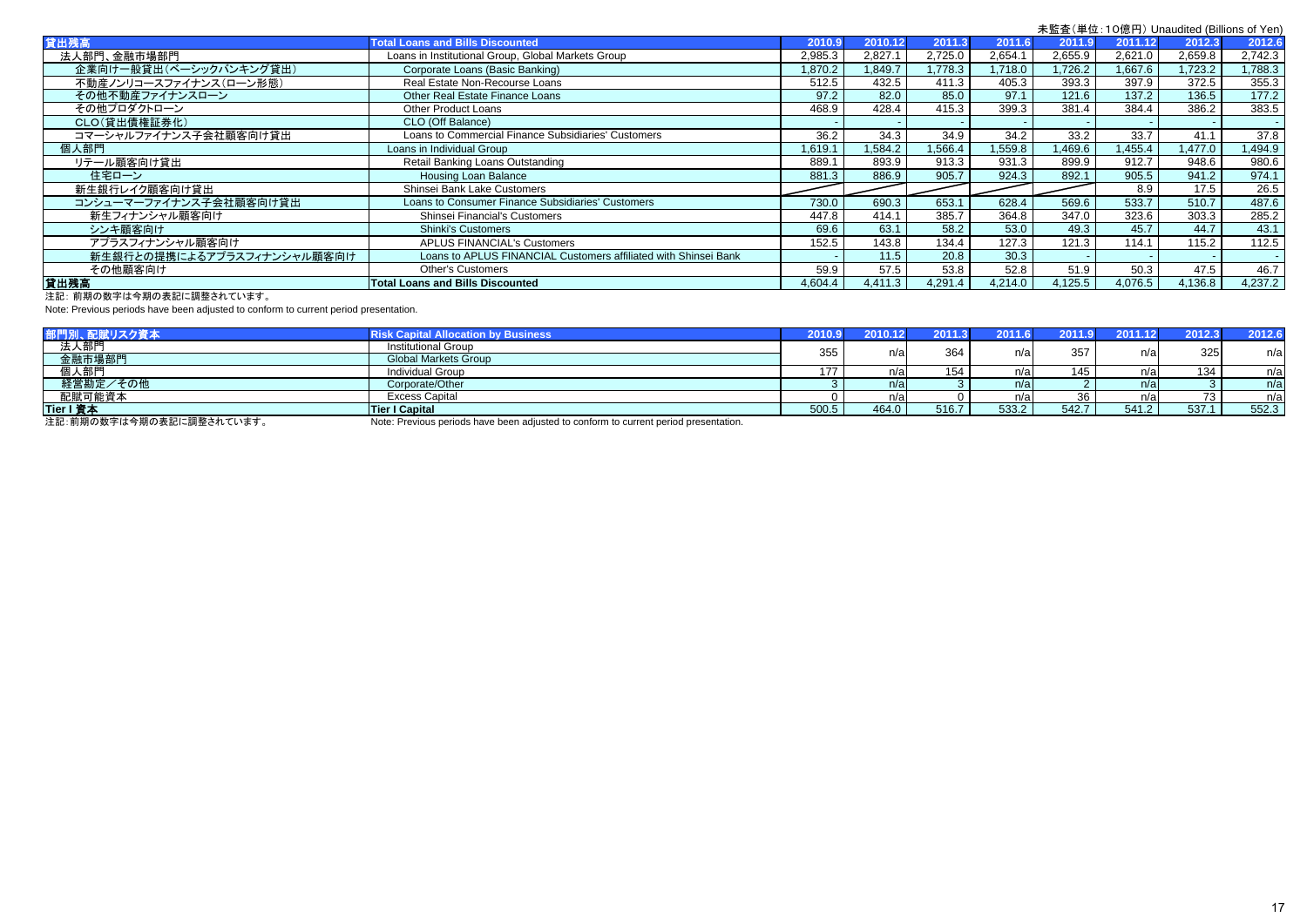| Section 3. 連結財務諸比率、自己資本、                | Section 3. Shinsei Bank Consolidated Financial Ratios, Capital Adequacy and                       |             |       |              |              |       |                                           |            |          |
|-----------------------------------------|---------------------------------------------------------------------------------------------------|-------------|-------|--------------|--------------|-------|-------------------------------------------|------------|----------|
| 1株当たり数値、格付け情報他                          | Per Share Data, and Credit Ratings                                                                |             |       |              |              |       | 未監査(単位: 10億円) Unaudited (Billions of Yen) |            |          |
| 財務比率                                    | <b>Financial Ratios</b>                                                                           | 2010.7-9 20 |       | $2011.1 - 3$ | $2011.4 - 6$ |       | $2011.7 - 92011.10 - 12$                  | 2012.1-3   | 2012.4-6 |
| ROA(年換算後)                               | Return on Assets (Annualized)                                                                     | 0.1%        |       | (0.8%        | 0.7%         | 0.1%  | 0.0%                                      | (0.6%      | 0.8%     |
| ROE(潜在株式調整後)(年換算後)                      | Return on Equity (Fully Diluted) (Annualized)                                                     | 2.7%        | 38.6% | (20.0%)      | 13.2%        | 1.5%  | 0.2%                                      | $(10.2\%)$ | 11.6%    |
| ROA(キャッシュベース四半期純利益) (年換算後)              | Cash Basis Return on Assets (Annualized)                                                          | 0.2%        | 8%،   | (0.7%        | 0.9%         | 0.2%  | 0.1%                                      | (0.5%      | 0.9%     |
| ROE(潜在株式調整後)<br>(キャッシュベース四半期純利益) (年換算後) | Cash Basis Return on Equity (Fully Diluted) (Annualized)                                          | 6.2%        | 47.2% | (21.8%)      | 16.9%        | 3.8%  | 1.6%                                      | (9.4%      | 14.6%    |
| 経費率                                     | Expense-to-Revenue Ratio                                                                          | 42.7%       | 41.2% | 68.7%        | 54.3%        | 66.7% | 65.2%                                     | 67.7%      | 61.1%    |
|                                         | 注記、+ ww2.u x゜ヮのDOFにセはそハ母については //期苦の(白コ姿士・のあ / ・本業はムに伴え無形姿在/緑延税会各集拡映後)\ +/期古の巨会婚\\ /o は て試質L てセリキナ |             |       |              |              |       |                                           |            |          |

注記: キャッシュベースのROEにおける分母については、((期首の(自己資本-のれん-企業結合に伴う無形資産(繰延税金負債控除後))+(期末の同金額))/2として計算しております。

Note: The denominator for Cash Basis Return on Equity is calculated as:

((Total capital – goodwill – intangible assets acquired in business combinations (net of associated deferred tax liability) at the beginning of the period) + (the same values at the end of the period))/2.

| リスク分類別リスク資本の配賦         | <b>Risk Capital Allocation by Risk Categories</b>  | 2010.9 | 2010.12 | 2011. | 2011.6 | $201^{\circ}$ | 2011.12 | 2012.3          | 2012.6 |
|------------------------|----------------------------------------------------|--------|---------|-------|--------|---------------|---------|-----------------|--------|
| 信用リスク                  | <b>Credit Risk</b>                                 | 460    | n/al    | 437   | n/a    | 422           | n/a     | 393             | n/a    |
| ストラクチャードクレジット/その他投資リスク | <b>Structured Credit and Other Investment Risk</b> | n/a    | n/al    | n/a   | n/a    | n/a           | n/a     | n/a             | n/a    |
| 市場リスク                  | <b>Market Risk</b>                                 |        | n/a     |       | n/a    | 25            | n/a     | 19              | n/a    |
| 金利リスク                  | <b>Interest Rate Risk</b>                          |        | n/al    |       | n/al   |               | n/a     | 16 <sub>1</sub> | n/a    |
| 流動性リスク                 | Liquidity Risk                                     | n/a    | n/al    |       | n/a    |               | n/a     | n/a             | n/a    |
| オペレーショナル・リスク           | <b>Operational Risk</b>                            | 36     | n/a     |       | n/a    | 34            | n/a     | 34              | n/a    |
| 配賦可能資本                 | <b>Excess Capital</b>                              |        | n/a     |       |        | 36            | n/a     | 73              | n/a    |
| Tier I 資本              | <b>Tier I Capital</b>                              | 500.5  | 464.0   | 516.7 | 533.2  | 542.7         | 541.2   | 537.1           | 552.3  |

注記: 1. 流動性リスクは2009.11よりリスク資本計測対象外としております。

2. ストラクチャードクレジット/その他投資リスクは2010.9より信用リスクに含まれております。

Note: 1. Liquidity Risk has been excluded from calculation of Risk Capital from 2009.11.

2. Structured Credit and Other Investment Risk have been included in Credit Risk from 2010.9.

| 自己資本関連情報            | <b>Capital Adequacy Data</b>                       | 2010.9  | 2010.12 | 2011.3  | 2011.6  | 2011.9  | 2011.12 | 2012.3  | 2012.6  |
|---------------------|----------------------------------------------------|---------|---------|---------|---------|---------|---------|---------|---------|
| 基本的項目(Tier I)       | Basic Items (Tier I)                               | 500.5   | 464.0   | 516.7   | 533.2   | 542.7   | 541.2   | 537.1   | 552.3   |
| 補完的項目(Tier II)      | Amount Eligible for Inclusion in Capital (Tier II) | 251.2   | 239.7   | 231.8   | 221.5   | 211.2   | 203.5   | 197.0   | 188.0   |
| 控除項目                | Deduction                                          | (109.6) | 1104.1  | (98.6)  | (103.0) | (105.0) | (110.6) | (107.2) | (82.2)  |
| 自己資本金額              | <b>Total Capital</b>                               | 642.1   | 599.7   | 649.9   | 651.7   | 648.8   | 634.1   | 626.9   | 658.1   |
| リスクアセット             | <b>Risk Assets</b>                                 | 7.180.8 | 6.770.2 | 6.653.7 | 6.559.5 | 6,203.3 | 6.223.7 | 6,102.5 | 6,019.7 |
| 自己資本比率              | Capital Adequacy Ratio                             | 8.94%   | 8.85%   | 9.76%   | 9.93%   | 10.46%  | 10.18%  | 10.27%  | 10.93%  |
| <b>Tier I 比率</b>    | Tier I Capital Ratio                               | 6.97%   | 6.85%   | 7.76%   | 8.12%   | 8.74%   | 8.69%   | 8.80%   | 9.17%   |
| リスク資本               | <b>Risk Capital</b>                                | 536     | n/a     | 522     | n/a     | 505     | n/a     | 463     | n/a     |
| Tier I に対するリスク資本の割合 | Risk Capital as a Percentage of Tier I Capital     | 107.1%  | n/al    | 101.0%  | n/al    | 93.1%   | n/a     | 86.2%   | n/al    |

| 1株当たり数値(円)             | Per Share Data (JPY)                  | 2010   | 2010.12 | 2011.3  | 2011.6 |        | 2011.12 | 2012.3 | 2012.6 |
|------------------------|---------------------------------------|--------|---------|---------|--------|--------|---------|--------|--------|
| 1株当たり純資産               | Common Equity Per Share               | 232.54 | 253.49  | 205.83  | 212.70 | 214.07 | 214.66  | 212.67 | 217.39 |
| 潜在株式調整後1株当たり純資産        | <b>Fully Diluted Equity Per Share</b> | 232.54 | 253.49  | 205.83  | 212.70 | 214.07 | 214.66  | 212.67 | 217.39 |
| 1株当たり四半期純利益(損失)        | Basic Net Income (Loss) Per Share     | .53    | 24.03   | (11.26) | 6.84   | 0.82   | 0.10    | (5.35) | 6.19   |
| 潜在株式調整後1株当たり四半期純利益(損失) | Diluted Net Income (Loss) Per Share   | .53    | 24.03   | (11.26) | 6.84   | 0.82   | 0.10    | (5.35) | 6.19   |
| キャッシュベース:              | Cash Basis:                           |        |         |         |        |        |         |        |        |
| 1株当たり四半期純利益(損失)        | Basic Net Income (Loss) Per Share     | 3.02   | 25.39   | (10.01  | 7.84   | 1.83   | 0.81    | (4.43) | 7.11   |
| 潜在株式調整後1株当たり四半期純利益(損失) | Diluted Net Income (Loss) Per Share   | 3.02   | 25.39   | (10.01) | 7.84   | 1.83   | 0.81    | (4.43) | 7.11   |

| 株式数               | <b>Share Data</b>                                                  |            | 2010.9 2010.12 | 2011.3     |            |            | 2011.6 2011.9 2011.12 | 2012.3     | 2012.6                                                                                                                                                                                                                        |
|-------------------|--------------------------------------------------------------------|------------|----------------|------------|------------|------------|-----------------------|------------|-------------------------------------------------------------------------------------------------------------------------------------------------------------------------------------------------------------------------------|
| 潜在株式調整後期末発行済普通株式数 | Fully Diluted Number of Shares Outstanding at End of Period        |            |                |            |            |            |                       |            | 1,963,919,247   1,963,919,247   2,653,919,247   2,653,919,247   2,653,919,247   2,653,919,247   2,653,919,247   2,653,919,247   2,653,919,247   2,653,919,247   2,953,919,247   2,953,919,247   2,953,919,247   2,953,919,247 |
| 期末発行済普通株式数        | Number of Common Shares                                            |            |                |            |            |            |                       |            | 1,963,919,247  1,963,919,247  2,653,919,247  2,653,919,247  2,653,919,247  2,653,919,247  2,653,919,247  2,653,919,247                                                                                                        |
| ストックオプションによる潜在株式数 | Number of Fully Diluted Stock Options                              |            |                |            |            |            |                       |            |                                                                                                                                                                                                                               |
| (参考)期末自己株式数       | (Ref) Treasury Shares at End of Period (not included in the above) | 96.427.644 | 96,427,644     | 96,427,644 | 96,427,644 | 96,427,644 | 96,427,644            | 96,427,644 | 96,427,644                                                                                                                                                                                                                    |
| 潜在株式調整後期中平均普通株式数  | Weighted Average Fully Diluted Number of Shares Outstanding        |            |                |            |            |            |                       |            | 1,963,919,247  1,963,919,247  1,996,056,234  2,653,919,247  2,653,919,247  2,653,919,247  2,653,919,247  2,653,919,247                                                                                                        |
| 期中平均普通株式数         | Weighted Average Number of Common Shares Outstanding               |            |                |            |            |            |                       |            | 1,963,919,247   1,963,919,247   1,996,056,234   2,653,919,247   2,653,919,247   2,653,919,247   2,653,919,247   2,653,919,247                                                                                                 |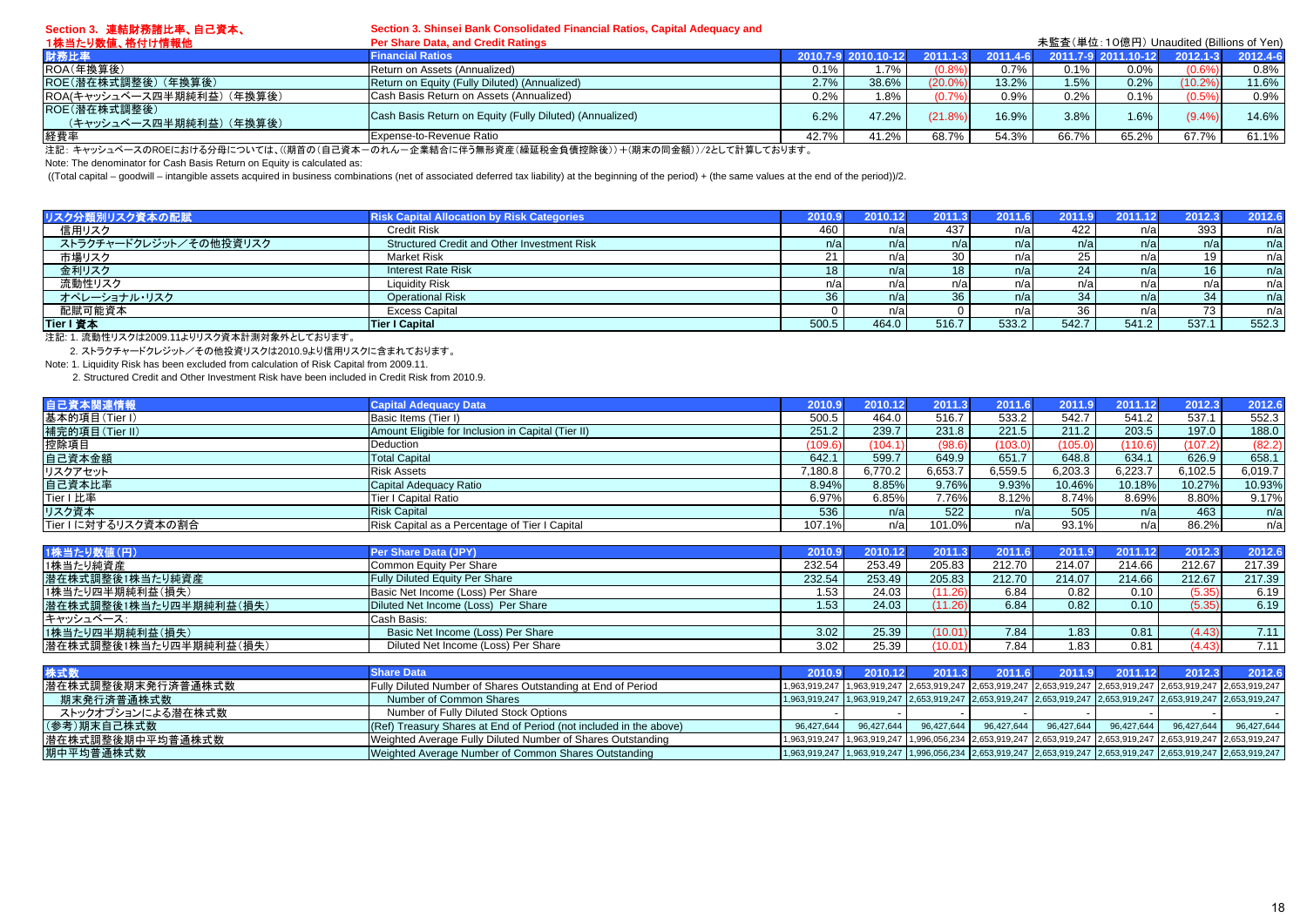| 格付け(新生銀行)                            | <b>Credit Ratings (Shinsei Bank)</b>          | 2010.9     | 2010.12                      | 2011.3                | 2011.6                           | 2011.9     | 2011.12          | 2012.3     | 2012.6           |
|--------------------------------------|-----------------------------------------------|------------|------------------------------|-----------------------|----------------------------------|------------|------------------|------------|------------------|
| Moody's                              | Moody's                                       |            |                              |                       |                                  |            |                  |            |                  |
| 短期                                   | Short-Term                                    | $P-2$      | $P-3$                        | $P-3$                 | $P-3$                            | Not Prime  | Not Prime        | Not Prime  | <b>Not Prime</b> |
|                                      |                                               | Baa1       | Baa3                         | Baa3                  | Baa3                             | Ba1        | Ba1              | Ba1        | Ba1              |
| 長期                                   | Long-Term                                     | (Under     | (安定的)                        | (安定的)                 | (Under                           | (ネガティブ)    | (ネガティブ)          | (ネガティブ)    | (安定的)            |
|                                      |                                               | Review)    | (Stable)                     | (Stable)              | Review)                          | (Negative) | (Negative)       | (Negative) | (Stable)         |
| <b>Standard and Poor's (S&amp;P)</b> | <b>Standard and Poor's (S&amp;P)</b>          |            |                              |                       |                                  |            |                  |            |                  |
| 短期                                   | Short-Term                                    | $A-2$      | $A-2$                        | $A-2$                 | $A-2$                            | $A-2$      | $A-2$            | $A-2$      | $A-2$            |
|                                      |                                               | BBB+       | BBB+                         | BBB+                  | BBB+                             | BBB+       | BBB+             | BBB+       | BBB+             |
| 長期                                   | Long-Term                                     | (ネガティブ)    | (ネガティブ)                      | (ネガティブ)               | (ネガティブ)                          | (ネガティブ)    | (ネガティブ)          | (ネガティブ)    | (ネガティブ)          |
|                                      |                                               | (Negative) |                              | (Negative) (Negative) | (Negative)                       | (Negative) | (Negative)       | (Negative) | (Negative)       |
| 日本格付研究所(JCR)                         | Japan Credit Rating Agency, Ltd. (JCR)        |            |                              |                       |                                  |            |                  |            |                  |
| 短期                                   | Short-Term                                    | $J-2$      | $J-2$                        | $J-2$                 | $J-2$                            | $J-2$      | $J-2$            | $J-2$      | $J-2$            |
|                                      |                                               | BBB+       | <b>BBB</b>                   | <b>BBB</b>            | <b>BBB</b>                       | <b>BBB</b> | <b>BBB</b>       | <b>BBB</b> | <b>BBB</b>       |
| 長期                                   | Long-Term                                     | (ネガティブ)    | (安定的)                        | (安定的)                 | (安定的)                            | (安定的)      | (安定的)            | (安定的)      | (安定的)            |
|                                      |                                               | (Negative) | (Stable)                     | (Stable)              | (Stable)                         | (Stable)   | (Stable)         | (Stable)   | (Stable)         |
| 格付投資情報センター(R&I)                      | Rating and Investment Information, Inc. (R&I) |            |                              |                       |                                  |            |                  |            |                  |
| 短期                                   | Short-Term                                    | $a-2$      | $a-2$                        | $a-2$                 | $a-2$                            | $a-2$      | $a-2$            | $a-2$      | $a-2$            |
|                                      |                                               | BBB+       | BBB+                         | BBB+                  | BBB+                             | BBB+       | BBB+             | BBB+       | BBB+             |
| 長期                                   | Long-Term                                     | (安定的)      | (ネガティブ)                      | (ネガティブ)               | (ネガティブ)                          | (ネガティブ)    | (安定的)            | (安定的)      | (安定的)            |
|                                      |                                               | (Stable)   |                              |                       | (Negative) (Negative) (Negative) | (Negative) | (Stable)         | (Stable)   | (Stable)         |
|                                      |                                               |            |                              |                       |                                  |            |                  |            |                  |
| 格付け(アプラス)                            | <b>Credit Ratings (APLUS)</b>                 | 2010.9     | 2010.12                      | 2011.3                | 2011.6                           | 2011.9     | 2011.12          | 2012.3     | 2012.6           |
| 格付投資情報センター(R&I)                      | Rating and Investment Information, Inc. (R&I) |            |                              |                       |                                  |            |                  |            |                  |
| 短期                                   | Short-Term                                    | $a-2$      | $a-2$                        | $a-2$                 | $a-2$                            | $a-2$      | $a-2$            | $a-2$      | $a-2$            |
|                                      |                                               | BBB+       | BBB+                         | BBB+                  | BBB+                             | BBB+       | BBB+             | BBB+       | BBB+             |
| 長期                                   | Long-Term                                     | (安定的)      | (ネガティブ)                      | (ネガティブ)               | (ネガティブ)                          | (ネガティブ)    | (安定的)            | (安定的)      | (安定的)            |
|                                      |                                               | (Stable)   |                              | (Negative) (Negative) | (Negative)                       | (Negative) | (Stable)         | (Stable)   | (Stable)         |
|                                      |                                               |            |                              |                       |                                  |            |                  |            |                  |
| 被从床(面积口一つ)                           | Overalla Disaligna (Olympical Installation)   |            | 2010.0 2010.12 2011.2 2014.0 |                       |                                  |            | $0.140$ $0.1440$ | 00100      | 0042c            |

| 格付け(昭和リ      | a Leasin                               | 2010.9     | 2010.12    | 0044          | 2011.6        | 2011.9     |            | 2012.3     | 2012.6     |
|--------------|----------------------------------------|------------|------------|---------------|---------------|------------|------------|------------|------------|
| 日本格付研究所(JCR) | Japan Credit Rating Agency, Ltd. (JCR) |            |            |               |               |            |            |            |            |
| 短期           | Short-Term                             | $J-2$      | J-Z.       | $\sim$<br>J-Z | $\sim$<br>J-Z | J-Z        | J-Z.       |            |            |
|              |                                        | <b>BBB</b> | <b>BBB</b> | <b>BBB</b>    | <b>BBB</b>    | <b>BBB</b> | <b>BBB</b> | <b>BBB</b> | <b>BBB</b> |
| 長期           | Long-Term                              | (ネガティブ     | (安定的       | (安定的          | (安定的)         | (安定的)      | (安定的)      | (安定的,      | (安定的)      |
|              |                                        | (Negative) | (Stable)   | (Stable)      | (Stable)      | (Stable)   | (Stable)   | (Stable)   | (Stable)   |

|          |                                                               |     | U 1 U      |               |                        |               |                      | 2012 |     |
|----------|---------------------------------------------------------------|-----|------------|---------------|------------------------|---------------|----------------------|------|-----|
| 連結子会社数   | <b>Consolidated Subsidiaries</b>                              | 127 | 101<br>- - | 101           | 110<br>. .             | 122<br>ہ کا ا | 129                  | 33   | 155 |
| 持分法適用会社数 | Affiliates Accounted for Using<br>the Equity Method           | ິ   |            |               | . ס                    | 16            | $\overline{A}$<br>ıb | ا ت  | 14  |
| 連結対象会社数  | al Number of Consolidated Subsidiaries and Affiliates<br>Tota |     |            | $\sim$<br>-48 | 10 <sup>h</sup><br>135 | 139           | 145                  |      | 169 |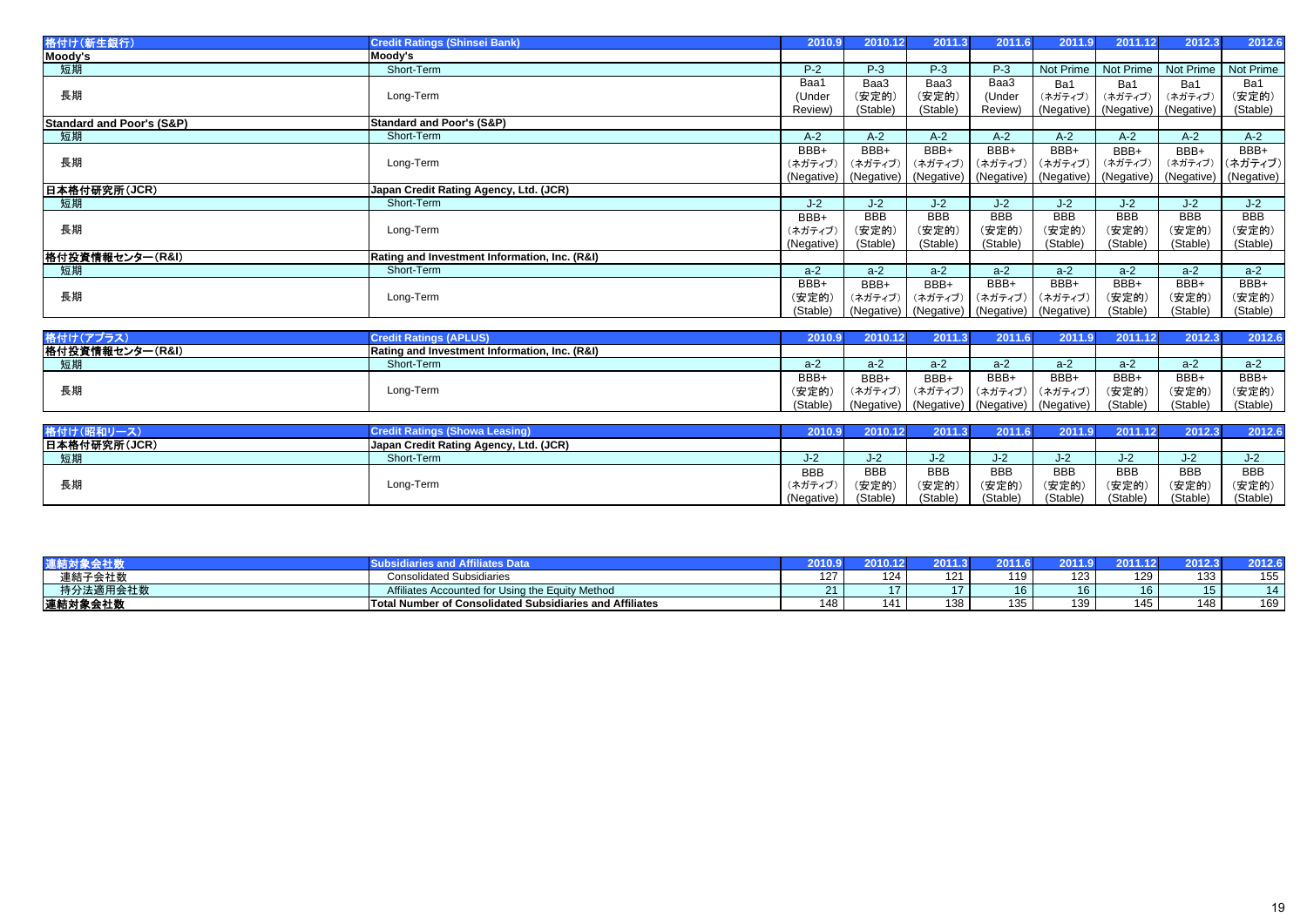| その他主要データ                                                     | <b>Other Kev Data</b>                         | 2010.9 | 2010.12         | 2011.3          | 2011.6          | 2011.9          | 2011.12         | 2012.3          | 2012.6           |
|--------------------------------------------------------------|-----------------------------------------------|--------|-----------------|-----------------|-----------------|-----------------|-----------------|-----------------|------------------|
| 店舗数(本支店・出張所数・本支店内室)                                          | <b>Total Number of Outlets</b>                | 41     | 42              | 44              | 45              | 44              | 44              | 43              | 42               |
| 本支店                                                          | <b>Head Office and Branches</b>               | 30     | 30              | $\overline{30}$ | 30              | $\overline{30}$ | 30              | 29              | 29               |
| うち新生フィナンシャルセンター                                              | Shinsei Financial Centers                     | 29     | 29              | $\overline{29}$ | 29              | 29              | $\overline{29}$ | $\overline{28}$ | $\overline{28}$  |
| うち兼住宅ローンセンター                                                 | Housing Loan Centers (head office/branches)   |        |                 |                 |                 |                 |                 |                 | 8                |
| 出張所                                                          | Annexes                                       | 11     | 12              | 13              | 14              | 13              | 13              | 13              | $\overline{13}$  |
| うちコンサルティングスポット                                               | <b>Shinsei Consulting Spot</b>                | 11     | 12 <sup>2</sup> | 13              | 14              | 13              | 13              | 13              | 12               |
| うち住宅ローンセンター                                                  | Housing Loan Centers (annex)                  |        |                 |                 |                 |                 |                 |                 |                  |
| 本支店内室(コンサルティングスポット)                                          | Sub-branch (Consulting Spots)                 |        |                 |                 |                 |                 |                 |                 |                  |
| 新生銀行レイク無人店舗                                                  | Shinsei Bank Lake Unmanned Branches           |        |                 |                 |                 |                 | 788             | 787             | 790              |
| ATM台数                                                        | Number of ATMs                                | 318    | 317             | 321             | 322             | 318             | 313             | 277             | 277              |
| 新生銀行レイク自社 CD·ATM台数                                           | Shinsei Bank Lake Own CD/ATMs                 |        |                 |                 |                 |                 | 827             | 826             | 827              |
| 新生銀行レイク提携 CD·ATM台数(千台)                                       | Shinsei Bank Lake Tie-up CD/ATMs (Thousands)  |        |                 |                 |                 |                 | 16              | 16              | 16               |
| 新生銀行レイク自動契約機台数                                               | Shinsei Bank Late Automated Contract Machines |        |                 |                 |                 |                 | 797             | 796             | 801              |
| 従業員数(連結)                                                     | Number of Employees (Consolidated Basis)      | 5,969  | 5,806           | 5,718           | 5,558           | 5,476           | 4,854           | 4,830           | 4,882            |
| 法人部門、金融市場部門                                                  | Institutional Group, Global Markets Group     | ,887   | 1,828           | 1.814           | 1.841           | 1,841           | 1,250           | 1,245           | 1,287            |
| 新生証券                                                         | <b>Shinsei Securities</b>                     | 72     | 70              | 70              | $\overline{70}$ | 69              | 69              | 68              | 68               |
| 新生信託銀行                                                       | Shinsei Trust & Banking                       | 68     | 67              | 66              | 63              | 60              | 60              | 61              | 64               |
| 昭和リース                                                        | Showa Leasing                                 | 518    | 509             | 508             | 509             | 507             | 505             | 505             | 510              |
| その他                                                          | Others                                        | .229   | 1.182           | 1,170           | 1.199           | 1,205           | 616             | 611             | 645              |
| 個人部門                                                         | <b>Individual Group</b>                       | 3,293  | 3,233           | 3,199           | 3,019           | 2,946           | 2,919           | 2,906           | 2,918            |
| リテールバンキング                                                    | Retail Banking                                | 573    | 570             | 557             | 558             | 570             | 570             | 566             | 592              |
| 新生フィナンシャルおよび新生銀行レイク                                          | Shinsei Financial and Shinsei Bank Lake       | ,149   | 1,092           | 1,083           | 904             | 827             | 822             | 814             | 813              |
| シンキ                                                          | Shinki                                        | 187    | 185             | 182             | 176             | 172             | 169             | 170             | 166              |
| アプラスフィナンシャル                                                  | <b>APLUS FINANCIAL</b>                        | ,334   | 1,337           | 1,330           | .335            | 1,324           | 1,316           | 1,309           | 1,301            |
| その他                                                          | Others                                        | 50     | 49              | 47              | 46              | 53              | 42              | 47              | 46               |
| 金融インフラグループ                                                   | <b>Banking Infrastructure Group</b>           | 406    | 371             | 343             | 346             | 344             | 341             | 338             | 354              |
| 経営勘定/その他                                                     | Corporate/Other                               | 383    | 374             | 362             | 352             | 345             | 344             | 341             | $\overline{323}$ |
| 従業員数(単体)                                                     | Number of Employees (Non-Consolidated Basis)  | 1.997  | 1.958           | 1.907           | 1,913           | 1,916           | 1,913           | 1,895           | 1,927            |
| 男性                                                           | Male                                          | ,086   | 1,067           | 1,042           | 1,050           | 1,059           | 1,056           | 1,044           | 1,060            |
| 女性<br><u>、 노는 그 나는 사람이 좋다는 거나 소개에 소를 들기는 등대하는 나는 나</u> 나는 나는 | Female                                        | 911    | 891             | 865             | 863             | 857             | 857             | 851             | 867              |

注記:1. 前期の数字は今期の表記に調整されています。

Note:1. Previous periods have been adjusted to conform to current period presentation.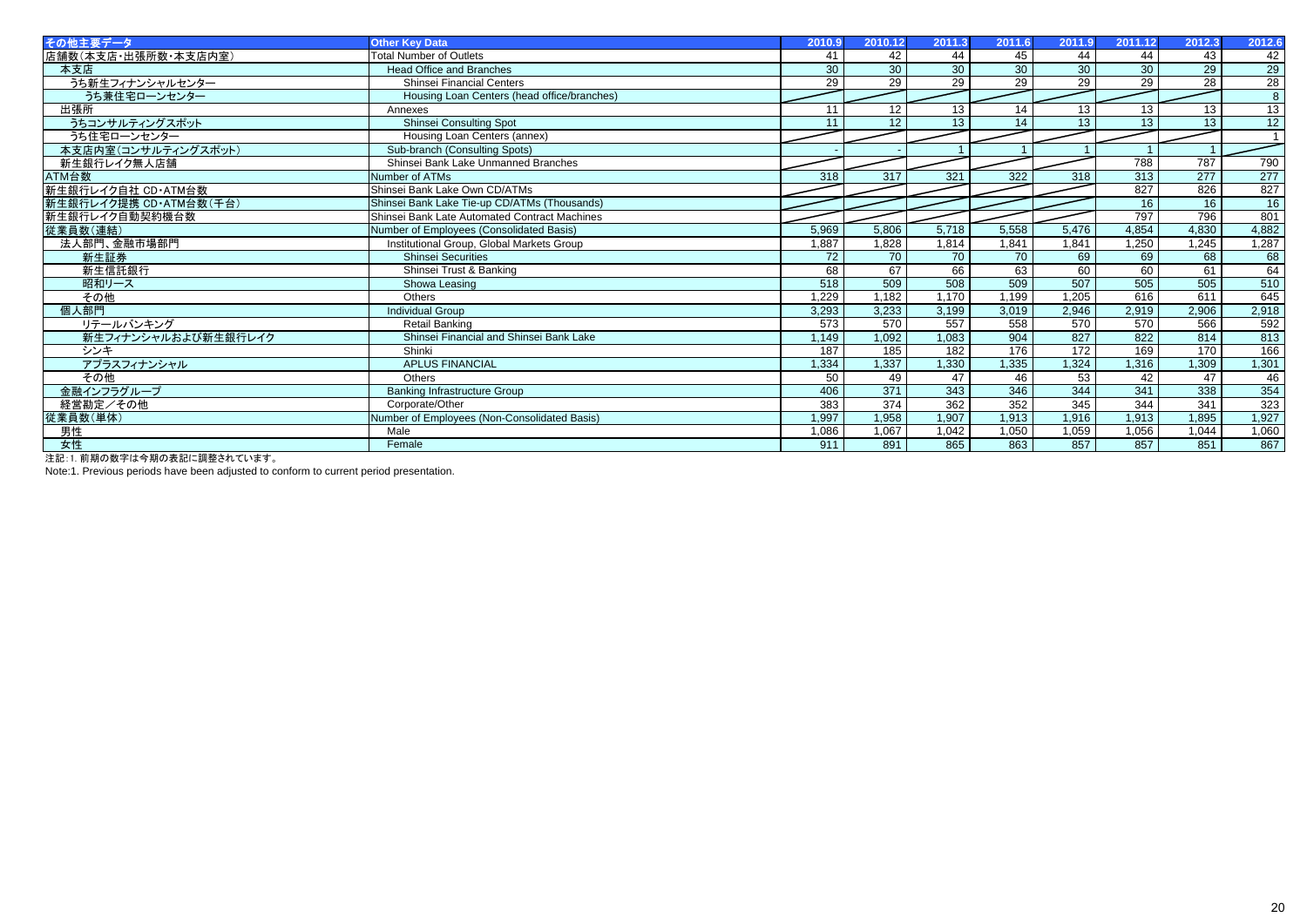### **Section 4.** 主要子会社の財務データ他新生フィナンシャルの、銀行の勘定科目体系に組替後の、 連結損益計算書、貸借対照表データ

#### **Section 4. Subsidiaries' Financial and Business Data**

# **Shinsei Financial Consolidated P/L and B/S Data, after Reclassification to**

**Conform to Bank's Financial Statements, before Consolidating to Shinsei Bank**

| (新生銀行への連結会計処理前) | Comoni to Dank S i mancial clatements, before consolidating to chinisel Dank |                  |                     |              |                  | 未監査(単位: 10億円) Unaudited (Billions of Yen) |                     |                  |                   |
|-----------------|------------------------------------------------------------------------------|------------------|---------------------|--------------|------------------|-------------------------------------------|---------------------|------------------|-------------------|
| 連結損益計算書         | <b>Consolidated Statements of Income</b>                                     |                  | 2010.7-9 2010.10-12 | $2011.1 - 3$ | 2011.4-6         |                                           | 2011.7-9 2011.10-12 | $2012.1 - 3$     | 2012.4-6          |
| 資金運用収益          | Total Interest Income                                                        | 17.2             | 15.3                | 13.8         | 13.7             | 13.7                                      | 13.0                | 11.9             | 11.2              |
| 役務取引等収益         | Fees and Commissions Income                                                  | 0.1              | 0.1                 | 0.1          | 0.1              | 0.1                                       | 0.0                 | 0.2              | 0.4               |
| その他業務収益         | Other Business Income                                                        | 0.1              | 0.1                 | 0.1          | 0.0              | 0.0                                       | 0.0                 | 0.0              | 0.0               |
| その他経常収益         | Other Ordinary Income                                                        | (0.7)            | 0.1                 | 0.1          | 2.3              | 2.2                                       | 2.3                 | 2.1              | 2.2               |
| 経常収益            | <b>Ordinary Income</b>                                                       | 16.8             | 15.8                | 14.2         | 16.2             | 16.1                                      | 15.4                | 14.3             | 13.9              |
| 資金調達費用          | <b>Total Interest Expenses</b>                                               | 0.7              | 0.6                 | 0.6          | 1.3              | 1.7                                       | 1.5                 | 1.2              | 1.1               |
| 役務取引等費用         | Fees and Commissions Expenses                                                | 1.0              | 0.6                 | 0.9          | 1.1              | 0.8                                       | 1.1                 | 1.2              | 1.1               |
| その他業務費用         | <b>Other Business Expenses</b>                                               | 0.0              | 0.0                 | 0.0          | 0.0              | 0.0                                       | 0.0                 | 0.0              | 0.0               |
| 営業経費            | <b>Total General and Administrative Expenses</b>                             | 8.3              | 7.9                 | 7.7          | 6.5              | 6.5                                       | 3.6                 | $\overline{3.4}$ | $\frac{3.2}{0.4}$ |
| その他経常費用         | <b>Other Ordinary Expenses</b>                                               | 4.6              | (2.3)               | 4.4          | 2.7              | 1.9                                       | 4.6                 | 6.6              |                   |
| 貸倒引当金繰入額        | Provision of Reserve for Loan Losses                                         | 4.6              | (2.3)               | (0.3)        | $\overline{1.8}$ | 1.9                                       | (0.4)               | (3.7)            | 0.3               |
| その他             | <b>Others</b>                                                                | 0.0              | 0.0                 | 4.7          | 0.8              | 0.0                                       | 5.0                 | 10.4             | 0.0               |
| 経常費用            | <b>Ordinary Expenses</b>                                                     | 14.8             | 6.9                 | 13.7         | 11.7             | 11.0                                      | 10.9                | 12.6             | 6.0               |
| 経常利益            | <b>Net Ordinary Income</b>                                                   | 2.0              | 8.9                 | 0.5          | 4.5              | 5.1                                       | 4.5                 | 1.7              | 7.9               |
| 特別利益            | <b>Special Gains</b>                                                         | 2.6              | 2.0                 | 1.8          | 0.1              | 0.2                                       | 2.1                 | 0.0              |                   |
| 特別損失            | <b>Special Losses</b>                                                        | 0.3              | 0.5                 | 4.9          | 0.2              | 0.0                                       | 0.0                 | 0.0              |                   |
| 税引前四半期純利益(損失)   | Income (Loss) before Income Taxes and Minority Interests                     | 4.2              | 10.4                | (2.6)        | 4.5              | 5.3                                       | 6.6                 | 1.6              | 7.9               |
| 税金              | Income Taxes (Benefit)                                                       | 0.5              | 2.1                 | 0.8          | 0.5              | 0.0                                       | (0,6)               | 0.4              | 0.4               |
| 少数株主利益          | Minority Interests in Net Income of Subsidiaries                             |                  | $\sim$              |              |                  | $\sim$                                    |                     |                  |                   |
| 四半期純利益(損失)      | <b>Net Income (Loss)</b>                                                     | $\overline{3.7}$ | 8.2                 | (3.5)        | 3.9              | 5.3                                       | 7.2                 | 1.2              | 7.4               |
|                 |                                                                              |                  |                     |              |                  |                                           |                     |                  |                   |
| 連結貸借対照表         | <b>Consolidated Balance Sheets</b>                                           | 2010.9           | 2010.12             | 2011.3       | 2011.6           | 2011.9                                    | 2011.12             | 2012.3           | 2012.6            |
| 資産の部:           | Assets:                                                                      |                  |                     |              |                  |                                           |                     |                  |                   |
| 現金預け金           | Cash and Due from Banks                                                      | 23.3             | 20.5                | 25.2         | 17.7             | 16.4                                      | 10.4                | 11.9             | 9.5               |
| 有価証券            | <b>Securities</b>                                                            | 18.5             | 84.6                | 84.6         | 84.6             | 84.6                                      | 84.6                | 84.6             | 93.6              |
| 貸出金             | Loans and Bills Discounted                                                   | 262.3            | 274.8               | 235.7        | 379.9            | 359.9                                     | 334.7               | 312.9            | 293.6             |
| その他資産           | <b>Other Assets</b>                                                          | 37.1             | 37.6                | 35.1         | 42.8             | 34.9                                      | 24.8                | 19.5             | 17.3              |
| 割賦売掛金           | <b>Installment Sales Credit</b>                                              | 4.9              | $\overline{3.8}$    | 3.0          | 2.4              | $\overline{1.9}$                          | 1.5                 | 1.2              | 1.0               |
| 有形固定資産          | Premises and Equipment                                                       | 13.5             | 13.0                | 12.4         | 11.6             | 10.5                                      | 8.6                 | 8.6              | 8.6               |
| 無形固定資産          | <b>Intangible Assets</b>                                                     | 1.2              | 1.1                 | 1.1          | 1.1              | 1.1                                       | 1.0                 | 0.9              | 0.8               |
| 繰延税金資産          | <b>Deferred Tax Assets</b>                                                   | 13.9             | 11.7                | 10.9         | 10.3             | 10.3                                      | 10.9                | 10.5             | 10.0              |
| 貸倒引当金           | <b>Reserve for Credit Losses</b>                                             | (66.2)           | (55.7)              | (47.9)       | (44.7)           | (41.4)                                    | (37.0)              | (29.2)           | (26.9)            |
| 資産の部合計          | <b>Total Assets</b>                                                          | 303.7            | 387.9               | 357.4        | 508.2            | 481.1                                     | 442.5               | 423.9            | 409.5             |
| 負債及び純資産         | <b>Liabilities and Equity</b>                                                |                  |                     |              |                  |                                           |                     |                  |                   |
| 負債の部:           | Liabilities:                                                                 |                  |                     |              |                  |                                           |                     |                  |                   |
| 借用金             | <b>Borrowed Money</b>                                                        | 97.5             | 149.2               | 124.3        | 319.5            | 300.0                                     | 257.4               | 241.9            | 225.9             |
| その他負債           | <b>Other Liabilities</b>                                                     | 91.1             | 68.0                | 66.3         | 23.8             | 17.8                                      | 10.9                | 12.6             | 8.6               |
| 利息返還損失引当金       | Reserve for Losses on Interest Repayments                                    | 18.2             | 15.4                | 18.0         | 15.9             | 14.0                                      | 17.4                | 26.2             | 24.8              |
| 負債の部合計          | <b>Total Liabilities</b>                                                     | 212.0            | 237.9               | 217.9        | 364.8            | 336.4                                     | 290.5               | 285.7            | 263.7             |
| 純資産の部:          | Equity:                                                                      |                  |                     |              |                  |                                           |                     |                  |                   |
| 株主資本合計          | <b>Total Shareholders' Equity</b>                                            | 91.7             | 149.9               | 139.4        | 143.3            | 144.7                                     | 151.9               | 138.2            | 145.7             |
| 資本金             | <b>Capital Stock</b>                                                         | 66.5             | 91.5                | 91.5         | 91.5             | 91.5                                      | 91.5                | 91.5             | 91.5              |
| 純資産の部合計         | <b>Total Equity</b>                                                          | 91.7             | 149.9               | 139.4        | 143.3            | 144.7                                     | 151.9               | 138.2            | 145.7             |
| 負債及び純資産の部合計     | <b>Total Liabilities and Equity</b>                                          | 303.7            | 387.9               | 357.4        | 508.2            | 481.1                                     | 442.5               | 423.9            | 409.5             |
|                 |                                                                              |                  |                     |              |                  |                                           |                     |                  |                   |
| 利息返還関連          | <b>Grev Zone Related Information</b>                                         |                  | 2010.7-9 2010.10-12 | $2011.1 - 3$ | 2011.4-6         |                                           | 2011.7-9 2011.10-12 | $2012.1 - 3$     | 2012.4-6          |
| 利息返還額           | Amount of Refund for Grey Zone Claim                                         | 2.1              | 2.3                 | 1.8          | 2.7              | 1.7                                       | 1.4                 | 1.2              | 1.2               |
| 債権放棄額           | Amount of Debt Write-Off                                                     | 1.0              | 1.4                 | 1.2          | 1.8              | 0.9                                       | 0.8                 | 0.6              | 0.6               |
| キャッシュアウト利息返還額   | Amount of Interest Repayment                                                 | 1.0              | 0.9                 | 0.6          | 0.9              | 0.7                                       | 0.6                 | 0.6              | 0.6               |
| 利息返還損失引当金       | Reserve for Losses on Interest Repayment                                     | 18.2             | 15.4                | 18.0         | 15.9             | 14.0                                      | 17.4                | 26.2             | 24.8              |

Provisions of Reserve for Losses on Interest Repayment (0.7) (0.4) (0.4) 4.4 0.6 (0.1) 4.8 10.0 (0.1) (0.1)

———————————————————<br>利息返還損失引当金使用額 Usage of Reserve for Losses on Interest Repayment 1.2 1.1 2.3 1.8 2.7 1.7 1.4 1.2 1.2 開示請求件数Number of Claims 29,098 36,267 38,640 25,067 19,501 17,848 16,544 16,681

注記: 1. 利息返還額については、補償対象分とネットで記載しております。

利息返還損失引当金繰入額

2. 利息返還損失引当金の取り崩しには、貸倒引当金取崩益で計上されているものが含まれています。

3. 利息返還損失引当金繰入額については、取崩額とネットで記載しており、一部貸倒引当金取り崩し益で計上されているものも含まれています。

Note: 1. Amount of refund for grey zone claim for the assets is net of refunds subject to indemnification.

2. Usage of reserves for interest repayment includes items that correspond to reversal of reserves for loan losses.

3. Provision of reserve for losses on interest repayment is net of reversals, and includes items that correspond to reversal of reserves for loan losses.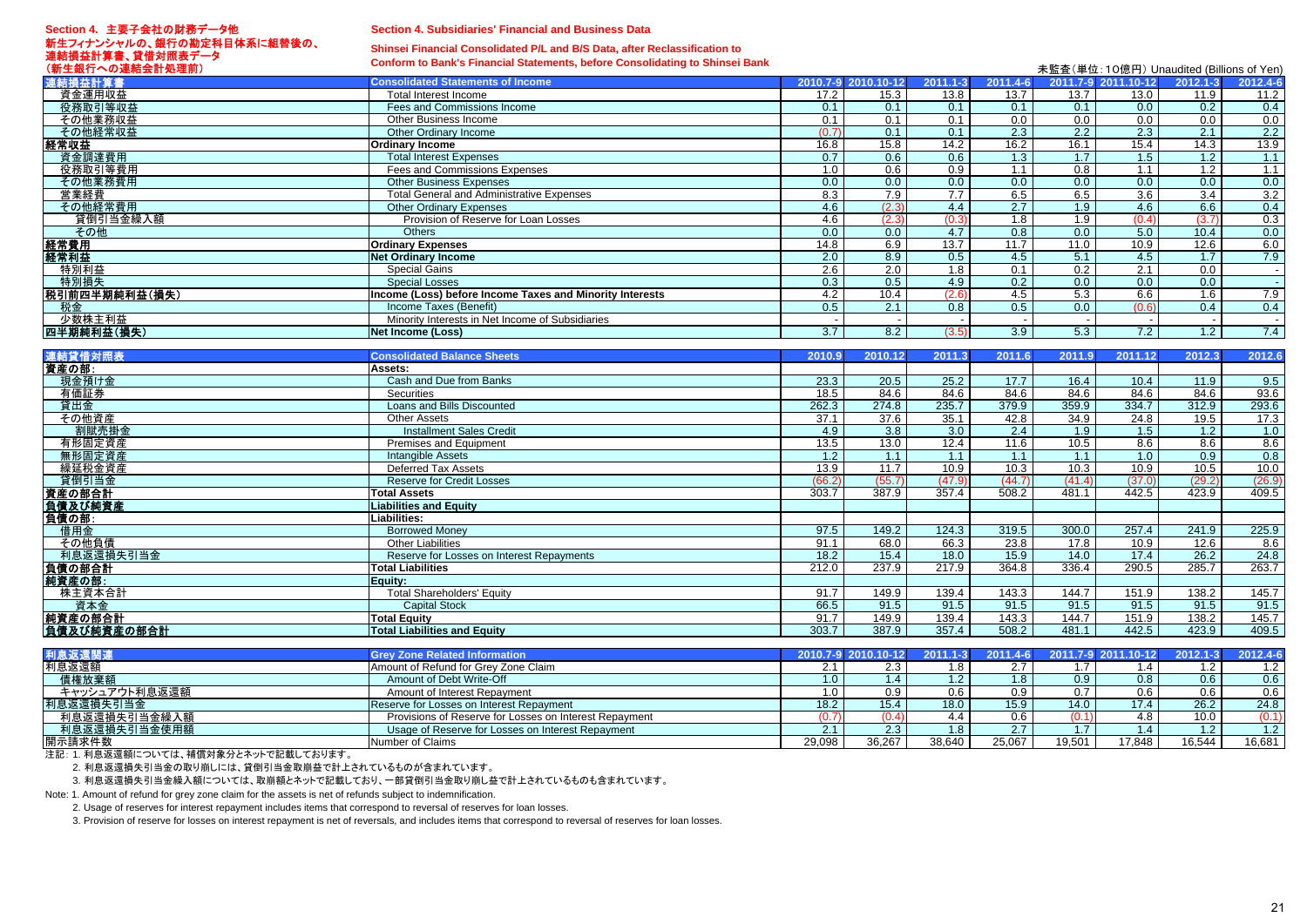| 新生フィナンシャル主要計数          | <b>Shinsei Financial Summary of Major Business Information</b> |        |       |       |          |        | 未監査(単位:10億円) Unaudited (Billions of Yen) |        |        |
|------------------------|----------------------------------------------------------------|--------|-------|-------|----------|--------|------------------------------------------|--------|--------|
| <b>齸業債権残高</b>          | <b>Principal Balance(*)</b>                                    | 2010.9 |       |       | ا 2011.6 | 2011.9 | 2011.12                                  | 2012.3 | 2012.6 |
| 無担保パーソナルローン            | Unsecured Personal Loans (UPL)                                 | 428.5  | 394.6 | 366.3 | 345.7    | 328.3  | 305.3                                    | 285.7  | 268.3  |
| クレジットカード               | Credit Card                                                    | 21.4   | 18.6  | 16.1  | 13.9     | 12.1   | 10.5                                     | 9.2    | 8.1    |
| 信販事業                   | Installment Sales Finance                                      | 2.2    |       |       | 0.9      | 0.6    | 0.5                                      | 0.3    | 0.2    |
| 不動産担保ローン(HEL)          | Mortgage (Home Equity Loans)                                   | 25.7   | 23.9  | 22.8  | 21.6     | 20.7   | 19.7                                     | 18.8   | 17.9   |
| 営業債権残高                 | <b>Total Principal Balance</b>                                 | 477.5  | 438.9 | 406.5 | 382.4    | 361.9  | 336.2                                    | 314.   | 294.6  |
| 2+51 57半ル中地ハナ合セ建吉オセリナナ |                                                                |        |       |       |          |        |                                          |        |        |

#### 注記: 証券化実施分を含む残高であります。

Note: Balance before securitization.

| 图象数(千人)          | <b>Number of Customers (Thousands)</b>     | 2010.9 | 2010.12       | 2011  | 2011.6 | 2011  | 2011112 | 2012.3 | 2012.6 |
|------------------|--------------------------------------------|--------|---------------|-------|--------|-------|---------|--------|--------|
| 無担保パーソナルローン      | Unsecured Personal Loans (UPL)             | 810.0  | 774.0         | 743.0 | 720.0  | 698.0 | 650.0   | 606.0  | 567.3  |
| クレジットカード(有効会員数)  | Credit Card (Valid Customer)               |        |               |       |        |       |         |        |        |
| クレジットカード(残あり顧客数) | Credit Card (On Book Customer)             | 70.0   | 64.0          | 63.0  | 55.0   | 51.4  | 47.0    | 43.0   | 40.0   |
| 信販事業(残あり顧客数)     | Installment Sales Finance (Valid Customer) | 13.0   | $9.0^{\circ}$ | 9.0   | 6.0    | 4.7   | 3.0     | 3.0    | 3.0    |
| 不動産担保ローン(HEL)    | Mortgage (Home Equity Loans)               | 7.0    | 6.6           |       |        | 6.0   | 5.0     | 5.0    | 5.0    |
| 顧客数合計            | <b>Total Customers</b>                     | 830.0  | 789.6         | 758.4 | 732.2  | 708.8 | 658.0   | 614.0  | 573.3  |

| 店舗・チャネル                | <b>Number of Branches and Channels</b>                         | 2010.9 | 2010.12 | 2011.3 | 2011.6 | 2011 | 2011.12 | 2012.3 | 2012.6 |
|------------------------|----------------------------------------------------------------|--------|---------|--------|--------|------|---------|--------|--------|
| 店舗数(箇所)                | <b>Branches</b>                                                | 945    | 944     | 942    | 896    | 799  |         |        |        |
| 無担保パーソナルローン 有人店舗       | Manned Branches for Unsecured Personal Loans (UPL)             |        |         |        |        |      |         |        |        |
| 無担保パーソナルローン 無人店舗       | Unmanned Branches for Unsecured Personal Loans (UPL)           | 938    | 944     | 942    | 896    | 799  |         |        |        |
| CD·ATM台数:              | CD/ATMs:                                                       |        |         |        |        |      |         |        |        |
| 自社分(台)                 | Own                                                            | 981    | 980     | 979    | 933    | 838  |         |        |        |
| 提携分:                   | Tie-up:                                                        |        |         |        |        |      |         |        |        |
| 無担保パーソナルローン(千台)        | Unsecured Personal Loans (UPL) (Thousands)                     | 108    | 107     | 107    |        |      | 76      | 77     | 60     |
| クレジットカード(千台)           | Credit Card (Thousands)                                        |        |         |        |        |      |         |        |        |
| 無担保パーソナルローン 自動契約機台数(台) | Automated Contract Machines for Unsecured Personal Loans (UPL) |        |         |        |        |      |         |        |        |
| 自社分(台)                 | Own                                                            | 952    | 951     | 950    | 904    | 808  |         |        |        |
| 提携分(台)                 | Tie-up                                                         |        |         |        |        |      | 797     | 796    | 801    |

| 新生フィナンシャル 無担保パーソナルローンビジネス計数 | <b>Shinsei Financial Unsecured Personal Loans (UPL) Business Information</b> |       |                     |       |       |                                                         |       |       |          |
|-----------------------------|------------------------------------------------------------------------------|-------|---------------------|-------|-------|---------------------------------------------------------|-------|-------|----------|
| 新規獲得顧客数(千人)                 | <b>Number of Newly Acquired Customers (Thousands)</b>                        |       | 2010.7-9 2010.10-12 |       |       | 2011.1-3 2011.4-6 2011.7-9 2011.10-12 2012.1-3 2012.4-6 |       |       |          |
| 無担保パーソナルローン                 | Unsecured Personal Loans (UPL)                                               | 22.0  | 24.6                | 25.3  | 30.7  | 30.1                                                    |       |       |          |
|                             |                                                                              |       |                     |       |       |                                                         |       |       |          |
| 成約率                         | <b>Approval Rate</b>                                                         |       | 2010.7-9 2010.10-12 |       |       | 2011.1-3 2011.4-6 2011.7-9 2011.10-12 2012.1-3 2012.4-6 |       |       |          |
| 無担保パーソナルローン                 | Unsecured Personal Loans (UPL)                                               | 26.9% | 30.2%               | 29.8% | 32.0% | 33.7%                                                   |       |       |          |
|                             |                                                                              |       |                     |       |       |                                                         |       |       |          |
| 平均貸出金利                      | <b>Average Lending Rates</b>                                                 |       | 2010.7-9 2010.10-12 |       |       | 2011.1-3 2011.4-6 2011.7-9 2011.10-12 2012.1-3          |       |       | 2012.4-6 |
| 無担保パーソナルローン                 | Unsecured Personal Loans (UPL)                                               | 16.0% | 15.8%               | 15.7% | 15.5% | 15.5%                                                   | 15.5% | 15.4% | 15.4%    |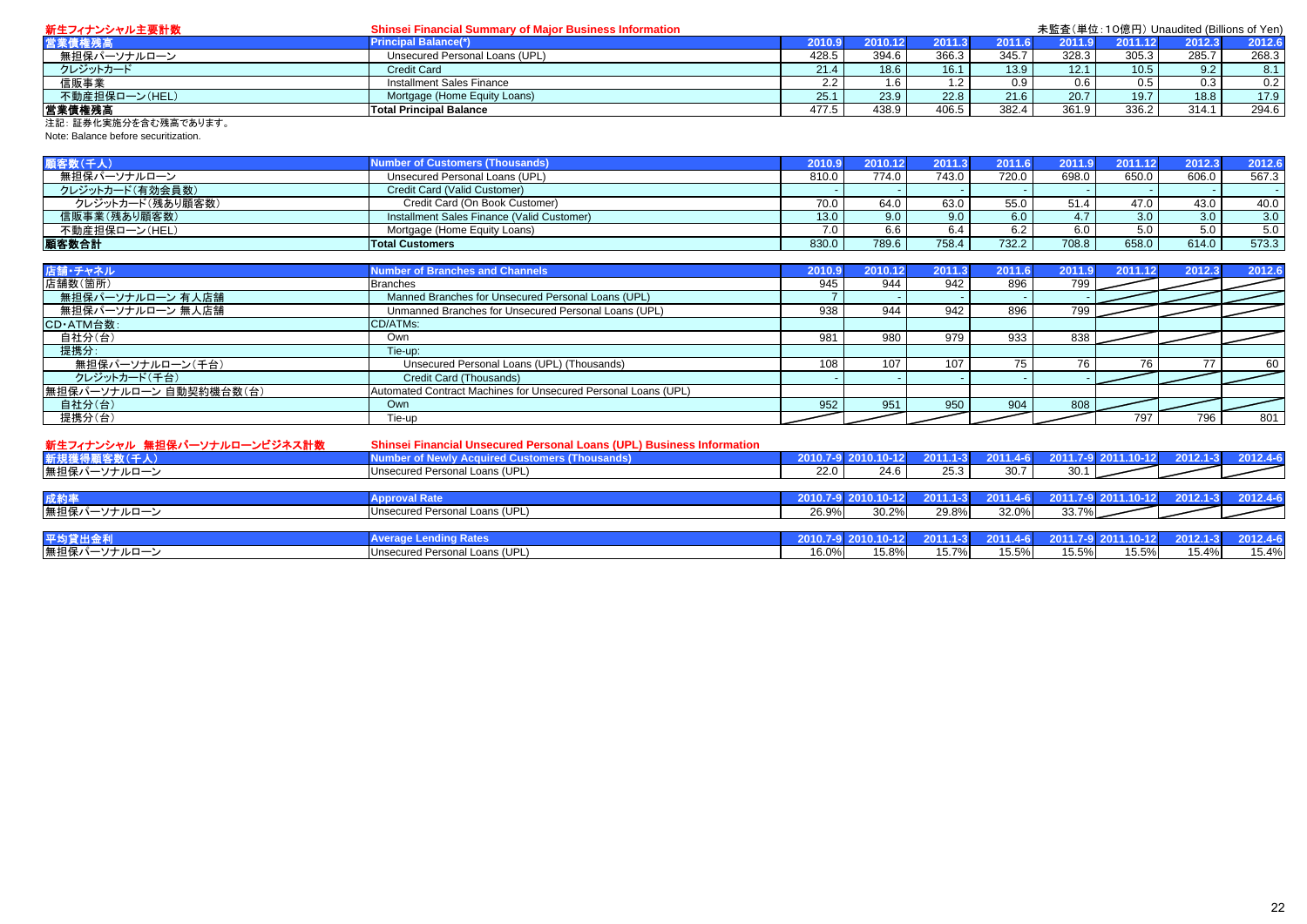| 貸出金利帯別残高     | <b>Breakdown of Loans by Lending Rates</b>                                                               | 2010.9 | 2010.12 | 2011.3 | 2011.6 | 2011.9 | 2011.12 | 2012.3 | 2012.6 |
|--------------|----------------------------------------------------------------------------------------------------------|--------|---------|--------|--------|--------|---------|--------|--------|
| 無担保パーソナルローン  | Unsecured personal loans (UPL)                                                                           |        |         |        |        |        |         |        |        |
| 残高:          | Outstanding:                                                                                             |        |         |        |        |        |         |        |        |
| $\sim$ 15%   | $\sim$ 15%                                                                                               | 229.8  | 212.8   | 197.8  | 187.0  | 175.1  | 162.5   | 154.0  | 146.7  |
| $\sim$ 18%   | $\sim$ 18%                                                                                               | 138.6  | 130.9   | 125.1  | 121.9  | 121.3  | 115.2   | 108.0  | 101.3  |
| $\sim$ 20%   | $\sim 20\%$                                                                                              | 3.8    | 3.2     | 2.8    | 2.4    | 2.2    | 1.8     | 1.6    | 1.4    |
| $\sim$ 25%   | $\sim$ 25%                                                                                               | 20.7   | 17.6    | 15.1   | 13.0   | 11.4   | 10.0    | 8.7    | 7.5    |
| $\sim$ 29.2% | $\sim$ 29.2%                                                                                             | 35.4   | 29.9    | 25.3   | 21.3   | 18.3   | 15.6    | 13.2   | 11.2   |
| $>$ /= 29.2% | Over 29.2%                                                                                               | 0.0    | 0.0     | 0.0    | 0.0    | 0.0    | 0.0     | 0.0    | 0.0    |
| 合計           | Total                                                                                                    | 428.5  | 394.6   | 366.3  | 345.7  | 328.3  | 305.3   | 285.7  | 268.3  |
| 比率:          | <b>Ratios:</b>                                                                                           |        |         |        |        |        |         |        |        |
| $\sim$ 15%   | $\sim$ 15%                                                                                               | 53.6%  | 53.9%   | 54.0%  | 54.1%  | 53.3%  | 53.2%   | 53.9%  | 54.7%  |
| $\sim$ 18%   | $\sim$ 18%                                                                                               | 32.4%  | 33.2%   | 34.2%  | 35.3%  | 36.9%  | 37.8%   | 37.8%  | 37.8%  |
| $\sim$ 20%   | $\sim 20\%$                                                                                              | 0.9%   | 0.8%    | 0.8%   | 0.7%   | 0.7%   | 0.6%    | 0.6%   | 0.5%   |
| $\sim$ 25%   | $\sim$ 25%                                                                                               | 4.9%   | 4.5%    | 4.1%   | 3.8%   | 3.5%   | 3.3%    | 3.1%   | 2.8%   |
| $\sim$ 29.2% | $\sim$ 29.2%                                                                                             | 8.3%   | 7.6%    | 6.9%   | 6.2%   | 5.6%   | 5.1%    | 4.6%   | 4.2%   |
| $>$ /= 29.2% | Over 29.2%                                                                                               | 0.0%   | 0.0%    | 0.0%   | 0.0%   | 0.0%   | 0.0%    | 0.0%   | 0.0%   |
| 合計           | Total                                                                                                    | 100.0% | 100.0%  | 100.0% | 100.0% | 100.0% | 100.0%  | 100.0% | 100.0% |
|              | 33.5m,原人和什么一切从广,他人要让古人让卢劝《同行》(1)就让我做过这就让广大心理地看,她是"1)"(1),人和王原人和什么无主道?四○"三同"(大和什么,不但不了,三个好!也不是让"三国"(1)"王主 |        |         |        |        |        |         |        |        |

注記: 旧金利体系で契約し、貸金業法完全施行後においても、新たな貸付が発生していない債権の一部については、金利を旧金利体系のまま据え置いており、金利体系として20%超に分類される債権は存在しております。

Note: Interest rates for receivables whose contracts were made under the previous interest rate system, and for which there has been no new borrowing, are not required to be changed after the full implementation of the rev As a result, some receivables are classified as having interest rates of over 20%.

| 延滞残         | Balance and Ratio of Delinguent Unsecured Personal Loans ، |       |       |       |       |       |       | 2012.3 | 2012.6 |
|-------------|------------------------------------------------------------|-------|-------|-------|-------|-------|-------|--------|--------|
| 無担保パーソナルローン | Unsecured Personal Loans (UPL):                            |       |       |       |       |       |       |        |        |
| 残高          | Outstanding                                                | 428.5 | 394.6 | 366.3 | 345.7 | 328.3 | 305.3 | 285.7  | 268.3  |
| 91~180日延滞残高 | 91-180 Davs Delinguency Amount                             | 9.9   | 9.3   |       |       |       | 5.8   | 3.8    | 3.9    |
| 91~180日延滞比率 | 91-180 Davs Delinguency Ratio                              | 2.3%  | 2.4%  | 1.5%  | 1.9%  | 1.5%  | 1.9%  | 1.4%   | 1.5%   |
|             |                                                            |       |       |       |       |       |       |        |        |

| 年齡別残高構成比    | <b>Balance by Age</b>          | 2010.9 | 2010.12 | 2011.3 |        | 2011.9 | 2011.12 | 2012.3 | 2012.6 |
|-------------|--------------------------------|--------|---------|--------|--------|--------|---------|--------|--------|
| 無担保パーソナルローン | Unsecured Personal Loans (UPL) |        |         |        |        |        |         |        |        |
| $30$        | $30$                           | 19.6%  | 20.0%   | 20.4%  | 21.0%  | 21.4%  | 21.4%   | 21.2%  | 20.9%  |
| <40         | <40                            | 25.8%  | 25.8%   | 25.8%  | 25.9%  | 26.0%  | 26.0%   | 26.0%  | 26.1%  |
| < 50        | $50$                           | 23.1%  | 23.1%   | 23.0%  | 23.0%  | 23.1%  | 23.3%   | 23.4%  | 23.7%  |
| < 60        | <60                            | 19.2%  | 18.9%   | 18.5%  | 18.1%  | 17.8%  | 17.6%   | 17.6%  | 17.5%  |
| $>/- 60$    | Over 60                        | 12.3%  | 12.3%   | 12.2%  | 11.9%  | 11.7%  | 11.7%   | 11.8%  | 11.8%  |
| 合計          | Total                          | 100.0% | 100.0%  | 100.0% | 100.0% | 100.0% | 100.0%  | 100.0% | 100.0% |

| 性別、既婚·未婚別残高構成比 | <b>Balance by Gender and Marital Status</b> | 2010   | 2010.12 | 2011.  | 2011.6 | 2011.9 | 2011.12 | 2012.3 | 2012.6 |
|----------------|---------------------------------------------|--------|---------|--------|--------|--------|---------|--------|--------|
| 無担保パーソナルローン    | Unsecured Personal Loans (UPL)              |        |         |        |        |        |         |        |        |
| 男性独身           | Single Male                                 | 40.7%  | 41.0%   | 41.3%  | 41.8%  | 42.1%  | 42.2%   | 42.2%  | 42.3%  |
| 男性既婚           | <b>Married Male</b>                         | 34.7%  | 34.7%   | 34.7%  | 34.6%  | 34.6%  | 34.8%   | 35.1%  | 35.3%  |
| 女性独身           | Single Female                               | 12.0%  | 12.1%   | 12.1%  | 12.1%  | 12.1%  | 12.1%   | 12.1%  | 12.0%  |
| 女性既婚           | <b>Married Female</b>                       | 12.5%  | 12.2%   | 11.9%  | 11.5%  | 11.2%  | 10.9%   | 10.6%  | 10.4%  |
| 合計             | Total                                       | 100.0% | 100.0%  | 100.0% | 100.0% | 100.0% | 100.0%  | 100.0% | 100.0% |

| 実行残高別残高構成比    | <b>Balance by Amount of Origination</b>          | 2010.9 | 2010.12 | 2011.3 | 2011.6 | 2011   | 2011.12 | 2012.3 | 2012.6 |
|---------------|--------------------------------------------------|--------|---------|--------|--------|--------|---------|--------|--------|
| 無担保パーソナルローン   | Unsecured Personal Loans (UPL)                   |        |         |        |        |        |         |        |        |
| 10万円以下        | Less than or Equal to JPY 100K                   | 1.4%   | .5%     | 1.6%   | 1.8%   | 1.9%   | 1.8%    | 1.8%   | 1.8%   |
| 10万円超、30万円以下  | Over JPY 100K and Less than or Equal to JPY 300K | 9.7%   | 10.1%   | 10.6%  | 11.0%  | 11.6%  | 11.8%   | 12.0%  | 11.8%  |
| 30万円超、50万円以下  | Over JPY 300K and Less than or Equal to JPY 500K | 23.4%  | 23.9%   | 24.4%  | 24.7%  | 24.6%  | 24.3%   | 23.5%  | 23.1%  |
| 50万円超、100万円以下 | Over JPY 500K and Less than or Equal to JPY 1M   | 27.1%  | 27.4%   | 27.7%  | 28.0%  | 28.0%  | 28.4%   | 28.9%  | 29.5%  |
| 100万円超        | Over JPY 1M                                      | 38.3%  | 37.1%   | 35.6%  | 34.5%  | 33.8%  | 33.7%   | 33.8%  | 33.8%  |
| 合計            | Total                                            | 100.0% | 100.0%  | 100.0% | 100.0% | 100.0% | 100.0%  | 100.0% | 100.0% |

| 年収別残高構成比                                                                                                                                                                                                                          | <b>Balance by Annual Income</b>  | 2010.9 | 2010.12 | 2011.3 | 2011.6 | 2011.9 | 2011.12 | 2012.3   | 2012.6 |
|-----------------------------------------------------------------------------------------------------------------------------------------------------------------------------------------------------------------------------------|----------------------------------|--------|---------|--------|--------|--------|---------|----------|--------|
| 無担保パーソナルローン                                                                                                                                                                                                                       | Unsecured Personal Loans (UPL)   |        |         |        |        |        |         |          |        |
| 年収2百万円未満                                                                                                                                                                                                                          | Less than JPY 2M                 | 19.0%  | 18.3%   | 17.6%  | 17.1%  | 16.6%  | 16.1%   | $15.6\%$ | 15.1%  |
| 年収2百万円以上、5百万円未満                                                                                                                                                                                                                   | Over JPY 2M and Less than JPY 5M | 58.9%  | 59.7%   | 60.4%  | 61.1%  | 61.6%  | 61.9%   | 62.0%    | 62.3%  |
| 年収5百万円以上、7百万円未満                                                                                                                                                                                                                   | Over JPY 5M and Less than JPY 7M | 14.5%  | 14.4%   | 14.3%  | 14.3%  | 14.3%  | 14.3%   | 14.5%    | 14.7%  |
| 年収7百万円以上                                                                                                                                                                                                                          | Over JPY 7M                      | 7.6%   | 7.6%    | 770%   | 7.6%   | 7.6%   | 7.7%    | 7.9%     | 7.9%   |
| 合計                                                                                                                                                                                                                                | Total                            | 100.0% | 100.0%  | 100.0% | 100.0% | 100.0% | 100.0%  | 100.0%   | 100.0% |
| $\alpha$ . The change of the contract of the contract of the contract of the contract of the contract of the contract of the contract of the contract of the contract of the contract of the contract of the contract of the cont |                                  |        |         |        |        |        |         |          |        |

注記: 新生フィナンシャル主要計数と無担保パーソナルローンビジネス計数の前期の数値については、他計数との入り繰りの修正を一部行っております。

Note: Minor amendments have been made to previous period figures of Shinsei Financial Summary of Major Business Information and Shinsei Financial Unsecured Personal Loans (UPL) Business Information.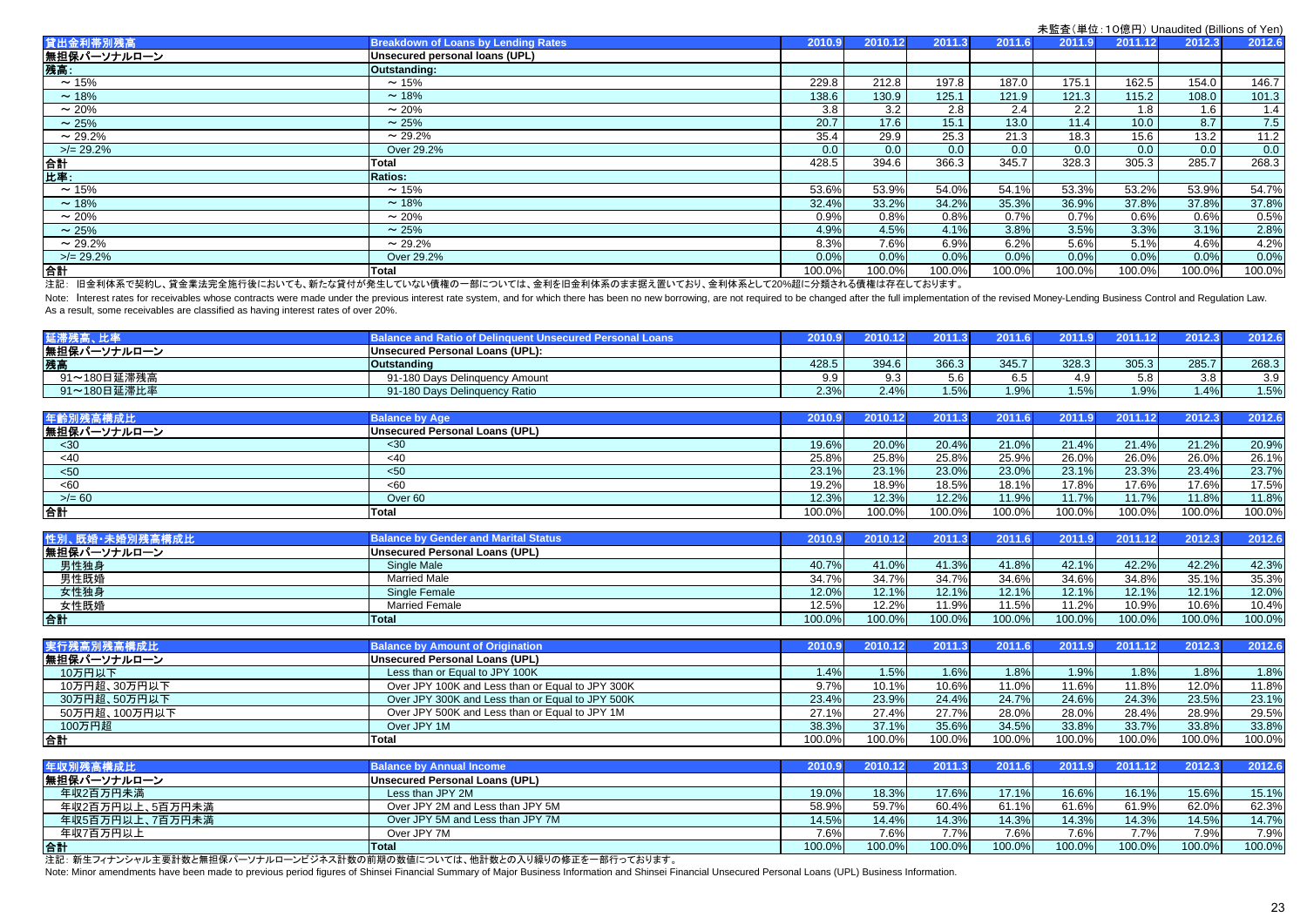#### シンキ株式会社の、銀行の勘定科目体系に組替後の、 連結損益計算書、貸借対照表データ (新生銀行への連結会計処理前)

# **Shinki Consolidated P/L and B/S Data, after Reclassification to Conform to**

**Bank's Financial Statements, before Consolidating to Shinsei Bank**

| (新生銀行への連結会計処理前) |                                                          |     |                     |              |                  |     | 未監査(単位: 10億円) Unaudited (Billions of Yen) |              |          |
|-----------------|----------------------------------------------------------|-----|---------------------|--------------|------------------|-----|-------------------------------------------|--------------|----------|
| 連結損益計算書         | <b>Consolidated Statements of Income</b>                 |     | 2010.7-9 2010.10-12 | $2011.1 - 3$ | 2011.4-6         |     | 2011.7-9 2011.10-12                       | $2012.1 - 3$ | 2012.4-6 |
| 資金運用収益          | Total Interest Income                                    | 3.1 | 2.7                 | 2.4          | 2.2              | 2.1 | 1.9                                       | 1.8          | 1.8      |
| 役務取引等収益         | Fees and Commissions Income                              | 0.0 | 0.0                 | 0.0          | 0.0              | 0.0 | 0.0                                       | 0.0          | 0.0      |
| その他業務収益         | Other Business Income                                    |     |                     |              |                  |     |                                           |              |          |
| その他経常収益         | Other Ordinary Income                                    | 0.0 | 0.0                 | 0.0          | 0.2              | 0.2 | 0.3                                       | 0.3          | 0.3      |
| 経常収益            | <b>Ordinary Income</b>                                   | 3.1 | 2.8                 | 2.4          | $2.\overline{6}$ | 2.4 | 2.3                                       | 2.2          | 2.1      |
| 資金調達費用          | <b>Total Interest Expenses</b>                           | 0.1 | 0.0 <sub>1</sub>    | 0.0          | 0.1              | 0.0 | 0.1                                       | 0.1          | 0.1      |
| 役務取引等費用         | Fees and Commissions Expenses                            | 0.2 | 0.2                 | 0.2          | 0.1              | 0.1 | 0.1                                       | 0.2          | 0.1      |
| その他業務費用         | <b>Other Business Expenses</b>                           |     |                     |              |                  |     |                                           |              |          |
| 営業経費            | <b>Total General and Administrative Expenses</b>         | 1.1 | 1.0                 | 0.7          | 0.9              | 0.8 | 0.7                                       | 0.7          | 0.9      |
| その他経常費用         | <b>Other Ordinary Expenses</b>                           | 1.0 | 0.6                 | 3.2          | 0.3              | 0.3 | 4.7                                       | 6.8          | 0.3      |
| 貸倒引当金繰入額        | Provision of Reserve for Loan Losses                     | 0.6 | 0.1                 | 1.6          | 0.0              | 0.1 | (0.5)                                     | 0.0          | 0.0      |
| その他             | <b>Others</b>                                            | 0.4 | 0.4                 | 1.6          | 0.2              | 0.2 | 5.3                                       | 6.7          | 0.3      |
| 経常費用            | <b>Ordinary Expenses</b>                                 | 2.6 | 2.0                 | 4.3          | 1.5              | 1.4 | 5.8                                       | 7.9          | 1.5      |
| 経常利益(損失)        | <b>Net Ordinary Income (Loss)</b>                        | 0.5 | 0.7                 | (1.8)        | 1.0              | 0.9 | (3.4)                                     | (5.6)        | 0.6      |
| 特別利益            | <b>Special Gains</b>                                     | 0.2 | 0.2                 | 0.2          | 0.0              | 0.0 | 0.0                                       | 0.0          |          |
| 特別損失            | <b>Special Losses</b>                                    | 0.5 | 0.0                 | 0.0          | 0.0              | 0.0 | 0.0                                       | 0.0          |          |
| 税引前四半期純利益(損失)   | Income (Loss) before Income Taxes and Minority Interests | 0.2 | 1.0                 | (1.7)        | 1.0              | 0.9 | (3.4)                                     | (5.6)        | 0.6      |
| 税金              | Income Taxes (Benefit)                                   | 0.0 | 0.0                 | 0.0          | 0.0              | 0.0 | 0.0                                       | (0.0)        | 0.0      |
| 少数株主利益          | Minority Interests in Net Income of Subsidiaries         |     |                     |              |                  |     |                                           |              |          |
| 四半期純利益(損失)      | <b>Net Income (Loss)</b>                                 | 0.2 | 1.0                 | (1.7)        |                  | 0.9 | (3.4)                                     | (5.6)        | 0.6      |

| 連結貸借対照表                       | <b>Consolidated Balance Sheets</b>        | 2010.9 | 2010.12             | 2011.3       | 2011.6   | 2011.9           | 2011.12             | 2012.3       | 2012.6   |
|-------------------------------|-------------------------------------------|--------|---------------------|--------------|----------|------------------|---------------------|--------------|----------|
| 資産の部:                         | Assets:                                   |        |                     |              |          |                  |                     |              |          |
| 現金預け金                         | Cash and Due from Banks                   | 4.9    | 3.1                 | 3.0          | 1.4      | 0.9              | 1.0                 | 1.0          | 2.2      |
| 有価証券                          | <b>Securities</b>                         | 0.4    | 0.3                 | 0.3          | 0.3      | 0.2              | 0.1                 | 0.1          | 0.1      |
| 貸出金                           | Loans and Bills Discounted                | 46.2   | 44.7                | 43.8         | 42.3     | 41.7             | 41.2                | 45.5         | 51.5     |
| その他資産                         | <b>Other Assets</b>                       | 2.9    | 2.7                 | 2.8          | 2.9      | 2.6              | 1.4                 | 0.9          | 0.9      |
| 有形固定資産                        | Premises and Equipment                    | 5.5    | 5.5                 | 5.4          | 5.4      | 5.4              | 5.4                 | 5.4          | 5.3      |
| 無形固定資産                        | <b>Intangible Assets</b>                  | 0.5    | 0.4                 | 0.4          | 0.3      | 0.3              | 0.3                 | 0.3          | 0.3      |
| 繰延税金資産                        | Deferred Tax Assets                       |        |                     |              |          |                  |                     | 0.0          |          |
| 貸倒引当金                         | <b>Reserve for Credit Losses</b>          | (8.4)  | (7.5)               | (7.2)        | (6.2)    | (5.4)            | (4.3)               | (3.9)        | (3.6)    |
| 資産の部合計                        | <b>Total Assets</b>                       | 54.8   | 51.8                | 50.8         | 48.3     | 47.5             | 46.7                | 50.6         | 58.1     |
| 負債及び純資産                       | Liabilities and Equity                    |        |                     |              |          |                  |                     |              |          |
| 負債の部:                         | Liabilities:                              |        |                     |              |          |                  |                     |              |          |
| コマーシャル・ペーパー                   | <b>Commercial Paper</b>                   |        |                     |              |          |                  |                     |              |          |
| 借用金                           | <b>Borrowed Monev</b>                     | 15.3   | 14.2                | 15.3         | 14.7     | 16.2             | 17.6                | 24.8         | 25.2     |
| 社債                            | Corporate Bonds                           |        |                     |              |          |                  |                     |              |          |
| その他負債                         | <b>Other Liabilities</b>                  | 5.1    | 5.1                 | 5.1          | 5.4      | 4.8              | 3.5                 | 2.1          | 1.8      |
| 利息返還損失引当金                     | Reserve for Losses on Interest Repayments | 16.6   | 13.8                | 13.4         | 10.2     | $\overline{7.6}$ | 10.1                | 14.0         | 11.8     |
| 繰延税金負債                        | <b>Deferred Tax Liabilities</b>           |        |                     |              |          |                  |                     |              |          |
| 負債の部合計                        | <b>Total Liabilities</b>                  | 37.3   | 33.4                | 34.1         | 30.5     | 28.8             | 31.5                | 41.0         | 38.9     |
| 純資産の部:                        | Equity:                                   |        |                     |              |          |                  |                     |              |          |
| 株主資本合計                        | <b>Total Shareholders' Equity</b>         | 17.4   | 18.4                | 16.7         | 17.7     | 18.7             | 15.2                | 9.5          | 19.1     |
| 資本金                           | <b>Capital Stock</b>                      | 24.1   | 24.1                | 24.1         | 24.1     | 24.1             | 24.1                | 24.1         | 28.6     |
| 純資産の部合計                       | <b>Total Equity</b>                       | 17.4   | 18.4                | 16.7         | 17.7     | 18.7             | 15.2                | 9.5          | 19.1     |
| 負債及び純資産の部合計                   | <b>Total Liabilities and Equity</b>       | 54.8   | 51.8                | 50.8         | 48.3     | 47.5             | 46.7                | 50.6         | 58.1     |
|                               |                                           |        |                     |              |          |                  |                     |              |          |
| 利息返還関連                        | <b>Grey Zone Related Information</b>      |        | 2010.7-9 2010.10-12 | $2011.1 - 3$ | 2011.4-6 |                  | 2011.7-9 2011.10-12 | $2012.1 - 3$ | 2012.4-6 |
| 利息返還額                         | Amount of Refund for Grey Zone Claim      | 3.1    | 2.8                 | 2.5          | 3.2      | 2.6              | 2.4                 | 2.6          | 2.1      |
| 債権放棄額                         | Amount of Debt Write-Off                  | 0.8    | 0.8                 | 0.6          | 0.7      | 0.4              | 0.4                 | 0.3          | 0.3      |
| - - - - - - - - - - - - - - - |                                           |        |                     |              |          |                  |                     |              |          |

| 利思返遠額         | TAmount of Refund for Grey Zone Claim                  |       | 2.8   | 2.5   | 3.2   | 2.6   |                         | 2.6                  |       |
|---------------|--------------------------------------------------------|-------|-------|-------|-------|-------|-------------------------|----------------------|-------|
| 債権放棄額         | Amount of Debt Write-Off                               |       |       | 0.6   | 0.7   | 0.4   | 0.4                     | 0.3                  | 0.3   |
| キャッシュアウト利息返還額 | Amount of Interest Repayment                           |       | 2.0   |       | 2.5   | つつ    |                         | $\sim$ $\sim$<br>د.ے |       |
| 利息返還損失引当金     | Reserve for Losses on Interest Repayment               |       | 13.8  | 13.4  | 10.2  | 7.6   | 10.1                    | 14.0                 | 11.8  |
| 利息返還損失引当金繰入額  | Provisions of Reserve for Losses on Interest Repayment |       | 0.0   |       | 0.0   | 0.0   | 5.0                     | 6.5                  | 0.0   |
| 利息返還損失引当金使用額  | Usage of Reserve for Losses on Interest Repayment      |       | 2.O   | 2.5   | 3.2   | 2.6   | $\Omega$<br>$\angle$ .4 | 2.6                  |       |
| 開示請求件数        | Number of Claims                                       | 5.298 | 6.167 | 6.250 | 4.118 | 3.171 | 3.052                   | 2.727                | 2,884 |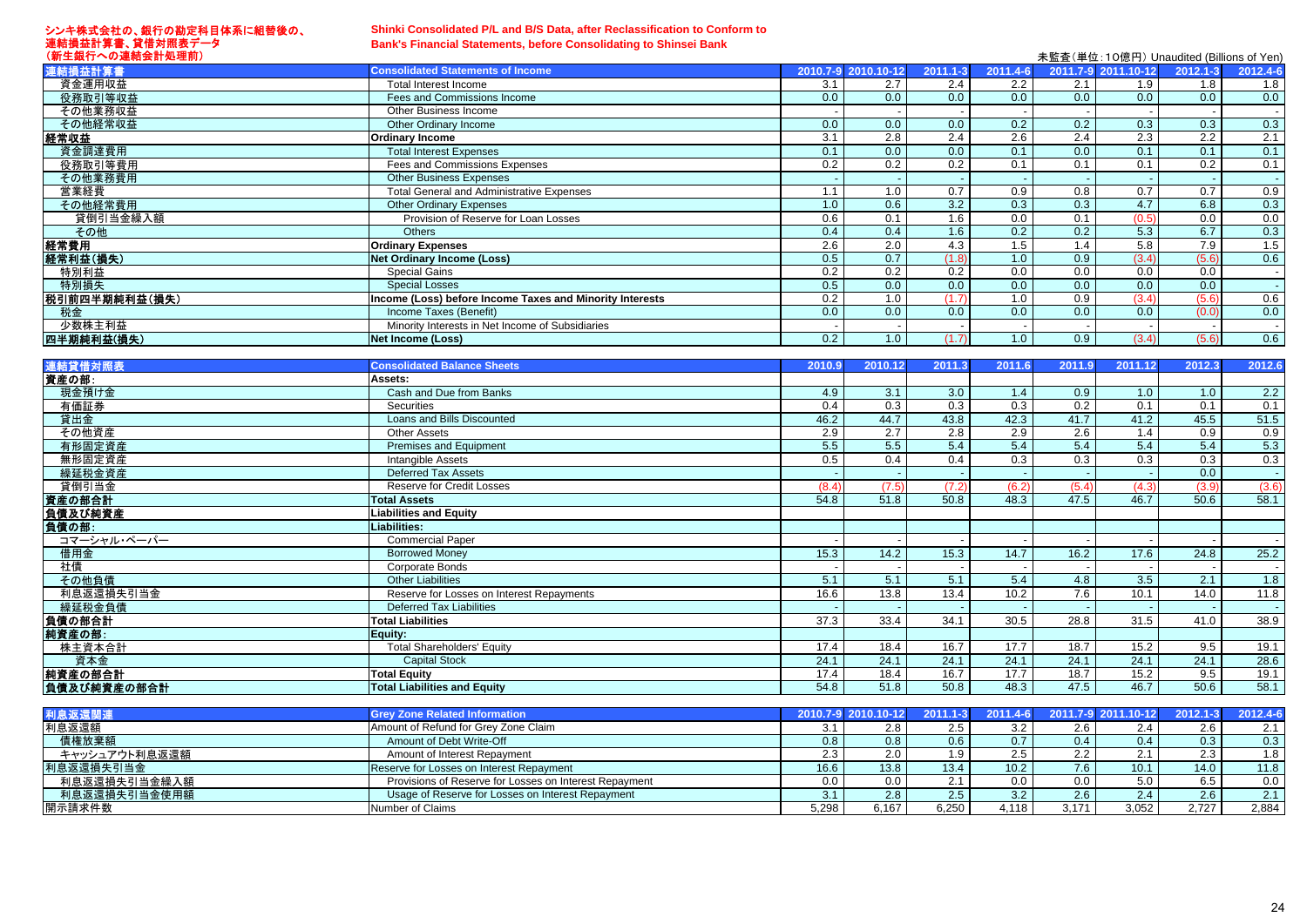| シンキ主要計数        | <b>Shinki Financial Summary of Major Business Information</b> |                     |         | 未監査(単位: 10億円) Unaudited (Billions of Yen) |                |                  |                     |              |                   |  |
|----------------|---------------------------------------------------------------|---------------------|---------|-------------------------------------------|----------------|------------------|---------------------|--------------|-------------------|--|
| 貸付金残高          | <b>Loan Receivables</b>                                       | 2010.9              | 2010.12 | 2011.3                                    | 2011.6         | 2011.9           | 2011.12             | 2012.3       | 2012.6            |  |
| 消費者向け貸付        | <b>Total Personal Loans</b>                                   | 58.9                | 53.1    | 49.6                                      | 45.8           | 43.1             | 40.3                | 39.4         | 38.5              |  |
| 無担保ローン         | <b>Unsecured Loans</b>                                        | 57.8                | 52.8    | 49.3                                      | 45.4           | 42.9             | 40.1                | 39.2         | 38.4              |  |
| 有担保ローン         | Secured Loans                                                 | 0.3                 | 0.3     | 0.3                                       | 0.3            | 0.2              | 0.2                 | 0.1          | 0.1               |  |
| 事業者向け貸付        | <b>Total Business Loans</b>                                   | 13.8                | 12.1    | 10.4                                      | 9.0            | 7.7              | 6.7                 | 6.0          | 5.3               |  |
| 証書貸付           | Loans on Deeds                                                | 0.0                 | 0.0     | 0.0                                       | 0.0            | 0.0              | 0.0                 | 0.0          | 0.0               |  |
| ノーローンビジネス      | <b>NOLOAN Business</b>                                        | 13.8                | 12.1    | 10.4                                      | 9.0            | 7.7              | 6.7                 | 6.0          | $\frac{5.3}{0.0}$ |  |
| 有担保貸付          | <b>Secured Loans</b>                                          | 0.0                 | 0.0     | 0.0                                       | 0.0            | $\overline{0.0}$ | $\overline{0.0}$    | 0.0          |                   |  |
| 貸付金合計          | <b>Total Loan Receivables</b>                                 | 72.7                | 65.3    | 60.2                                      | 54.8           | 50.9             | 47.2                | 45.5         | 43.8              |  |
|                | <b>Number of Customers (Thousands)</b>                        | 2010.9              | 2010.12 | 2011.3                                    | 2011.6         | 2011.9           | 2011.12             | 2012.3       |                   |  |
| 顧客数(千人)<br>顧客数 | <b>Number of Customers</b>                                    | 160.0               | 149.4   | 140.5                                     | 131.2          | 123.4            | 115.4               | 109.9        | 2012.6            |  |
| 新規獲得顧客数        | Number of Newly Acquired Customers                            | 3.2                 | 2.8     | 3.2                                       | 3.2            | 3.0              | 2.8                 | 3.4          | 104.6<br>4.1      |  |
|                |                                                               |                     |         |                                           |                |                  |                     |              |                   |  |
| 店舗・チャネル        | <b>Number of Branches and Channels</b>                        | 2010.9              | 2010.12 | 2011.3                                    | 2011.6         | 2011.9           | 2011.12             | 2012.3       | 2012.6            |  |
| 無人店舗数(箇所)      | <b>Unmanned Branches</b>                                      |                     |         | $\mathcal{P}$                             | $\overline{2}$ |                  | $\overline{2}$      | 2            | $\overline{2}$    |  |
| ATM台数:         | ATMs:                                                         |                     |         |                                           |                |                  |                     |              |                   |  |
| 自社分(台)         | Own                                                           |                     |         |                                           |                |                  |                     |              |                   |  |
| 提携分(千台)        | Tie-up (Thousands)                                            | 50.4                | 52.0    | 48.2                                      | 48.7           | 49.4             | 50.0                | 50.1         | 50.1              |  |
| 自動契約機台数(台)     | <b>Automated Contract Machines</b>                            |                     |         |                                           |                |                  |                     |              |                   |  |
|                |                                                               |                     |         |                                           |                |                  |                     |              |                   |  |
| 成約率            | <b>Approval Rate</b>                                          | 2010.7-9 2010.10-12 |         | $2011.1 - 3$                              | 2011.4-6       |                  | 2011.7-9 2011.10-12 | $2012.1 - 3$ | 2012.4-6          |  |
| 申込数(ノーローン)(千件) | Number of Application (NOLOAN) (Thousands)                    | 24.7                | 23.8    | 21.8                                      | 22.2           | 21.4             | 18.2                | 21.9         | 25.3              |  |
| 成約率(ノーローン)     | Approval Rate (NOLOAN)                                        | 13.0%               | 11.7%   | 14.5%                                     | 14.5%          | 14.1%            | 15.6%               | 15.5%        | 16.2%             |  |
| 加重平均約定金利 (単体)  | <b>Weighted Average Loan Interest Rate (Non-Consolidated)</b> | 2010.9              | 2010.12 | 2011.3                                    | 2011.6         | 2011.9           | 2011.12             | 2012.3       | 2012.6            |  |
| 加重平均約定金利       | Weighted Average Loan Interest Rate                           | 18.1%               | 17.9%   | 17.6%                                     | 17.4%          | 17.2%            | 17.1%               | 16.8%        | 16.6%             |  |
| 消費者向け          | Personal Loans                                                | 19.9%               | 19.7%   | 19.4%                                     | 19.2%          | 18.9%            | 18.7%               | 18.2%        | 17.9%             |  |
| 無担保ローン         | <b>Unsecured Loans</b>                                        | 19.9%               | 19.7%   | 19.4%                                     | 19.3%          | 18.9%            | 18.7%               | 18.2%        | 17.9%             |  |
| 有担保ローン         | <b>Secured Loans</b>                                          | 16.3%               | 16.2%   | 16.2%                                     | 16.5%          | 16.4%            | 1.3%                | 16.5%        | 16.4%             |  |
| 事業者向け          | <b>Business Loans</b>                                         | 19.5%               | 19.4%   | 19.2%                                     | 19.0%          | 18.8%            | $18.\overline{7\%}$ | 18.4%        | 18.2%             |  |
| 証書貸付           | Loans on Deeds                                                | 22.7%               | n/a     | n/a                                       | n/a            | n/a              | n/a                 | n/a          | n/a               |  |
| ノーローンビジネス      | <b>NOLOAN Business</b>                                        | 19.5%               | 19.4%   | 19.2%                                     | 19.0%          | 18.8%            | 18.7%               | 18.4%        | 18.2%             |  |
| 有担保貸付          | <b>Secured Loans</b>                                          | n/a                 | n/a     | n/a                                       | n/a            | n/a              | n/a                 | n/a          | n/a               |  |

注記: 商品内訳は、和解分を含まない数値となっております。

Note: Figures for individual products do not include cases that have been settled.

| 貸出金利帯別残高     | <b>Breakdown of Loans by Lending Rates</b>                                                                                                                                                                                                   | 2010.9 | 2010.12 | 2011.3 | 2011.6 | 2011.9 | 2011.12 | 2012.3           | 2012.6 |
|--------------|----------------------------------------------------------------------------------------------------------------------------------------------------------------------------------------------------------------------------------------------|--------|---------|--------|--------|--------|---------|------------------|--------|
| 無担保ローン       | <b>Unsecured Personal Loans</b>                                                                                                                                                                                                              |        |         |        |        |        |         |                  |        |
| 残高:          | Outstanding:                                                                                                                                                                                                                                 |        |         |        |        |        |         |                  |        |
| $\sim$ 15%   | $\sim$ 15%                                                                                                                                                                                                                                   | 11.8   | 11 2    | 11.5   | 10.9   | 10.9   | 11.0    | 12.6             | 13.8   |
| ~18%         | $~18\%$                                                                                                                                                                                                                                      | 31.6   | 29.5    | 27.7   | 26.1   | 24.7   | 23.1    | 21.5             | 20.3   |
| $\sim$ 20%   | $\sim 20\%$                                                                                                                                                                                                                                  | 0.0    | 0.0     | 0.0    | 0.0    | 0.0    | 0.0     | 0.0              | 0.0    |
| $\sim$ 25%   | $\sim$ 25%                                                                                                                                                                                                                                   | 3.4    | 2.9     | 2.5    | 2.1    | 1.8    | 1.5     | 1.3 <sub>1</sub> | 1.1    |
| $\sim$ 29.2% | $\sim$ 29.2%                                                                                                                                                                                                                                 | 10.9   | 9.2     | 7.7    | 6.4    | 5.3    | 4.4     | 3.7              | 3.0    |
| 合計           | Total                                                                                                                                                                                                                                        | 57.8   | 52.8    | 49.3   | 45.4   | 42.9   | 40.1    | 39.2             | 38.4   |
| 比率:          | <b>Ratios:</b>                                                                                                                                                                                                                               |        |         |        |        |        |         |                  |        |
| $\sim$ 15%   | $\sim$ 15%                                                                                                                                                                                                                                   | 20.4%  | 21.4%   | 23.2%  | 23.9%  | 25.6%  | 27.5%   | 32.2%            | 36.0%  |
| ~18%         | $\sim$ 18%                                                                                                                                                                                                                                   | 54.8%  | 55.9%   | 56.1%  | 57.4%  | 57.7%  | 57.5%   | 54.9%            | 53.0%  |
| $\sim$ 20%   | $\sim 20\%$                                                                                                                                                                                                                                  | 0.0%   | 0.0%    | 0.0%   | 0.0%   | 0.0%   | 0.0%    | 0.0%             | 0.0%   |
| $\sim 25%$   | $\sim$ 25%                                                                                                                                                                                                                                   | 5.9%   | 5.5%    | 5.0%   | 4.6%   | 4.2%   | 3.9%    | 3.5%             | 3.0%   |
| $\sim$ 29.2% | $\sim$ 29.2%                                                                                                                                                                                                                                 | 18.9%  | 17.2%   | 15.7%  | 14.1%  | 12.5%  | 11.1%   | 9.4%             | 8.0%   |
| 合計           | Total<br><u>. Lo de la componenta de la contra de la contra de la contra del contra de la contra de la contra del componenta de la contra de la contra de la contra de la contra de la contra de la contra de la contra de la contra de </u> | 100.0% | 100.0%  | 100.0% | 100.0% | 100.0% | 100.0%  | 100.0%           | 100.0% |

注記: 旧金利体系で契約し、貸金業法完全施行後においても、新たな貸付が発生していない債権の一部については、金利を旧金利体系のまま据え置いており、金利体系として20%超に分類される債権は存在しております。

Note: Interest rates for receivables whose contracts were made under the previous interest rate system, and for which there has been no new borrowing, are not required to be changed after the full implementation of the rev As a result, some receivables are classified as having interest rates of over 20%.

|              |                                                              | 2010. |      |      |      |      |      |      |      |
|--------------|--------------------------------------------------------------|-------|------|------|------|------|------|------|------|
| 無担保ローン       | <b>Unsecured Personal Loans</b>                              |       |      |      |      |      |      |      |      |
| 残高(固定化債権を含む) | <b>Outstanding (including Long-Term Accounts Receivable)</b> | 57.8  | 52.8 | 49.5 | 45.8 | 42.9 | 40.1 | 39.2 | 38.4 |
| 91~180日延滞残高  | 91-180 Davs Delinguency Amount                               | .     |      |      | 0.9  | v.c  | 0.6  | J.4  | 0.3  |
| 91~180日延滞比率  | 91-180 Days Delinguency Ratio                                | 2.1%  | 2.3% | 1.9% | 2.0% | 2.0% | 1.6% | 1.1% | 1.0% |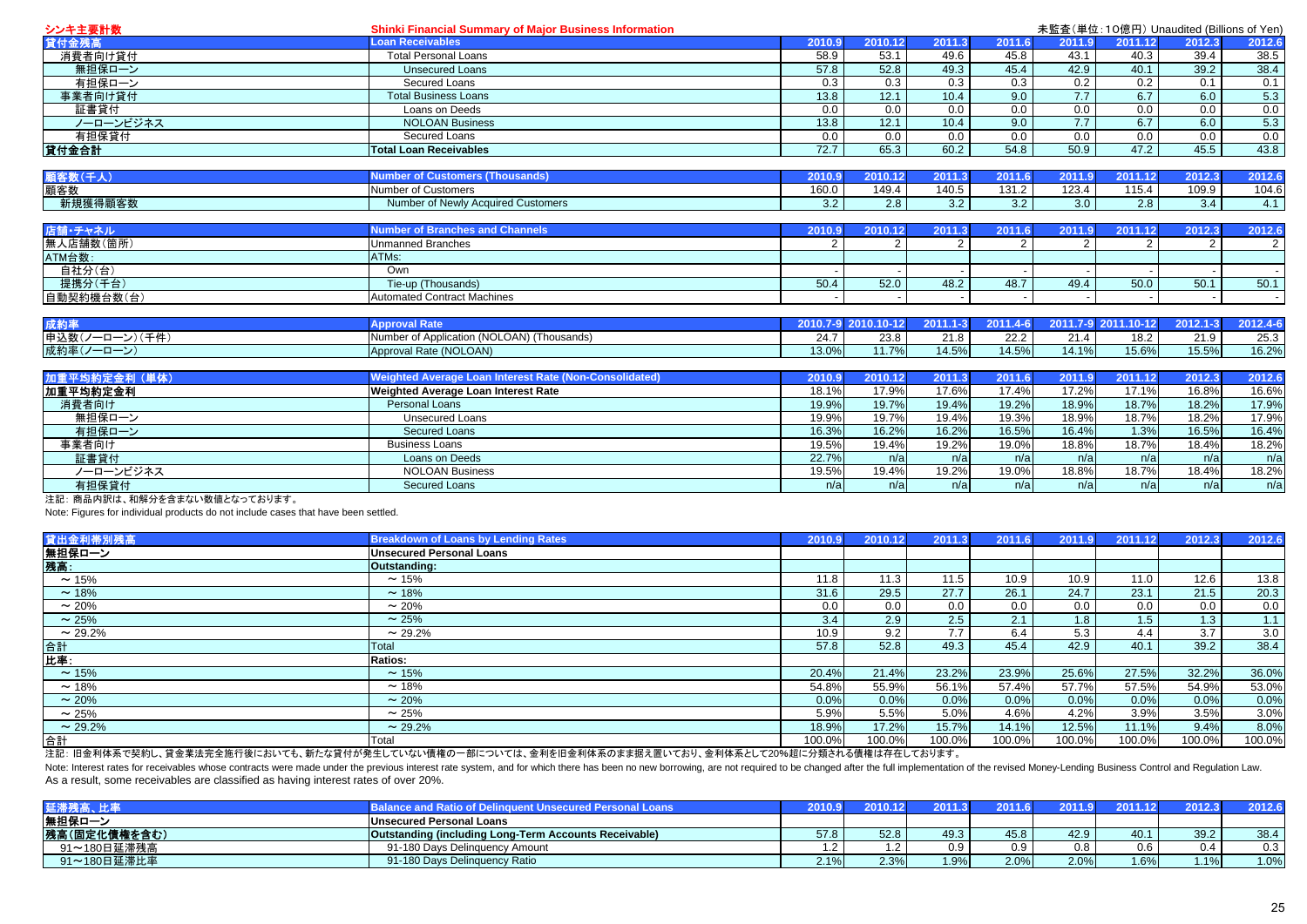|                 |                                                         |        |         |        |        |        | 未監査(単位: 10億円) Unaudited (Billions of Yen) |        |        |
|-----------------|---------------------------------------------------------|--------|---------|--------|--------|--------|-------------------------------------------|--------|--------|
| 加重平均借入金利 (単体)   | <b>Weighted Average Funding Rate (Non-Consolidated)</b> | 2010.9 | 2010.12 | 2011.3 | 2011.6 | 2011.9 | 2011.12                                   | 2012.3 | 2012.6 |
| 期中加重平均          | During the Fiscal Year                                  | 2.5%   | 2.6%    | 2.6%   | 2.4%   | 2.4%   | 2.5%                                      | 2.4%   | 2.0%   |
| 期末加重平均          | As of the Fiscal Year End                               | 2.5%   | 2.6%    | 2.6%   | 2.4%   | 2.4%   | 2.6%                                      | 1.9%   | 2.0%   |
| 年齢別残高横成比        | <b>Balance by Age</b>                                   | 2010.9 | 2010.12 | 2011.3 | 2011.6 | 2011.9 | 2011.12                                   | 2012.3 | 2012.6 |
| 無担保ローン          | <b>Unsecured Personal Loans</b>                         |        |         |        |        |        |                                           |        |        |
| <30             | $30$                                                    | 11.0%  | 10.8%   | 10.3%  | 9.9%   | 8.9%   | 8.9%                                      | 8.4%   | 7.9%   |
| <40             | <40                                                     | 30.1%  | 29.8%   | 29.6%  | 29.4%  | 28.6%  | 28.5%                                     | 28.3%  | 27.9%  |
| < 50            | $50$                                                    | 31.1%  | 31.5%   | 31.9%  | 32.5%  | 33.5%  | 33.9%                                     | 34.4%  | 35.1%  |
| <60             | 50 <sub>60</sub>                                        | 18.9%  | 18.9%   | 19.0%  | 18.8%  | 19.3%  | 19.2%                                     | 19.3%  | 19.6%  |
| $>$ /= 60       | Over <sub>60</sub>                                      | 9.0%   | 9.0%    | 9.1%   | 9.3%   | 9.8%   | 9.5%                                      | 9.6%   | 9.5%   |
| 合計              | Total                                                   | 100.0% | 100.0%  | 100.0% | 100.0% | 100.0% | 100.0%                                    | 100.0% | 100.0% |
|                 |                                                         |        |         |        |        |        |                                           |        |        |
| 性別、既婚·未婚別残高構成比  | <b>Balance by Gender and Marital Status</b>             | 2010.9 | 2010.12 | 2011.3 | 2011.6 | 2011.9 | 2011.12                                   | 2012.3 | 2012.6 |
| 無担保ローン          | <b>Unsecured Personal Loans</b>                         |        |         |        |        |        |                                           |        |        |
| 男性独身            | Single Male                                             | 39.9%  | 39.9%   | 39.9%  | 39.8%  | 39.8%  | 39.5%                                     | 39.3%  | 39.0%  |
| 男性既婚            | <b>Married Male</b>                                     | 39.7%  | 40.3%   | 41.2%  | 42.0%  | 42.8%  | 43.8%                                     | 45.0%  | 46.1%  |
| 女性独身            | Single Female                                           | 10.5%  | 10.3%   | 9.9%   | 9.7%   | 9.3%   | 9.0%                                      | 8.6%   | 8.3%   |
| 女性既婚            | <b>Married Female</b>                                   | 9.9%   | 9.5%    | 9.0%   | 8.6%   | 8.0%   | 7.6%                                      | 7.1%   | 6.6%   |
| 合計              | Total                                                   | 100.0% | 100.0%  | 100.0% | 100.0% | 100.0% | 100.0%                                    | 100.0% | 100.0% |
|                 |                                                         |        |         |        |        |        |                                           |        |        |
| 実行残高別残高構成比      | <b>Balance by Amount of Origination</b>                 | 2010.9 | 2010.12 | 2011.3 | 2011.6 | 2011.9 | 2011.12                                   | 2012.3 | 2012.6 |
| 無担保ローン          | <b>Unsecured Personal Loans</b>                         |        |         |        |        |        |                                           |        |        |
| 10万円未満          | Less than JPY 100K                                      | 2.7%   | 2.8%    | 2.9%   | 3.0%   | 3.0%   | 3.1%                                      | 3.1%   | 3.2%   |
| 10万円以上、30万円未満   | Over JPY 100K and Less than JPY 300K                    | 17.9%  | 18.0%   | 18.0%  | 18.2%  | 18.2%  | 18.6%                                     | 18.3%  | 17.8%  |
| 30万円以上、50万円未満   | Over JPY 300K and Less than JPY 500K                    | 33.2%  | 32.7%   | 31.9%  | 31.2%  | 29.9%  | 28.1%                                     | 25.9%  | 24.1%  |
| 50万円以上、100万円未満  | Over JPY 500K and Less than JPY 1M                      | 30.9%  | 30.8%   | 30.6%  | 30.4%  | 30.2%  | 29.8%                                     | 28.2%  | 27.2%  |
| 100万円以上         | Over JPY 1M                                             | 15.3%  | 15.8%   | 16.7%  | 17.2%  | 18.7%  | 20.4%                                     | 24.5%  | 27.7%  |
| 合計              | Total                                                   | 100.0% | 100.0%  | 100.0% | 100.0% | 100.0% | 100.0%                                    | 100.0% | 100.0% |
| 年収別残高横成比        | <b>Balance by Annual Income</b>                         | 2010.9 | 2010.12 | 2011.3 | 2011.6 | 2011.9 | 2011.12                                   | 2012.3 | 2012.6 |
| 無担保ローン          | <b>Unsecured Personal Loans</b>                         |        |         |        |        |        |                                           |        |        |
| 年収2百万円未満        | Less than JPY 2M                                        | 11.9%  | 11.3%   | 10.6%  | 10.1%  | 9.6%   | 9.2%                                      | 8.6%   | 8.2%   |
| 年収2百万円以上、5百万円未満 | Over JPY 2M and Less than JPY 5M                        | 56.1%  | 56.3%   | 56.1%  | 56.1%  | 55.8%  | 55.6%                                     | 55.0%  | 54.7%  |
| 年収5百万円以上、7百万円未満 | Over JPY 5M and Less than JPY 7M                        | 19.4%  | 19.5%   | 19.9%  | 20.1%  | 20.3%  | 20.5%                                     | 21.0%  | 21.4%  |
| 年収7百万円以上        | Over JPY 7M                                             | 12.6%  | 12.9%   | 13.5%  | 13.7%  | 14.3%  | 14.6%                                     | 15.4%  | 15.7%  |
| 合計              | <b>Total</b>                                            | 100.0% | 100.0%  | 100.0% | 100.0% | 100.0% | 100.0%                                    | 100.0% | 100.0% |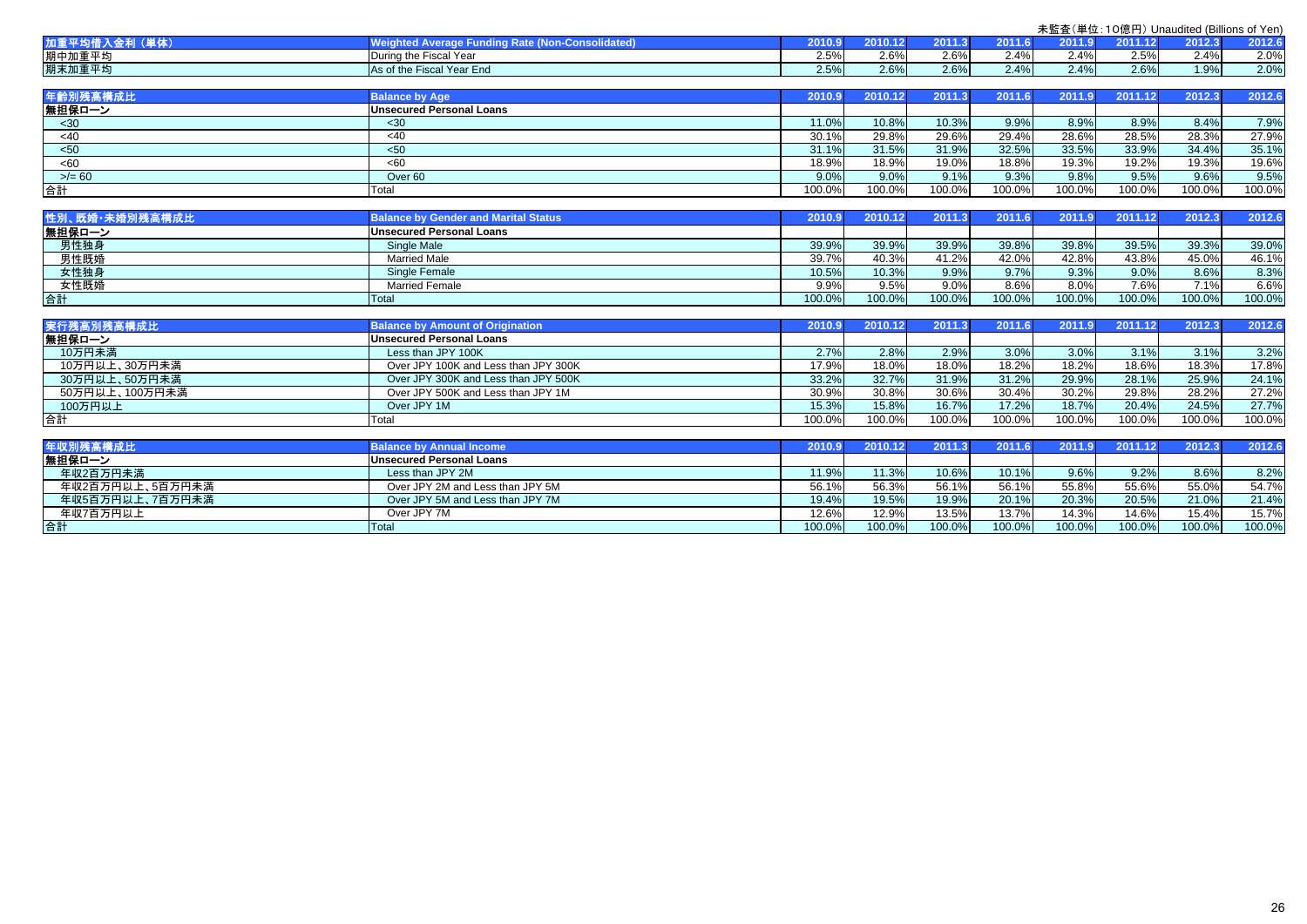# 株式会社アプラスフィナンシャルの、銀行の勘定科目体系に組替後 **APLUS FINANCIAL Consolidated P/L and B/S Data, after Reclassification to**

| の、連結損益計算書、貸借対照表データ<br>(新生銀行への連結会計処理前) | Conform to Bank's Financial Statements, before Consolidating to Shinsei<br>Bank |                                       |  |
|---------------------------------------|---------------------------------------------------------------------------------|---------------------------------------|--|
| 連結損益計算書                               | onsolidated Statements of Operations                                            | 2010.7-9 2010.10-12 2011.1-3 2011.4-0 |  |

| 連結損益計算書       | <b>Consolidated Statements of Operations</b>             |      | 2010.7-9 2010.10-12 |       |      |      | 2011.1-3 2011.4-6 2011.7-9 2011.10-12 | $2012.1 - 3$ | 2012.4-6 |
|---------------|----------------------------------------------------------|------|---------------------|-------|------|------|---------------------------------------|--------------|----------|
| 資金運用収益        | Total Interest Income                                    | 5.4  | 5.0                 | 4.5   | 4.5  | 4.3  | 3.8                                   | 3.3          | 3.4      |
| 役務取引等収益       | Fees and Commissions Income                              | 5.4  | 5.4                 | 6.4   | 5.9  | 5.5  | 5.4                                   | 5.4          | 5.5      |
| その他業務収益       | Other Business Income                                    | 5.7  | 5.8                 | 5.0   | 5.3  | 5.5  | 5.7                                   | 5.7          | 6.3      |
| その他経常収益       | Other Ordinary Income                                    | 0.8  | 1.0                 | 0.9   | 0.5  | 0.6  | 0.9                                   | 0.9          | 0.9      |
| 経常収益          | Ordinary Income                                          | 17.5 | 17.4                | 17.1  | 16.4 | 16.0 | 15.8                                  | 15.5         | 16.2     |
| 資金調達費用        | <b>Total Interest Expenses</b>                           | 0.5  | 0.4                 | 0.4   | 0.3  | 0.3  | 0.3                                   | 0.3          | 0.3      |
| 役務取引等費用       | Fees and Commissions Expenses                            | 2.8  | 2.6                 | 2.8   | 2.6  | 2.6  | 2.4                                   | 2.7          | 2.6      |
| その他業務費用       | <b>Other Business Expenses</b>                           | 0.6  | 0.6                 | 0.5   | 0.5  | 0.6  | 0.6                                   | 0.6          | 0.6      |
| 営業経費          | <b>Total General and Administrative Expenses</b>         | 7.9  | 7.8                 | 7.8   | 7.2  | 7.7  | 7.5                                   | 7.5          | 8.2      |
| その他経常費用       | <b>Other Ordinary Expenses</b>                           | 4.0  | 1.8                 | 7.4   | 3.7  | 2.5  | 1.6                                   | 2.7          | 1.5      |
| 貸倒引当金繰入額      | Provision of Reserve for Loan Losses                     | 3.9  | 1.8                 | 4.0   | 3.7  | 2.5  | 0.6                                   | (1.6)        | 1.5      |
| その他           | <b>Others</b>                                            | 0.0  | 0.0                 | 3.4   | 0.0  | 0.0  | 1.0                                   | 4.3          | 0.0      |
| 経常費用          | <b>Ordinary Expenses</b>                                 | 15.8 | 13.4                | 19.1  | 14.6 | 14.0 | 12.7                                  | 14.0         | 13.5     |
| 経常利益(損失)      | <b>Net Ordinary Income (Loss)</b>                        | 1.6  | 4.0                 | (2.0) | 1.7  | 2.0  | 3.1                                   | 1.4          | 2.6      |
| 特別利益          | Special Gains                                            | 0.0  | 0.0                 | 0.0   |      |      |                                       |              | 0.0      |
| 特別損失          | <b>Special Losses</b>                                    | 0.0  | 0.0                 | 0.0   | 0.0  | 0.0  | 0.0                                   | 1.9          |          |
| 税引前四半期純利益(損失) | Income (Loss) before Income Taxes and Minority Interests | 1.6  | 4.0                 | (2.0) | 1.7  | 2.0  | 3.1                                   | (0.4)        | 2.6      |
| 税金            | Income Taxes (Benefit)                                   | 0.4  | 0.1                 | 1.5   | 0.1  | 0.1  | 1.3                                   | (0.3)        | 0.0      |
| 少数株主利益        | Minority Interests in Net Income of Subsidiaries         | 0.0  | 0.0                 | 0.0   | 0.0  | 0.0  | 0.0                                   | (0.0)        | 0.0      |
| 四半期純利益(損失)    | Net Income (Loss)                                        |      | 3.8                 | (3.6) | 1.6  | 1.8  | 1.8                                   | (0.0)        | 2.5      |

| 連結貸借対照表     | <b>Consolidated Balance Sheets</b>                    | 2010.9  | 2010.12 | 2011.3  | 2011.6  | 2011.9           | 2011.12          | 2012.3           | 2012.6  |
|-------------|-------------------------------------------------------|---------|---------|---------|---------|------------------|------------------|------------------|---------|
| 資産の部:       | Assets:                                               |         |         |         |         |                  |                  |                  |         |
| 現金預け金       | Cash and Due from Banks                               | 94.3    | 85.4    | 96.4    | 80.1    | 70.6             | 83.6             | 89.0             | 109.9   |
| 買入金銭債権      | Other Monetary Claims Purchased                       | 14.2    | 13.0    | 12.1    | 11.1    | 10.4             | 9.8              | 9.3              | 8.9     |
| 金銭の信託       | Monetary Assets Held in Trust                         | 51.8    | 52.7    | 52.2    | 53.3    | 92.6             | 100.2            | 101.4            | 104.9   |
| 有価証券        | <b>Securities</b>                                     | 54.4    | 67.3    | 66.8    | 10.8    | 8.9              | 7.0              | 5.6              | 3.9     |
| 貸出金         | Loans and Bills Discounted                            | 153.8   | 144.9   | 135.3   | 181.9   | 122.0            | 114.7            | 115.7            | 112.9   |
| その他資産       | <b>Other Assets</b>                                   | 238.0   | 241.6   | 215.6   | 228.4   | 236.7            | 251.0            | 245.6            | 256.2   |
| 割賦売掛金       | <b>Installment Sales Credit</b>                       | 184.6   | 189.6   | 165.7   | 174.1   | 177.9            | 190.3            | 200.1            | 196.8   |
| 有形固定資産      | Premises and Equipment                                | 8.9     | 8.7     | 8.5     | 9.1     | 9.0              | 8.9              | 9.7              | 8.8     |
| 無形固定資産      | <b>Intangible Assets</b>                              | 15.0    | 15.2    | 15.6    | 15.8    | 16.4             | 16.9             | 15.4             | 14.8    |
| のれん         | Goodwill, Net                                         | 4.6     | 4.4     | 4.2     | 3.9     | $\overline{3.7}$ | $\overline{3.5}$ | $\overline{3.3}$ | 3.1     |
| 繰延税金資産      | <b>Deferred Tax Assets</b>                            | 9.7     | 9.7     | 8.0     | 7.7     | 7.7              | 6.5              | 6.8              | 6.8     |
| 支払承諾見返      | Customers' Liabilities for Acceptances and Guarantees | 563.4   | 562.1   | 561.8   | 564.1   | 521.5            | 521.5            | 525.9            | 523.3   |
| 貸倒引当金       | <b>Reserve for Credit Losses</b>                      | (34.4)  | (32.6)  | (33.8)  | (34.4)  | (34.0)           | (32.2)           | (28.5)           | (28.4)  |
| 資産の部合計      | <b>Total Assets</b>                                   | 1.172.3 | 1.170.8 | 1.140.9 | 1,129.8 | 1,063.3          | 1.089.2          | 1.096.9          | 1,122.9 |
| 負債及び純資産     | <b>Liabilities and Equity</b>                         |         |         |         |         |                  |                  |                  |         |
| 負債の部:       | Liabilities:                                          |         |         |         |         |                  |                  |                  |         |
| コマーシャル・ペーパー | <b>Commercial Paper</b>                               |         |         |         |         |                  |                  |                  |         |
| 借用金         | <b>Borrowed Money</b>                                 | 236.2   | 235.9   | 206.4   | 201.6   | 182.6            | 187.9            | 197.1            | 200.5   |
| 短期社債        | Short-Term Corporate Bonds                            | 2.5     | 1.0     | 13.5    | 3.0     | 2.8              | 14.0             | 14.0             | 32.0    |
| 社債          | <b>Corporate Bonds</b>                                |         |         |         |         |                  |                  |                  |         |
| その他負債       | <b>Other Liabilities</b>                              | 276.3   | 275.8   | 264.7   | 267.6   | 262.0            | 270.6            | 261.1            | 269.7   |
| 利息返還損失引当金   | Reserve for Losses on Interest Repayments             | 11.8    | 10.0    | 11.7    | 9.8     | 8.2              | 7.5              | 10.6             | 9.0     |
| 繰延税金負債      | <b>Deferred Tax Liabilities</b>                       | 0.1     | 0.1     | 0.1     | 0.1     | 0.1              | 0.1              | 0.1              | 0.1     |
| 支払承諾        | <b>Acceptances and Guarantees</b>                     | 563.4   | 562.1   | 561.8   | 564.1   | 521.5            | 521.5            | 525.9            | 523.3   |
| 負債の部合計      | <b>Total Liabilities</b>                              | 1,092.  | 8.880,1 | 1,060.6 | 1,047.8 | 979.3            | 1,003.4          | 1,011.2          | 1,036.3 |
| 純資産の部:      | Equity:                                               |         |         |         |         |                  |                  |                  |         |
| 株主資本合計      | <b>Total Shareholders' Equity</b>                     | 80.0    | 83.9    | 80.3    | 82.0    | 83.9             | 85.7             | 85.6             | 86.4    |
| 資本金         | <b>Capital Stock</b>                                  | 15.0    | 15.0    | 15.0    | 15.0    | 15.0             | 15.0             | 15.0             | 15.0    |
| 純資産の部合計     | <b>Total Equity</b>                                   | 80.1    | 84.0    | 80.3    | 82.0    | 83.9             | 85.7             | 85.7             | 86.5    |
| 負債及び純資産の部合計 | <b>Total Liabilities and Equity</b>                   | 1,172.3 | 1,170.8 | 1,140.9 | .129.8  | 1,063.3          | ,089.2           | 1,096.9          | 1,122.9 |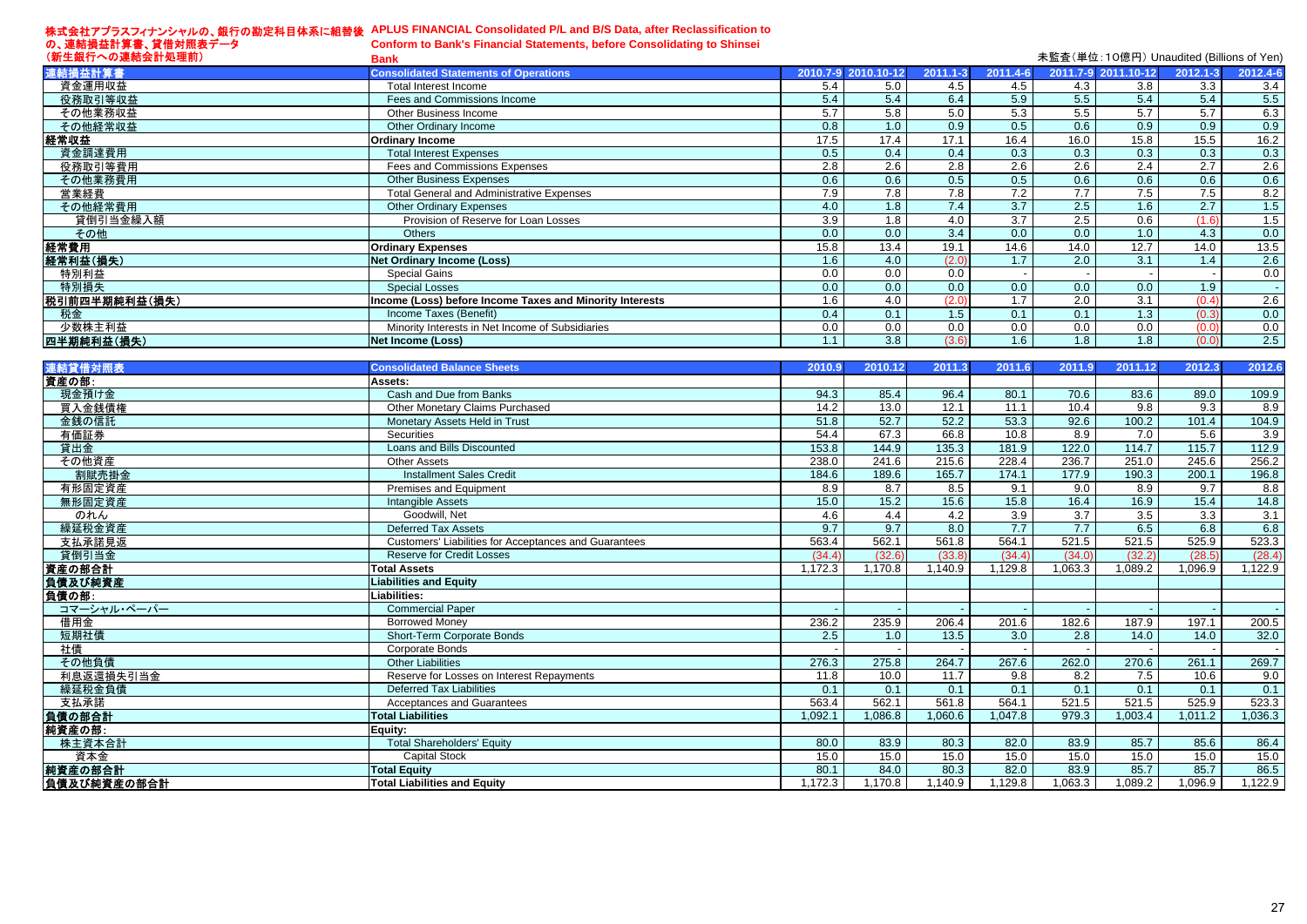| アプラスフィナンシャル開示の連結データ | <b>APLUS FINANCIAL Consolidated Data Disclosed by APLUS FINANCIAL</b> |                  |                     |                  |                  |                  | 未監査(単位: 10億円) Unaudited (Billions of Yen) |                  |                                                                                                          |
|---------------------|-----------------------------------------------------------------------|------------------|---------------------|------------------|------------------|------------------|-------------------------------------------|------------------|----------------------------------------------------------------------------------------------------------|
| 連結損益の概要             | <b>Summary of Income Statement</b>                                    |                  | 2010.7-9 2010.10-12 | 2011.1-3         | 2011.4-6         |                  | 2011.7-9 2011.10-12                       | $2012.1 - 3$     | 2012.4-6                                                                                                 |
| 包括信用購入あっせん          | Credit Card Shopping (Hokatsu)                                        | 2.8              | 3.0                 | 2.9              | 2.9              | 3.0              | $\overline{3.2}$                          | 3.2              | $\frac{3.3}{2.7}$                                                                                        |
| 個別信用購入あっせん          | Installment Shopping Credit (Kobetsu)                                 | 2.3              | 2.3                 | 2.7              | 2.2              | 2.2              | 2.2                                       | 2.2              |                                                                                                          |
| オートクレジット            | Auto Credit                                                           | 0.8              | 1.0                 | 1.2              | 0.9              | 0.8              | 0.8                                       | 0.9              |                                                                                                          |
| その他ショッピングクレジット      | <b>Other Shopping Credit</b>                                          | 1.5              | 1.3                 | 1.4              | 1.2              | 1.3              | 1.3                                       | 1.3              |                                                                                                          |
| 信用保証                | <b>Credit Guarantee</b>                                               | 3.9              | $\overline{3.8}$    | $\overline{3.8}$ | 4.1              | 3.6              | 3.4                                       | 3.4              |                                                                                                          |
| オートクレジット            | <b>Auto Credit</b>                                                    | 2.5              | 2.5                 | 2.6              | 2.8              | 2.4              | 2.2                                       | 2.2              | $\begin{array}{r} 0.9 \\ \hline 1.8 \\ 3.5 \\ \hline 2.2 \\ 0.9 \\ 0.3 \\ 3.4 \\ \hline 3.1 \end{array}$ |
| その他ショッピングクレジット      | <b>Other Shopping Credit</b>                                          | 0.9              | 0.8                 | 0.8              | 0.8              | 0.8              | 0.8                                       | 0.8              |                                                                                                          |
| その他信用保証             | <b>Others</b>                                                         | 0.4              | 0.3                 | 0.3              | 0.3              | 0.3              | 0.3                                       | 0.3              |                                                                                                          |
| 融資                  | Total Loans                                                           | 5.3              | 5.0                 | 4.5              | 4.5              | 4.3              | 3.7                                       | 3.3              |                                                                                                          |
| 消費者金融               | <b>Consumer Loans</b>                                                 | 5.3              | 4.9                 | 4.4              | 4.1              | $\overline{3.8}$ | 3.6                                       | 3.2              |                                                                                                          |
| カードキャッシング           | Cashing by Credit Card                                                | 2.2              | 2.1                 | 1.9              | 1.8              | 1.6              | 1.6                                       | 1.4              | 1.4                                                                                                      |
| ローンカード              | Loan Card                                                             | $\overline{2.3}$ | 2.1                 | 1.8              | 1.7              | 1.5              | 1.5                                       | $\overline{1.2}$ | 1.2                                                                                                      |
| その他消費者金融            | Other Consumer Loans                                                  | 0.6              | 0.6                 | 0.5              | 0.5              | 0.5              | 0.5                                       | 0.4              |                                                                                                          |
| その他融資               | Other Loans                                                           | 0.0              | 0.1                 | 0.1              | 0.4              | 0.5              | 0.1                                       | 0.1              |                                                                                                          |
| 金融収益                | Financial Income                                                      | 0.8              | 1.0                 | 1.0              | 0.5              | 0.6              | 0.8                                       | 0.9              |                                                                                                          |
| その他                 | Others                                                                | $\overline{2.0}$ | $\overline{2.0}$    | 2.0              | 2.0              | 2.0              | 2.1                                       | 2.2              |                                                                                                          |
| 営業収益                | <b>Operating Revenue</b>                                              | 17.5             | 17.4                | 17.0             | 16.3             | 16.0             | 15.8                                      | 15.4             | $\begin{array}{r} \hline 0.4 \\ \hline 0.2 \\ \hline 0.8 \\ \hline 2.2 \\ \hline 16.1 \end{array}$       |
| 販売費及び一般管理費          | <b>Total SG&amp;A</b>                                                 | 15.1             | 12.7                | 16.6             | 14.0             | 13.4             | 12.1                                      | 13.4             | $\frac{12.9}{1.5}$                                                                                       |
| 貸倒引当金繰入額            | Net Provision of Allowance for Bad Debts                              | 3.9              | 1.8                 | 2.3              | $\overline{3.7}$ | 2.5              | 0.6                                       | (1.6)            |                                                                                                          |
| 従業員給料·賞与            | <b>Personnel Expenses</b>                                             | 2.3              | 2.3                 | 2.5              | 2.1              | 2.4              | 2.3                                       | 2.3              |                                                                                                          |
| 支払手数料               | <b>Handling Charges</b>                                               | $\overline{3.7}$ | 3.6                 | 3.6              | 3.4              | 3.5              | 3.5                                       | 3.6              | $\frac{3.8}{1.1}$                                                                                        |
| 販売促進費               | <b>Sales Promotion Costs</b>                                          | 1.1              | 1.1                 | 1.1              | 1.0              | 1.2              | 1.2                                       | 1.3              |                                                                                                          |
| 賃借料                 | Rent                                                                  | 0.5              | 0.5                 | 0.4              | 0.5              | 0.4              | 0.4                                       | 0.4              |                                                                                                          |
| 減価償却額               | Depreciation and Amortization                                         | 0.2              | 0.4                 | 0.4              | 0.3              | 0.4              | 0.4                                       | 0.8              |                                                                                                          |
| 通信費                 | <b>Communication Costs</b>                                            | 0.7              | 0.7                 | 0.7              | 0.7              | 0.7              | 0.7                                       | 0.8              | $\frac{0.5}{0.8}$<br>$\frac{0.8}{0.7}$                                                                   |
| その他                 | Others                                                                | 2.3              | 2.2                 | 5.2              | 2.0              | 2.0              | 2.8                                       | 5.6              |                                                                                                          |
| 金融費用                | Financial Expenses                                                    | 0.7              | 0.6                 | 0.6              | 0.5              | 0.6              | 0.5                                       | 0.6              |                                                                                                          |
| 支払利息                | <b>Interest Expenses</b>                                              | 0.5              | 0.4                 | 0.4              | 0.3              | 0.3              | 0.3                                       | 0.3              |                                                                                                          |
| その他                 | Others                                                                | 0.2              | 0.1                 | $\overline{0.2}$ | 0.1              | $\overline{0.2}$ | 0.1                                       | $\overline{0.2}$ | $\frac{0.5}{0.3}$<br>0.1                                                                                 |
| 営業費用                | <b>Operating Expenses</b>                                             | 15.8             | 13.4                | 17.3             | 14.6             | 14.0             | 12.7                                      | 14.0             | 13.5                                                                                                     |
| 営業利益(損失)            | <b>Operating Income (Loss)</b>                                        | 1.6              | 4.0                 | (0.2)            | $\overline{1.7}$ | 2.0              | $\overline{3.1}$                          | 1.4              |                                                                                                          |
| 経常利益(損失)            | <b>Ordinary Income (Loss)</b>                                         | 1.6              | 4.0                 | (0.4)            | $\overline{1.7}$ | $\overline{2.0}$ | $\overline{3.1}$                          | 1.4              | $\frac{2.6}{2.6}$                                                                                        |
| 特別損益(損失)            | <b>Net Extraordinary Profit (Loss)</b>                                | 0.0              | 0.0                 | (1.6)            | 0.0              | 0.0              | 0.0                                       | (1.9)            |                                                                                                          |
| 税引前四半期純利益(損失)       | Net Income (Loss) before Income Taxes and Minority Interests          | 1.6              | 4.0                 | (2.0)            | 1.7              | 2.0              | 3.1                                       | (0.4)            | $\frac{0.0}{2.6}$<br>$\frac{2.6}{2.5}$                                                                   |
| 四半期純利益(損失)          | <b>Net Income (Loss)</b>                                              | 1.1              | $\overline{3.8}$    | (3.6)            | 1.6              | 1.8              | 1.8                                       | (0.0)            |                                                                                                          |

注記: 2009年12月に改正割賦販売法が施行されたことに伴い、科目名を「総合あっせん」から「包括信用購入あっせん」、「個品あっせん」から「個別信用購入あっせん」へと変更しております。

Note: In accordance with the Revised Installment Sales Act effective from December 2009, the category previously referred to as "Sogo" has been renamed "Hokatsu", and "Kohin" has been renamed "Kobetsu".

| 利息返還関連        | <b>Grey Zone Related Information</b>                   |       | 2010.7-9 2010.10-12 |          |       |       | 2011.1-3 2011.4-6 2011.7-9 2011.10-12 |       | 2012.1-3 2012.4-6 |
|---------------|--------------------------------------------------------|-------|---------------------|----------|-------|-------|---------------------------------------|-------|-------------------|
| 利息返還額         | Amount of Refund for Grey Zone Claim                   |       |                     |          |       | 1.O   |                                       |       |                   |
| 債権放棄額         | Amount of Debt Write-Off                               | 0.6   |                     | 0.6      | 0.6   | 0.5   | $0.5\,$                               | 0.3   | 0.3               |
| キャッシュアウト利息返還額 | Amount of Interest Repayment                           |       |                     |          |       |       | י י                                   |       |                   |
| 利息返還損失引当金     | Reserve for Losses on Interest Repayment               | 11.8  | 10.0                | 44.7     | 9.8   | 8.2   | $7.5 \mid$                            | 10.6  | 9.0               |
| 利息返還損失引当金繰入額  | Provisions of Reserve for Losses on Interest Repayment | 0.0   | 0.0                 | $\Omega$ | 0.0   | 0.0   | 1.0                                   |       | 0.0               |
| 利息返還損失引当金使用額  | Usage of Reserve for Losses on Interest Repayment      | 1.6   |                     |          |       | 1.5   | 1.6 <sub>1</sub>                      |       |                   |
| 開示請求件数        | Number of Claims                                       | 4.334 | 4.855               | 4.637    | 4.279 | 2,994 | 2.915                                 | 2.612 | 2,734             |

注記: 利息返還額のうち債権放棄額には会計上既に償却している債権を一部含んでいることなどから、利息返還額と会計上(利息損失引当金使用額)の金額とは異なっています。

Note: The "loan receivables write-off" amount included in "the amount of refund for grey zone claim" is different from or higher than the accounting loss since a portion of the "loan receivables write-off"

includes the amount which has already been recorded as a write-off on an accounting basis.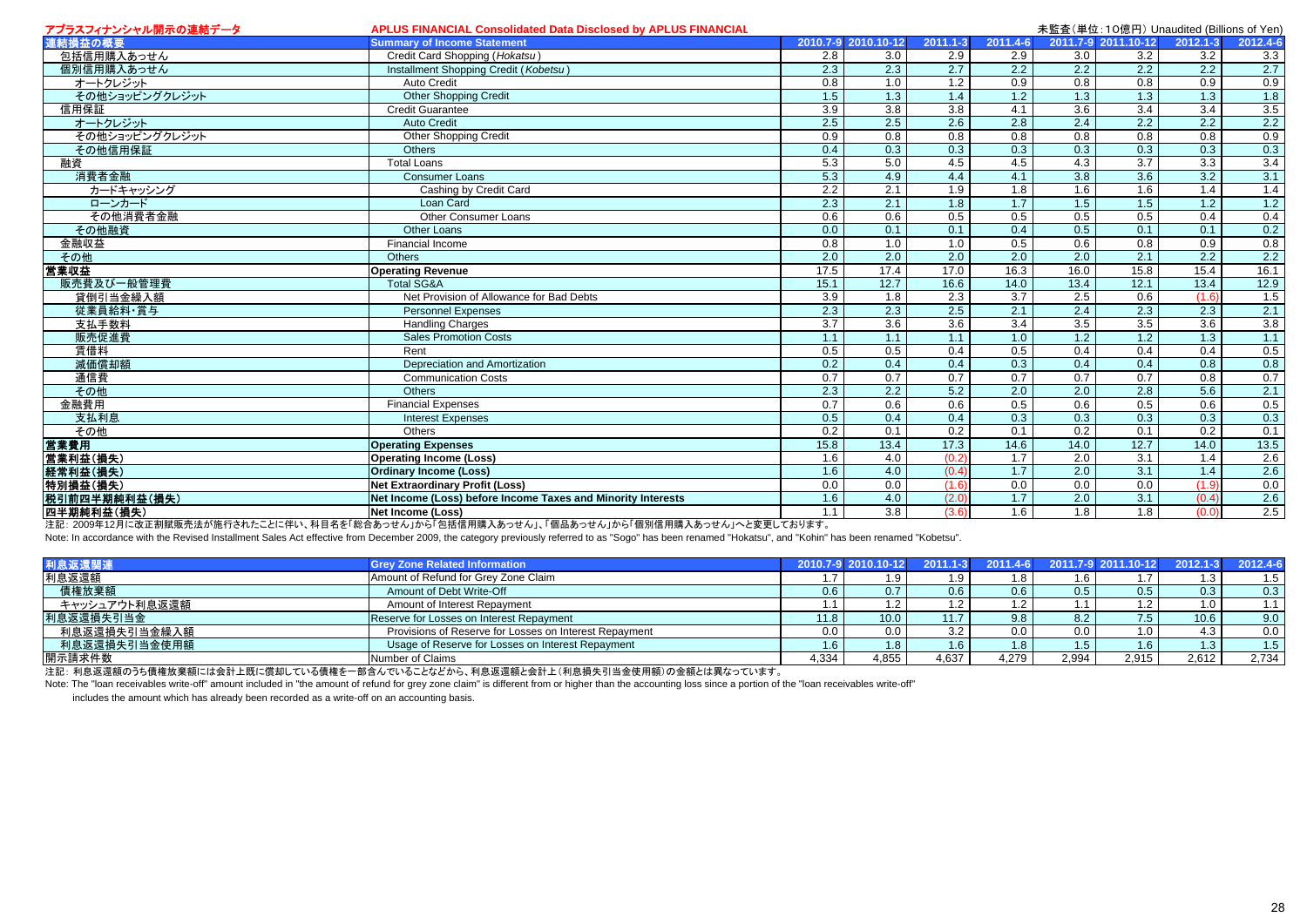|                   |                                                       |        |         |        |        |        |         | 未監査(単位: 10億円) Unaudited (Billions of Yen) |        |
|-------------------|-------------------------------------------------------|--------|---------|--------|--------|--------|---------|-------------------------------------------|--------|
| 営業債権残高            | <b>Account Receivables</b>                            | 2010.9 | 2010.12 | 2011.3 | 2011.6 | 2011.9 | 2011.12 | 2012.3                                    | 2012.6 |
| 割賦売掛金             | <b>Total Installment Receivables</b>                  | 372.1  | 367.8   | 335.3  | 392.4  | 335.1  | 339.5   | 339.5                                     | 332.9  |
| 包括信用購入あっせん        | Credit Card Shopping (Hokatsu)                        | 53.3   | 58.3    | 54.9   | 58.3   | 58.2   | 65.1    | 63.8                                      | 64.3   |
| 個別信用購入あっせん        | Installment Shopping Credit (Kobetsu)                 | 131.5  | 131.6   | 111.1  | 116.1  | 120.0  | 125.5   | 136.6                                     | 132.8  |
| オートクレジット          | <b>Auto Credit</b>                                    | 57.5   | 59.1    | 47.3   | 50.9   | 53.6   | 57.7    | 66.7                                      | 59.7   |
| その他ショッピングクレジット    | <b>Other Shopping Credit</b>                          | 74.0   | 72.4    | 63.7   | 65.2   | 66.3   | 67.8    | 69.8                                      | 73.0   |
| 融資                | <b>Total Loans</b>                                    | 187.1  | 177.8   | 169.1  | 217.8  | 156.8  | 148.8   | 139.0                                     | 135.7  |
| 消費者金融             | <b>Consumer Loans</b>                                 | 166.0  | 154.5   | 143.9  | 134.3  | 126.4  | 117.8   | 114.5                                     | 112.7  |
| カードキャッシング         | Cashing by Credit Card                                | 51.7   | 48.0    | 44.3   | 41.6   | 39.2   | 36.3    | 34.7                                      | 33.6   |
| ローンカード            | Loan Card                                             | 59.0   | 53.9    | 49.3   | 44.5   | 40.5   | 36.8    | 36.8                                      | 34.1   |
| その他消費者金融          | <b>Other Consumer Loans</b>                           | 55.2   | 52.5    | 50.3   | 48.1   | 46.6   | 44.7    | 42.9                                      | 44.9   |
| その他融資             | Other Loans                                           | 21.1   | 23.2    | 25.2   | 83.5   | 30.4   | 30.9    | 24.5                                      | 23.0   |
| その他               | <b>Others</b>                                         | 0.0    | 0.0     | 0.0    | 0.0    | 0.0    | 0.0     | 0.0                                       | 0.0    |
| 信用保証割賦売掛金         | Customers' Liabilities for Acceptances and Guarantees | 563.4  | 562.1   | 561.8  | 564.1  | 521.5  | 521.5   | 525.9                                     | 523.3  |
| オートクレジット          | <b>Auto Credit</b>                                    | 453.3  | 455.0   | 457.0  | 460.8  | 423.0  | 423.5   | 427.0                                     | 423.7  |
| 信用保証業務によるオフバランス残高 | Off-Balance Receivables in Credit Guarantee Business  | 86.7   | 82.5    | 77.6   | 72.9   | 70.6   | 68.6    | 67.5                                      | 67.1   |
| その他ショッピングクレジット    | <b>Other Shopping Credit</b>                          | 45.9   | 44.9    | 44.4   | 44.7   | 41.7   | 42.9    | 45.4                                      | 47.6   |
| 信用保証業務によるオフバランス残高 | Off-Balance Receivables in Credit Guarantee Business  | 50.0   | 50.0    | 51.3   | 53.1   | 56.9   | 63.1    | 68.9                                      | 75.1   |
| その他信用保証           | <b>Others</b>                                         | 64.0   | 62.2    | 60.3   | 58.6   | 56.8   | 55.1    | 53.4                                      | 51.9   |
| リース投資資産           | <b>Leased Investment Assets</b>                       | 2.9    | 2.3     | 1.9    | 1.5    | 1.1    | 0.8     | 0.6                                       | 0.4    |
| 営業債権残高合計          | <b>Total Account Receivables</b>                      | 938.4  | 932.4   | 899.1  | 958.1  | 857.9  | 862.0   | 866.2                                     | 856.7  |

注記: 2009年12月に改正割賦販売法が施行されたことに伴い、科目名を「総合あっせん」から「包括信用購入あっせん」、「個品あっせん」から「個別信用購入あっせん」へと変更しております。

Note: In accordance with the Revised Installment Sales Act effective from December 2009, the category previously referred to as "Sogo" has been renamed "Hokatsu", and "Kohin" has been renamed "Kobetsu".

| 順客数                        | <b>Number of Customers (Thousands)</b>                             | 2010.9  | 2010.12 | 2011.3  | 2011.6  | 2011.9  | 2011.12 | 2012.3  | 2012.6  |
|----------------------------|--------------------------------------------------------------------|---------|---------|---------|---------|---------|---------|---------|---------|
| ショッピングクレジット事業 新規信用供与件数(千件) | Number of New Transactions in Shopping Credit Business (Thousands) | 75.9    | 70.5    | 71.5    | 74.5    | 80.8    | 81.8    | 85.8    | 84.4    |
| 個別信用購入あっせん                 | Installment Shopping Credit (Kobetsu)                              | 36.7    | 28.8    | 30.3    | 31.8    | 33.8    | 35.2    | 37.0    | 37.2    |
| 信用保証                       | <b>Credit Guarantee</b>                                            | 39.2    | 41.6    | 41.2    | 42.6    | 47.0    | 46.5    | 48.8    | 47.1    |
| 加盟店数(千店)                   | <b>Number of Merchants</b>                                         | 910.4   | n/a     | 922.7   | n/a     | 937.9   | n/a     | 959.3   | n/a     |
| クレジットカード                   | <b>Credit Card</b>                                                 | 394.5   | n/al    | 397.4   | n/a     | 399.7   | n/a     | 401.8   | n/a     |
| ショッピングクレジット                | <b>Shopping Credit</b>                                             | 515.9   | n/a     | 525.2   | n/a     | 538.1   | n/a     | 557.5   | n/a     |
| 有効カード会員数(千人)               | Available Cardholders                                              | 7,962.9 | 7,830.1 | 7.701.0 | 7,573.0 | 7,435.9 | 7,291.0 | 127.2   | 6,964.3 |
| クレジットカード                   | <b>Credit Card</b>                                                 | 7,649.3 | 7.516.6 | 7.387.7 | 7,259.9 | 7.122.6 | 6,978.2 | 6,823.6 | 6,661.6 |
| ローンカード                     | Loan Card                                                          | 313.5   | 313.4   | 313.2   | 313.0   | 313.2   | 312.8   | 303.5   | 302.6   |
| カード新規獲得枚数(千枚)              | Number of New Card Issuance                                        | 81.4    | 50.0    | 45.3    | 47.9    | 47.5    | 43.4    | 47.3    | 50.3    |
| クレジットカード                   | Credit Card                                                        | 78.8    | 47.6    | 43.2    | 45.8    | 45.6    | 41.8    | 45.4    | 48.7    |
| ローンカード                     | Loan Card                                                          | 2.5     | 2.3     | 2.1     | 2.0     | 1.8     | 1.6     | 1.8     | 1.5     |
| 残高有口座数(千人)                 | Number of Active Accounts                                          | 493.2   | 478.8   | 456.0   | 447.1   | 436.5   | 419.9   | 401.3   | 392.0   |
| クレジットカードキャッシング             | Cashing by Credit Card                                             | 325.2   | 315.6   | 301.9   | 297.7   | 291.9   | 280.4   | 268.8   | 263.2   |
| ローンカード                     | Loan Card                                                          | 168.0   | 163.2   | 154.1   | 149.3   | 144.5   | 139.4   | 132.5   | 128.7   |

注記: 2009年12月に改正割賦販売法が施行されたことに伴い、科目名を「総合あっせん」から「包括信用購入あっせん」、「個品あっせん」から「個別信用購入あっせん」へと変更しております。

Note: In accordance with the Revised Installment Sales Act effective from December 2009, the category previously referred to as "Sogo" has been renamed "Hokatsu", and "Kohin" has been renamed "Kohetsu".

| 店舗 チャネ    |                                                       | <b>DOMA</b> THE | 2010.12<br>$\sim$ | 2011 | 2011 | 2011                   | 121      |          | 2012.6     |
|-----------|-------------------------------------------------------|-----------------|-------------------|------|------|------------------------|----------|----------|------------|
| 店舗数(箇所)   | <b>Branches</b>                                       | $\sim$<br>⊬ت    |                   |      |      | $\sim$<br>$\sim$<br>ບບ | າາ<br>၁၁ | 22<br>ບບ | $ -$<br>ບບ |
| CD台数(千台): | Cash Dispensers (CDs)<br>(Own and Tie-up) (Thousands) | 147             | n/a               | 148  | n/al | 149                    | n/a      | 149      | n/a        |
|           |                                                       |                 |                   |      |      |                        |          |          |            |
| 平均貸出金     | a Kates<br>Average L                                  | 2010.7          |                   | 40 T |      |                        |          | 2012.1   | 2012.4-6   |

| 平均貸出                                                            |                                                                                        |                                           |                   | 21 1 1 |       |       |       |       | 2012.4-6 |
|-----------------------------------------------------------------|----------------------------------------------------------------------------------------|-------------------------------------------|-------------------|--------|-------|-------|-------|-------|----------|
| 無担保ローン<br>ン(クレジットカードキャッシング、<br>$\overline{\phantom{a}}$<br>ンカート | n by Credit v<br>Card and Loa<br>(Card)<br>l Inconurad I<br>⊺ ∩on<br>nans<br>…ashin^ ∶ | $\sim$ $\sim$ $\sim$ $\sim$ $\sim$ $\sim$ | $\rightarrow - -$ | 17.6%  | 17.6% | 17.6% | 17.6% | 17.6% | 17.6%    |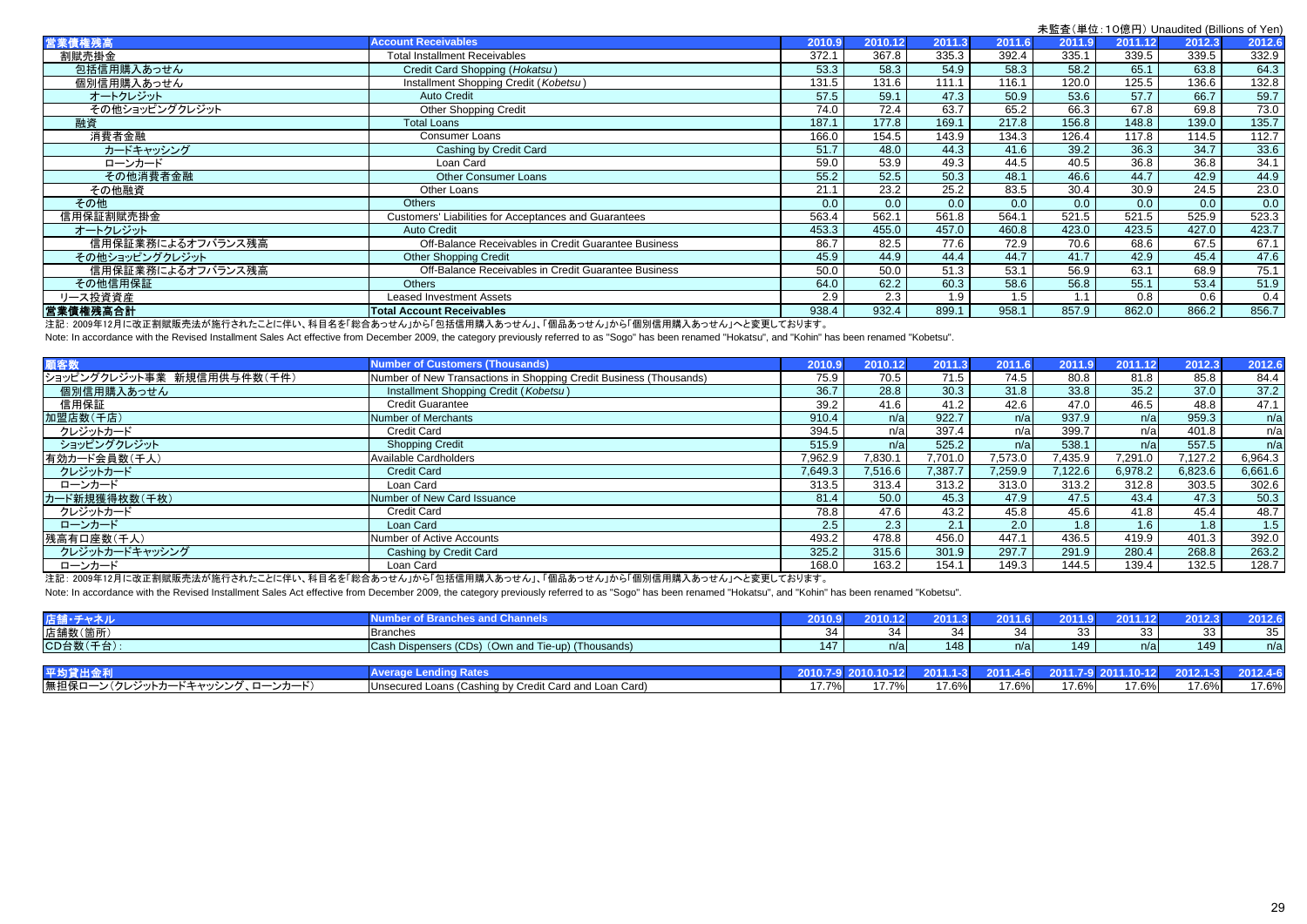|                            |                                                     |        |         |        |        | $\lambda = \frac{1}{2}$ and $\lambda = \frac{1}{2}$ and $\lambda = \frac{1}{2}$ and $\lambda = \frac{1}{2}$ and $\lambda = \frac{1}{2}$ |         |        |        |
|----------------------------|-----------------------------------------------------|--------|---------|--------|--------|-----------------------------------------------------------------------------------------------------------------------------------------|---------|--------|--------|
| 融資残高内訳                     | <b>Breakdown of Loan Receivables</b>                | 2010.9 | 2010.12 | 2011.3 | 2011.6 | 2011.9                                                                                                                                  | 2011.12 | 2012.3 | 2012.6 |
| 貸付金利別融資残高                  | Loan Receivables Outstanding by Interest Rate Zone  |        |         |        |        |                                                                                                                                         |         |        |        |
| 残高(クレジットカードキャッシング、ローンカード): | Outstanding (Cashing by Credit Card and Loan Card): |        |         |        |        |                                                                                                                                         |         |        |        |
| $~15.0\%$                  | $~15.0\%$                                           | 38.2   | 36.0    | 33.1   | 30.9   | 29.0                                                                                                                                    | 27.2    | 25.4   | 24.0   |
| $~18.0\%$                  | $~18.0\%$                                           | 94.0   | 88.2    | 81.1   | 76.7   | 73.1                                                                                                                                    | 68.9    | 64.3   | 62.2   |
| $~20.0\%$                  | $~20.0\%$                                           | 2.9    | 2.7     | 2.3    | 2.2    | 2.1                                                                                                                                     | 2.0     | 1.9    | 1.8    |
| $~25.0\%$                  | $~25.0\%$                                           | 6.1    | 5.8     | 5.1    | 4.9    | 4.7                                                                                                                                     | 4.5     | 4.2    | 4.1    |
| $~29.2\%$                  | ~29.2%                                              | 4.1    | 3.8     | 3.0    | 2.7    | 2.5                                                                                                                                     | 2.3     | 1.9    | 1.8    |
| 合計                         | Total                                               | 145.5  | 136.8   | 124.9  | 117.7  | 111.7                                                                                                                                   | 105.2   | 97.8   | 94.1   |
| 比率(クレジットカードキャッシング、ローンカード): | Ratios (Cashing by Credit Card and Loan Card):      |        |         |        |        |                                                                                                                                         |         |        |        |
| $~15.0\%$                  | $~15.0\%$                                           | 26.3%  | 26.4%   | 26.5%  | 26.3%  | 26.0%                                                                                                                                   | 25.9%   | 26.0%  | 25.6%  |
| $~18.0\%$                  | $~18.0\%$                                           | 64.6%  | 64.5%   | 65.0%  | 65.2%  | 65.4%                                                                                                                                   | 65.5%   | 65.8%  | 66.1%  |
| $~20.0\%$                  | $~20.0\%$                                           | 2.0%   | 2.0%    | 1.9%   | 1.9%   | 2.0%                                                                                                                                    | 2.0%    | 1.9%   | 2.0%   |
| $~25.0\%$                  | $~25.0\%$                                           | 4.2%   | 4.3%    | 4.1%   | 4.2%   | 4.3%                                                                                                                                    | 4.4%    | 4.3%   | 4.4%   |
| $~29.2\%$                  | $~29.2\%$                                           | 2.9%   | 2.8%    | 2.4%   | 2.4%   | 2.3%                                                                                                                                    | 2.2%    | 2.0%   | 2.0%   |
| 提                          | Total                                               | 100.0% | 100.0%  | 100.0% | 100.0% | 100.0%                                                                                                                                  | 100.0%  | 100.0% | 100.0% |
| カードタイプ別融資残高                | Loan Receivables Outstanding by Card Type           |        |         |        |        |                                                                                                                                         |         |        |        |
| クレジットカードキャッシング             | Cashing by Credit Card                              | 63.1   | 59.2    | 54.4   | 51.6   | 49.4                                                                                                                                    | 46.6    | 43.8   | 42.8   |
| ローンカード                     | Loan Card                                           | 82.3   | 77.5    | 70.4   | 66.1   | 62.2                                                                                                                                    | 58.5    | 53.9   | 51.3   |
| 合計                         | Total                                               | 145.5  | 136.8   | 124.9  | 117.7  | 111.7                                                                                                                                   | 105.2   | 97.8   | 94.1   |

注記: 旧金利体系で契約し、貸金業法完全施行後においても、新たな貸付が発生していない債権の一部については、金利を旧金利体系のまま据え置いており、金利体系として20%超に分類される債権は存在しております。

Note: Interest rates for receivables whose contracts were made under the previous interest rate system, and for which there has been no new borrowing, are not required

to be changed after the full implementation of the revised Money-Lending Business Control and Regulation Law. As a result, some receivables are classified as having

| 延滞残高、比率                       | <b>Balance and Ratio of Delinquent Unsecured Personal Loans</b> | 2010.9 | 2010.12 | 2011.3 | 2011.6       | 2011.9   | 2011.12 | 2012.3 | 2012.6 |
|-------------------------------|-----------------------------------------------------------------|--------|---------|--------|--------------|----------|---------|--------|--------|
| 無担保ローン(クレジットカードキャッシング、ローンカード) | Unsecured Loans (Cashing by Credit Card and Loan Card)          |        |         |        |              |          |         |        |        |
| 残高                            | Outstanding                                                     | 145.5  | 136.8   | 124.9  | 117.7        | 111.7    | 105.2   | 97.8   | 94.1   |
| 91~180日延滞残高                   | 91-180 Days Delinguency Amount                                  | 3.0    |         | 2.2    | <u> 2. I</u> | .4       | 1.1     | 0.8    | 0.9    |
| 91~180日延滞比率                   | 91-180 Days Delinguency Ratio                                   | 2.1%   | 1.9%    | 1.8%   | 1.8%         | 1.3%     | 1.1%    | 0.9%   | 1.0%   |
|                               |                                                                 |        |         |        |              |          |         |        |        |
| 加重平均借入金利                      | <b>Weighted Average Funding Rate</b>                            | 2010.9 |         | 2011.3 |              | 2011.9 7 | 2011.12 | 2012.3 | 2012.6 |
| 期中加重平均                        | During the Fiscal Year                                          | 0.7%   | 0.7%    | 0.7%   | 0.6%         | 0.6%     | 0.7%    | 0.7%   | 0.7%   |
| 期末加重平均                        | As of the Fiscal Year End                                       | 0.7%   | 0.7%    | 0.7%   | 0.6%         | 0.7%     | 0.7%    | 0.7%   | 0.7%   |
|                               |                                                                 |        |         |        |              |          |         |        |        |

| り残高            | un vutst<br>ooun               | 2010  |                 | <b>SOO A</b><br>20 F | 664 A | 2011  |       | 20123 |       |
|----------------|--------------------------------|-------|-----------------|----------------------|-------|-------|-------|-------|-------|
| 1口座あたり残高       | Credit Outstanding Per Account | 295.  | $\sim$<br>285.7 | 273.8                | 263.3 | 255.9 | 250.6 | 243.8 | 240.1 |
| クレジットカードキャッシング | Cashing by Credit Card         | 194.2 | $107 -$         | 180.3                | 173.3 | 169.4 | 166.4 | 163.2 | 162.7 |
| ローンカー          | Loan<br>າ Card                 | 490.3 | 475.∠           | 456.9                | 442.6 | 430.7 | 419.9 | 407.5 | 398.3 |

| 年齢別残?                         | <b>Balance by Age</b>                                  | 2010.9 | 2010   | 2011   |        |        | 2011.12 | 2012.3 | 2012.6 |
|-------------------------------|--------------------------------------------------------|--------|--------|--------|--------|--------|---------|--------|--------|
| 無担保ローン(クレジットカードキャッシング、ローンカード) | Unsecured Loans (Cashing by Credit Card and Loan Card) |        |        |        |        |        |         |        |        |
| $30$                          | $30$                                                   | 6.4%   | 6.1%   | 6.1%   | 5.9%   | 5.7%   | 5.5%    | 5.5%   | 5.4%   |
| -40                           | <40                                                    | 25.4%  | 25.0%  | 24.7%  | 24.4%  | 23.9%  | 23.5%   | 23.3%  | 23.0%  |
| $50$                          | < 50                                                   | 30.6%  | 30.8%  | 30.8%  | 31.1%  | 31.4%  | 31.6%   | 31.5%  | 31.7%  |
| < 60                          | <60                                                    | 23.7%  | 23.8%  | 23.8%  | 23.9%  | 23.9%  | 23.9%   | 23.9%  | 24.0%  |
| $>= 60$                       | Over 60                                                | 13.9%  | 14.3%  | 14.6%  | 14.8%  | 15.1%  | 15.5%   | 15.8%  | 15.9%  |
| 合計                            | Total                                                  | 100.0% | 100.0% | 100.0% | 100.0% | 100.0% | 100.0%  | 100.0% | 100.0% |

| 标为什                                  | <b>Considere</b>                                       | 2010.9 |        |        |        | 2011   | 2011.12 | 0.0409 | 2012.6 |
|--------------------------------------|--------------------------------------------------------|--------|--------|--------|--------|--------|---------|--------|--------|
| 無担保ローン(クレジットカードキャッシング、ロー<br>、ローンカード) | Unsecured Loans (Cashing by Credit Card and Loan Card) |        |        |        |        |        |         |        |        |
| 男性                                   | Male                                                   | 63.3%  | 63.7%  | 64.2%  | 64.7%  | 65.1%  | 65.5%   | 66.1%  | 66.4%  |
| カツ<br>- -                            | Female                                                 | 36.7%  | 36.3%  | 35.8%  | 35.3%  | 34.9%  | 34.5%   | 33.9%  | 33.6%  |
| 合言                                   | Total                                                  | 100.0% | 100.0% | 100.0% | 100.0% | 100.0% | 100.0%  | 100.0% | 100.0% |

| 実行残高別残高構成比                    | <b>Balance by Amount of Origination</b>                | 2010.9 | 2010.12 | 2011.3 |        | 2011.9 | 2011.12 | 2012.3 | 2012.6              |
|-------------------------------|--------------------------------------------------------|--------|---------|--------|--------|--------|---------|--------|---------------------|
| 無担保ローン(クレジットカードキャッシング、ローンカード) | Unsecured Loans (Cashing by Credit Card and Loan Card) |        |         |        |        |        |         |        |                     |
| 10万円未満                        | Less than JPY 100K                                     | 5.2%   | 5.5%    | 5.9%   | 6.5%   | 7.1%   | 7.2%    | 7.3%   | 7.8%                |
| 10万円以上、30万円未満                 | Over JPY 100K and less than JPY 300K                   | 22.9%  | 23.5%   | 24.8%  | 25.6%  | 26.5%  | 27.1%   | 28.5%  | 30.2%               |
| 30万円以上、50万円未満                 | Over JPY 300K and less than JPY 500K                   | 28.7%  | 29.0%   | 28.8%  | 28.6%  | 28.0%  | 28.1%   | 27.8%  | 27.0%               |
| 50万円以上、100万円未満                | Over JPY 500K and less than JPY 1M                     | 26.4%  | 25.5%   | 24.8%  | 24.3%  | 24.0%  | 23.9%   | 23.3%  | $22.\overline{6\%}$ |
| 100万円以上                       | Over JPY 1M                                            | 16.8%  | 16.4%   | 15.7%  | 15.0%  | 14.4%  | 13.8%   | 13.1%  | 12.5%               |
| 合計                            | Total                                                  | 100.0% | 100.0%  | 100.0% | 100.0% | 100.0% | 100.0%  | 100.0% | 100.0%              |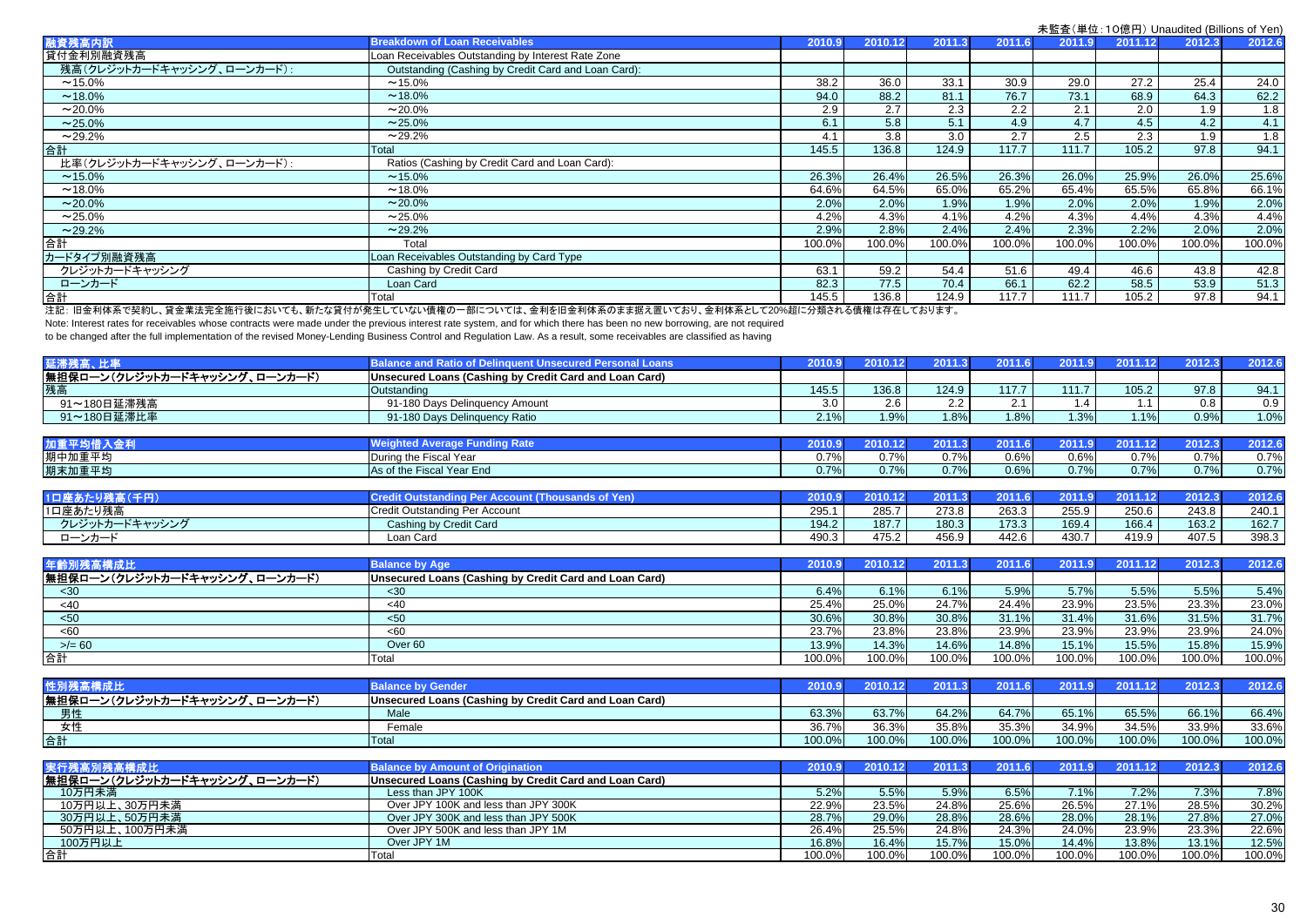#### 昭和リース株式会社の、銀行の勘定科目体系に組替後の、連結損 益計算書、貸借対照表データ **Showa Leasing Consolidated P/L and B/S Data, after Reclassification to**

| <b>Conform to Bank's Financial Statements, before Consolidating to Shinsei</b> |
|--------------------------------------------------------------------------------|
| <b>Bank</b>                                                                    |

| (新生銀行への連結会計処理前) | <b>Bank</b>                                              |      |                     |          |          | 未監査(単位: 10億円) Unaudited (Billions of Yen) |                     |          |          |
|-----------------|----------------------------------------------------------|------|---------------------|----------|----------|-------------------------------------------|---------------------|----------|----------|
| 連結損益計算書         | <b>Consolidated Statements of Income</b>                 |      | 2010.7-9 2010.10-12 | 2011.1-3 | 2011.4-6 |                                           | 2011.7-9 2011.10-12 | 2012.1-3 | 2012.4-6 |
| 資金運用収益          | Total Interest Income                                    | 0.3  | 0.3                 | 0.5      | 0.3      | 0.3                                       | 0.3                 | 0.3      | 0.4      |
| 役務取引等収益         | Fees and Commissions Income                              | 0.1  | 0.1                 | 0.1      | 0.3      | 0.4                                       | 0.1                 | 0.2      | 0.3      |
| その他業務収益         | Other Business Income                                    | 28.6 | 27.9                | 32.5     | 29.4     | 26.4                                      | 25.2                | 25.7     | 24.6     |
| その他経常収益         | Other Ordinary Income                                    | 0.0  | 0.0                 | 0.0      | 0.0      | 0.0                                       | 0.0                 | 0.0      | 0.0      |
| 経常収益            | <b>Ordinary Income</b>                                   | 29.1 | 28.4                | 33.2     | 30.2     | 27.2                                      | 25.7                | 26.3     | 25.4     |
| 資金調達費用          | <b>Total Interest Expenses</b>                           | 1.2  | 1.1                 |          | 1.2      | 1.0                                       | 0.8                 | 0.9      | 0.8      |
| 役務取引等費用         | Fees and Commissions Expenses                            | 0.0  | 0.0                 | 0.0      | 0.0      | 0.0                                       | 0.0                 | 0.0      | 0.0      |
| その他業務費用         | <b>Other Business Expenses</b>                           | 23.6 | 22.8                | 27.9     | 24.5     | 22.2                                      | 21.1                | 21.0     | 20.4     |
| 営業経費            | <b>Total General and Administrative Expenses</b>         | 1.8  | 1.9                 | 1.9      | 1.8      | 1.9                                       | 1.8                 | 1.9      | 1.8      |
| その他経常費用         | <b>Other Ordinary Expenses</b>                           | 1.4  | (1.0)               | 1.8      | (1.1)    | 0.7                                       | 1.2                 | 1.4      | 0.0      |
| 貸倒引当金繰入額        | Provision of Reserve for Loan Losses                     |      | (1.3)               |          | (1.5)    | 0.0                                       | 0.9                 | (1.3)    | (0.5)    |
| その他             | Others                                                   | 0.2  | 0.3                 | 0.7      | 0.4      | 0.7                                       | 0.2                 | 2.8      | 0.5      |
| 経常費用            | <b>Ordinary Expenses</b>                                 | 28.1 | 24.8                | 32.8     | 26.5     | 25.9                                      | 25.1                | 25.3     | 23.2     |
| 経常利益            | <b>Net Ordinary Income</b>                               | 0.9  | 3.6                 | 0.3      | 3.6      | 1.2                                       | 0.5                 | 1.0      | 2.2      |
| 特別利益            | Special Gains                                            | 0.0  | 0.0                 | 0.0      |          | 0.0                                       | 0.0                 | 0.0      |          |
| 特別損失            | Special Losses                                           | 0.0  | 0.0                 | 1.8      | 0.0      | 0.0                                       | 0.0                 | 0.0      | 0.0      |
| 税引前四半期純利益(損失)   | Income (Loss) before Income Taxes and Minority Interests | 0.9  | 3.6                 |          | 3.6      | 1.2                                       | 0.5                 | 1.0      | 2.2      |
| 税金              | Income Taxes (Benefit)                                   | 0.0  | 0.0                 | 0.0      | 0.0      | 0.0                                       | 0.3                 | 0.1      | 0.1      |
| 少数株主利益          | Minority Interests in Net Income of Subsidiaries         | 0.0  | 0.0                 | 0.0      | 0.0      | 0.0                                       | 0.0                 | 0.0      | 0.0      |
| 四半期純利益(損失)      | Net Income (Loss)                                        | 0.8  | 3.5                 | (1.5)    | 3.5      | 1.2                                       | 0.2                 | 0.8      | 2.0      |

| 連結貸借対照表        | <b>Consolidated Balance Sheets</b>             | 2010.9 | 2010.12 | 2011.3 | 2011.6 | 2011.9 | 2011.12 | 2012.3 | 2012.6 |
|----------------|------------------------------------------------|--------|---------|--------|--------|--------|---------|--------|--------|
| 資産の部:          | Assets:                                        |        |         |        |        |        |         |        |        |
| 現金預け金          | Cash and Due from Banks                        | 51.0   | 82.5    | 72.5   | 79.4   | 79.0   | 68.5    | 60.6   | 55.9   |
| 有価証券           | Securities                                     | 7.5    | 8.2     | 8.1    | 8.0    | 7.3    | 7.4     | 6.0    | 5.6    |
| 貸出金            | Loans and Bills Discounted                     | 36.3   | 34.4    | 34.9   | 34.3   | 33.2   | 33.7    | 41.1   | 37.8   |
| リース債権及びリース投資資産 | Lease Receivables and Leased Investment Assets | 204.5  | 203.4   | 206.1  | 199.5  | 198.3  | 195.6   | 197.4  | 195.3  |
| その他資産          | <b>Other Assets</b>                            | 130.8  | 128.7   | 130.0  | 127.1  | 125.1  | 134.8   | 141.7  | 138.2  |
| 割賦売掛金          | <b>Installment Sales Credit</b>                | 110.6  | 107.2   | 108.4  | 102.8  | 105.7  | 113.6   | 118.4  | 115.7  |
| 有形固定資産         | Premises and Equipment                         | 17.5   | 17.0    | 13.8   | 14.4   | 14.1   | 17.1    | 17.5   | 19.6   |
| 無形固定資産         | Intangible Assets                              | 1.6    | 1.5     | 1.5    | 1.4    | 1.4    | 1.3     | 1.3    | 1.2    |
| 繰延税金資産         | <b>Deferred Tax Assets</b>                     | 2.3    | 2.3     | 2.4    | 2.4    | 2.4    | 2.1     | 1.9    | 1.9    |
| 貸倒引当金          | <b>Reserve for Credit Losses</b>               | (11.1) | (9.8)   | (12.8) | (11.1) | (11.6) | (13.1)  | (12.4) | (11.2) |
| 資産の部合計         | <b>Total Assets</b>                            | 450.4  | 477.6   | 465.7  | 464.9  | 461.8  | 459.9   | 467.6  | 456.5  |
| 負債及び純資産        | <b>Liabilities and Equity</b>                  |        |         |        |        |        |         |        |        |
| 負債の部:          | Liabilities:                                   |        |         |        |        |        |         |        |        |
| コマーシャル・ペーパー    | <b>Commercial Paper</b>                        |        |         |        |        |        |         |        |        |
| 借用金            | <b>Borrowed Monev</b>                          | 317.7  | 332.8   | 328.4  | 312.5  | 300.9  | 291.0   | 305.2  | 292.4  |
| 短期社債           | Short-Term Corporate Bonds                     | 17.9   | 27.1    | 19.3   | 36.6   | 40.8   | 49.0    | 36.7   | 43.9   |
| 社債             | <b>Corporate Bonds</b>                         |        |         |        |        |        |         |        |        |
| その他負債          | <b>Other Liabilities</b>                       | 48.6   | 47.5    | 48.9   | 43.5   | 47.1   | 46.6    | 50.9   | 44.7   |
| 繰延税金負債         | <b>Deferred Tax Liabilities</b>                | 0.1    | 0.3     | 0.4    | 0.4    | 0.2    | 0.1     | 0.2    | 0.3    |
| 負債の部合計         | <b>Total Liabilities</b>                       | 387.0  | 410.3   | 399.9  | 395.5  | 391.6  | 389.3   | 396.0  | 383.7  |
| 純資産の部          | Equity:                                        |        |         |        |        |        |         |        |        |
| 株主資本合計         | <b>Total Shareholders' Equity</b>              | 63.0   | 66.5    | 65.0   | 68.6   | 69.8   | 70.1    | 70.9   | 72.0   |
| 資本金            | <b>Capital Stock</b>                           | 29.3   | 29.3    | 29.3   | 29.3   | 29.3   | 29.3    | 29.3   | 29.3   |
| 純資産の部合計        | <b>Total Equity</b>                            | 63.3   | 67.2    | 65.7   | 69.3   | 70.2   | 70.5    | 71.6   | 72.7   |
| 負債の部及び純資産の部合計  | <b>Total Liabilities and Equity</b>            | 450.4  | 477.6   | 465.7  | 464.9  | 461.8  | 459.9   | 467.6  | 456.5  |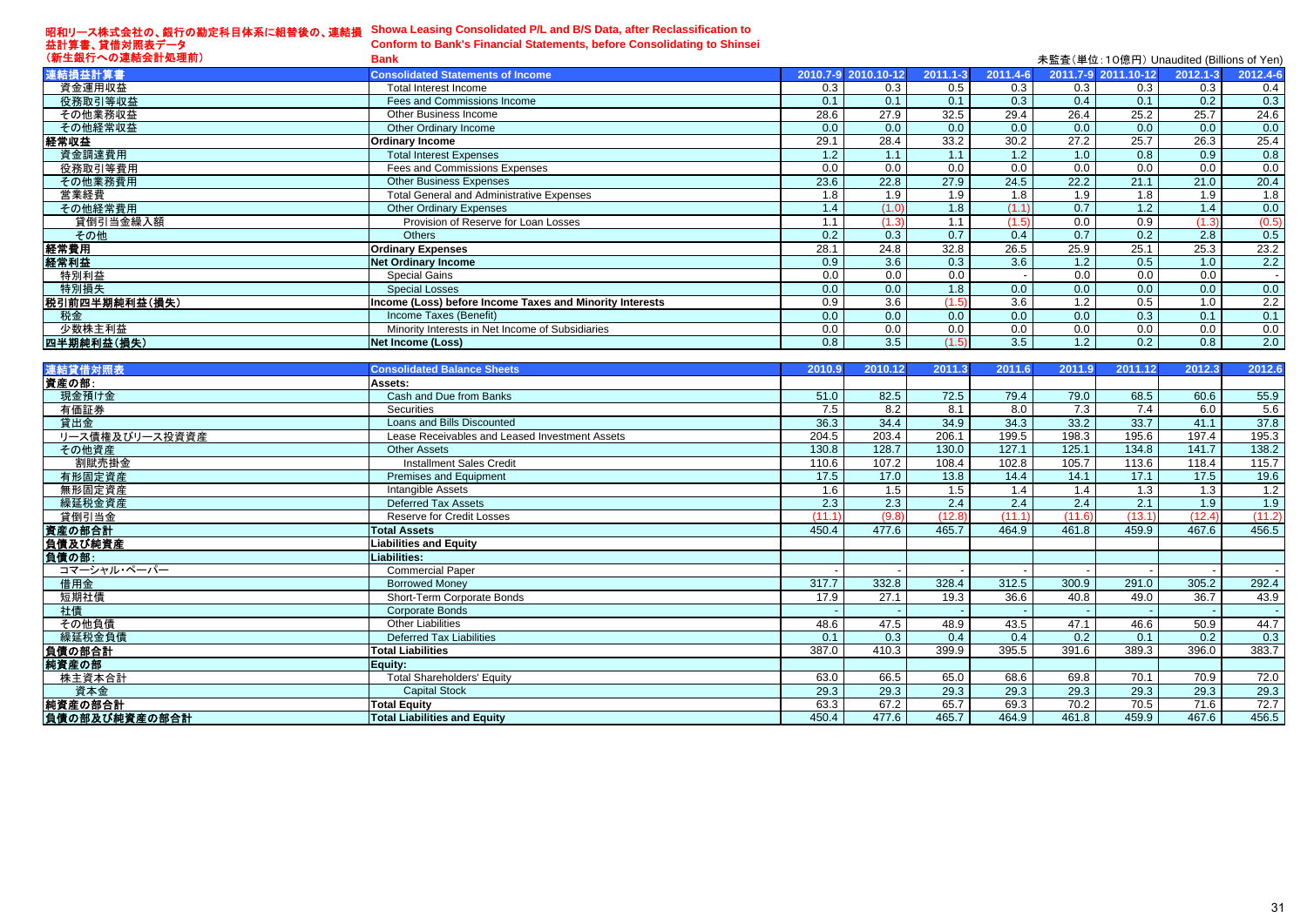| Section 5. 新生銀行 単体財務関連データ | 未監査(単位: 10億円) Unaudited (Billions of Yen)<br>Section 5. Shinsei Bank Non-Consolidated P/L and B/S Data |        |                          |                   |                  |                  |                     |                  |            |
|---------------------------|--------------------------------------------------------------------------------------------------------|--------|--------------------------|-------------------|------------------|------------------|---------------------|------------------|------------|
| 単体損益の概要                   | <b>Results of Operations (Non-Consolidated)</b>                                                        |        | 2010.7-9 2010.10-12      | 2011.1-3          | 2011.4-6         |                  | 2011.7-9 2011.10-12 | $2012.1 - 3$     | 2012.4-6   |
| 業務粗利益                     | <b>Total Gross Business Profit (Loss)</b>                                                              | 46.2   | 21.1                     | 23.7              | 13.9             | 24.3             | 21.0                | 35.5             | 24.8       |
| 資金利益                      | Net Interest Income                                                                                    | 22.5   | 12.6                     | 19.5              | 12.4             | 16.8             | 13.0                | 27.9             | 16.2       |
| 役務取引等利益                   | Net Fees and Commissions                                                                               | 6.0    | 3.9                      | 0.9               | $\overline{3.7}$ | 5.7              | 6.2                 | $\overline{2.4}$ | 4.4        |
| 特定取引利益                    | Net Trading Income                                                                                     | 2.4    | 1.1                      | 3.9               | 3.2              | $\overline{3.4}$ | 1.6                 | 5.1              | 4.1        |
| その他業務利益                   | Net Other Business Income                                                                              | 15.2   | 3.3                      | (0.7)             | (5.4)            | (1.7)            | 0.1                 | 0.1              | 0.1        |
| 経費                        | <b>Total Expenses</b>                                                                                  | 15.5   | 15.6                     | 14.7              | 13.4             | 13.9             | 17.4                | 17.8             | 16.7       |
| 実質業務純益                    | Net Business Profit (Jisshitsu Gyomu Jun-eki)                                                          | 30.7   | 5.4                      | 8.9               | 0.5              | 10.3             | 3.5                 | 17.7             | 8.1        |
| その他損益                     | Other Operating Expenses, Net                                                                          | (28.8) | 0.3                      | (12.9)            | 6.7              | (9.2)            | (7.0)               | (4.4)            | (0.4)      |
| 経常利益(損失)                  | <b>Net Ordinary Income (Loss)</b>                                                                      | 1.8    | 5.8                      | (4.0)             | 7.2              | 1.0              | (3.4)               | 13.2             | 7.7        |
| 特別利益(損失)                  | Extraordinary Income (Loss)                                                                            | 4.4    | (3.1)                    | 2.6               | (0.0)            | (1.2)            | (0.0)               | (0.4)            | (0.5)      |
| 税引前四半期純利益(損失)             | ncome (Loss) before Income Taxes                                                                       | 6.3    | 2.7                      | (1.3)             | 7.1              | (0.1)            | (3.5)               | 12.8             | 7.2        |
| 法人税、住民税及び事業税              | <b>Current Income Taxes (Benefit)</b>                                                                  | (0.1)  | (0.1)                    | (0.0)             | 0.4              | (0.1)            | 0.0                 | (0.2)            | (0.1)      |
| 法人税等調整額                   |                                                                                                        |        |                          | (0.2)             | (0.0)            | 2.0              | 0.0                 | 0.0              | (0.0)      |
|                           | Deferred Income Taxes Expense (Benefit)                                                                | 1.8    | $\overline{\phantom{a}}$ |                   |                  |                  |                     |                  |            |
| 四半期純利益(損失)                | <b>Net Income (Loss)</b>                                                                               | 4.6    | 2.8                      | (0.9)             | 6.6              | (2.1)            | (3.6)               | 12.9             | 7.4        |
| 単体損益計算書                   | <b>Non-Consolidated Statements of Operations</b>                                                       |        | 2010.7-9 2010.10-12      | $2011.1 - 3$      | 2011.4-6         |                  | 2011.7-9 2011.10-12 | 2012.1-3         | 2012.4-6   |
| 経常収益                      | <b>Ordinary Income</b>                                                                                 | 66.1   | 37.8                     | 40.4              | 42.6             | 43.7             | 35.9                | 52.9             | 41.1       |
|                           | Interest income                                                                                        | 35.3   | 24.9                     | 30.1              | 22.9             | 26.9             | 22.9                | 37.0             | 24.6       |
| 資金運用収益<br>貸出金利息           | Interest on Loans and Bills Discounted                                                                 | 18.7   | 16.8                     | 15.7              | 16.2             | 15.8             | 15.9                | 15.9             | 15.9       |
|                           | Interest and Dividends on Securities                                                                   | 13.4   | 5.4                      | 13.4              | 5.6              | 10.4             | 6.3                 | 20.3             | 8.0        |
| 有価証券利息配当金                 |                                                                                                        | 3.0    | 2.6                      | 1.0               | 1.1              | 0.7              | 0.6                 | 0.7              | 0.6        |
| その他の資金運用収益                | Other Interest Income                                                                                  |        |                          |                   |                  |                  |                     | 4.0              |            |
| 役務取引等収益                   | Fees and Commissions Income                                                                            | 3.5    | 3.3                      | 3.4               | 4.0              | 3.7              | 3.6                 | 5.0              | 4.1<br>5.4 |
| 特定取引収益                    | Trading Income                                                                                         | 3.6    | 0.0                      | 2.5               | 4.7              | 4.8              | 2.0                 |                  |            |
| その他業務収益                   | Other Business Income                                                                                  | 17.6   | 4.0                      | 3.4               | 0.4              | 2.3              | 1.0                 | 0.6              | 1.8        |
| その他経常収益                   | Other Ordinary Income                                                                                  | 6.0    | 5.5                      | 0.8               | 10.3             | 5.8              | 6.3                 | 6.1              | 5.0        |
| 貸倒引当金戻入益                  | Net Reversal of Reserve for Credit Losses                                                              |        |                          |                   |                  |                  |                     |                  | 0.7        |
| その他                       | Other                                                                                                  | 6.0    | 5.5                      | 0.8               | 10.3             | 5.8              | 6.3                 | 6.1              | 4.2        |
| 経常費用                      | <b>Ordinary Expenses</b>                                                                               | 64.2   | 32.0                     | 44.4              | 35.3             | 42.6             | 39.4                | 39.6             | 33.3       |
| 資金調達費用                    | <b>Interest Expenses</b>                                                                               | 13.6   | 13.0                     | 11.2              | 11.1             | 10.7             | 10.5                | 9.6              | 8.9        |
| 預金利息                      | <b>Interest on Deposits</b>                                                                            | 8.5    | 8.1                      | 7.5               | 7.4              | 7.5              | 7.3                 | 6.3              | 5.8        |
| 社債利息                      | Interest on Corporate Bonds                                                                            | 3.5    | 3.5                      | 2.2               | 2.1              | 2.0              | 2.1                 | 2.2              | 1.9        |
| その他の資金調達費用                | <b>Other Interest Expenses</b>                                                                         | 1.4    | 1.3                      | 1.4               | 1.5              | 1.1              | 1.1                 | 1.0              | 1.0        |
| 役務取引等費用                   | Fees and Commissions Expenses                                                                          | 2.6    | 2.2                      | 2.2               | 2.3              | 2.5              | 2.2                 | 2.5              | 2.5        |
| 特定取引費用                    | <b>Trading Losses</b>                                                                                  | 1.2    | (1.1)                    | (1.4)             | 1.4              | 1.4              | 0.3                 | (0.0)            | 1.3        |
| その他業務費用                   | <b>Other Business Expenses</b>                                                                         | 2.3    | 0.6                      | 4.2               | 5.9              | 4.0              | 0.9                 | 0.5              | 1.7        |
| 営業経費                      | General and Administrative Expenses                                                                    | 16.1   | 16.2                     | 15.4              | 14.0             | 14.5             | 18.0                | 18.4             | 17.2       |
| その他経常費用                   | <b>Other Ordinary Expenses</b>                                                                         | 28.1   | 0.8                      | 12.7              | 0.4              | 9.4              | 7.3                 | 8.4              | 1.5        |
| 貸倒引当金繰入額                  | Provision of Reserve for Credit Losses                                                                 | 24.0   | (0.3)                    | 10.2              | 0.1              | 2.0              | 6.4                 | 5.2              |            |
| その他                       | Other                                                                                                  | 4.1    | 1.2                      | 2.4               | 0.2              | 7.3              | 0.8                 | $\overline{3.1}$ | 1.5        |
| 経常利益(損失)                  | <b>Ordinary Profit (Loss)</b>                                                                          | 1.8    | 5.8                      | (4.0)             | 7.2              | 1.0              | (3.4)               | 13.2             | 7.7        |
| 特別利益                      | <b>Extraordinary Gains</b>                                                                             | 4.8    | 28.6                     | 3.1               | 0.0              | 0.0              | 0.0                 | 0.0              | 0.0        |
| 特別損失                      | <b>Extraordinary Losses</b>                                                                            | 0.4    | 31.7                     | 0.5               | 0.1              | 1.3              | 0.0                 | 0.4              | 0.5        |
| 税引前四半期純利益(損失)             | ncome (Loss) before Income Taxes                                                                       | 6.3    | 2.7                      | (1.3)             | 7.1              | (0.0)            | (3.5)               | 12.8             | 7.2        |
| 税金:                       | Income Taxes (Benefit):                                                                                |        |                          |                   |                  |                  |                     |                  |            |
| 法人税、住民税及び事業税              | Income Taxes (Benefits) - Current                                                                      | (0.1)  | (0.1)                    | (0.0)             | 0.4              | (0.0)            | 0.0                 | (0.0)            | (0.1)      |
| 法人税等調整額                   | Income Taxes (Benefits) - Deferred                                                                     | 1.8    |                          | (0.0)             | (0.0)            | 2.0              | 0.0                 | 0.0              | (0.0)      |
| 四半期純利益(損失)                | Net Income (Loss)                                                                                      | 4.6    | 2.8                      | (0.0)             | 6.6              | (2.1)            | (3.6)               | 12.9             | 7.4        |
|                           |                                                                                                        |        |                          |                   |                  |                  |                     |                  |            |
| 与信関連費用 (単体)               | <b>Net Credit Costs (Recoveries) (Non-Consolidated)</b>                                                |        | 2010.7-9 2010.10-12      | 2011.1-3<br>(0.0) | 2011.4-6         |                  | 2011.7-9 2011.10-12 | 2012.1-3         | 2012.4-6   |
| 貸出金償却·債権処分損               | Losses on Write-Off of Loans / Losses on Sale of Loans                                                 | 3.8    | (0.8)                    |                   | 0.0              | 2.0              | (0.0)               | 0.1              | 0.5        |
| 貸倒引当金繰入(戻入益)              | Net Provision (Reversal) of Reserve for Loan Losses                                                    | 24.0   | (0.3)                    | 10.2              | 0.1              | 2.0              | 6.4                 | $\overline{5.2}$ | (0.7)      |
| 一般貸倒引当金繰入                 | Net (Reversal) Provision of General Reserve for Loan Losses                                            | 17.4   | 0.4                      | 0.9               | (0.5)            | (0.0)            | (3.4)               | (1.1)            | (1.6)      |
| 個別貸倒引当金繰入                 | Net (Reversal) Provision of Specific Reserve for Loan Losses                                           | 6.5    | (0.8)                    | 9.3               | 0.7              | 2.1              | 9.9                 | 6.4              | 0.9        |
| 特定海外債権引当勘定繰入              | Net (Reversal) Provision of Reserve for Loan Losses to                                                 | (0.0)  | (0.0)                    | 0.0               |                  | (0.0)            | 0.0                 | 0.0              |            |
|                           | <b>Restructuring Countries</b>                                                                         |        |                          |                   |                  |                  |                     |                  |            |
| 償却債権取立益                   | Recoveries of written-off claims                                                                       |        |                          |                   | (0.6)            | (0.7)            | (0.7)               | (3.0)            | (0.7)      |
| 与信関連費用                    | <b>Net Credit Costs (Recoveries)</b>                                                                   | 27.8   | (1.2)                    | 10.2              | (0.4)            | 3.3              | 5.7                 | 2.3              | (0.9)      |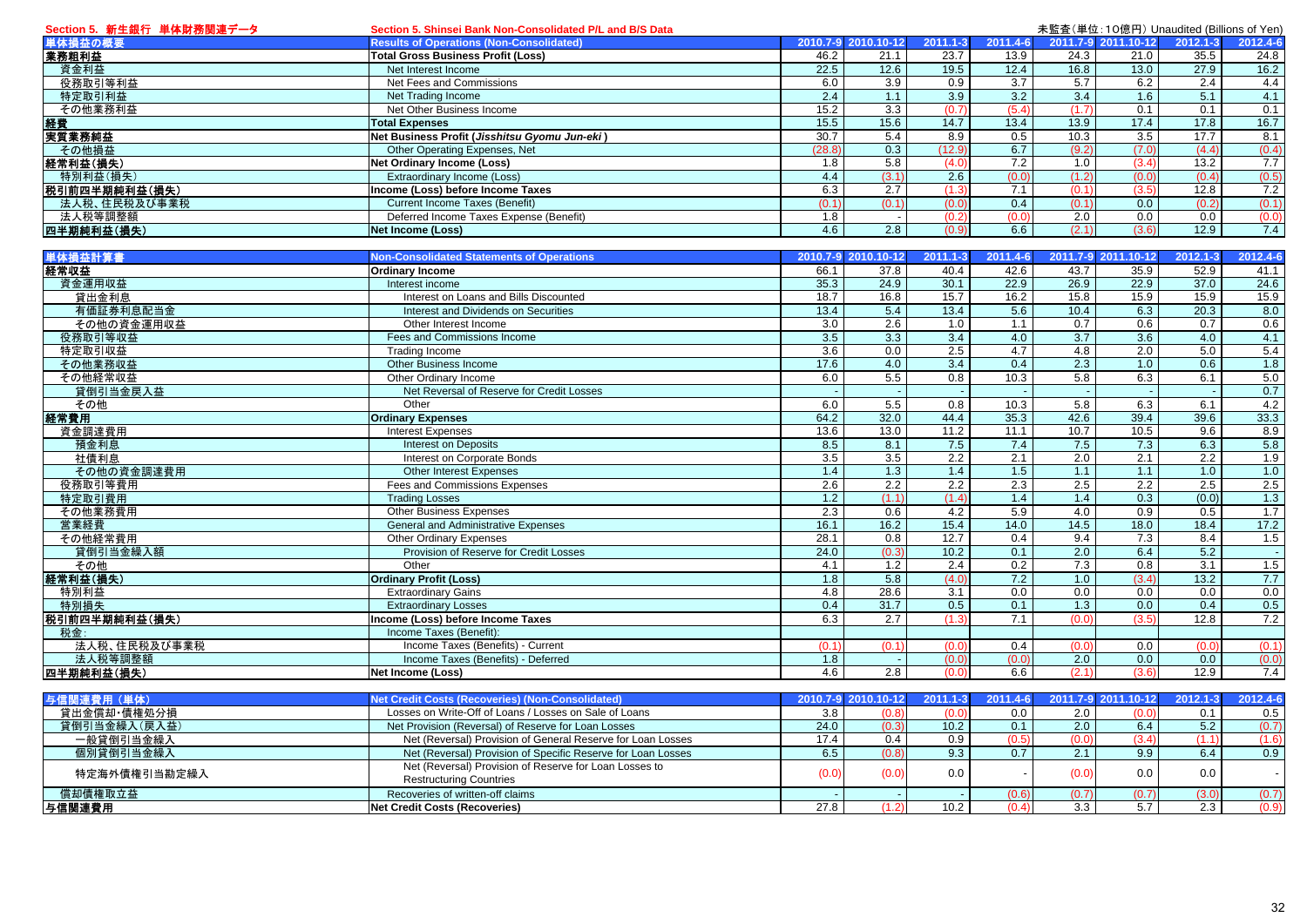| 木血且 \丰��. TOjiši ]/ Oriduulted (Dillions of Terry |                                                                                                  |         |                     |              |          |         |                     |          |          |
|---------------------------------------------------|--------------------------------------------------------------------------------------------------|---------|---------------------|--------------|----------|---------|---------------------|----------|----------|
| 資金運用/調達の状況<br>(平均残高)(単体)                          | Interest-Earning Assets and Interest-Bearing Liabilities<br>(Average Balance) (Non-Consolidated) |         | 2010.7-9 2010.10-12 | $2011.1 - 3$ | 2011.4-6 |         | 2011.7-9 2011.10-12 | 2012.1-3 | 2012.4-6 |
| 資金運用勘定:                                           | <b>Interest-Earning Assets:</b>                                                                  |         |                     |              |          |         |                     |          |          |
| 現金預け金                                             | Cash and Due from Banks                                                                          | 32.7    | 23.8                | 13.7         | 33.2     | 18.1    | 23.6                | 23.4     | 23.0     |
| コールローン                                            | Call Loans                                                                                       | 62.6    | 69.5                | 73.9         | 26.7     | 22.7    | 36.7                | 67.9     | 42.3     |
| 買現先勘定                                             | Receivables under Resale Agreements                                                              |         |                     |              |          |         | 8.9                 | 15.9     | 21.8     |
| 債券貸借取引支払保証金                                       | <b>Collateral Related to Securities Borrowing Transactions</b>                                   | 200.2   | 157.1               | 35.2         | 9.0      | 8.5     | 2.8                 | 18.8     | 14.9     |
| 有価証券                                              | <b>Securities</b>                                                                                | 3,178.4 | 3,205.1             | 3,938.3      | 3,430.5  | 2,910.9 | 2,520.3             | 2,301.9  | 2,259.5  |
| 貸出金                                               | Loans and Bills Discounted                                                                       | 4,352.6 | 4,205.5             | 4,023.3      | 4,014.4  | 4,045.2 | 4,016.0             | 4,013.0  | 4,082.5  |
| その他資金運用                                           | Other Interest-Earning Assets                                                                    | 468.7   | 444.1               | 443.1        | 322.0    | 253.8   | 255.7               | 245.5    | 241.9    |
| 金利スワップ等                                           | Interest Rate and Funding Swaps                                                                  |         |                     |              |          |         |                     |          |          |
| 資金運用勘定合計                                          | <b>Total Interest-Earning Assets</b>                                                             | 8.295.5 | 8,105.3             | 8,527.7      | 7.836.0  | 7,259.4 | 6.864.3             | 6.686.6  | 6,686.2  |
| 資金調達勘定:                                           | Interest-Bearing Liabilities:                                                                    |         |                     |              |          |         |                     |          |          |
| 預金                                                | <b>Deposits</b>                                                                                  | 5,954.1 | 5,831.1             | 5,591.6      | 5,520.3  | 5,542.6 | 5,649.1             | 5,594.1  | 5,499.1  |
| 讓渡性預金                                             | Negotiable Certificates of Deposit                                                               | 305.0   | 285.5               | 272.2        | 248.0    | 255.3   | 231.4               | 181.7    | 203.0    |
| 債券                                                | <b>Debentures</b>                                                                                | 445.0   | 412.1               | 373.7        | 340.4    | 327.9   | 312.4               | 304.1    | 292.9    |
| コールマネー                                            | Call Monev                                                                                       | 181.2   | 166.3               | 162.2        | 155.8    | 145.6   | 140.3               | 149.6    | 129.6    |
| 売現先勘定                                             | Payable under Repurchase Agreements                                                              | 5.0     | (0.0)               | (0.0)        |          |         |                     |          |          |
| 債券貸借取引受入保証金                                       | <b>Collateral Related to Securities Lending Transactions</b>                                     | 160.4   | 182.8               | 402.0        | 535.2    | 324.2   | 106.5               | 44.2     | 160.1    |
| 借用金                                               | <b>Borrowed Money</b>                                                                            | 1,051.8 | ,015.2              | ,437.2       | 775.4    | 286.3   | 259.1               | 241.7    | 270.9    |
| 社債                                                | Corporate Bonds                                                                                  | 322.0   | 300.9               | 220.7        | 222.7    | 215.7   | 209.7               | 208.0    | 209.1    |
| その他資金調達勘定                                         | Other Interest-Bearing Liabilities                                                               | 0.2     | 0.1                 | 0.1          | 0.1      | 0.1     | 0.1                 | 0.1      | 0.1      |
| 金利スワップ等                                           | Interest Rate and Funding Swaps                                                                  |         |                     |              |          |         |                     |          |          |
| 資金調達勘定合計                                          | <b>Total Interest-Bearing Liabilities</b>                                                        | 8,425.2 | 8,194.4             | 8,460.1      | 7,798.2  | 7,098.0 | 6,908.9             | 6,723.8  | 6,765.1  |
| 資金運用収益一資金調達費用                                     | Net Interest Income/Yield on Interest-Earning Assets                                             | 8,295.5 | 8,105.3             | 8,527.7      | 7,836.0  | 7,259.4 | 6,864.3             | 6,686.6  | 6,686.2  |
|                                                   |                                                                                                  |         |                     |              |          |         |                     |          |          |
| 資金運用/調達の状況                                        | nterest-Earning Assets and Interest-Bearing Liabilities                                          |         | 2010.7-9 2010.10-12 | $2011.1 - 3$ | 2011.4-6 |         | 2011.7-9 2011.10-12 | 2012.1-3 | 2012.4-6 |
| (利息)(単体)                                          | (Interest) (Non-Consolidated)                                                                    |         |                     |              |          |         |                     |          |          |
| 資金運用勘定:                                           | <b>Interest-Earning Assets:</b>                                                                  |         |                     |              |          |         |                     |          |          |
| 現金預け金                                             | Cash and Due from Banks                                                                          | 0.0     | 0.0                 | 0.0          | 0.0      | 0.0     | 0.0                 | 0.0      | 0.0      |

| 貫金連用勘定:       | Interest-Earning Assets:                                     |      |      |      |      |       |       |      |      |
|---------------|--------------------------------------------------------------|------|------|------|------|-------|-------|------|------|
| 現金預け金         | Cash and Due from Banks                                      | 0.0  | 0.0  | 0.0  | 0.0  | 0.0   | 0.0   | 0.0  | 0.0  |
| コールローン        | Call Loans                                                   | 0.0  | 0.0  | 0.0  | 0.0  | 0.0   | 0.0   | 0.0  | 0.0  |
| 買現先勘定         | Receivables under Resale Agreements                          |      |      |      |      |       | 0.0   | 0.0  | 0.0  |
| 債券貸借取引支払保証金   | Collateral Related to Securities Borrowing Transactions      | 0.0  | 0.0  | 0.0  | 0.0  | 0.0   | 0.0   | 0.0  | 0.0  |
| 有価証券          | <b>Securities</b>                                            | 13.4 | 5.4  | 13.4 | 5.6  | 10.4  | 6.3   | 20.3 | 8.0  |
| 貸出金           | Loans and Bills Discounted                                   | 18.7 | 16.8 | 15.7 | 16.2 | 15.8  | 15.9  | 15.9 | 15.9 |
| その他資金運用       | Other Interest-Bearing Assets                                | 1.6  | 1.4  | 1.4  | 0.9  | 0.5   | 0.6   | 0.6  | 0.5  |
| 金利スワップ等       | Interest Rate and Funding Swaps                              | 1.3  |      |      | 0.0  | 0.0   | (0.0) | 0.0  | 0.0  |
| 資金運用勘定合計      | <b>Total Interest-Earning Assets</b>                         | 35.3 | 23.8 | 30.6 | 22.9 | 26.9  | 22.9  | 37.0 | 24.6 |
| 資金調達勘定:       | Interest-Bearing Liabilities:                                |      |      |      |      |       |       |      |      |
| 預金            | <b>Deposits</b>                                              | 8.5  | 8.1  | 7.5  | 7.4  | 7.5   | 7.3   | 6.3  | 5.8  |
| 讓渡性預金         | Negotiable Certificates of Deposit                           | 0.1  | 0.1  | 0.1  | 0.1  | 0.1   | 0.0   | 0.0  | 0.0  |
| 債券            | <b>Debentures</b>                                            | 0.6  | 0.5  | 0.4  | 0.4  | 0.3   | 0.3   | 0.3  | 0.2  |
| コールマネー        | Call Money                                                   | 0.0  | 0.0  | 0.0  | 0.0  | 0.0   | 0.0   | 0.0  | 0.0  |
| 売現先勘定         | Payable under Repurchase Agreements                          | 0.0  |      |      |      |       |       |      |      |
| 債券貸借取引受入保証金   | <b>Collateral Related to Securities Lending Transactions</b> | 0.0  | 0.0  | 0.1  | 0.2  | 0.1   | 0.0   | 0.0  | 0.0  |
| 借用金           | <b>Borrowed Money</b>                                        | 0.5  | 0.5  | 0.6  | 0.5  | 0.6   | 0.6   | 0.6  | 0.6  |
| 社債            | Corporate Bonds                                              | 3.5  | 3.5  | 2.2  | 2.1  | 2.0   | 2.1   | 2.2  | 1.9  |
| その他資金調達勘定     | Other Interest-Bearing Liabilities                           | 0.0  | 0.0  | 0.0  | 0.1  | (0.1) | 0.0   | 0.0  | 0.0  |
| 金利スワップ等       | Interest Rate and Funding Swaps                              |      |      |      |      |       |       |      |      |
| 資金調達勘定合計      | <b>Total Interest-Bearing Liabilities</b>                    | 13.6 | 13.0 | 11.2 | 11.1 | 10.7  | 10.5  | 9.6  | 8.9  |
| 資金運用収益一資金調達費用 | Net Interest Income/Yield on Interest-Earning Assets         | 21.6 | 10.8 | 19.4 | 11.8 | 16.2  | 12.4  | 27.3 | 15.7 |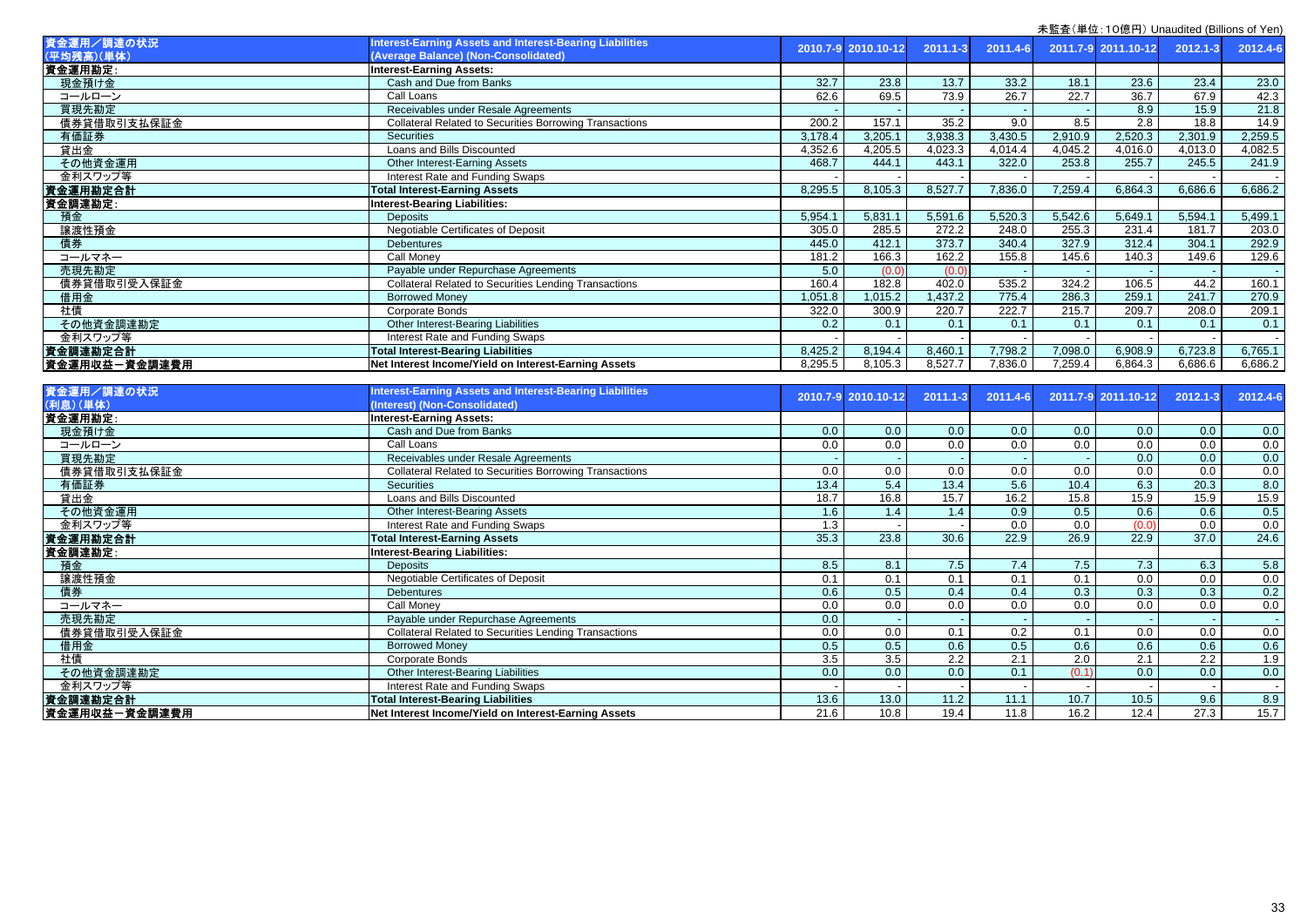|                             |                                                                                                 | <b>木血且 \宇吐. TV応I ]/ Unaudited (Dillions Of Ten</b> |                     |              |          |       |                     |          |          |
|-----------------------------|-------------------------------------------------------------------------------------------------|----------------------------------------------------|---------------------|--------------|----------|-------|---------------------|----------|----------|
| 資金運用/調達の状況<br>(利回り(%)) (単体) | Interest-Earning Assets and Interest-Bearing Liabilities<br>(Yield/Rate (%)) (Non-Consolidated) |                                                    | 2010.7-9 2010.10-12 | $2011.1 - 3$ | 2011.4-6 |       | 2011.7-9 2011.10-12 | 2012.1-3 | 2012.4-6 |
|                             |                                                                                                 |                                                    |                     |              |          |       |                     |          |          |
| 資金運用勘定:                     | <b>Interest-Earning Assets:</b>                                                                 |                                                    |                     |              |          |       |                     |          |          |
| 現金預け金                       | Cash and Due from Banks                                                                         | 0.54                                               | 0.70                | 1.48         | 1.15     | 1.31  | 0.71                | 1.05     | 1.01     |
| コールローン                      | Call Loans                                                                                      | 0.16                                               | 0.19                | 0.13         | 0.15     | 0.22  | 0.36                | 0.17     | 0.16     |
| 買現先勘定                       | Receivables under Resale Agreements                                                             |                                                    |                     |              |          |       | 0.40                | 0.37     | 0.39     |
| 債券貸借取引支払保証金                 | <b>Collateral Related to Securities Borrowing Transactions</b>                                  | 0.12                                               | 0.11                | 0.10         | 0.08     | 0.08  | 0.10                | 0.11     | 0.11     |
| 有価証券                        | <b>Securities</b>                                                                               | 1.68                                               | 0.67                | 1.38         | 0.66     | 1.42  | 1.00                | 3.55     | 1.42     |
| 貸出金                         | Loans and Bills Discounted                                                                      | 1.70                                               | 1.59                | 1.58         | 1.62     | 1.55  | 1.58                | 1.59     | 1.56     |
| その他資金運用                     | Other Interest-Bearing Assets                                                                   | 1.38                                               | 1.30                | 1.32         | 1.15     | 0.87  | 0.96                | 1.01     | 0.86     |
| 金利スワップ等                     | Interest Rate and Funding Swaps                                                                 |                                                    |                     |              |          |       |                     |          |          |
| 資金運用勘定合計                    | <b>Total Interest-Earning Assets</b>                                                            | 1.68                                               | 1.16                | 1.45         | 1.18     | 1.47  | 1.33                | 2.22     | 1.47     |
| 資金調達勘定:                     | <b>Interest-Bearing Liabilities:</b>                                                            |                                                    |                     |              |          |       |                     |          |          |
| 預金                          | <b>Deposits</b>                                                                                 | 0.57                                               | 0.55                | 0.54         | 0.54     | 0.53  | 0.51                | 0.45     | 0.43     |
| 讓渡性預金                       | Negotiable Certificates of Deposit                                                              | 0.21                                               | 0.20                | 0.20         | 0.17     | 0.16  | 0.15                | 0.15     | 0.15     |
| 債券                          | <b>Debentures</b>                                                                               | 0.57                                               | 0.53                | 0.51         | 0.50     | 0.48  | 0.43                | 0.40     | 0.39     |
| コールマネー                      | Call Monev                                                                                      | 0.11                                               | 0.11                | 0.11         | 0.11     | 0.11  | 0.11                | 0.11     | 0.10     |
| 売現先勘定                       | Payable under Repurchase Agreements                                                             | 0.11                                               | 0.00                | 0.00         |          |       |                     |          |          |
| 債券貸借取引受入保証金                 | <b>Collateral Related to Securities Lending Transactions</b>                                    | 0.12                                               | 0.18                | 0.16         | 0.16     | 0.15  | 0.08                | 0.09     | 0.10     |
| 借用金                         | <b>Borrowed Money</b>                                                                           | 0.20                                               | 0.20                | 0.17         | 0.29     | 0.83  | 0.92                | 1.00     | 0.91     |
| 社債                          | Corporate Bonds                                                                                 | 4.41                                               | 4.66                | 4.16         | 3.95     | 3.79  | 4.02                | 4.33     | 3.80     |
| その他資金調達勘定                   | Other Interest-Bearing Liabilities                                                              | ***                                                | $***$               | $***$        | ***      | $***$ | $***$               | $***$    | ***      |
| 金利スワップ等                     | Interest Rate and Funding Swaps                                                                 |                                                    |                     |              |          |       |                     |          |          |
| 資金調達勘定合計                    | <b>Total Interest-Bearing Liabilities</b>                                                       | 0.64                                               | 0.63                | 0.53         | 0.57     | 0.59  | 0.60                | 0.57     | 0.52     |
| 資金運用収益一資金調達費用               | Net Interest Income/Yield on Interest-Earning Assets                                            | 1.03                                               | 0.52                | 0.92         | 0.60     | 0.89  | 0.71                | 1.64     | 0.94     |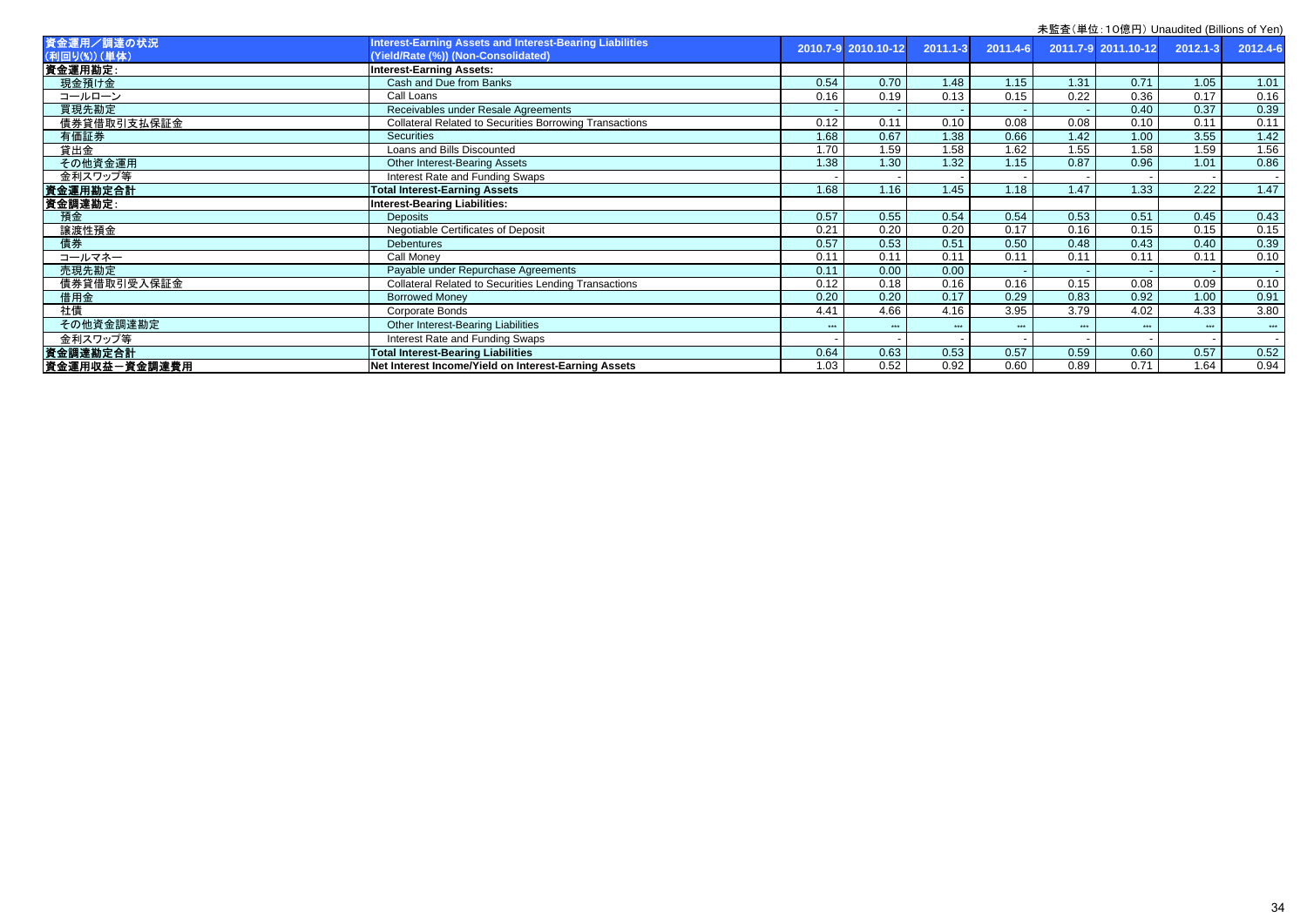|              |                                                              |         |         |         |         |                          | 未監査(単位: 10億円) Unaudited (Billions of Yen) |         |         |
|--------------|--------------------------------------------------------------|---------|---------|---------|---------|--------------------------|-------------------------------------------|---------|---------|
| 単体貸借対照表      | <b>Non-Consolidated Balance Sheets</b>                       | 2010.9  | 2010.12 | 2011.3  | 2011.6  | 2011.9                   | 2011.12                                   | 2012.3  | 2012.6  |
| 資産の部:        | Assets:                                                      |         |         |         |         |                          |                                           |         |         |
| 現金預け金        | Cash and Due from Banks                                      | 343.6   | 358.0   | 313.4   | 263.2   | 223.1                    | 399.8                                     | 330.0   | 275.7   |
| コールローン       | Call Loans                                                   | 31.5    | 8.6     |         | 12.0    | 30.1                     |                                           | 15.7    | 8.5     |
| 買現先勘定        | Receivables under resale agreements                          |         |         |         |         |                          | 15.0                                      | 18.3    | 38.3    |
| 債券貸借取引支払保証金  | Receivables under Securities Borrowing Transactions          | 5.8     | 20.9    | 3.0     | 4.8     | 13.7                     |                                           | 57.6    |         |
| 買入金銭債権       | Other Monetary Claims Purchased                              | 495.5   | 395.8   | 408.7   | 231.9   | 237.5                    | 227.8                                     | 210.6   | 224.5   |
| 特定取引資産       | <b>Trading Assets</b>                                        | 213.5   | 182.1   | 182.8   | 178.0   | 193.6                    | 173.4                                     | 156.6   | 186.3   |
| 金銭の信託        | Monetary Assets Held in Trust                                | 412.8   | 374.7   | 360.9   | 341.5   | 343.8                    | 313.4                                     | 307.5   | 298.5   |
| 有価証券         | <b>Securities</b>                                            | 3.089.1 | 3,550.4 | 3,701.7 | 3,111.4 | 2,636.0                  | 2,325.9                                   | 2,286.6 | 2,280.4 |
| 投資損失引当金      | Valuation Allowance for Investments                          | (3.3)   | (3.3)   | (3.3)   | (3.3)   | (3.3)                    | (3.3)                                     | (3.3)   | (3.3)   |
| 貸出金          | Loans and Bills Discounted                                   | 4.176.9 | 4.103.6 | 3,973.2 | 4,066.8 | 4,060.8                  | 4.017.9                                   | 4,102.6 | 4,201.5 |
| 外国為替         | Foreign Exchanges                                            | 12.3    | 15.0    | 42.0    | 29.7    | 22.2                     | 24.6                                      | 18.8    | 16.7    |
| その他資産        | <b>Other Assets</b>                                          | 987.2   | 687.5   | 350.2   | 322.7   | 397.6                    | 456.4                                     | 450.2   | 431.5   |
| 有形固定資産       | Premises and Equipment                                       | 14.8    | 18.8    | 18.2    | 18.4    | 17.9                     | 20.7                                      | 21.4    | 20.9    |
| 無形固定資産       | <b>Intangible Assets</b>                                     | 10.6    | 10.0    | 9.9     | 9.5     | 8.3                      | 11.3                                      | 10.6    | 9.9     |
| 債券繰延資産       | Deferred Issuance Expenses for Debentures                    | 0.1     | 0.1     | 0.1     | 0.1     | 0.1                      | 0.1                                       | 0.1     | 0.1     |
| 繰延税金資産       | Deferred Tax Assets                                          |         | 0.7     | 1.8     | 1.5     | $\overline{\phantom{a}}$ | $\sim$                                    | $\sim$  |         |
| 支払承諾見返       | Customers' Liabilities for Acceptances and Guarantees        | 13.8    | 15.9    | 9.6     | 13.0    | 9.1                      | 11.5                                      | 11.6    | 11.4    |
| 貸倒引当金        | <b>Reserve for Credit Losses</b>                             | (121.9) | (105.3) | (114.8) | (110.5) | (110.1)                  | (116.4)                                   | (121.1) | (112.4) |
| 資産の部合計       | <b>Total Assets</b>                                          | 9,682.8 | 9,634.2 | 9,258.0 | 8,491.3 | 8,080.9                  | 7,878.6                                   | 7,874.4 | 7,889.2 |
| 負債及び純資産の部    | <b>Liabilities and Equity</b>                                |         |         |         |         |                          |                                           |         |         |
| 負債の部:        | Liabilities:                                                 |         |         |         |         |                          |                                           |         |         |
| 預金           | Deposits                                                     | 5.940.3 | 5.816.5 | 5,565.2 | 5,613.9 | 5.641.6                  | 5,718.6                                   | 5,610.1 | 5,559.2 |
| 讓渡性預金        | Negotiable Certificates of Deposit                           | 319.6   | 232.7   | 174.0   | 308.1   | 152.9                    | 179.4                                     | 178.0   | 206.7   |
| 債券           | Debentures                                                   | 429.0   | 388.2   | 352.5   | 333.0   | 315.8                    | 308.2                                     | 296.8   | 289.8   |
| コールマネー       | <b>Call Money</b>                                            | 160.4   | 165.4   | 160.3   | 140.3   | 140.2                    | 140.1                                     | 210.1   | 120.1   |
| 債券貸借取引受入担保金  | Payables under Securities Lending Transactions               | 112.2   | 306.6   | 265.0   | 434.8   | 178.9                    | 15.0                                      | 91.8    | 60.4    |
| 特定取引負債       | <b>Trading Liabilities</b>                                   | 174.0   | 147.7   | 144.3   | 137.3   | 155.2                    | 134.0                                     | 127.6   | 127.6   |
| 借用金          | <b>Borrowed Money</b>                                        | 1.065.9 | 1.012.0 | 1,405.6 | 349.1   | 315.4                    | 238.9                                     | 245.7   | 370.7   |
| 外国為替         | <b>Foreign Exchanges</b>                                     | 0.2     | 0.2     | 0.2     | 0.1     | 0.1                      | 0.2                                       | 0.1     | 0.1     |
| 社債           | <b>Corporate Bonds</b>                                       | 313.0   | 219.3   | 222.2   | 221.1   | 208.1                    | 206.3                                     | 212.2   | 206.4   |
| その他負債        | <b>Other Liabilities</b>                                     | 591.2   | 774.6   | 335.7   | 313.0   | 329.7                    | 293.7                                     | 240.7   | 282.5   |
| 未払法人税等       | Income Taxes Payable                                         | 0.2     | 0.0     | 0.3     | 0.1     | 0.3                      | 0.1                                       | 0.3     | 0.1     |
| リース債務        | <b>Lease Obligations</b>                                     | 0.0     | 0.0     | 0.0     | 0.0     | 0.0                      | 0.0                                       | 0.0     | 0.0     |
| 資産除去債務       | <b>Asset Retirement Obligations</b>                          | 2.0     | 3.9     | 4.0     | 4.0     | 4.1                      | 6.5                                       | 6.7     | 6.9     |
| その他の負債       | Other                                                        | 588.9   | 770.6   | 331.4   | 308.9   | 325.3                    | 287.1                                     | 233.6   | 275.4   |
| 賞与引当金        | <b>Accrued Employees' Bonuses</b>                            | 2.3     | 3.2     | 4.1     | 1.0     | 1.9                      | 2.8                                       | 3.7     | 0.8     |
| 繰延税金負債       | Deferred tax liability                                       | 6.4     | $\sim$  | $\sim$  | $\sim$  | $\overline{2.2}$         | 2.3                                       | 1.2     | 2.3     |
| 支払承諾         | <b>Acceptances and Guarantees</b>                            | 13.8    | 15.9    | 9.6     | 13.0    | 9.1                      | 11.5                                      | 11.6    | 11.4    |
| 負債の部合計       | <b>Total Liabilities</b>                                     | 9,128.9 | 9,082.8 | 8,639.2 | 7,865.3 | 7,451.9                  | 7,251.6                                   | 7,230.2 | 7,238.7 |
| 純資産の部:       | Equity:                                                      |         |         |         |         |                          |                                           |         |         |
| 株主資本合計       | <b>Shareholders' Equity</b>                                  | 563.4   | 566.2   | 637.0   | 641.1   | 639.0                    | 635.3                                     | 648.3   | 653.1   |
| 資本金          | Common Stock                                                 | 476.2   | 476.2   | 512.2   | 512.2   | 512.2                    | 512.2                                     | 512.2   | 512.2   |
| 資本剰余金        | <b>Capital Surplus</b>                                       | 43.5    | 43.5    | 79.4    | 79.4    | 79.4                     | 79.4                                      | 79.4    | 79.4    |
| 資本準備金        | Additional Paid-in Capital                                   | 43.5    | 43.5    | 79.4    | 79.4    | 79.4                     | 79.4                                      | 79.4    | 79.4    |
| 利益剰余金        | <b>Retained Earnings</b>                                     | 116.1   | 118.9   | 117.9   | 122.0   | 119.9                    | 116.2                                     | 129.2   | 133.9   |
| 利益準備金        | Legal Reserve                                                | 11.0    | 11.0    | 11.0    | 11.5    | 11.5                     | 11.5                                      | 11.5    | 12.0    |
| その他利益剰余金     | Other Retained Earnings                                      | 105.0   | 107.9   | 106.9   | 110.4   | 108.3                    | 104.7                                     | 117.6   | 121.8   |
| 繰越利益剰余金      | <b>Unappropriated Retained Earnings</b>                      | 105.0   | 107.9   | 106.9   | 110.4   | 108.3                    | 104.7                                     | 117.6   | 121.8   |
| 自己株式         | <b>Treasury Stock, at Cost</b>                               | (72.5)  | (72.5)  | (72.5)  | (72.5)  | (72.5)                   | (72.5)                                    | (72.5)  | (72.5)  |
| 評価・換算差額等合計   | Total Net Unrealized Gain (Loss) and Translation Adjustments | (11.1)  | (16.4)  | (19.7)  | (16.4)  | (11.3)                   | (9.7)                                     | (5.5)   | (3.9)   |
| その他有価証券評価差額金 | Unrealized Gain (Loss) on Available-for-Sale Securities      | (9.4)   | (10.9)  | (15.3)  | (11.3)  | (6.9)                    | (6.4)                                     | (1.0)   | (1.1)   |
| 繰延ヘッジ損益      | Deferred Gain (Loss) on Derivatives under Hedge Accounting   | (1.7)   | (5.5)   | (4.4)   | (5.1)   | (4.3)                    | (3.3)                                     | (4.4)   | (2.8)   |
| 新株予約権        | <b>Stock Acquisition Rights</b>                              | 1.6     | 1.5     | 1.4     | 1.3     | 1.3                      | 1.3                                       | 1.3     | 1.3     |
| 純資産の部合計      | <b>Total Equity</b>                                          | 553.8   | 551.3   | 618.7   | 626.0   | 629.0                    | 627.0                                     | 644.1   | 650.5   |
| 負債及び純資産の部合計  | <b>Total Liabilities and Equity</b>                          | 9.682.8 | 9.634.2 | 9.258.0 | 8.491.3 | 8.080.9                  | 7.878.6                                   | 7.874.4 | 7.889.2 |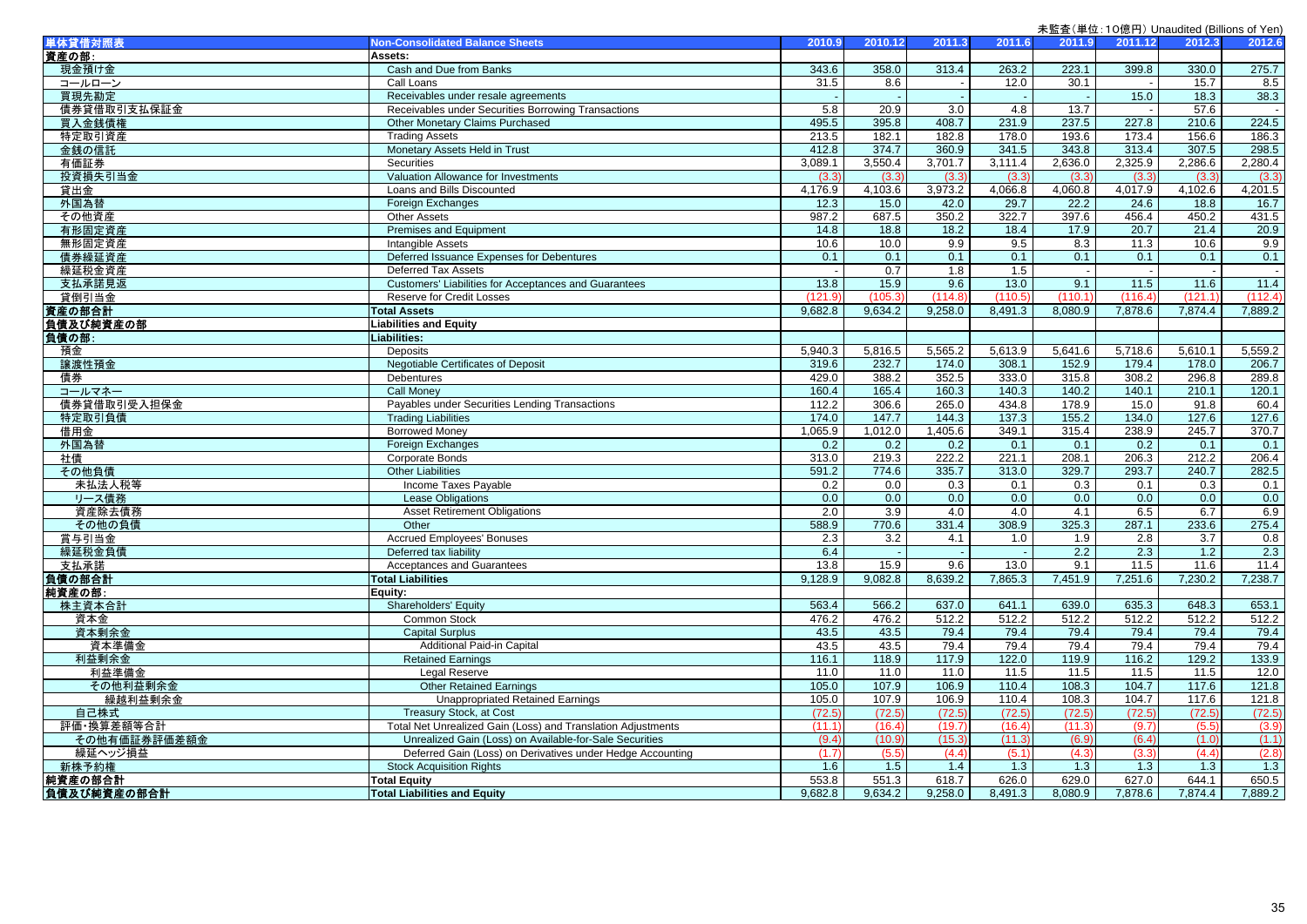|                    |                                                              |                  |                  |         |                  |         |                  |         | 未監査(単位: 10億円) Unaudited (Billions of Yen) |
|--------------------|--------------------------------------------------------------|------------------|------------------|---------|------------------|---------|------------------|---------|-------------------------------------------|
| 貸出金の残存期間別残高(単体)    | <b>Loan Maturity (Non-consolidated)</b>                      | 2010.9           | 2010.12          | 2011.3  | 2011.6           | 2011.9  | 2011.12          | 2012.3  | 2012.6                                    |
| 1年以下               | One Year or Less                                             | 1.493.6          | n/a              | 1.284.5 | n/a              | 1.116.8 | n/a              | 1.097.5 | n/a                                       |
| 1年超3年以下            | Over One Year to Three Years                                 | 866.3            | n/a              | 754.4   | n/a              | 835.6   | n/a              | 821.7   | n/a                                       |
| 3年超5年以下            | Over Three Years to Five Years                               | 419.6            | n/a              | 568.6   | n/a              | 642.3   | n/a              | 665.8   | n/a                                       |
| 5年超7年以下            | Over Five Years to Seven Years                               | 182.8            | n/a              | 165.8   | n/a              | 356.9   | n/a              | 323.4   | n/a                                       |
| 7年超                | Over Seven Years                                             | 1.065.9          | n/a              | 1.072.7 | n/a              | 1.028.7 | n/a              | 1.103.2 | n/a                                       |
| 期間の定めのないもの         | <b>Indefinite Term</b>                                       | 148.4            | n/a              | 127.0   | n/a              | 80.2    | n/a              | 90.8    | n/a                                       |
| 合計                 | <b>Total</b>                                                 | 4.176.9          | 4.103.6          | 3.973.2 | 4.066.8          | 4.060.8 | 4,017.9          | 4.102.6 | 4,201.5                                   |
|                    |                                                              |                  |                  |         |                  |         |                  |         |                                           |
| リスク管理債権(単体)        | <b>Risk Monitored Loans (Non-Consolidated)</b>               | 2010.9           | 2010.12          | 2011.3  | 2011.6           | 2011.9  | 2011.12          | 2012.3  | 2012.6                                    |
| 破綻先債権額             | Loans to Bankrupt Obligors                                   | 10.1             | 8.6              | 7.2     | 7.3              | 6.5     | 3.3              | 3.5     | 3.2                                       |
| 延滞債権額              | Non-Accrual Delinquent Loans                                 | 273.0            | 248.4            | 237.7   | 208.7            | 216.2   | 272.0            | 263.3   | 251.4                                     |
| 3ヵ月以上延滞債権額         | Loans Past Due Three Months or More                          | 1.7              | 3.0              | 1.6     | 6.0              | 0.7     | 0.5              | 0.7     | 0.8                                       |
| 貸出条件緩和債権額          | <b>Restructured Loans</b>                                    | 4.5              | 4.5              | 4.7     | 4.4              | 3.5     | 4.2              | 0.8     | 1.8                                       |
| 合計 (A)             | Total (A)                                                    | 289.6            | 264.5            | 251.3   | 226.5            | 227.1   | 280.1            | 268.4   | 257.3                                     |
| 貸出金残高 (B)          | Loans and Bills Discounted (B)                               | 4,176.9          | 4,103.6          | 3,973.2 | 4,066.8          | 4,060.8 | 4,017.9          | 4,102.6 | 4,201.5                                   |
| 貸出残高比 (A)/(B)      | (A)/(B)                                                      | 6.93%            | 6.45%            | 6.33%   | 5.57%            | 5.59%   | 6.97%            | 6.54%   | 6.13%                                     |
| 貸倒引当金 (C)          | Reserve for Credit Losses (C)                                | 121.9            | 105.3            | 114.8   | 110.5            | 110.1   | 116.4            | 121.1   | 112.4                                     |
| 引当率 (C)/(A)        | Reserve Ratios (C)/(A)                                       | 42.1%            | 39.8%            | 45.7%   | 48.8%            | 48.5%   | 41.5%            | 45.1%   | 43.7%                                     |
|                    |                                                              |                  |                  |         |                  |         |                  |         |                                           |
| 業種別貸出残高(単体)        | <b>Loans by Borrower Industry (Non-Consolidated)</b>         | 2010.9           | 2010.12          | 2011.3  | 2011.6           | 2011.9  | 2011.12          | 2012.3  | 2012.6                                    |
| 国内(除く特別国際金融取引勘定分): | Domestic Offices (excluding Japan Offshore Market Accounts): |                  |                  |         |                  |         |                  |         |                                           |
| 製造業                | Manufacturing                                                | 250.6            | 232.1            | 230.1   | 233.5            | 245.3   | 244.5            | 241.4   | 240.8                                     |
| 農業、林業              | Agriculture and Forestry                                     |                  |                  |         |                  | 1.2     | $\overline{2.2}$ | 0.2     | 0.2                                       |
| 漁業                 | Fisherv                                                      | 2.4              | $\overline{2.2}$ | 2.2     | $\overline{2.2}$ | 1.0     |                  |         |                                           |
| 鉱業、砕石業、砂利採取業       | Mining, Quarrying and Gravel Extraction                      | $\overline{2.2}$ | 2.0              | 0.4     | 0.4              | 0.4     | 0.2              | 0.2     | 0.2                                       |
| 建設業                | Construction                                                 | 3.7              | 3.8              | 6.7     | 13.5             | 12.5    | 19.3             | 10.5    | 9.1                                       |
| 電気・ガス・熱供給・水道業      | Electric Power, Gas, Heat Supply and Water Supply            | 25.9             | 24.6             | 27.1    | 27.1             | 37.6    | 38.7             | 48.6    | 77.0                                      |
| 情報通信業              | Information and Communications                               | 15.6             | 11.3             | 12.1    | 14.6             | 34.1    | 37.4             | 38.4    | 39.0                                      |
| 運輸業、郵便業            | <b>Transportation and Postal Service</b>                     | 268.5            | 295.7            | 279.6   | 282.8            | 269.5   | 244.4            | 236.7   | 232.6                                     |
| 卸売業、小売業            | Wholesale and Retail                                         | 97.2             | 91.5             | 99.3    | 82.4             | 77.6    | 71.7             | 82.6    | 79.5                                      |
| 金融業、保険業            | Finance and Insurance                                        | 1,239.0          | 1.186.4          | 1.077.8 | 1,203.0          | 1,200.8 | 1.145.2          | 1.178.4 | 1,232.8                                   |
| 不動産業               | <b>Real Estate</b>                                           | 663.5            | 565.8            | 544.5   | 541.0            | 580.1   | 591.4            | 578.8   | 577.2                                     |
| 各種サービス業            | Services                                                     | 311.4            | 395.3            | 387.3   | 371.0            | 371.3   | 370.1            | 371.0   | 368.5                                     |
| 地方公共団体             | <b>Local Government</b>                                      | 164.1            | 163.2            | 158.8   | 157.5            | 140.9   | 142.4            | 139.5   | 118.3                                     |
| 個人                 | Individual                                                   | 891.1            | 908.7            | 937.3   | 963.9            | 900.7   | 922.1            | 966.8   | 1,007.1                                   |
| 海外円借款、国内店名義現地貸     | Overseas Yen Loan and Overseas Loans Booked Domestically     | 201.4            | 183.4            | 172.9   | 138.4            | 125.3   | 121.8            | 131.9   | 143.0                                     |
| 国内店計               | <b>Total Domestic</b>                                        | 4,137.1          | 4,066.5          | 3,936.5 | 4,031.9          | 3,998.9 | 3,952.1          | 4,025.8 | 4,126.1                                   |
| 海外及び特別国際金融取引勘定分:   | Overseas Offices (including Japan Offshore Market Accounts): |                  |                  |         |                  |         |                  |         |                                           |
| 政府等                | Governments                                                  | 2.2              | 2.3              | 2.2     | 2.2              | 2.1     | 2.1              | 2.0     | 2.0                                       |
| 金融機関               | <b>Financial Institutions</b>                                | 2.1              | 1.6              | 1.6     | 1.6              | 1.1     | 1.2              | 1.0     | 1.0                                       |
| 商工業                | Commerce and Industry                                        | 35.3             | 33.1             | 32.7    | 31.1             | 58.5    | 62.4             | 73.6    | 72.3                                      |
| その他                | <b>Others</b>                                                |                  |                  |         |                  |         |                  |         |                                           |
| 海外合計               | <b>Total Overseas</b>                                        | 39.7             | 37.1             | 36.6    | 34.9             | 61.9    | 65.8             | 76.8    | 75.4                                      |
| 合計                 | <b>Total</b>                                                 | 4.176.9          | 4,103.6          | 3,973.2 | 4,066.8          | 4,060.8 | 4,017.9          | 4.102.6 | 4.201.5                                   |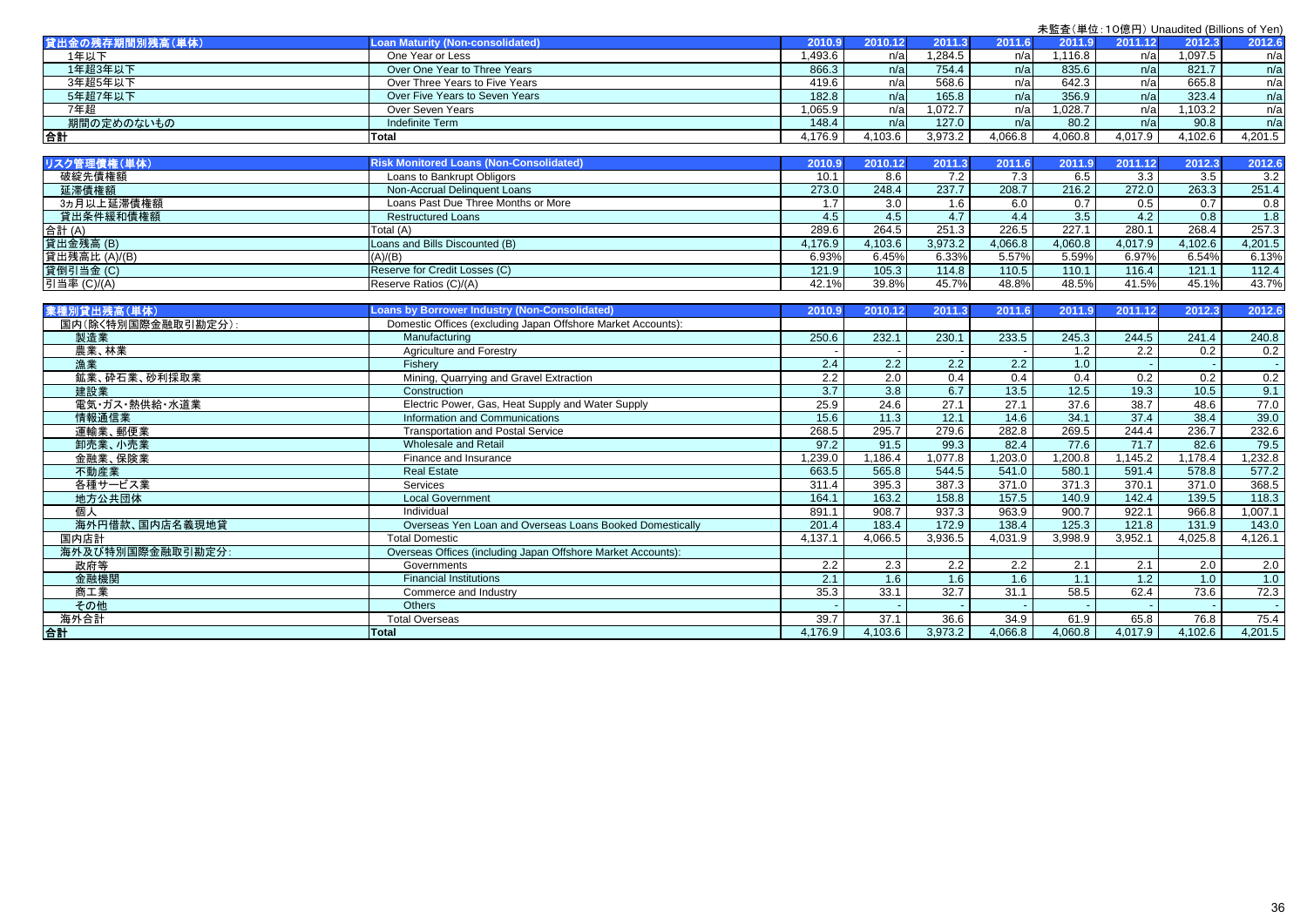|                    |                                                              |        |         |                   |        |        | <b>木血直 (半匝:10応) j/ Orladdited (Diffioris or Terry</b> |                   |                   |
|--------------------|--------------------------------------------------------------|--------|---------|-------------------|--------|--------|-------------------------------------------------------|-------------------|-------------------|
| 業種別リスク管理債権残高(単体)   | Risk Monitored Loans by Borrower Industry (Non-Consolidated) | 2010.9 | 2010.12 | 2011.3            | 2011.6 | 2011.9 | 2011.12                                               | 2012.3            | 2012.6            |
| 国内(除く特別国際金融取引勘定分): | Domestic Offices (excluding Japan Offshore Market Accounts): |        |         |                   |        |        |                                                       |                   |                   |
| 製造業                | Manufacturing                                                | 3.3    | 3.5     | 3.5               | 3.2    | 3.2    | 10.7                                                  | 10.8              | 6.6               |
| 農業、林業              | Agriculture and Forestry                                     |        |         |                   |        |        |                                                       |                   |                   |
| 漁業                 | Fisherv                                                      |        |         |                   |        |        |                                                       |                   |                   |
| 鉱業、砕石業、砂利採取業       | Mining, Quarrying and Gravel Extraction                      |        |         |                   |        |        |                                                       |                   |                   |
| 建設業                | Construction                                                 |        |         |                   |        |        |                                                       |                   | 0.0               |
| 電気・ガス・熱供給・水道業      | Electric Power, Gas, Heat Supply and Water Supply            |        |         |                   |        |        |                                                       |                   |                   |
| 情報通信業              | Information and Communications                               | 0.5    | 0.5     | 0.5               | 0.5    | 0.5    |                                                       |                   |                   |
| 運輸業、郵便業            | <b>Transportation and Postal Service</b>                     | 13.2   | 12.5    |                   |        |        |                                                       | 5.5               | 4.9               |
| 卸売業、小売業            | Wholesale and Retail                                         | 0.0    | 0.0     | 0.0               | 0.0    | 0.0    | $\overline{0.0}$                                      |                   | 0.0               |
| 金融業、保険業            | Finance and Insurance                                        | 26.5   | 26.4    | $\overline{22.7}$ | 25.6   | 23.8   | 43.7                                                  | 43.7              | 43.7              |
| 不動産業               | <b>Real Estate</b>                                           | 218.3  | 198.0   | 172.3             | 173.5  | 183.0  | 180.3                                                 | 158.5             | 156.4             |
| 各種サービス業            | Services                                                     | 2.9    | 4.3     | 2.0               | 2.0    | 0.1    | 26.2                                                  | 26.2              | 26.2              |
| 地方公共団体             | <b>Local Government</b>                                      |        |         |                   |        |        |                                                       |                   |                   |
| 個人                 | Individual                                                   | 6.1    | 6.2     | 6.8               | 8.0    | 4.2    | $\overline{3.4}$                                      | $\overline{3.6}$  | 3.7               |
| 海外円借款、国内店名義現地貸     | Overseas Yen Loan and Overseas Loans Booked Domestically     | 18.4   | 12.7    | 43.3              | 13.4   | 11.9   | 15.6                                                  | 19.9              | $\overline{15.5}$ |
| 国内店計               | <b>Total Domestic</b>                                        | 289.6  | 264.5   | 251.3             | 226.5  | 227.1  | 280.1                                                 | 268.4             | 257.3             |
| 海外及び特別国際金融取引勘定分:   | Overseas Offices (including Japan Offshore Market Accounts): |        |         |                   |        |        |                                                       |                   |                   |
| 政府等                | Governments                                                  |        |         |                   |        |        |                                                       |                   |                   |
| 金融機関               | <b>Financial Institutions</b>                                |        |         |                   |        |        |                                                       |                   |                   |
| 商工業                | Commerce and Industry                                        |        |         |                   |        |        |                                                       |                   |                   |
| その他                | <b>Others</b>                                                |        |         |                   |        |        |                                                       |                   |                   |
| 海外合計               | <b>Total Overseas</b>                                        |        |         |                   |        |        |                                                       |                   |                   |
| 合計                 | <b>Total</b>                                                 | 289.6  | 264.5   | 251.3             | 226.5  | 227.1  | 280.1                                                 | 268.4             | 257.3             |
|                    |                                                              |        |         |                   |        |        |                                                       |                   |                   |
| 地域別 海外・オフショアローン残高  | <b>Overseas and Offshore Loans by Region</b>                 | 2010.9 | 2010.12 | 2011.3            | 2011.6 | 2011.9 | 2011.12                                               | 2012.3            | 2012.6            |
| (単体)               | (Non-Consolidated)                                           |        |         |                   |        |        |                                                       |                   |                   |
| 米国                 | <b>US</b>                                                    | 35.7   | 35.1    | 35.1              | 26.9   | 52.1   | 44.7                                                  | 40.2              | 39.5              |
| 米国アセットバック投資        | Asset-Backed Investment in US                                | 3.7    | 4.0     | 4.1               | 3.9    | 4.6    | 4.6                                                   | 5.2               | 4.8               |
| 欧州                 | Europe                                                       | 94.2   | 84.6    | 66.2              | 40.7   | 33.5   | 33.0                                                  | 50.3              | 45.6              |
| 欧州アセットバック投資        | Asset-Backed Investment in Europe                            | 56.9   | 49.2    | 30.9              | 28.3   | 25.7   | 25.3                                                  | $\overline{27.6}$ | 23.0              |
| その他                | Others                                                       | 111.2  | 100.7   | 108.1             | 105.6  | 101.5  | 109.8                                                 | 118.1             | 133.2             |
| 海外・オフショアローン合計      | Total                                                        | 241.2  | 220.5   | 209.5             | 173.3  | 187.2  | 187.6                                                 | 208.7             | 218.4             |
| アセットバック投資合計        | <b>Total Asset-Backed Investment</b>                         | 60.6   | 53.2    | 35.1              | 32.2   | 30.4   | 29.9                                                  | 32.9              | 27.9              |
|                    |                                                              |        |         |                   |        |        |                                                       |                   |                   |

| 地域別 海外・オフショアローン リスク管理債権残高<br>(単体) | <b>Risk Monitored Overseas and Offshore Loans by Region</b><br>(Non-Consolidated) | 2010.9 | 2010.12 | 2011.3 | 2011.6 | 12011.9 | 2011.12 | 2012.3 | 2012.6 |
|-----------------------------------|-----------------------------------------------------------------------------------|--------|---------|--------|--------|---------|---------|--------|--------|
| 米国                                | US                                                                                |        |         |        |        |         |         |        |        |
| 米国アセットバック投資                       | Asset-Backed Investment in US                                                     |        |         |        |        |         |         |        |        |
| 欧州                                | Europe                                                                            | 18.4   | 12.7    | 36.4   | 13.4   | 11.9    | 14.8    | 16.1   | 12.1   |
| 欧州アセットバック投資                       | Asset-Backed Investment in Europe                                                 | 17.7   |         | 13.1   | 13.0   | 11.6    | 14.6    | 15.9   | 12.0   |
| その他                               | Others                                                                            | 0.0    | 0.0     |        | 0.0    | 0.0     | 0.7     | 3.7    | 3.4    |
| 海外・オフショアローン合計                     | Total                                                                             | 18.4   | 12.7    | 43.3   | 13.4   | 11.9    | 15.6    | 19.9   | 15.5   |
| アセットバック投資合計                       | Total Risk Monitored Loans of Asset-Backed Investment                             | 17.7   | 12.1    | 13.1   | 13.0   | 11.6    | 14.6    | 15.9   | 12.0   |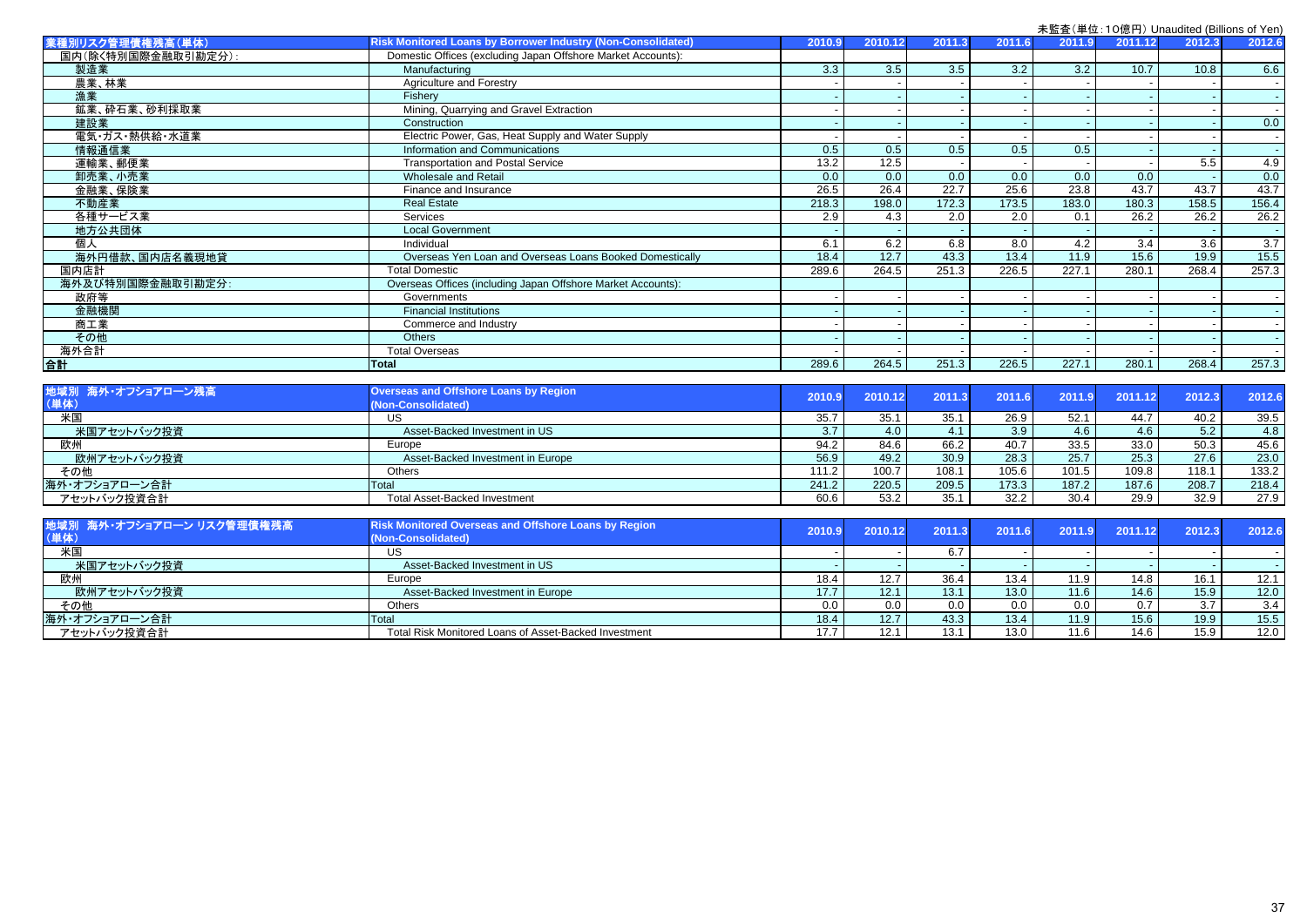| 金融再生法の開示基準に基づく債権(単体)                                   | <b>Claims Classified under the Financial Revitalization Law</b><br>(Non-Consolidated)                                   | 2010.9  | 2010.12 | 2011.3  | 2011.6  | 2011.9  | 2011.12 | 2012.3           | 2012.6  |
|--------------------------------------------------------|-------------------------------------------------------------------------------------------------------------------------|---------|---------|---------|---------|---------|---------|------------------|---------|
| 破産更生債権及びこれらに準ずる債権                                      | Claims Against Bankrupt and Quasi-Bankrupt Obligors                                                                     | 92.1    | 85.7    | 62.5    | 60.8    | 53.4    | 49.1    | 49.1             | 55.5    |
| 危険債権                                                   | <b>Doubtful Claims</b>                                                                                                  | 218.2   | 198.8   | 210.7   | 183.2   | 196.7   | 254.2   | 245.2            | 225.4   |
| 要管理債権                                                  | <b>Substandard Claims</b>                                                                                               | 6.3     | 7.5     | 6.4     | 10.5    | 4.3     | 4.7     | 1.6              | 2.7     |
| 合計(A)                                                  | Total (A)                                                                                                               | 316.6   | 292.0   | 279.6   | 254.5   | 254.4   | 308.1   | 295.9            | 283.5   |
| 総与信残高(B)                                               | Total Claims (B)                                                                                                        | 4.858.4 | 4.501.8 | 4,120.4 | 4.209.9 | 4.268.2 | 4,330.2 | 4.445.8          | 4,574.0 |
| 貸出金                                                    | Loans and Bills Discounted                                                                                              | 4,176.9 | 4,103.6 | 3,973.2 | 4,066.8 | 4,060.8 | 4,017.9 | 4,102.6          | 4,201.5 |
| その他                                                    | Others                                                                                                                  | 681.5   | 398.2   | 147.1   | 143.0   | 207.3   | 312.3   | 343.2            | 372.5   |
| 総与信残高比 (A)/(B)                                         | (A)/(B)                                                                                                                 | 6.52%   | 6.49%   | 6.78%   | 6.04%   | 5.96%   | 7.11%   | 6.66%            | 6.20%   |
| 貸倒引当金 (C)                                              | Reserve for Credit Losses (C)                                                                                           | 121.9   | 105.3   | 114.8   | 110.5   | 110.1   | 116.4   | 121.1            | 112.4   |
| 引当率 (C)/(A)                                            | Reserve Ratios (C)/(A)                                                                                                  | 38.5%   | 36.1%   | 41.1%   | 43.4%   | 43.3%   | 37.8%   | 41.0%            | 39.6%   |
| (参考1)部分直接償却実施額                                         | (Ref.) Amount of Write-Off                                                                                              | 97.3    | 95.5    | 90.3    | 88.5    | 83.1    | 77.8    | 75.0             | 70.2    |
| (参考2)要注意債権以下                                           | (Ref.) Below Need Caution Level                                                                                         | 852.8   | 765.2   | 730.4   | 667.0   | 641.4   | 678.1   | 589.8            | 568.9   |
|                                                        |                                                                                                                         |         |         |         |         |         |         |                  |         |
| 金融再生法に基づく開示債権の保全率(単体)                                  | <b>Coverage Ratios for Non-Performing Claims Disclosed</b><br>under the Financial Revitalization Law (Non-Consolidated) | 2010.9  | 2010.12 | 2011.3  | 2011.6  | 2011.9  | 2011.12 | 2012.3           | 2012.6  |
| 破産更生債権及びこれらに準ずる債権                                      | Claims Against Bankrupt and Quasi-Bankrupt Obligors                                                                     | 100.0%  | 100.0%  | 100.0%  | 100.0%  | 100.0%  | 100.0%  | 100.0%           | 100.0%  |
| 危険債権                                                   | <b>Doubtful Claims</b>                                                                                                  | 95.3%   | 95.3%   | 96.7%   | 96.3%   | 97.0%   | 97.0%   | 96.0%            | 96.5%   |
| 要管理債権                                                  | <b>Substandard Claims</b>                                                                                               | 74.8%   | 79.7%   | 69.1%   | 81.6%   | 62.8%   | 47.5%   | 99.0%            | 78.1%   |
| 台計                                                     | <b>Total</b>                                                                                                            | 96.3%   | 96.2%   | 96.8%   | 96.6%   | 97.0%   | 96.7%   | 96.7%            | 97.0%   |
|                                                        |                                                                                                                         |         |         |         |         |         |         |                  |         |
| 貸倒引当金(単体)                                              | <b>Reserve for Credit Losses (Non-Consolidated)</b>                                                                     | 2010.9  | 2010.12 | 2011.3  | 2011.6  | 2011.9  | 2011.12 | 2012.3           | 2012.6  |
| 貸倒引当金(貸出関連)(A)                                         | Reserve for Loan Losses (A)                                                                                             | 100.7   | 84.1    | 93.6    | 89.3    | 88.9    | 112.4   | 117.2            | 108.5   |
| 一般貸倒引当金                                                | General Reserve for Loan Losses                                                                                         | 62.2    | 48.5    | 48.3    | 47.0    | 44.8    | 41.3    | 39.6             | 37.7    |
| 個別貸倒引当金                                                | Specific Reserve for Loan Losses                                                                                        | 38.5    | 35.5    | 45.2    | 42.3    | 44.0    | 71.1    | 77.6             | 70.7    |
| 特定海外債権引当勘定                                             | Reserve for Loans to Restructuring Countries                                                                            | 0.0     | 0.0     | 0.0     | 0.0     | 0.0     | 0.0     | 0.0              | 0.0     |
| その他個別貸倒引当金                                             | Specific Reserve for Other Credit Losses                                                                                | 21.1    | 21.1    | 21.1    | 21.1    | 21.1    | 3.9     | $\overline{3.9}$ | 3.9     |
| 貸倒引当金合計 (B)                                            | Total Reserve for Credit Losses (B)                                                                                     | 121.9   | 105.3   | 114.8   | 110.5   | 110.1   | 116.4   | 121.1            | 112.4   |
|                                                        | Total Claims (C)                                                                                                        | 4,858.4 | 4,501.8 | 4,120.4 | 4,209.9 | 4,268.2 | 4,330.2 | 4,445.8          | 4,574.0 |
| 総与信残高 (C)<br> 総与信残高 (C)<br> 総与信残高比貸倒引当金 (貸出関連) (A)/(C) | Ratio of Total Reserve for Loan Losses to Total Claims (A)/(C)                                                          | 2.1%    | 1.9%    | 2.3%    | 2.1%    | 2.1%    | 2.6%    | 2.6%             | 2.4%    |
| 総与信残高比貸倒引当金 (B)/(C)                                    | Ratio of Total Reserve for Credit Losses to Total Claims (B)/(C)                                                        | 2.5%    | 2.3%    | 2.8%    | 2.6%    | 2.6%    | 2.7%    | 2.7%             | 2.5%    |
|                                                        |                                                                                                                         |         |         |         |         |         |         |                  |         |
| 債務者区分別の引当率(単体)                                         | <b>Reserve Ratios for Borrowers' Category (Non-Consolidated)</b>                                                        | 2010.9  | 2010.12 | 2011.3  | 2011.6  | 2011.9  | 2011.12 | 2012.3           | 2012.6  |
| 実質破綻·破綻先 (無担保部分)                                       | Legally and Virtually Bankrupt (unsecured portion)                                                                      | 100.00% | n/a     | 100.00% | n/a     | 100.00% | n/a     | 100.00%          | n/a     |
| 破綻懸念先 (無担保部分)                                          | Possibly Bankrupt (unsecured portion)                                                                                   | 78.44%  | n/a     | 92.06%  | n/a     | 97.48%  | n/a     | 95.42%           | n/a     |
| 要管理先 (無担保部分)                                           | Substandard (unsecured portion)                                                                                         | 66.50%  | n/a     | 55.06%  | n/a     | 51.99%  | n/a     | 240.86%          | n/a     |
| その他要注意先 (債権額)                                          | Need Caution (total claims)                                                                                             | 6.50%   | n/a     | 4.84%   | n/a     | 3.74%   | n/a     | 5.76%            | n/a     |
| その他要注意先 (無担保部分)                                        | Need Caution (unsecured portion)                                                                                        | 23.47%  | n/a     | 17.70%  | n/a     | 12.86%  | n/a     | 15.08%           | n/a     |
| 正常先 (債権額)                                              | Normal (total claims)                                                                                                   | 0.50%   | n/a     | 0.58%   | n/a     | 0.66%   | n/a     | 0.55%            | n/a     |
| 住宅ローン残高(単体)                                            | <b>Housing Loans (Non-Consolidated)</b>                                                                                 | 2010.9  | 2010.12 | 2011.3  | 2011.6  | 2011.9  | 2011.12 | 2012.3           | 2012.6  |
| 住宅ローン残高                                                | Housing Loans                                                                                                           | 864.1   | 872.3   | 892.0   | 910.4   | 879.5   | 893.9   | 931.0            | 964.1   |
|                                                        |                                                                                                                         |         |         |         |         |         |         |                  |         |
| 中小企業等に対する貸出金及び比率(単体)                                   | <b>Loans to Small- and Medium-Sized Entities</b><br>(Non-Consolidated)                                                  | 2010.9  | 2010.12 | 2011.3  | 2011.6  | 2011.9  | 2011.12 | 2012.3           | 2012.6  |
| 中小企業等貸出金                                               | Loans to Small- and Medium-Sized Entities                                                                               | 2,557.8 | n/a     | 2,392.2 | n/a     | 2,514.3 | n/a     | 2.624.9          | n/a     |
| 中小企業等貸出金比率                                             | % of Loans to Small- and Medium-Sized Entities                                                                          | 61.8%   | n/a     | 60.8%   | n/a     | 62.9%   | n/a     | 65.2%            | n/a     |
|                                                        |                                                                                                                         |         |         |         |         |         |         |                  |         |
| 預金残高(単体)                                               | <b>Balance of Deposits (Non-Consolidated)</b>                                                                           | 2010.9  | 2010.12 | 2011.3  | 2011.6  | 2011.9  | 2011.12 | 2012.3           | 2012.6  |
| 預金残高(譲渡性預金を含む)                                         | Balance of Deposits (including NCDs)                                                                                    | 6.260.0 | 6.049.2 | 5.739.3 | 5.922.1 | 5.794.6 | 5.898.1 | 5.788.2          | 5.765.9 |
| 個人預金残高                                                 | Balance of Deposits from Individuals                                                                                    | 4.804.8 | 4,781.1 | 4.750.2 | 4,792.5 | 4,779.6 | 4,805.4 | 4.659.7          | 4.595.0 |